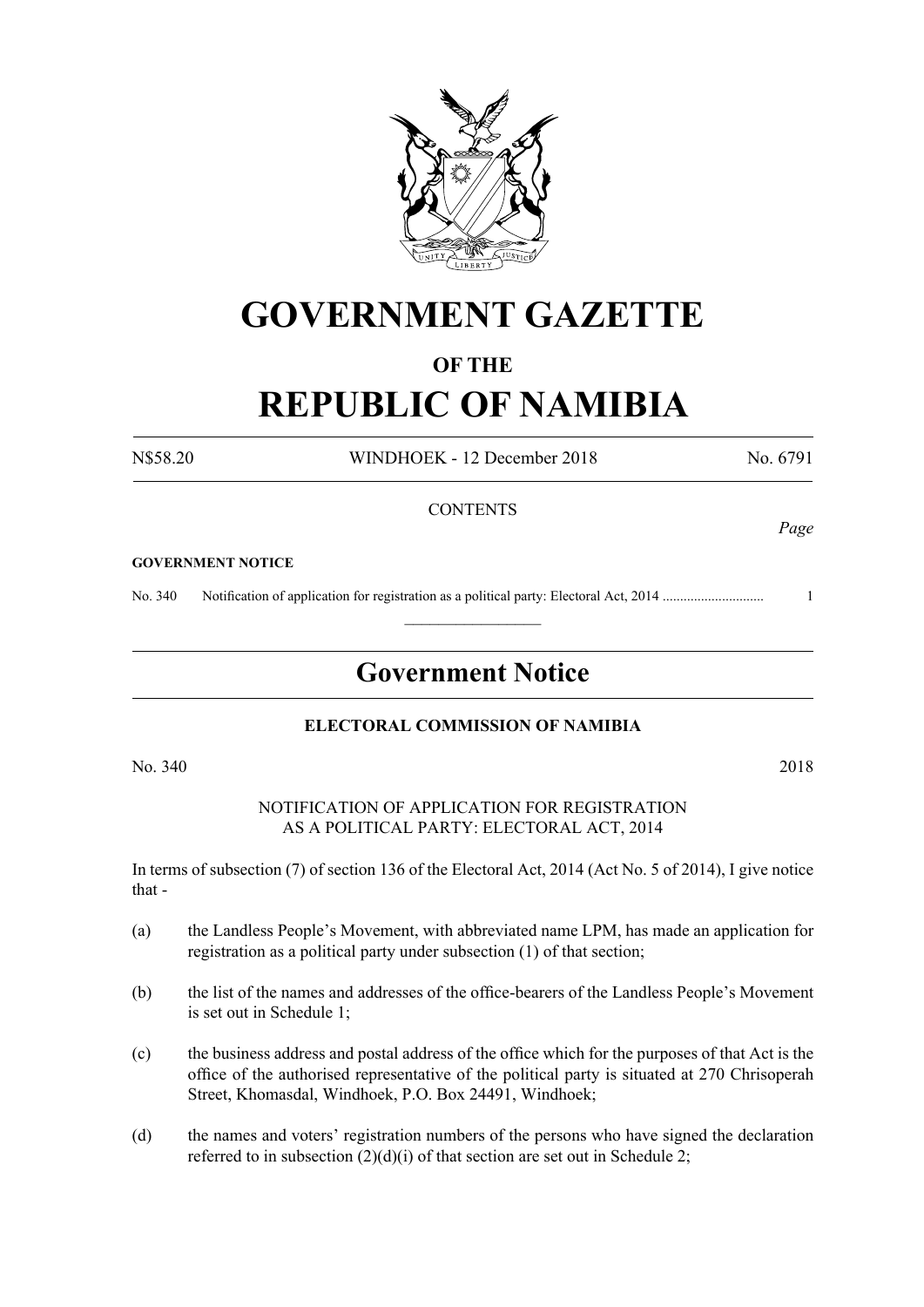- (e) the distinctive symbol, referred to in subsection (3)(f) of that section, of the Landless People's Movement which may appear on the ballot paper, is set out in Schedule 3:
- (f) a registered political party or a person who wishes to object to the particulars referred to in paragraph (a) to (e) may, within 30 days from the date of publication of this notice, lodge an objection to any of the particulars setting forth the reasons for his or her objection to the office of the Electoral Commission, 67-71 Van Rhijn Street, Windhoek North, Khomas region, during office hours.

#### **T. MUJORO CHIEF ELECTORAL AND REFERENDA OFFICER ELECTORAL COMMISISON OF NAMIBIA** Windhoek, 28 November 2018

SCHEDULE 1 (Paragraph (b))

#### LIST OF NAMES AND ADDRESSES OF OFFICE-BEARERS OF LANDLESS PEOPLE'S MOVEMENT

- 1. Bernardus Swartbooi Leader and Chief Change Campaigner Erf 4944 Ronald Hercules Street, Khomasdal Windhoek
- 2. Henny Seibeb Deputy Leader and Chief Strategist Erf 50 Hercules Street, Dorado Park Windhoek
- 3. Nicodemus Motinga Treasurer General Solitaire Farm Estate, Hardap Region
- 4. Ivan Skrywer National Events Coordinator Erf 270, Chrisoperah Street, Khomasdal Windhoek
- 5. Utaata Mootu National Spokesperson Erf 3452 Luxury Hills Barug Street Soweto, Katutura
- 6. Duminga Ndala Student Command Element Erf 8143 Steenbras Street Grysblok, Katutura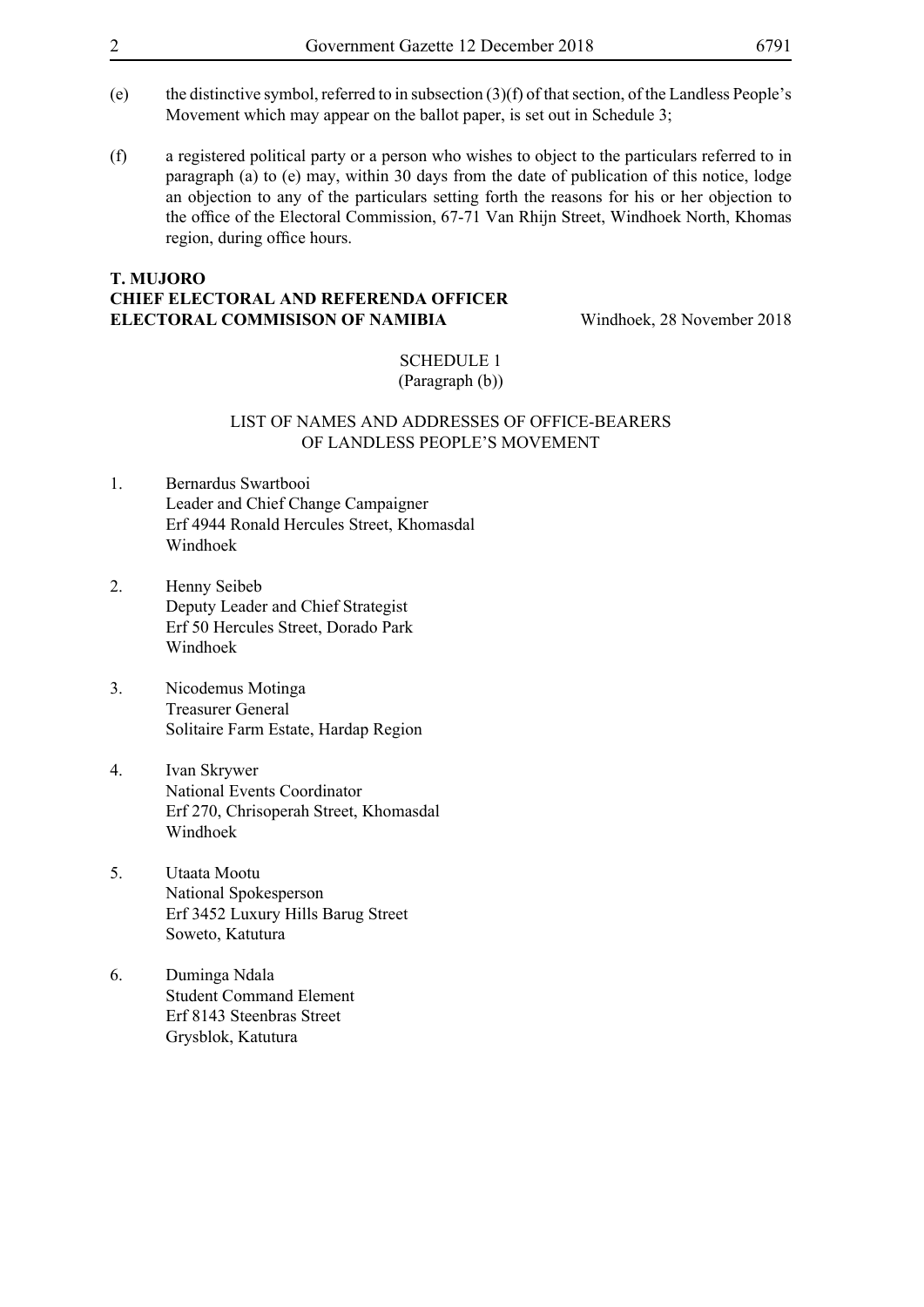#### SCHEDULE 2 (Paragraph (d)) NAMES AND VOTERS' REGISTRATION NUMBERS OF PERSONS WHO SIGNED DECLARATION – HARDAP REGION

| No. | <b>Name</b>  | <b>Surname</b> | <b>VRN</b>  | <b>Region and Constituency</b> |
|-----|--------------|----------------|-------------|--------------------------------|
| 1.  | Petricia     | Keibes         | 14012542474 | Hardap - Aranos                |
| 2.  | Hendrikse    | Soneta         | 14162741688 | Hardap - Aranos                |
| 3.  | Emmily       | <b>Ballie</b>  | 14012541861 | Hardap - Aranos                |
| 4.  | Sanna        | Tieties        | 14012542406 | Hardap - Aranos                |
| 5.  | Johannes     | <b>B</b> ly    | 14009940323 | Hardap - Aranos                |
| 6.  | Susanna      | Kwere          | 14009940324 | Hardap - Aranos                |
| 7.  | Andries      | <b>Basson</b>  | 14012540996 | Hardap - Aranos                |
| 8.  | Sanna        | Magroes        | 14012541171 | Hardap - Aranos                |
| 9.  | David        | Andreas        | 14012541169 | Hardap - Aranos                |
| 10. | Johannes     | Kooper         | 14009940161 | Hardap - Aranos                |
| 11. | Jacobus      | Thabane        | 14009940162 | Hardap - Aranos                |
| 12. | Sofia        | Sago           | 14012541821 | Hardap - Aranos                |
| 13. | Frederik     | Kooper         | 14012540860 | Hardap - Aranos                |
| 14. | Magdalena    | Basson         | 14012541059 | Hardap - Aranos                |
| 15. | Martha       | Koeitjie       | 14162741779 | Hardap - Aranos                |
| 16. | Anna         | Tieties        | 14012541072 | Hardap - Aranos                |
| 17. | Josef B.Y.   | Bock           | 14012541026 | Hardap - Aranos                |
| 18. | Sanna        | <b>Tieties</b> | 14012541064 | Hardap - Aranos                |
| 19. | Axarob       | Witbeen        | 14012541740 | Hardap - Aranos                |
| 20. | Sara         | Kooper         | 14012541069 | Hardap - Aranos                |
| 21. | Anton        | Kooper         | 14012541234 | Hardap - Aranos                |
| 22. | Elie         | Kooper         | 14012540865 | Hardap - Aranos                |
| 23. | Johannes     | Metse          | 14006943360 | Hardap - Aranos                |
| 24. | Fytjie       | Walters        | 15628656323 | Hardap - Aranos                |
| 25. | Elvis        | <b>Boois</b>   | 14083341329 | Hardap - Aranos                |
| 26. | Elsie        | Shikete        | 14005140784 | Hardap - Aranos                |
| 27. | Sara         | Garises        | 14012541981 | Hardap - Aranos                |
| 28. | Frederick T. | Cloete         | 14012541847 | Hardap - Aranos                |
| 29. | Sarie        | Waters         | 14012541503 | Hardap - Aranos                |
| 30. | Magdalena    | Bezuidenhout   | 14012541737 | Hardap - Aranos                |
| 31. | Sanna        | Koeitjie       | 14012541016 | Hardap - Aranos                |
| 32. | Stefaans     | Koeitjie       | 14012541017 | Hardap - Aranos                |
| 33. | Katrina      | Basson         | 14009940247 | Hardap - Aranos                |
| 34. | Josef J.     | Richter        | 14012541112 | Hardap - Aranos                |
| 35. | Nikolaus     | Dirkse         | 14012542278 | Hardap - Aranos                |
| 36. | Jakobus      | Minnaar        | 14012541566 | Hardap - Aranos                |
| 37. | Lizzy        | Minnaar        | 14012541565 | Hardap - Aranos                |
| 38. | Willem       | Coetzee        | 14012540263 | Hardap - Aranos                |
| 39. | Willem       | Coetzee        | 14012541738 | Hardap - Aranos                |
| 40. | Gert         | Coetzee        | 14162741744 | Hardap - Aranos                |
| 41. | Karl         | Coetzee        | 14012541708 | Hardap - Aranos                |
| 42. | Neels J.     | Coetzee        | 15629356340 | Hardap - Aranos                |
| 43. | Elizabeth    | Coetzee        | 14012541709 | Hardap - Aranos                |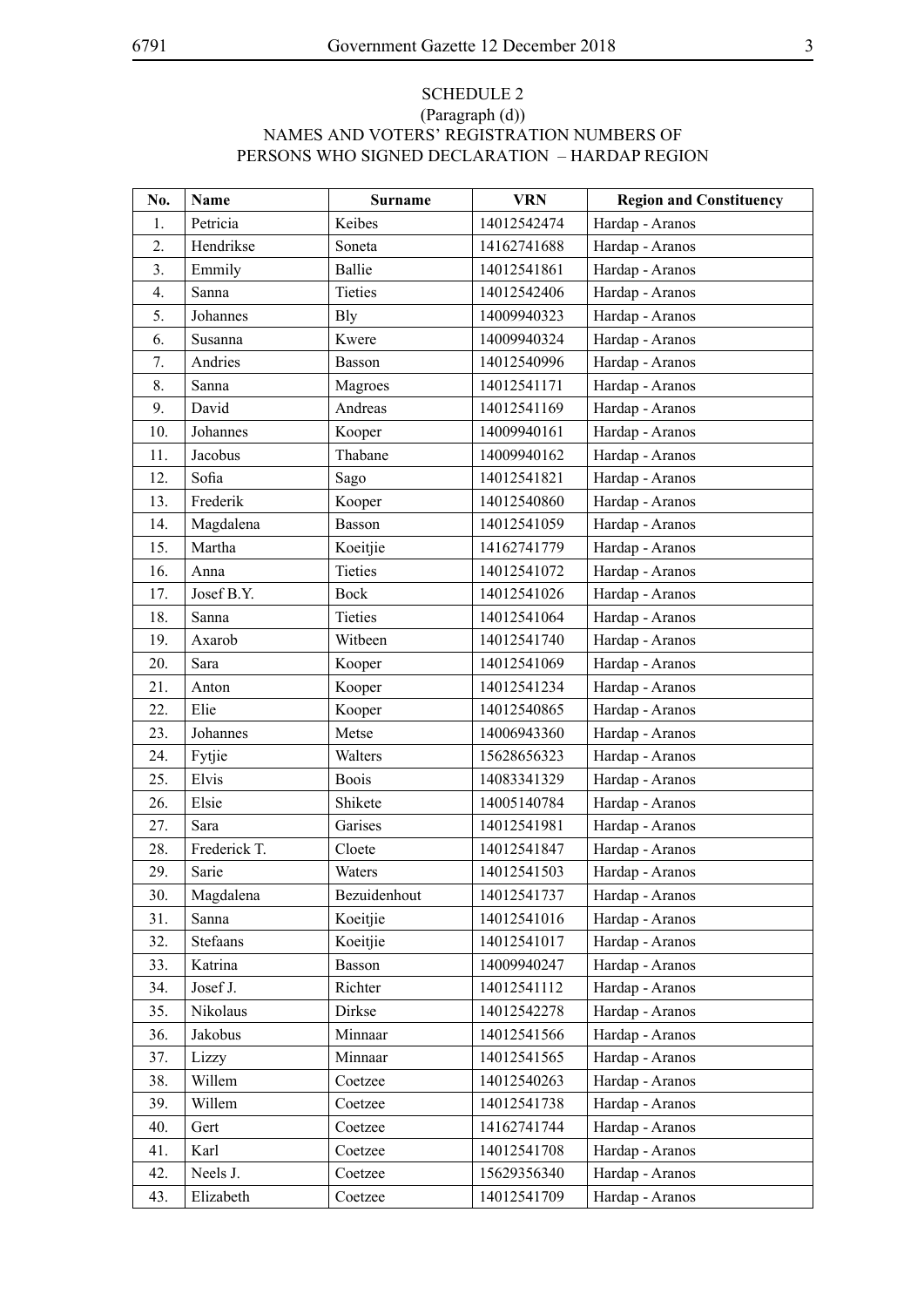| 44. | Magdalena      | Waters        | 14012542079 | Hardap - Aranos |
|-----|----------------|---------------|-------------|-----------------|
| 45. | Wilhelmina C.  | Rhall         | 14012542095 | Hardap - Aranos |
| 46. | <b>Bernard</b> | Rhall         | 14012542040 | Hardap - Aranos |
| 47. | Sanna          | Coetzee       | 14012541129 | Hardap - Aranos |
| 48. | Johanna        | Gertze        | 14012541131 | Hardap - Aranos |
| 49. | Thomas         | Koper         | 14012541812 | Hardap - Aranos |
| 50. | Sabina         | Koper         | 14012541813 | Hardap - Aranos |
| 51. | Christina      | Swartz        | 14012540956 | Hardap - Aranos |
| 52. | Jakob          | Kooper        | 14012540550 | Hardap - Aranos |
| 53. | Magriet        | <b>Beukes</b> | 14012540982 | Hardap - Aranos |
| 54. | Chrais         | Tseitseb      | 14162741669 | Hardap - Aranos |
| 55. | Selma          | liwonge       | 14012540475 | Hardap - Aranos |
| 56. | George         | Reed          | 14012540653 | Hardap - Aranos |
| 57. | Abram          | Duncan        | 14012542393 | Hardap - Aranos |
| 58. | Daphne         | Dausas        | 15626356282 | Hardap - Aranos |
| 59. | Katrina        | Swartz        | 14012542390 | Hardap - Aranos |
| 60. | Elizabeth      | Cloete        | 14012540749 | Hardap - Aranos |
| 61. | Samuel         | Dewe          | 14012540833 | Hardap - Aranos |
| 62. | Vannesa        | Reed          | 15629356353 | Hardap - Aranos |
| 63. | Maria          | Gawises       | 14012542422 | Hardap - Aranos |
| 64. | Taaik          | Ludeke        | 14012542093 | Hardap - Aranos |
| 65. | Willem         | Byl           | 14012542034 | Hardap - Aranos |
| 66. | Nana           | Kooper        | 14012541260 | Hardap - Aranos |
| 67. | Maria          | Kooper        | 14012540516 | Hardap - Aranos |
| 68. | Mattheus       | Kooper        | 14012541636 | Hardap - Aranos |
| 69. | Peturs         | Lukere        | 14012541261 | Hardap - Aranos |
| 70. | Piet           | Lukas         | 14012541780 | Hardap - Aranos |
| 71. | Magrietha      | Khoitomas     | 14079541019 | Hardap - Aranos |
| 72. | Amalia H.      | Gawaxas       | 14012541078 | Hardap - Aranos |
| 73. | Elizabeth      | Dirks         | 14012541970 | Hardap - Aranos |
| 74. | Cristinia      | Cloete        | 14012541748 | Hardap - Aranos |
| 75. | Cristinia      | Kwere         | 14162741749 | Hardap - Aranos |
| 76. | Hendrika T.    | Jansen        | 14009940576 | Hardap - Aranos |
| 77. | Manfred        | Cloete        | 14012540575 | Hardap - Aranos |
| 78. | Thomas         | Cloete        | 14012541838 | Hardap - Aranos |
| 79. | Niklaas        | Khugan        | 14009940473 | Hardap - Aranos |
| 80. | Christina      | Witbeen       | 14012541653 | Hardap - Aranos |
| 81. | Katarina       | Rooi          | 14012540287 | Hardap - Aranos |
| 82. | Martha         | Vleermuis     | 14012542138 | Hardap - Aranos |
| 83. | Bernardus M.   | De Wee        | 14006942843 | Hardap - Aranos |
| 84. | Martha         | Vries         | 15629356420 | Hardap - Aranos |
| 85. | Leon A.        | Ludeke        | 14012542020 | Hardap - Aranos |
| 86. | Emmerenzia     | Kalus         | 14011041003 | Hardap - Aranos |
| 87. | Julianda       | Taylor        | 15629356343 | Hardap - Aranos |
| 88. | Alwina         | Gawases       | 14012541825 | Hardap - Aranos |
| 89. | Petrus I.      | <b>Titus</b>  | 14012541567 | Hardap - Aranos |
| 90. | Louisa P.      | Waters        | 14012542081 | Hardap - Aranos |
| 91. | Richenda M.    | De Koker      | 14012541945 | Hardap - Aranos |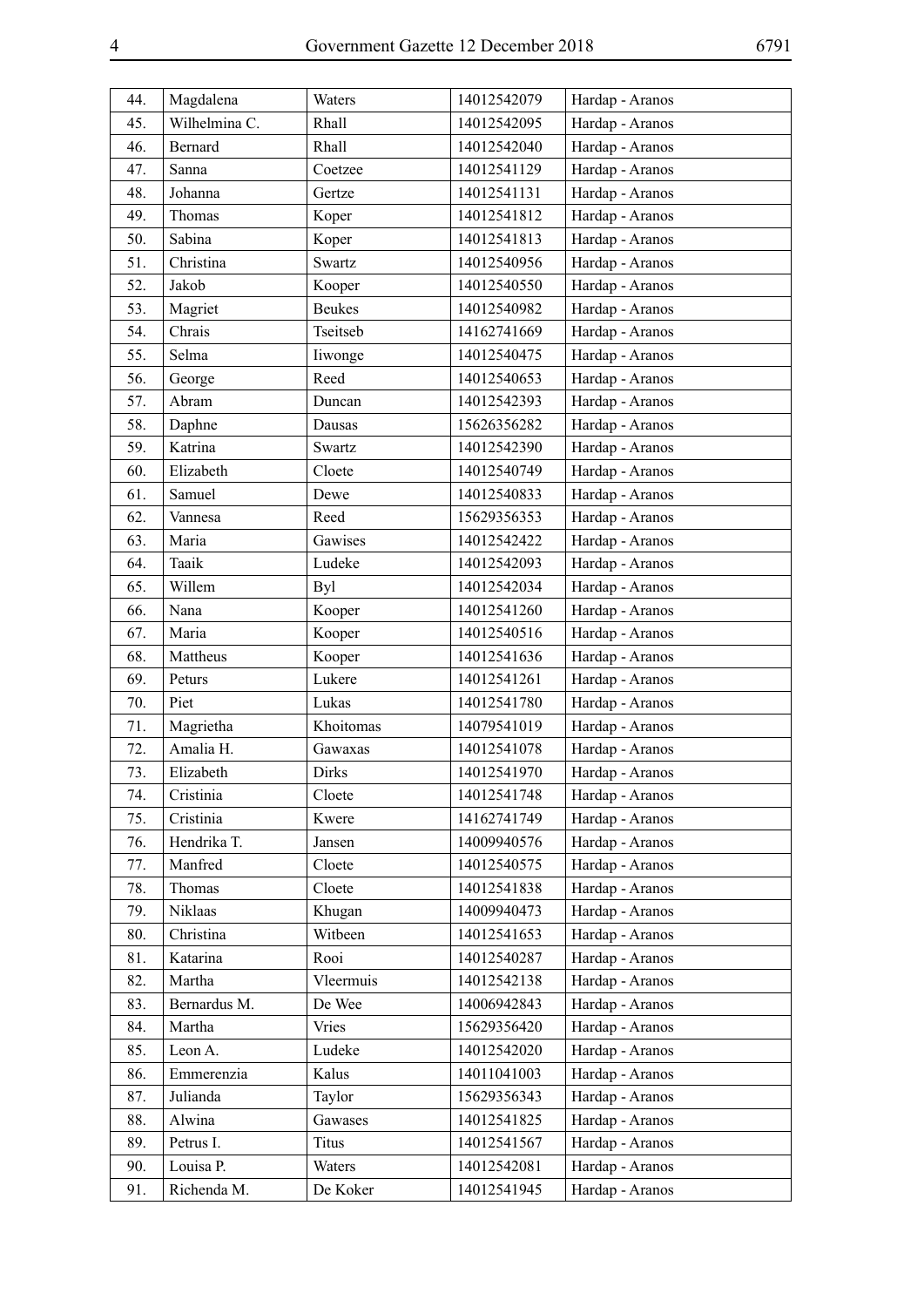| 92.  | Piet         | Tieties       | 14012541645 | Hardap - Aranos |
|------|--------------|---------------|-------------|-----------------|
| 93.  | Johannes     | Meyer         | 14012541960 | Hardap - Aranos |
| 94.  | Sofia        | Landsberg     | 14012541669 | Hardap - Aranos |
| 95.  | Ronaldo      | Swartz        | 15629356315 | Hardap - Aranos |
| 96.  | Jan          | <b>Visser</b> | 14012541494 | Hardap - Aranos |
| 97.  | Susanna      | Visser        | 14012541651 | Hardap - Aranos |
| 98.  | Johannes     | <b>Bastor</b> | 14003742574 | Hardap - Aranos |
| 99.  | Lena E.      | Harabes       | 14003740707 | Hardap - Aranos |
| 100. | Jan          | Harabes       | 14004841258 | Hardap - Aranos |
| 101. | Katrina      | Gawaxas       | 14079541076 | Hardap - Aranos |
| 102. | Gedvin       | Bock          | 14012540802 | Hardap - Aranos |
| 103. | Anna H.      | Tieties       | 14012541141 | Hardap - Aranos |
| 104. | Anna         | Coetzee       | 14012541713 | Hardap - Aranos |
| 105. | Albertus     | Masaka        | 14012541717 | Hardap - Aranos |
| 106. | Eldra        | Klaasen       | 14001040395 | Hardap - Aranos |
| 107. | Moses        | Koeitjie      | 14012541009 | Hardap - Aranos |
| 108. | Jo-Ann       | Veeres        | 14012541055 | Hardap - Aranos |
| 109. | Anna         | Veeres        | 14009941097 | Hardap - Aranos |
| 110. | Cheldin      | Veeres        | 14012540877 | Hardap - Aranos |
| 111. | Ambrocius B. | Christiaan    | 14004540157 | Hardap - Aranos |
| 112. | Aletta       | Van Wyk       | 15629356400 | Hardap - Aranos |
| 113. | Maddeen M.   | Jaars         | 14012541798 | Hardap - Aranos |
| 114. | Lidia        | Botha         | 14012541568 | Hardap - Aranos |
| 115. | Emma         | Kwere         | 14012542088 | Hardap - Aranos |
| 116. | Alida        | Kwere         | 14012541671 | Hardap - Aranos |
| 117. | Johanna      | <b>Bock</b>   | 14012541168 | Hardap - Aranos |
| 118. | Elvis        | Basson        | 14012541647 | Hardap - Aranos |
| 119. | Paulus B.    | Bock          | 14012541188 | Hardap - Aranos |
| 120. | Sara M.      | Bock          | 14012540800 | Hardap - Aranos |
| 121. | Johannes     | Witbeen       | 14012540321 | Hardap - Aranos |
| 122. | Christinna   | Markus        | 14003240533 | Hardap - Aranos |
| 123. | Tereshia     | Markus        | 14003941555 | Hardap - Aranos |
| 124. | Bonita       | Makensie      | 14012540361 | Hardap - Aranos |
| 125. | Mina         | Roman         | 14012541182 | Hardap - Aranos |
| 126. | Hendrik      | Roman         | 14012541591 | Hardap - Aranos |
| 127. | Maria        | Pieters       | 14009940184 | Hardap - Aranos |
| 128. | Johannes     | <b>Bos</b>    | 14009940179 | Hardap - Aranos |
| 129. | Jeremias     | Afrikaner     | 14012540402 | Hardap - Aranos |
| 130. | Niklaas      | Van Rhyn      | 14072041470 | Hardap - Aranos |
| 131. | Antonet      | Mugunda       | 14012540914 | Hardap - Aranos |
| 132. | Adam         | Basson        | 14012541873 | Hardap - Aranos |
| 133. | Stephan      | Mungunda      | 14162741771 | Hardap - Aranos |
| 134. | Magdalena    | Nowases       | 14012542442 | Hardap - Aranos |
| 135. | Simon        | Nowaseb       | 14162741656 | Hardap - Aranos |
| 136. | Manuel       | Kastoor       | 14012540763 | Hardap - Aranos |
| 137. | Desney       | Huisemab      | 14012542454 | Hardap - Aranos |
| 138. | Moranthi     | Jarson        | 14012542290 | Hardap - Aranos |
| 139. | Sofia        | Cloete        | 15629356359 | Hardap - Aranos |
|      |              |               |             |                 |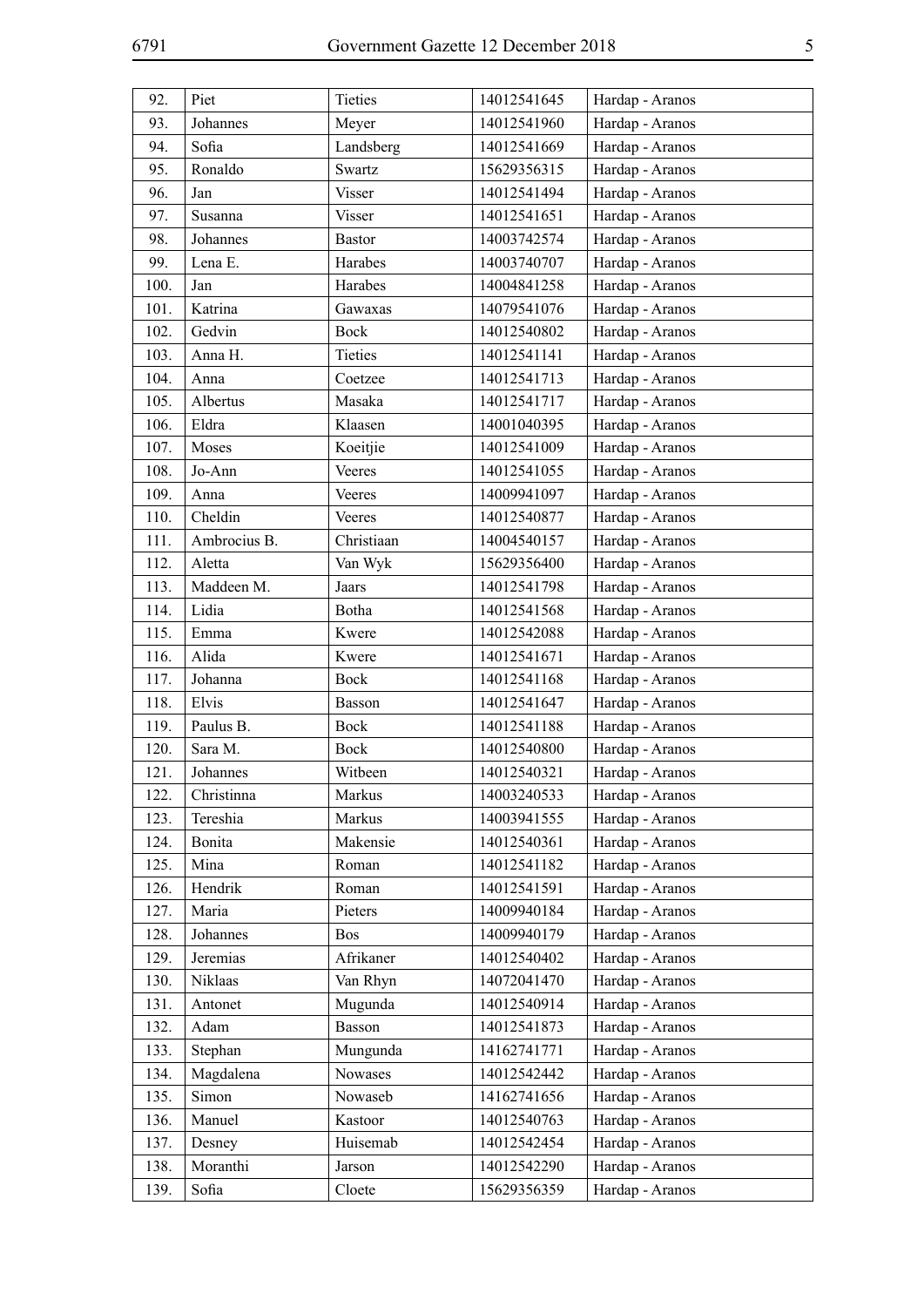| 140. | Frederik    | Kimm          | 14012540297 | Hardap - Aranos |
|------|-------------|---------------|-------------|-----------------|
| 141. | Katrina     | Jakob         | 14012540389 | Hardap - Aranos |
| 142. | Sofia       | De Koker      | 14012541944 | Hardap - Aranos |
| 143. | Sartjie     | Kooper        | 14004542005 | Hardap - Aranos |
| 144. | Lenny       | Jass          | 14009940582 | Hardap - Aranos |
| 145. | Maria       | Jaars         | 14012540870 | Hardap - Aranos |
| 146. | Magdalena   | Baadjie       | 14012540869 | Hardap - Aranos |
| 147. | Frederick   | Kooper        | 14012540858 | Hardap - Aranos |
| 148. | Manie       | Pietersen     | 14162941656 | Hardap - Aranos |
| 149. | Martha      | Kooper        | 14012541661 | Hardap - Aranos |
| 150. | Andie E.    | Bokatsane     | 14012541589 | Hardap - Aranos |
| 151. | Anna        | Thabane       | 14012541692 | Hardap - Aranos |
| 152. | Daniel      | Papier        | 14005640070 | Hardap - Gibeon |
| 153. | Vanezza     | Bezuidenhout  | 14005240588 | Hardap - Gibeon |
| 154. | Ricardo     | Ausab         | 14005241028 | Hardap - Gibeon |
| 155. | Christina   | Skeyer        | 14012540501 | Hardap - Gibeon |
| 156. | Hendrik     | Skeyer        | 14005240483 | Hardap - Gibeon |
| 157. | Christof    | Skeyer        | 14012541000 | Hardap - Gibeon |
| 158. | Christina   | Josob         | 14012540971 | Hardap - Gibeon |
| 159. | Sophia      | Nanis         | 14005241515 | Hardap - Gibeon |
| 160. | Willemina   | Maddison      | 14005240514 | Hardap - Gibeon |
| 161. | Katrina     | Bezuidenhout  | 14005241029 | Hardap - Gibeon |
| 162. | Sofia       | Jakob         | 14005241210 | Hardap - Gibeon |
| 163. | Susanna     | Witbooi       | 14005241230 | Hardap - Gibeon |
| 164. | Marietjie   | Witbooi       | 14005240123 | Hardap - Gibeon |
| 165. | Koos        | Richard       | 14005241089 | Hardap - Gibeon |
| 166. | Charles     | Rooi          | 14163241784 | Hardap - Gibeon |
| 167. | Maria       | Christiaan    | 14005241323 | Hardap - Gibeon |
| 168. | Willie F.   | Hubsch        | 14003941264 | Hardap - Gibeon |
| 169. | Sanna       | Hubsch        | 14005241285 | Hardap - Gibeon |
| 170. | Veronica A. | Rooi          | 14005241284 | Hardap - Gibeon |
| 171. | Valerie     | Kooper        | 14005240904 | Hardap - Gibeon |
| 172. | David J.    | Motinga       | 14005241210 | Hardap - Gibeon |
| 173. | Sanna       | Rhoman        | 14005241756 | Hardap - Gibeon |
| 174. | Donovon     | Swartz        | 14163241658 | Hardap - Gibeon |
| 175. | Ambrosius   | April         | 14013540477 | Hardap - Gibeon |
| 176. | Maria M.    | Cloete        | 14003940633 | Hardap - Gibeon |
| 177. | Paulina     | Richard       | 15627856316 | Hardap - Gibeon |
| 178. | Fabian      | Kennedy       | 14005241400 | Hardap - Gibeon |
| 179. | Simon P.    | Swartbooi     | 14005241318 | Hardap - Gibeon |
| 180. | Johannes    | Hoaseb        | 14005241683 | Hardap - Gibeon |
| 181. | Veronika    | Rooi          | 14005241031 | Hardap - Gibeon |
| 182. | Gerhard     | Christiaan    | 14005140223 | Hardap - Gibeon |
| 183. | Severin     | Witbooi       | 14005240807 | Hardap - Gibeon |
| 184. | Sarah       | <b>Brandt</b> | 14005241239 | Hardap - Gibeon |
| 185. | Maria       | Uirab         | 14005240124 | Hardap - Gibeon |
| 186. | Jan         | Uirab         | 14005240213 | Hardap - Gibeon |
| 187. | Johanna B.  | Rooi          | 14005240658 | Hardap - Gibeon |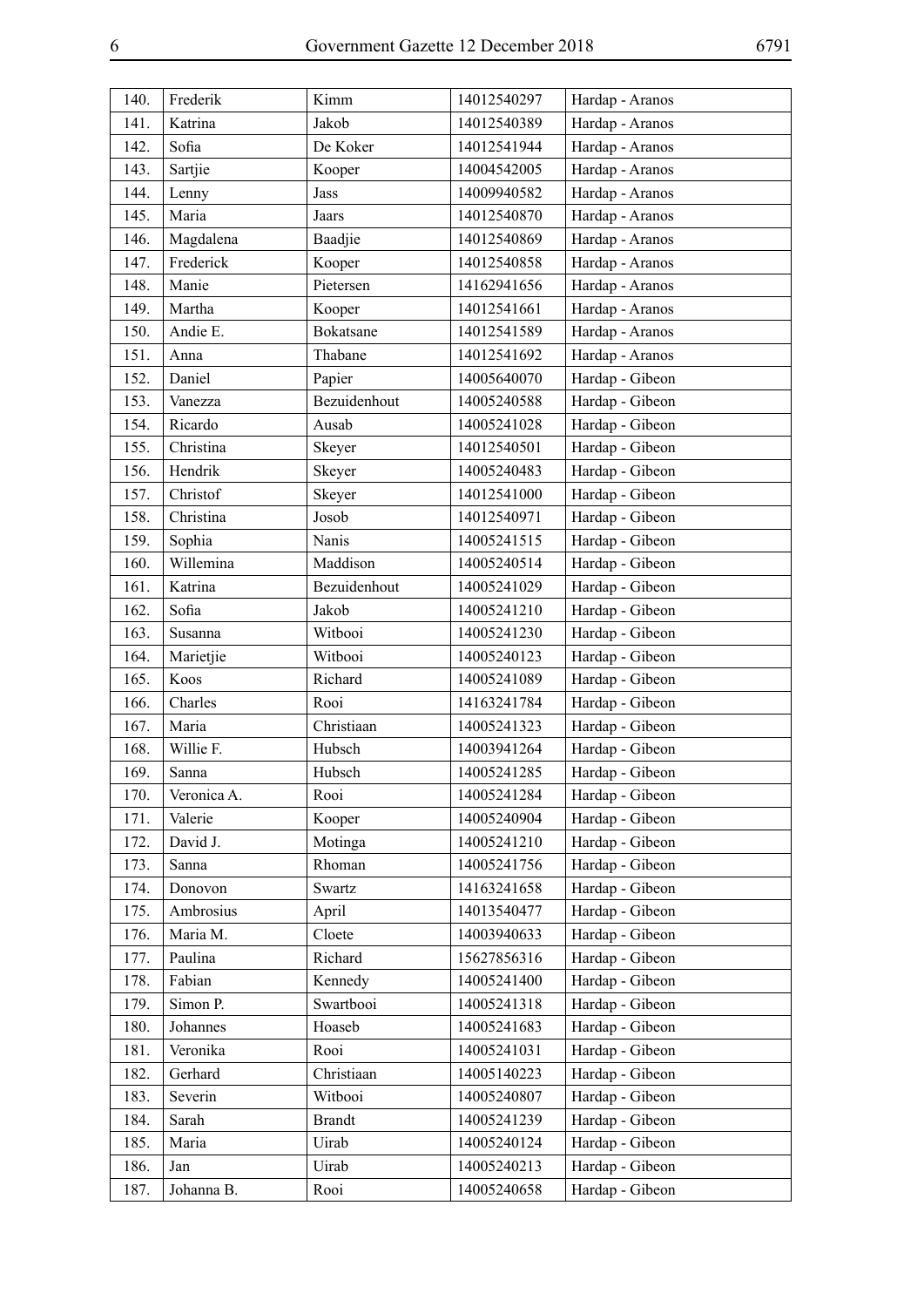| 188. | Johannes A.       | Kooper        | 14005241781 | Hardap - Gibeon   |
|------|-------------------|---------------|-------------|-------------------|
| 189. | <b>Bartlomius</b> | Basson        | 14005240182 | Hardap - Gibeon   |
| 190. | Elwina            | Basson        | 14005240183 | Hardap - Gibeon   |
| 191. | Petrus            | Kooper        | 14005241854 | Hardap - Gibeon   |
| 192. | Tommy             | Christiaan    | 14005240068 | Hardap - Gibeon   |
| 193. | Josef             | Motinga       | 14005240892 | Hardap - Gibeon   |
| 194. | Maria M.          | Isaaks        | 14005241134 | Hardap - Gibeon   |
| 195. | Simon             | Haingura      | 14005240346 | Hardap - Gibeon   |
| 196. | David             | Isaak         | 15627856362 | Hardap - Gibeon   |
| 197. | Sarah             | Isaak         | 14005240748 | Hardap - Gibeon   |
| 198. | Ivan              | Isaak         | 14005241171 | Hardap - Gibeon   |
| 199. | Helena            | Ortman        | 14004940500 | Hardap - Gibeon   |
| 200. | Johannes          | Ortman        | 14005240882 | Hardap - Gibeon   |
| 201. | Flora             | Hendricks     | 14004940194 | Hardap - Gibeon   |
| 202. | Johny             | Fleermuis     | 14005140181 | Hardap - Gibeon   |
| 203. | Alwina            | Higoam        | 14091241937 | Hardap - Gibeon   |
| 204. | Niklaas           | Swartbooi     | 14005240175 | Hardap - Gibeon   |
| 205. | Roseline          | Rukero        | 14005740175 | Hardap - Gibeon   |
| 206. | Semoritha L.      | <b>Bock</b>   | 14005240583 | Hardap - Gibeon   |
| 207. | Agnes             | Apollus       | 14005240800 | Hardap - Gibeon   |
| 208. | Maria M.          | Draghoender   | 14004940381 | Hardap - Gibeon   |
| 209. | Erin              | <b>Byl</b>    | 15627856312 | Hardap - Gibeon   |
| 210. | Willemina         | Lambert       | 14004940269 | Hardap - Gibeon   |
| 211. | Hendrik           | Lambert       | 14005241176 | Hardap - Gibeon   |
| 212. | Elsiena           | Lambert       | 14005241564 | Hardap - Gibeon   |
| 213. | Sussanna          | Van Neel      | 14005241719 | Hardap - Gibeon   |
| 214. | Anna S.           | Lebe          | 14005240912 | Hardap - Gibeon   |
| 215. | Eveline           | Fredericks    | 14005241373 | Hardap - Gibeon   |
| 216. | Charleen          | Fredericks    | 14005241379 | Hardap - Gibeon   |
| 217. | Juliana           | Geingos       | 14005241928 | Hardap - Gibeon   |
| 218. | Azaan             | <b>Visser</b> | 14005140109 | Hardap - Gibeon   |
| 219. | Cornelius         | Van Neel      | 14005140103 | Hardap - Gibeon   |
| 220. | Aaron             | Gariseb       | 14004240732 | Hardap - Gibeon   |
| 221. | Magrietha         | Visser        | 14005140130 | Hardap - Gibeon   |
| 222. | Johannes          | Kienda        | 14005140156 | Hardap - Gibeon   |
| 223. | Maria             | Kharunas      | 14004241136 | Hardap - Gibeon   |
| 224. | Esegiel           | Awaseb        | 14004241135 | Hardap - Gibeon   |
| 225. | Gretha            | Hoka          | 14004241530 | Hardap - Gibeon   |
| 226. | Jakob             | Lambert       | 14003940225 | Hardap - Gibeon   |
| 227. | Joseph            | Skrywer       | 15627856355 | Hardap - Gibeon   |
| 228. | Abraham           | <b>Visser</b> | 14005140110 | Hardap - Gibeon   |
| 229. | Katrina P.        | Garoes        | 14003241180 | Hardap - Gibeon   |
| 230. | Daniel            | Kauena        | 14005140158 | Hardap - Gibeon   |
| 231. | Salmon            | Bezuidenhout  | 14090540548 | Hardap - Gibeon   |
| 232. | Loraine           | Mouton        | 14003040280 | Hardap - Kalkrand |
| 233. | Frans             | Jantze        | 14003040597 | Hardap - Kalkrand |
| 234. | Fritz             | Jantze        | 14003040826 | Hardap - Kalkrand |
| 235. | Cecil             | Van Wyk       | 14003040045 | Hardap - Kalkrand |
|      |                   |               |             |                   |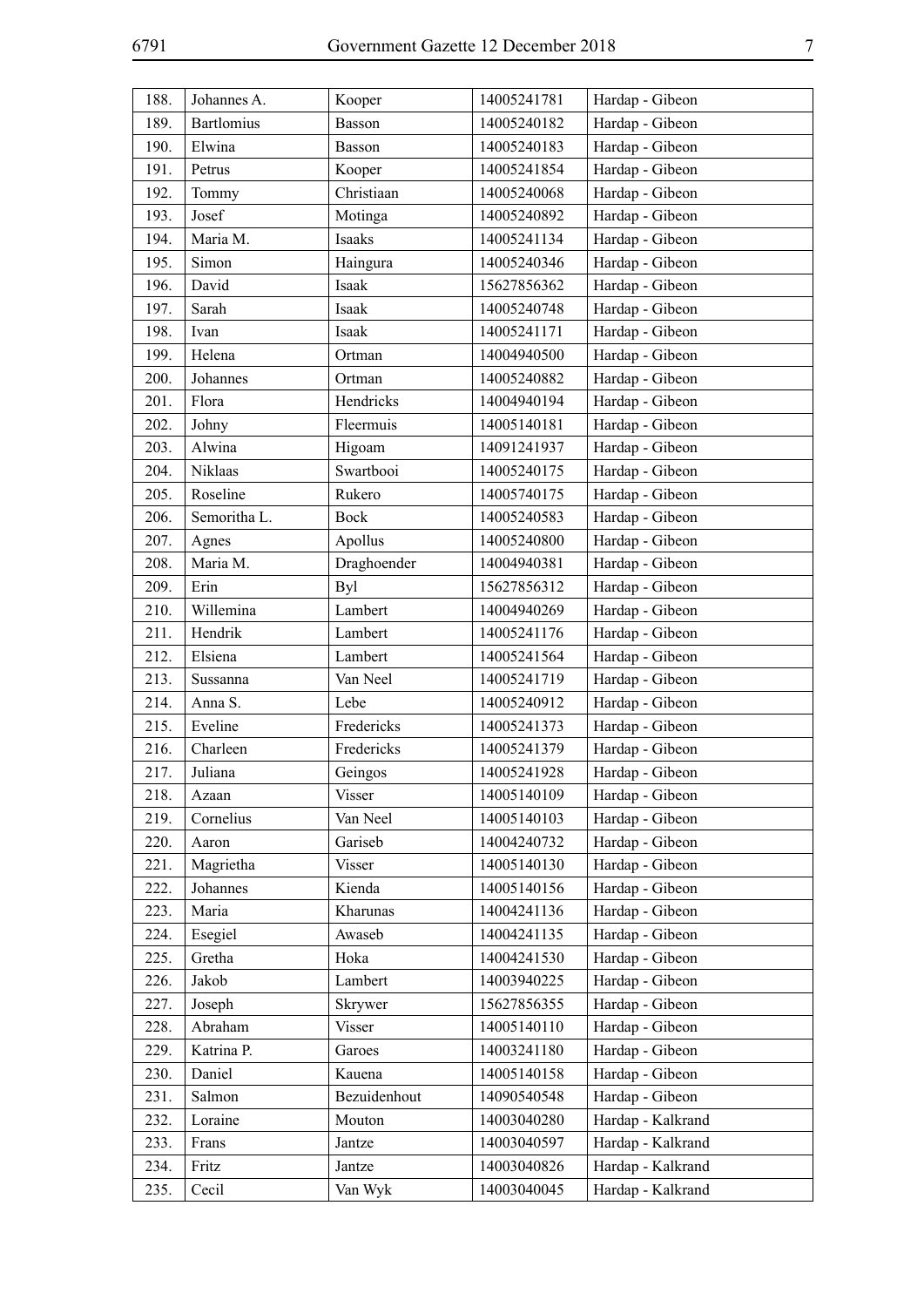| 236. | Rudolf         | Van Wyk       | 14003040858 | Hardap - Kalkrand |
|------|----------------|---------------|-------------|-------------------|
| 237. | Hermina        | Van Wyk       | 14003040598 | Hardap - Kalkrand |
| 238. | Anna           | Swartbooy     | 14003040430 | Hardap - Kalkrand |
| 239. | Johannes       | Swartbooy     | 14003040165 | Hardap - Kalkrand |
| 240. | Elieser        | Hoeseb        | 14003040494 | Hardap - Kalkrand |
| 241. | Anna           | Hoeseb        | 14003040493 | Hardap - Kalkrand |
| 242. | Rosetha        | Gawa-nas      | 14003040087 | Hardap - Kalkrand |
| 243. | Willem M.      | Gowaseb       | 14003040055 | Hardap - Kalkrand |
| 244. | Johanna        | Gowaseb       | 14003040247 | Hardap - Kalkrand |
| 245. | Elfriede       | Kharuchas     | 14003040334 | Hardap - Kalkrand |
| 246. | Lucas          | Kharuchab     | 14003040332 | Hardap - Kalkrand |
| 247. | Salinda        | Gertze        | 14003040396 | Hardap - Kalkrand |
| 248. | Bellpha        | Oxurus        | 14003040399 | Hardap - Kalkrand |
| 249. | Emma           | Motinga       | 14003040823 | Hardap - Kalkrand |
| 250. | Ella           | Swartbooi     | 14003040457 | Hardap - Kalkrand |
| 251. | Clenda         | Jacobs        | 14003040761 | Hardap - Kalkrand |
| 252. | Christoph      | Ngandu        | 14023241130 | Hardap - Kalkrand |
| 253. | Jacqueline     | Ochurus       | 14003040391 | Hardap - Kalkrand |
| 254. | Paulina        | Rooinasie     | 14003040382 | Hardap - Kalkrand |
| 255. | Nico. J.       | Gaiseb        | 14003040542 | Hardap - Kalkrand |
| 256. | Erika          | <b>Byl</b>    | 14003040725 | Hardap - Kalkrand |
| 257. | Sarah          | Gertze        | 14003040253 | Hardap - Kalkrand |
| 258. | Tranki         | Maboou        | 14005440479 | Hardap - Kalkrand |
| 259. | Frederik       | Bock          | 14003742780 | Hardap - Kalkrand |
| 260. | Magdalena      | Bock          | 14003742779 | Hardap - Kalkrand |
| 261. | Franciscus     | Claasen       | 14164841685 | Hardap - Kalkrand |
| 262. | Johny          | <b>Bock</b>   | 14001741323 | Hardap - Kalkrand |
| 263. | Roseline       | Snyders       | 14003040636 | Hardap - Kalkrand |
| 264. | Andries        | Snyders       | 14003040635 | Hardap - Kalkrand |
| 265. | <b>Brandon</b> | Snyders       | 14003040696 | Hardap - Kalkrand |
| 266. | Rene           | Snyders       | 14003040653 | Hardap - Kalkrand |
| 267. | Mariana        | <b>Bock</b>   | 14003040641 | Hardap - Kalkrand |
| 268. | Rosetta        | Skrywer       | 14003040601 | Hardap - Kalkrand |
| 269. | Justine        | <b>Beukes</b> | 14003040192 | Hardap - Kalkrand |
| 270. | Arnold         | Geixob        | 14003040873 | Hardap - Kalkrand |
| 271. | Marcellino     | Nougawaseb    | 14003040446 | Hardap - Kalkrand |
| 272. | Fredrik        | Swartz        | 14003040832 | Hardap - Kalkrand |
| 273. | Elieser        | Hoeseb        | 14003040494 | Hardap - Kalkrand |
| 274. | Gertruida      | Geixos        | 15627056293 | Hardap - Kalkrand |
| 275. | Natasha        | Prins         | 14003040357 | Hardap - Kalkrand |
| 276. | Gerson         | Visser        | 14003540196 | Hardap - Kalkrand |
| 277. | Christina      | Prins         | 14003040155 | Hardap - Kalkrand |
| 278. | Sara           | Kloete        | 14010542317 | Hardap - Kalkrand |
| 279. | Magdalena      | Booysen       | 14003240948 | Hardap - Kalkrand |
| 280. | Petrina        | Prins         | 14003040358 | Hardap - Kalkrand |
| 281. | Hans I.        | Garoeb        | 14003040380 | Hardap - Kalkrand |
| 282. | Heinrich       | Snyders       | 14003040275 | Hardap - Kalkrand |
| 283. | Loraine J.     | Ukena         | 14003040274 | Hardap - Kalkrand |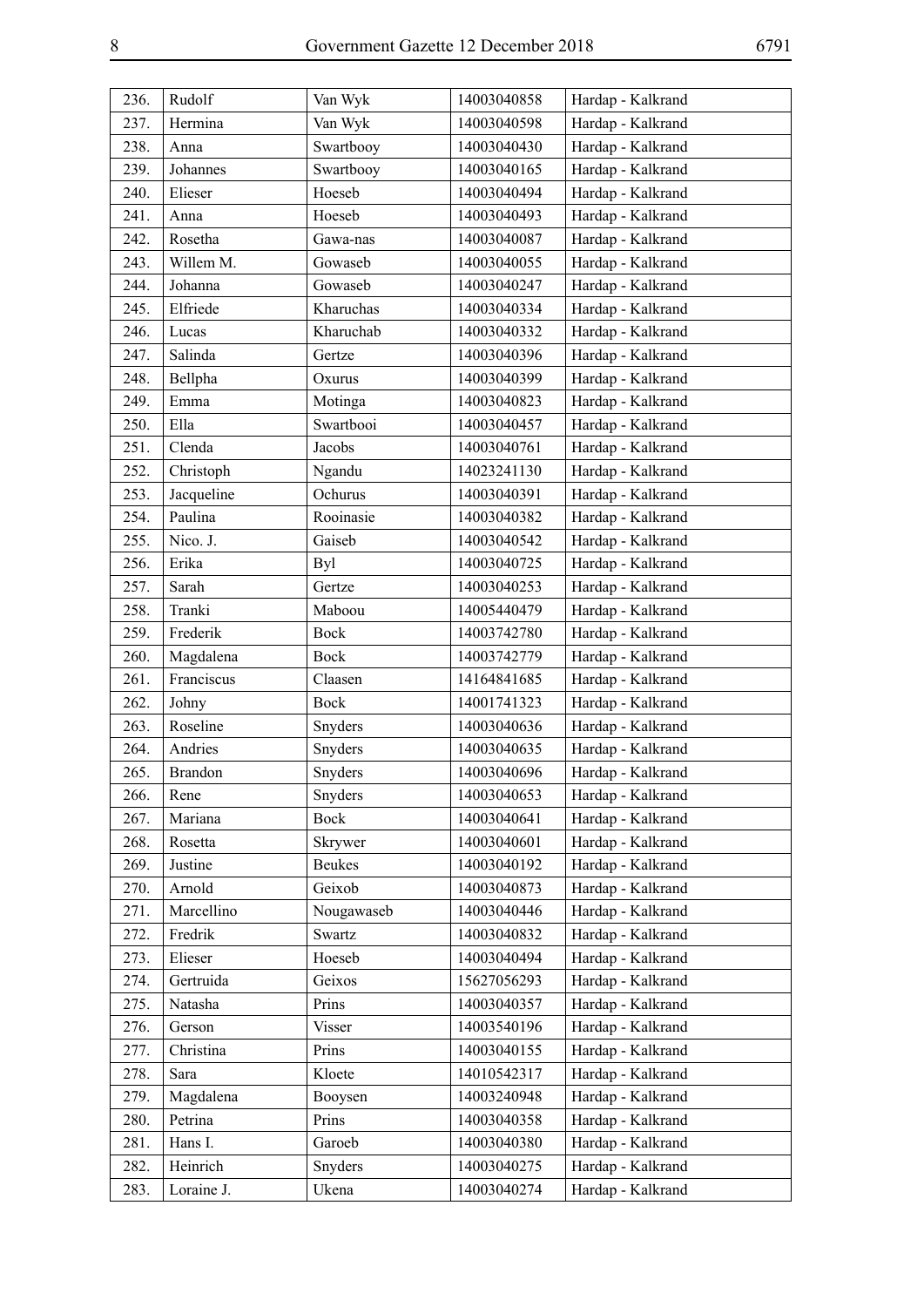| Kasiby<br>Hardap - Kalkrand<br>285.<br>Magdalena<br>14004240405<br>286.<br>Johannes<br>Gaoseb<br>Hardap - Kalkrand<br>14003040767<br>Dalena<br>Hardap - Kalkrand<br>287.<br>Oxurus<br>14003040765<br>288.<br>Natasha<br>Bezuidenhout<br>Hardap - Kalkrand<br>14000240654<br>Hardap - Kalkrand<br>289.<br>Martha<br>Gertze<br>14003040512<br>Fritz<br>Hardap - Kalkrand<br>290.<br>Kisting<br>14003040388<br>Charlene<br>Hardap - Kalkrand<br>291.<br>Gertze<br>14003040693<br>Elizabeth<br>Saal<br>Hardap - Kalkrand<br>292.<br>14003040093<br>Saal<br>Hardap - Kalkrand<br>293.<br>Romeo B.<br>14164841692<br>Patrick<br>Mudise<br>Hardap - Kalkrand<br>294.<br>15627056327<br>295.<br>Hardap - Kalkrand<br>Zaahl<br>Yvonne<br>14003040946<br>Katrina<br>Hardap - Kalkrand<br>296.<br>Jass<br>14003040604<br>Hardap - Kalkrand<br>297.<br>Johannes<br>Jass<br>14003040737<br>Hardap - Kalkrand<br>298.<br>Lena<br>14003040289<br>Jass<br>299.<br>Hardap - Kalkrand<br>Garises<br>14003040127<br>Beverly<br>300.<br>Fillemon<br>Hardap - Kalkrand<br>14003040710<br>Grass<br>Magdalena<br>Hardap - Kalkrand<br>301.<br>Gaoses<br>14164641659<br>Monika<br>302.<br>Hardap - Kalkrand<br>Oxurus<br>14003040773<br>Sarafina<br>Hardap - Kalkrand<br>303.<br>Keigos<br>14003040715<br>Christof<br>Hardap - Kalkrand<br>304.<br>Cloete<br>14003040411<br>Celesti<br>Modise<br>Hardap - Kalkrand<br>305.<br>15627056336<br>Friddine W.<br>306.<br>Hardap - Kalkrand<br>Oxorub<br>14003040318<br>Fanuel<br>Geixob<br>307.<br>Hardap - Kalkrand<br>14003040476<br>308.<br>Teresia<br>Geixos<br>Hardap - Kalkrand<br>14003540479<br>Josefina<br>Swartbooi<br>309.<br>Hardap - Kalkrand<br>15628856317<br>310.<br>Driena<br>Abrahams<br>Hardap - Kalkrand<br>15628856316<br>Swartbooi<br>Johannes<br>Hardap - Kalkrand<br>311.<br>14164641687<br>Hardap - Kalkrand<br>312.<br>Abraham<br>Swartbooi<br>14003040481<br>Hardap - Kalkrand<br>313.<br>Reinard<br>Grass<br>14003040201<br>Hardap - Kalkrand<br>314.<br>Christian<br>14003040199<br>Grass<br>Magdalena<br>Hardap - Kalkrand<br>315.<br>Grass<br>14003040203<br>Rebekka<br>Hardap - Kalkrand<br>316.<br>Kloppers<br>14003040338<br>317.<br>Johannes<br>14003040244<br>Hardap - Kalkrand<br>Van Wyk<br>Hardap - Kalkrand<br>318.<br>Magrietha<br>Oxurus<br>14003040248<br>319.<br>Kiwido<br>Hardap - Kalkrand<br>Maria<br>14003040293<br>Hardap - Kalkrand<br>Tsai-Tsais<br>320.<br>Rennet<br>15642156534<br>321.<br>Eva M.<br>14003040990<br>Hardap - Kalkrand<br>Karas<br>Hardap - Kalkrand<br>322.<br>Michella<br>Garises<br>14003040262<br>323.<br>Hardap - Kalkrand<br>Jonas<br>Motinga<br>14003040394<br>Hardap - Kalkrand<br>324.<br>Magdalena<br>Naugawaseb<br>14003040434<br>Julien<br>Nou-Gawases<br>14164841510<br>Hardap - Kalkrand<br>325.<br>Hardap - Kalkrand<br>326.<br>Monica<br>Naugawaseb<br>15627056513<br>Descande<br>Hardap - Kalkrand<br>327.<br>Hendrik<br>14003040442<br>Descande<br>Hardap - Kalkrand<br>328.<br>Magrietha<br>14003040756<br>329.<br>Johanna<br>Hardap - Kalkrand<br>Jass<br>14003040747<br>Hardap - Kalkrand<br>330.<br>Pieter<br>Jantze<br>15627056305<br>Vries<br>Hardap - Kalkrand<br>331.<br>Piet<br>14003040233 | 284. | Herodel | Gariseb | 14003040440 | Hardap - Kalkrand |
|---------------------------------------------------------------------------------------------------------------------------------------------------------------------------------------------------------------------------------------------------------------------------------------------------------------------------------------------------------------------------------------------------------------------------------------------------------------------------------------------------------------------------------------------------------------------------------------------------------------------------------------------------------------------------------------------------------------------------------------------------------------------------------------------------------------------------------------------------------------------------------------------------------------------------------------------------------------------------------------------------------------------------------------------------------------------------------------------------------------------------------------------------------------------------------------------------------------------------------------------------------------------------------------------------------------------------------------------------------------------------------------------------------------------------------------------------------------------------------------------------------------------------------------------------------------------------------------------------------------------------------------------------------------------------------------------------------------------------------------------------------------------------------------------------------------------------------------------------------------------------------------------------------------------------------------------------------------------------------------------------------------------------------------------------------------------------------------------------------------------------------------------------------------------------------------------------------------------------------------------------------------------------------------------------------------------------------------------------------------------------------------------------------------------------------------------------------------------------------------------------------------------------------------------------------------------------------------------------------------------------------------------------------------------------------------------------------------------------------------------------------------------------------------------------------------------------------------------------------------------------------------------------------------------------------------------------------------------------------------------------------------------------------------------------------------------------------------------------------------------------------------------------------------------------------------------------------------|------|---------|---------|-------------|-------------------|
|                                                                                                                                                                                                                                                                                                                                                                                                                                                                                                                                                                                                                                                                                                                                                                                                                                                                                                                                                                                                                                                                                                                                                                                                                                                                                                                                                                                                                                                                                                                                                                                                                                                                                                                                                                                                                                                                                                                                                                                                                                                                                                                                                                                                                                                                                                                                                                                                                                                                                                                                                                                                                                                                                                                                                                                                                                                                                                                                                                                                                                                                                                                                                                                                               |      |         |         |             |                   |
|                                                                                                                                                                                                                                                                                                                                                                                                                                                                                                                                                                                                                                                                                                                                                                                                                                                                                                                                                                                                                                                                                                                                                                                                                                                                                                                                                                                                                                                                                                                                                                                                                                                                                                                                                                                                                                                                                                                                                                                                                                                                                                                                                                                                                                                                                                                                                                                                                                                                                                                                                                                                                                                                                                                                                                                                                                                                                                                                                                                                                                                                                                                                                                                                               |      |         |         |             |                   |
|                                                                                                                                                                                                                                                                                                                                                                                                                                                                                                                                                                                                                                                                                                                                                                                                                                                                                                                                                                                                                                                                                                                                                                                                                                                                                                                                                                                                                                                                                                                                                                                                                                                                                                                                                                                                                                                                                                                                                                                                                                                                                                                                                                                                                                                                                                                                                                                                                                                                                                                                                                                                                                                                                                                                                                                                                                                                                                                                                                                                                                                                                                                                                                                                               |      |         |         |             |                   |
|                                                                                                                                                                                                                                                                                                                                                                                                                                                                                                                                                                                                                                                                                                                                                                                                                                                                                                                                                                                                                                                                                                                                                                                                                                                                                                                                                                                                                                                                                                                                                                                                                                                                                                                                                                                                                                                                                                                                                                                                                                                                                                                                                                                                                                                                                                                                                                                                                                                                                                                                                                                                                                                                                                                                                                                                                                                                                                                                                                                                                                                                                                                                                                                                               |      |         |         |             |                   |
|                                                                                                                                                                                                                                                                                                                                                                                                                                                                                                                                                                                                                                                                                                                                                                                                                                                                                                                                                                                                                                                                                                                                                                                                                                                                                                                                                                                                                                                                                                                                                                                                                                                                                                                                                                                                                                                                                                                                                                                                                                                                                                                                                                                                                                                                                                                                                                                                                                                                                                                                                                                                                                                                                                                                                                                                                                                                                                                                                                                                                                                                                                                                                                                                               |      |         |         |             |                   |
|                                                                                                                                                                                                                                                                                                                                                                                                                                                                                                                                                                                                                                                                                                                                                                                                                                                                                                                                                                                                                                                                                                                                                                                                                                                                                                                                                                                                                                                                                                                                                                                                                                                                                                                                                                                                                                                                                                                                                                                                                                                                                                                                                                                                                                                                                                                                                                                                                                                                                                                                                                                                                                                                                                                                                                                                                                                                                                                                                                                                                                                                                                                                                                                                               |      |         |         |             |                   |
|                                                                                                                                                                                                                                                                                                                                                                                                                                                                                                                                                                                                                                                                                                                                                                                                                                                                                                                                                                                                                                                                                                                                                                                                                                                                                                                                                                                                                                                                                                                                                                                                                                                                                                                                                                                                                                                                                                                                                                                                                                                                                                                                                                                                                                                                                                                                                                                                                                                                                                                                                                                                                                                                                                                                                                                                                                                                                                                                                                                                                                                                                                                                                                                                               |      |         |         |             |                   |
|                                                                                                                                                                                                                                                                                                                                                                                                                                                                                                                                                                                                                                                                                                                                                                                                                                                                                                                                                                                                                                                                                                                                                                                                                                                                                                                                                                                                                                                                                                                                                                                                                                                                                                                                                                                                                                                                                                                                                                                                                                                                                                                                                                                                                                                                                                                                                                                                                                                                                                                                                                                                                                                                                                                                                                                                                                                                                                                                                                                                                                                                                                                                                                                                               |      |         |         |             |                   |
|                                                                                                                                                                                                                                                                                                                                                                                                                                                                                                                                                                                                                                                                                                                                                                                                                                                                                                                                                                                                                                                                                                                                                                                                                                                                                                                                                                                                                                                                                                                                                                                                                                                                                                                                                                                                                                                                                                                                                                                                                                                                                                                                                                                                                                                                                                                                                                                                                                                                                                                                                                                                                                                                                                                                                                                                                                                                                                                                                                                                                                                                                                                                                                                                               |      |         |         |             |                   |
|                                                                                                                                                                                                                                                                                                                                                                                                                                                                                                                                                                                                                                                                                                                                                                                                                                                                                                                                                                                                                                                                                                                                                                                                                                                                                                                                                                                                                                                                                                                                                                                                                                                                                                                                                                                                                                                                                                                                                                                                                                                                                                                                                                                                                                                                                                                                                                                                                                                                                                                                                                                                                                                                                                                                                                                                                                                                                                                                                                                                                                                                                                                                                                                                               |      |         |         |             |                   |
|                                                                                                                                                                                                                                                                                                                                                                                                                                                                                                                                                                                                                                                                                                                                                                                                                                                                                                                                                                                                                                                                                                                                                                                                                                                                                                                                                                                                                                                                                                                                                                                                                                                                                                                                                                                                                                                                                                                                                                                                                                                                                                                                                                                                                                                                                                                                                                                                                                                                                                                                                                                                                                                                                                                                                                                                                                                                                                                                                                                                                                                                                                                                                                                                               |      |         |         |             |                   |
|                                                                                                                                                                                                                                                                                                                                                                                                                                                                                                                                                                                                                                                                                                                                                                                                                                                                                                                                                                                                                                                                                                                                                                                                                                                                                                                                                                                                                                                                                                                                                                                                                                                                                                                                                                                                                                                                                                                                                                                                                                                                                                                                                                                                                                                                                                                                                                                                                                                                                                                                                                                                                                                                                                                                                                                                                                                                                                                                                                                                                                                                                                                                                                                                               |      |         |         |             |                   |
|                                                                                                                                                                                                                                                                                                                                                                                                                                                                                                                                                                                                                                                                                                                                                                                                                                                                                                                                                                                                                                                                                                                                                                                                                                                                                                                                                                                                                                                                                                                                                                                                                                                                                                                                                                                                                                                                                                                                                                                                                                                                                                                                                                                                                                                                                                                                                                                                                                                                                                                                                                                                                                                                                                                                                                                                                                                                                                                                                                                                                                                                                                                                                                                                               |      |         |         |             |                   |
|                                                                                                                                                                                                                                                                                                                                                                                                                                                                                                                                                                                                                                                                                                                                                                                                                                                                                                                                                                                                                                                                                                                                                                                                                                                                                                                                                                                                                                                                                                                                                                                                                                                                                                                                                                                                                                                                                                                                                                                                                                                                                                                                                                                                                                                                                                                                                                                                                                                                                                                                                                                                                                                                                                                                                                                                                                                                                                                                                                                                                                                                                                                                                                                                               |      |         |         |             |                   |
|                                                                                                                                                                                                                                                                                                                                                                                                                                                                                                                                                                                                                                                                                                                                                                                                                                                                                                                                                                                                                                                                                                                                                                                                                                                                                                                                                                                                                                                                                                                                                                                                                                                                                                                                                                                                                                                                                                                                                                                                                                                                                                                                                                                                                                                                                                                                                                                                                                                                                                                                                                                                                                                                                                                                                                                                                                                                                                                                                                                                                                                                                                                                                                                                               |      |         |         |             |                   |
|                                                                                                                                                                                                                                                                                                                                                                                                                                                                                                                                                                                                                                                                                                                                                                                                                                                                                                                                                                                                                                                                                                                                                                                                                                                                                                                                                                                                                                                                                                                                                                                                                                                                                                                                                                                                                                                                                                                                                                                                                                                                                                                                                                                                                                                                                                                                                                                                                                                                                                                                                                                                                                                                                                                                                                                                                                                                                                                                                                                                                                                                                                                                                                                                               |      |         |         |             |                   |
|                                                                                                                                                                                                                                                                                                                                                                                                                                                                                                                                                                                                                                                                                                                                                                                                                                                                                                                                                                                                                                                                                                                                                                                                                                                                                                                                                                                                                                                                                                                                                                                                                                                                                                                                                                                                                                                                                                                                                                                                                                                                                                                                                                                                                                                                                                                                                                                                                                                                                                                                                                                                                                                                                                                                                                                                                                                                                                                                                                                                                                                                                                                                                                                                               |      |         |         |             |                   |
|                                                                                                                                                                                                                                                                                                                                                                                                                                                                                                                                                                                                                                                                                                                                                                                                                                                                                                                                                                                                                                                                                                                                                                                                                                                                                                                                                                                                                                                                                                                                                                                                                                                                                                                                                                                                                                                                                                                                                                                                                                                                                                                                                                                                                                                                                                                                                                                                                                                                                                                                                                                                                                                                                                                                                                                                                                                                                                                                                                                                                                                                                                                                                                                                               |      |         |         |             |                   |
|                                                                                                                                                                                                                                                                                                                                                                                                                                                                                                                                                                                                                                                                                                                                                                                                                                                                                                                                                                                                                                                                                                                                                                                                                                                                                                                                                                                                                                                                                                                                                                                                                                                                                                                                                                                                                                                                                                                                                                                                                                                                                                                                                                                                                                                                                                                                                                                                                                                                                                                                                                                                                                                                                                                                                                                                                                                                                                                                                                                                                                                                                                                                                                                                               |      |         |         |             |                   |
|                                                                                                                                                                                                                                                                                                                                                                                                                                                                                                                                                                                                                                                                                                                                                                                                                                                                                                                                                                                                                                                                                                                                                                                                                                                                                                                                                                                                                                                                                                                                                                                                                                                                                                                                                                                                                                                                                                                                                                                                                                                                                                                                                                                                                                                                                                                                                                                                                                                                                                                                                                                                                                                                                                                                                                                                                                                                                                                                                                                                                                                                                                                                                                                                               |      |         |         |             |                   |
|                                                                                                                                                                                                                                                                                                                                                                                                                                                                                                                                                                                                                                                                                                                                                                                                                                                                                                                                                                                                                                                                                                                                                                                                                                                                                                                                                                                                                                                                                                                                                                                                                                                                                                                                                                                                                                                                                                                                                                                                                                                                                                                                                                                                                                                                                                                                                                                                                                                                                                                                                                                                                                                                                                                                                                                                                                                                                                                                                                                                                                                                                                                                                                                                               |      |         |         |             |                   |
|                                                                                                                                                                                                                                                                                                                                                                                                                                                                                                                                                                                                                                                                                                                                                                                                                                                                                                                                                                                                                                                                                                                                                                                                                                                                                                                                                                                                                                                                                                                                                                                                                                                                                                                                                                                                                                                                                                                                                                                                                                                                                                                                                                                                                                                                                                                                                                                                                                                                                                                                                                                                                                                                                                                                                                                                                                                                                                                                                                                                                                                                                                                                                                                                               |      |         |         |             |                   |
|                                                                                                                                                                                                                                                                                                                                                                                                                                                                                                                                                                                                                                                                                                                                                                                                                                                                                                                                                                                                                                                                                                                                                                                                                                                                                                                                                                                                                                                                                                                                                                                                                                                                                                                                                                                                                                                                                                                                                                                                                                                                                                                                                                                                                                                                                                                                                                                                                                                                                                                                                                                                                                                                                                                                                                                                                                                                                                                                                                                                                                                                                                                                                                                                               |      |         |         |             |                   |
|                                                                                                                                                                                                                                                                                                                                                                                                                                                                                                                                                                                                                                                                                                                                                                                                                                                                                                                                                                                                                                                                                                                                                                                                                                                                                                                                                                                                                                                                                                                                                                                                                                                                                                                                                                                                                                                                                                                                                                                                                                                                                                                                                                                                                                                                                                                                                                                                                                                                                                                                                                                                                                                                                                                                                                                                                                                                                                                                                                                                                                                                                                                                                                                                               |      |         |         |             |                   |
|                                                                                                                                                                                                                                                                                                                                                                                                                                                                                                                                                                                                                                                                                                                                                                                                                                                                                                                                                                                                                                                                                                                                                                                                                                                                                                                                                                                                                                                                                                                                                                                                                                                                                                                                                                                                                                                                                                                                                                                                                                                                                                                                                                                                                                                                                                                                                                                                                                                                                                                                                                                                                                                                                                                                                                                                                                                                                                                                                                                                                                                                                                                                                                                                               |      |         |         |             |                   |
|                                                                                                                                                                                                                                                                                                                                                                                                                                                                                                                                                                                                                                                                                                                                                                                                                                                                                                                                                                                                                                                                                                                                                                                                                                                                                                                                                                                                                                                                                                                                                                                                                                                                                                                                                                                                                                                                                                                                                                                                                                                                                                                                                                                                                                                                                                                                                                                                                                                                                                                                                                                                                                                                                                                                                                                                                                                                                                                                                                                                                                                                                                                                                                                                               |      |         |         |             |                   |
|                                                                                                                                                                                                                                                                                                                                                                                                                                                                                                                                                                                                                                                                                                                                                                                                                                                                                                                                                                                                                                                                                                                                                                                                                                                                                                                                                                                                                                                                                                                                                                                                                                                                                                                                                                                                                                                                                                                                                                                                                                                                                                                                                                                                                                                                                                                                                                                                                                                                                                                                                                                                                                                                                                                                                                                                                                                                                                                                                                                                                                                                                                                                                                                                               |      |         |         |             |                   |
|                                                                                                                                                                                                                                                                                                                                                                                                                                                                                                                                                                                                                                                                                                                                                                                                                                                                                                                                                                                                                                                                                                                                                                                                                                                                                                                                                                                                                                                                                                                                                                                                                                                                                                                                                                                                                                                                                                                                                                                                                                                                                                                                                                                                                                                                                                                                                                                                                                                                                                                                                                                                                                                                                                                                                                                                                                                                                                                                                                                                                                                                                                                                                                                                               |      |         |         |             |                   |
|                                                                                                                                                                                                                                                                                                                                                                                                                                                                                                                                                                                                                                                                                                                                                                                                                                                                                                                                                                                                                                                                                                                                                                                                                                                                                                                                                                                                                                                                                                                                                                                                                                                                                                                                                                                                                                                                                                                                                                                                                                                                                                                                                                                                                                                                                                                                                                                                                                                                                                                                                                                                                                                                                                                                                                                                                                                                                                                                                                                                                                                                                                                                                                                                               |      |         |         |             |                   |
|                                                                                                                                                                                                                                                                                                                                                                                                                                                                                                                                                                                                                                                                                                                                                                                                                                                                                                                                                                                                                                                                                                                                                                                                                                                                                                                                                                                                                                                                                                                                                                                                                                                                                                                                                                                                                                                                                                                                                                                                                                                                                                                                                                                                                                                                                                                                                                                                                                                                                                                                                                                                                                                                                                                                                                                                                                                                                                                                                                                                                                                                                                                                                                                                               |      |         |         |             |                   |
|                                                                                                                                                                                                                                                                                                                                                                                                                                                                                                                                                                                                                                                                                                                                                                                                                                                                                                                                                                                                                                                                                                                                                                                                                                                                                                                                                                                                                                                                                                                                                                                                                                                                                                                                                                                                                                                                                                                                                                                                                                                                                                                                                                                                                                                                                                                                                                                                                                                                                                                                                                                                                                                                                                                                                                                                                                                                                                                                                                                                                                                                                                                                                                                                               |      |         |         |             |                   |
|                                                                                                                                                                                                                                                                                                                                                                                                                                                                                                                                                                                                                                                                                                                                                                                                                                                                                                                                                                                                                                                                                                                                                                                                                                                                                                                                                                                                                                                                                                                                                                                                                                                                                                                                                                                                                                                                                                                                                                                                                                                                                                                                                                                                                                                                                                                                                                                                                                                                                                                                                                                                                                                                                                                                                                                                                                                                                                                                                                                                                                                                                                                                                                                                               |      |         |         |             |                   |
|                                                                                                                                                                                                                                                                                                                                                                                                                                                                                                                                                                                                                                                                                                                                                                                                                                                                                                                                                                                                                                                                                                                                                                                                                                                                                                                                                                                                                                                                                                                                                                                                                                                                                                                                                                                                                                                                                                                                                                                                                                                                                                                                                                                                                                                                                                                                                                                                                                                                                                                                                                                                                                                                                                                                                                                                                                                                                                                                                                                                                                                                                                                                                                                                               |      |         |         |             |                   |
|                                                                                                                                                                                                                                                                                                                                                                                                                                                                                                                                                                                                                                                                                                                                                                                                                                                                                                                                                                                                                                                                                                                                                                                                                                                                                                                                                                                                                                                                                                                                                                                                                                                                                                                                                                                                                                                                                                                                                                                                                                                                                                                                                                                                                                                                                                                                                                                                                                                                                                                                                                                                                                                                                                                                                                                                                                                                                                                                                                                                                                                                                                                                                                                                               |      |         |         |             |                   |
|                                                                                                                                                                                                                                                                                                                                                                                                                                                                                                                                                                                                                                                                                                                                                                                                                                                                                                                                                                                                                                                                                                                                                                                                                                                                                                                                                                                                                                                                                                                                                                                                                                                                                                                                                                                                                                                                                                                                                                                                                                                                                                                                                                                                                                                                                                                                                                                                                                                                                                                                                                                                                                                                                                                                                                                                                                                                                                                                                                                                                                                                                                                                                                                                               |      |         |         |             |                   |
|                                                                                                                                                                                                                                                                                                                                                                                                                                                                                                                                                                                                                                                                                                                                                                                                                                                                                                                                                                                                                                                                                                                                                                                                                                                                                                                                                                                                                                                                                                                                                                                                                                                                                                                                                                                                                                                                                                                                                                                                                                                                                                                                                                                                                                                                                                                                                                                                                                                                                                                                                                                                                                                                                                                                                                                                                                                                                                                                                                                                                                                                                                                                                                                                               |      |         |         |             |                   |
|                                                                                                                                                                                                                                                                                                                                                                                                                                                                                                                                                                                                                                                                                                                                                                                                                                                                                                                                                                                                                                                                                                                                                                                                                                                                                                                                                                                                                                                                                                                                                                                                                                                                                                                                                                                                                                                                                                                                                                                                                                                                                                                                                                                                                                                                                                                                                                                                                                                                                                                                                                                                                                                                                                                                                                                                                                                                                                                                                                                                                                                                                                                                                                                                               |      |         |         |             |                   |
|                                                                                                                                                                                                                                                                                                                                                                                                                                                                                                                                                                                                                                                                                                                                                                                                                                                                                                                                                                                                                                                                                                                                                                                                                                                                                                                                                                                                                                                                                                                                                                                                                                                                                                                                                                                                                                                                                                                                                                                                                                                                                                                                                                                                                                                                                                                                                                                                                                                                                                                                                                                                                                                                                                                                                                                                                                                                                                                                                                                                                                                                                                                                                                                                               |      |         |         |             |                   |
|                                                                                                                                                                                                                                                                                                                                                                                                                                                                                                                                                                                                                                                                                                                                                                                                                                                                                                                                                                                                                                                                                                                                                                                                                                                                                                                                                                                                                                                                                                                                                                                                                                                                                                                                                                                                                                                                                                                                                                                                                                                                                                                                                                                                                                                                                                                                                                                                                                                                                                                                                                                                                                                                                                                                                                                                                                                                                                                                                                                                                                                                                                                                                                                                               |      |         |         |             |                   |
|                                                                                                                                                                                                                                                                                                                                                                                                                                                                                                                                                                                                                                                                                                                                                                                                                                                                                                                                                                                                                                                                                                                                                                                                                                                                                                                                                                                                                                                                                                                                                                                                                                                                                                                                                                                                                                                                                                                                                                                                                                                                                                                                                                                                                                                                                                                                                                                                                                                                                                                                                                                                                                                                                                                                                                                                                                                                                                                                                                                                                                                                                                                                                                                                               |      |         |         |             |                   |
|                                                                                                                                                                                                                                                                                                                                                                                                                                                                                                                                                                                                                                                                                                                                                                                                                                                                                                                                                                                                                                                                                                                                                                                                                                                                                                                                                                                                                                                                                                                                                                                                                                                                                                                                                                                                                                                                                                                                                                                                                                                                                                                                                                                                                                                                                                                                                                                                                                                                                                                                                                                                                                                                                                                                                                                                                                                                                                                                                                                                                                                                                                                                                                                                               |      |         |         |             |                   |
|                                                                                                                                                                                                                                                                                                                                                                                                                                                                                                                                                                                                                                                                                                                                                                                                                                                                                                                                                                                                                                                                                                                                                                                                                                                                                                                                                                                                                                                                                                                                                                                                                                                                                                                                                                                                                                                                                                                                                                                                                                                                                                                                                                                                                                                                                                                                                                                                                                                                                                                                                                                                                                                                                                                                                                                                                                                                                                                                                                                                                                                                                                                                                                                                               |      |         |         |             |                   |
|                                                                                                                                                                                                                                                                                                                                                                                                                                                                                                                                                                                                                                                                                                                                                                                                                                                                                                                                                                                                                                                                                                                                                                                                                                                                                                                                                                                                                                                                                                                                                                                                                                                                                                                                                                                                                                                                                                                                                                                                                                                                                                                                                                                                                                                                                                                                                                                                                                                                                                                                                                                                                                                                                                                                                                                                                                                                                                                                                                                                                                                                                                                                                                                                               |      |         |         |             |                   |
|                                                                                                                                                                                                                                                                                                                                                                                                                                                                                                                                                                                                                                                                                                                                                                                                                                                                                                                                                                                                                                                                                                                                                                                                                                                                                                                                                                                                                                                                                                                                                                                                                                                                                                                                                                                                                                                                                                                                                                                                                                                                                                                                                                                                                                                                                                                                                                                                                                                                                                                                                                                                                                                                                                                                                                                                                                                                                                                                                                                                                                                                                                                                                                                                               |      |         |         |             |                   |
|                                                                                                                                                                                                                                                                                                                                                                                                                                                                                                                                                                                                                                                                                                                                                                                                                                                                                                                                                                                                                                                                                                                                                                                                                                                                                                                                                                                                                                                                                                                                                                                                                                                                                                                                                                                                                                                                                                                                                                                                                                                                                                                                                                                                                                                                                                                                                                                                                                                                                                                                                                                                                                                                                                                                                                                                                                                                                                                                                                                                                                                                                                                                                                                                               |      |         |         |             |                   |
|                                                                                                                                                                                                                                                                                                                                                                                                                                                                                                                                                                                                                                                                                                                                                                                                                                                                                                                                                                                                                                                                                                                                                                                                                                                                                                                                                                                                                                                                                                                                                                                                                                                                                                                                                                                                                                                                                                                                                                                                                                                                                                                                                                                                                                                                                                                                                                                                                                                                                                                                                                                                                                                                                                                                                                                                                                                                                                                                                                                                                                                                                                                                                                                                               |      |         |         |             |                   |
|                                                                                                                                                                                                                                                                                                                                                                                                                                                                                                                                                                                                                                                                                                                                                                                                                                                                                                                                                                                                                                                                                                                                                                                                                                                                                                                                                                                                                                                                                                                                                                                                                                                                                                                                                                                                                                                                                                                                                                                                                                                                                                                                                                                                                                                                                                                                                                                                                                                                                                                                                                                                                                                                                                                                                                                                                                                                                                                                                                                                                                                                                                                                                                                                               |      |         |         |             |                   |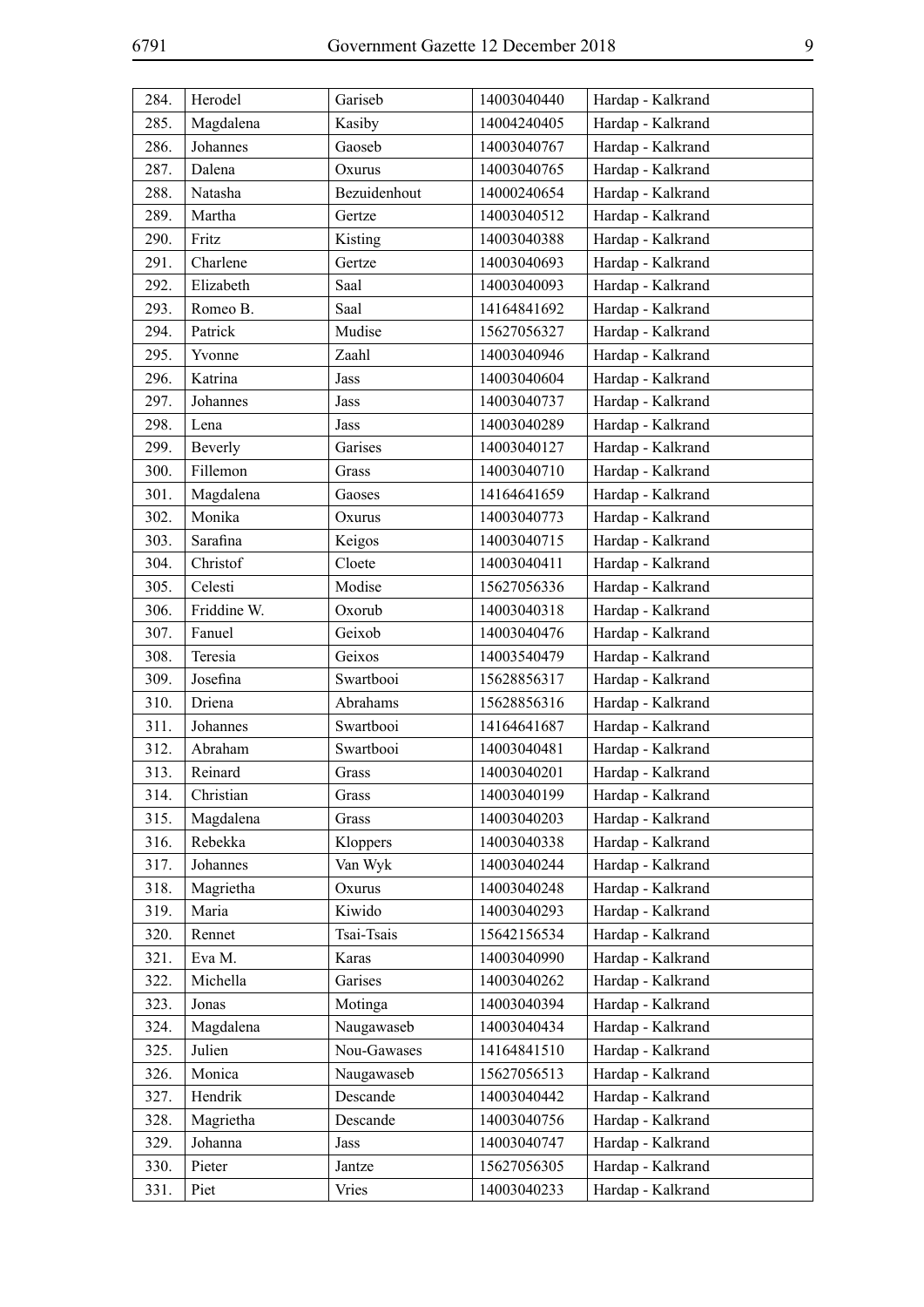| 332. | Lucia       | Vries         | 14003040234 | Hardap - Kalkrand            |
|------|-------------|---------------|-------------|------------------------------|
| 333. | Hendrik     | Coetzee       | 14003040053 | Hardap - Kalkrand            |
| 334. | Willem      | Gowaseb       | 14003040616 | Hardap - Kalkrand            |
| 335. | Sofia       | Gtras         | 14007040946 | Hardap - Kalkrand            |
| 336. | Aletta      | Gras          | 14003040719 | Hardap - Kalkrand            |
| 337. | Magda       | <b>Tsuses</b> | 14164641679 | Hardap - Kalkrand            |
| 338. | Jakob       | Keigob        | 14003040367 | Hardap - Kalkrand            |
| 339. | Sinafrans   | Keigos        | 14003040716 | Hardap - Kalkrand            |
| 340. | Willem N.   | Hochtritt     | 14001540341 | Hardap - Rehoboth Urban West |
| 341. | Rhesheda C. | Van Wyk       | 14001740363 | Hardap - Rehoboth Urban West |
| 342. | Jo-Ann      | Cloete        | 14008940747 | Hardap - Rehoboth Urban West |
| 343. | Deliene     | Cloete        | 14008940672 | Hardap - Rehoboth Urban West |
| 344. | Sophia      | Nell          | 14003142425 | Hardap - Rehoboth Urban West |
| 345. | Lena        | Louw          | 14001741965 | Hardap - Rehoboth Urban West |
| 346. | Dawid       | Jansen        | 14082440342 | Hardap - Rehoboth Urban West |
| 347. | Elizabeth   | Skrywer       | 14001740627 | Hardap - Rehoboth Urban West |
| 348. | Enda        | Van Wyk       | 14001740081 | Hardap - Rehoboth Urban West |
| 349. | Berend      | Cloete        | 14008941133 | Hardap - Rehoboth Urban West |
| 350. | Anita       | Cloete        | 14008940368 | Hardap - Rehoboth Urban West |
| 351. | Barend      | Savage        | 14008941505 | Hardap - Rehoboth Urban West |
| 352. | Ralph       | Ludwig        | 14001841439 | Hardap - Rehoboth Urban West |
| 353. | Roseta      | Van Wyk       | 14003142163 | Hardap - Rehoboth Urban West |
| 354. | Paul        | Swartbooi     | 14001841074 | Hardap - Rehoboth Urban West |
| 355. | Godwin      | Coetzee       | 14008941072 | Hardap - Rehoboth Urban West |
| 356. | Martha      | Benade        | 14003140381 | Hardap - Rehoboth Urban West |
| 357. | Jacobus     | <b>Beukes</b> | 14008940296 | Hardap - Rehoboth Urban West |
| 358. | Victoria    | Gertze        | 14008940249 | Hardap - Rehoboth Urban West |
| 359. | Anna        | Campbell      | 14001541886 | Hardap - Rehoboth Urban West |
| 360. | Nicolene C. | <b>Vries</b>  | 15631656407 | Hardap - Rehoboth Urban West |
| 361. | Brown J.    | Majiedt       | 15630056587 | Hardap - Rehoboth Urban West |
| 362. | Hanzina     | <b>Brandt</b> | 14000441974 | Hardap - Rehoboth Urban West |
| 363. | Lizl        | Basson        | 14008940751 | Hardap - Rehoboth Urban West |
| 364. | Elvis       | Basson        | 14008940750 | Hardap - Rehoboth Urban West |
| 365. | Magrietha   | Steyn         | 14001740413 | Hardap - Rehoboth Urban West |
| 366. | Jacobus     | Husselman     | 14001741178 | Hardap - Rehoboth Urban West |
| 367. | Walter      | Isaaks        | 14003140738 | Hardap - Rehoboth Urban West |
| 368. | Marius      | Van Wyk       | 14084841341 | Hardap - Rehoboth Urban West |
| 369. | Anna        | Van Wyk       | 14001740313 | Hardap - Rehoboth Urban West |
| 370. | K.C.        | Van Wyk       | 14001740314 | Hardap - Rehoboth Urban West |
| 371. | Moses       | Garoeb        | 14008940105 | Hardap - Rehoboth Urban West |
| 372. | Katarina    | Xoroseb       | 14001841159 | Hardap - Rehoboth Urban East |
| 373. | Jeromy J.   | <b>Boois</b>  | 14001541471 | Hardap - Rehoboth Urban East |
| 374. | Coprella D. | Laksman       | 14001540682 | Hardap - Rehoboth Urban East |
| 375. | Mentor      | Garoeb        | 14001542749 | Hardap - Rehoboth Urban East |
| 376. | Elizabeth   | Kawanas       | 14000340278 | Hardap - Rehoboth Urban East |
| 377. | Otto W.     | Klaasen       | 14001842037 | Hardap - Rehoboth Urban East |
| 378. | Renate      | <b>Boois</b>  | 14001840129 | Hardap - Rehoboth Urban East |
| 379. | Nomsa       | Vries         | 14001840474 | Hardap - Rehoboth Urban East |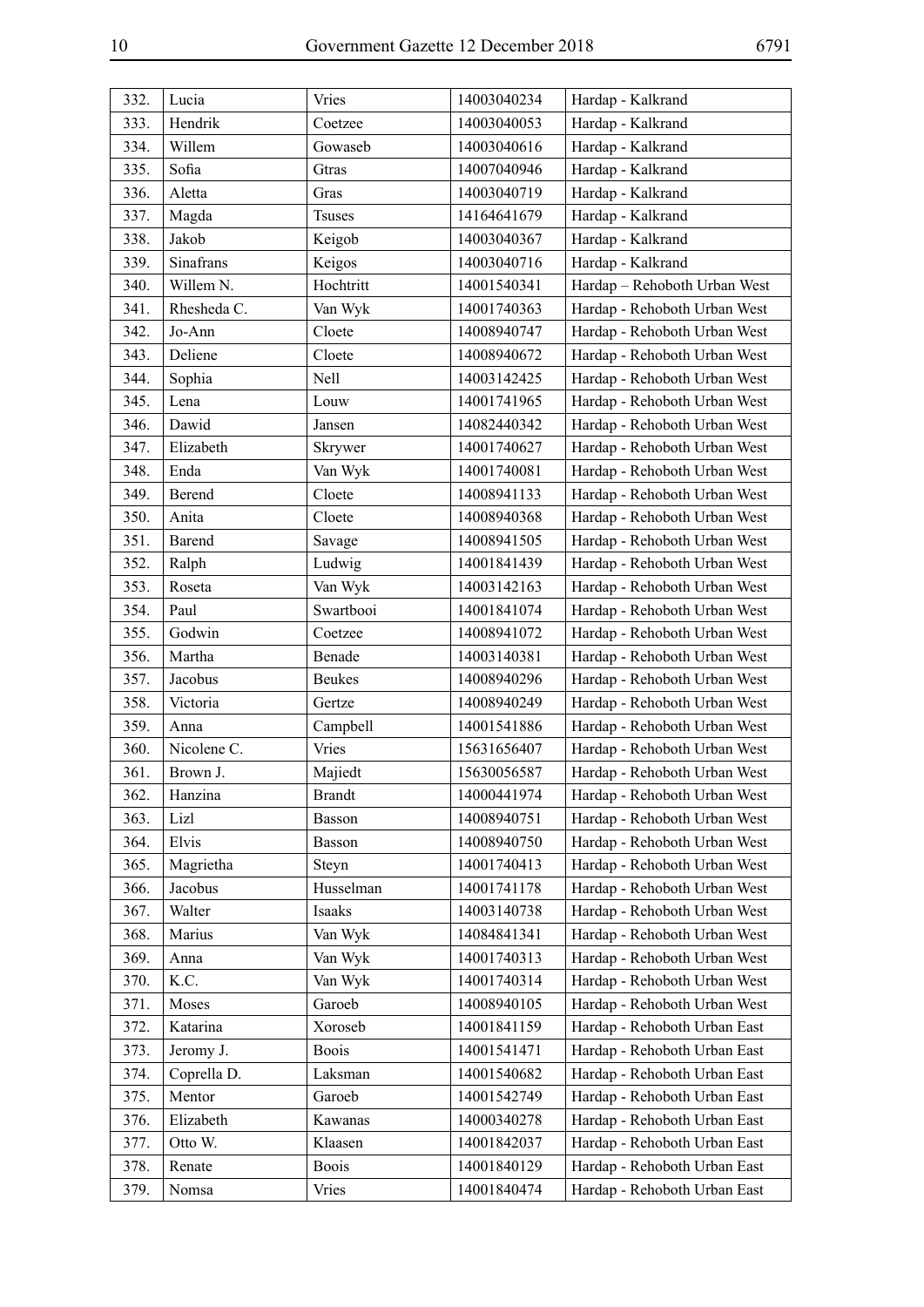| 380. | Maria          | Uiras             | 14000340073 | Hardap - Rehoboth Urban East |
|------|----------------|-------------------|-------------|------------------------------|
| 381. | Samuel P.      | Campbell          | 14001540100 | Hardap - Rehoboth Urban East |
| 382. | Roelf M.       | Campbell          | 14001540101 | Hardap - Rehoboth Urban East |
| 383. | Elfriede       | Garoes            | 14001542747 | Hardap - Rehoboth Urban East |
| 384. | Klara          | Draghoender       | 14001542655 | Hardap - Rehoboth Urban East |
| 385. | Raymund J.     | Draghoender       | 15630056567 | Hardap - Rehoboth Urban East |
| 386. | Benedictus B.  | Draghoender       | 14001842666 | Hardap - Rehoboth Urban East |
| 387. | Kenneth        | Narib             | 14001842383 | Hardap - Rehoboth Urban East |
| 388. | Willem         | Swartkalf         | 14000340012 | Hardap - Rehoboth Urban East |
| 389. | Willemina      | <b>Beukes</b>     | 14005340664 | Hardap - Daweb               |
| 390. | Isaak          | <b>Beukes</b>     | 14005340660 | Hardap - Daweb               |
| 391. | Jessica        | Joseph            | 15684956908 | Hardap - Daweb               |
| 392. | Elizabeth      | Afrikaner         | 14005440341 | Hardap - Daweb               |
| 393. | Tina           | Eigus             | 14005440340 | Hardap - Daweb               |
| 394. | Cornelius      | Eigus             | 14005440339 | Hardap - Daweb               |
| 395. | Riaan          | Engelbrecht       | 14005341066 | Hardap - Daweb               |
| 396. | Willie         | <b>Bostaander</b> | 14005340649 | Hardap - Daweb               |
| 397. | Karen M.       | Swartbooi         | 14056742026 | Hardap - Daweb               |
| 398. | Lena           | Ghomachas         | 14005340881 | Hardap - Daweb               |
| 399. | Sanna          | Kooper            | 14005740356 | Hardap - Daweb               |
| 400. | Timotheus D.M. | Kooper            | 14005740585 | Hardap - Daweb               |
| 401. | Karel          | Jod               | 14005740125 | Hardap - Daweb               |
| 402. | Lena K.        | Jod               | 14005740390 | Hardap - Daweb               |
| 403. | Fanuel         | Breeckhan         | 14005340167 | Hardap - Daweb               |
| 404. | Martha         | Rhoman            | 14005340163 | Hardap - Daweb               |
| 405. | Elizabeth      | Vries             | 14005340280 | Hardap - Daweb               |
| 406. | Wilhelmina E.  | Windhstaan        | 14005340002 | Hardap - Daweb               |
| 407. | Alwina         | Blockstaan        | 14005340501 | Hardap - Daweb               |
| 408. | Elsa           | Rooi              | 14005340513 | Hardap - Daweb               |
| 409. | Edwin          | Skrywer           | 14005440444 | Hardap - Daweb               |
| 410. | Maria          | <b>Visser</b>     | 14005440259 | Hardap - Daweb               |
| 411. | Christina      | Swartbooi         | 14005340840 | Hardap - Daweb               |
| 412. | <b>Titus</b>   | Frederick         | 14005340555 | Hardap - Daweb               |
| 413. | Hanna E.       | Swartbooi         | 14163041666 | Hardap - Daweb               |
| 414. | Magrietha      | Fredericks        | 14005340546 | Hardap - Daweb               |
| 415. | Yolandi        | Isaack            | 14005340316 | Hardap - Daweb               |
| 416. | Katrina        | Lukas             | 14005340105 | Hardap - Daweb               |
| 417. | Karabius       | Baisako           | 14005340832 | Hardap - Daweb               |
| 418. | Willem         | Swartbooi         | 14005340125 | Hardap - Daweb               |
| 419. | Katrina        | Swartbooi         | 14005340261 | Hardap - Daweb               |
| 420. | Abraham        | Katjikuru         | 14005340209 | Hardap - Daweb               |
| 421. | Rebekka        | Katjikuru         | 14005340207 | Hardap - Daweb               |
| 422. | Fredrika       | Vries             | 14163041752 | Hardap - Daweb               |
| 423. | Anna S.        | Swartbooi         | 14089341245 | Hardap - Daweb               |
| 424. | Jakobus        | Swartbooi         | 14005440685 | Hardap - Daweb               |
| 425. | Salmon M.      | Kooper            | 14005740355 | Hardap - Daweb               |
| 426. | Petrus         | Visser            | 14005440260 | Hardap - Daweb               |
| 427. | Adriaan        | Inaeseb           | 14005440264 | Hardap - Daweb               |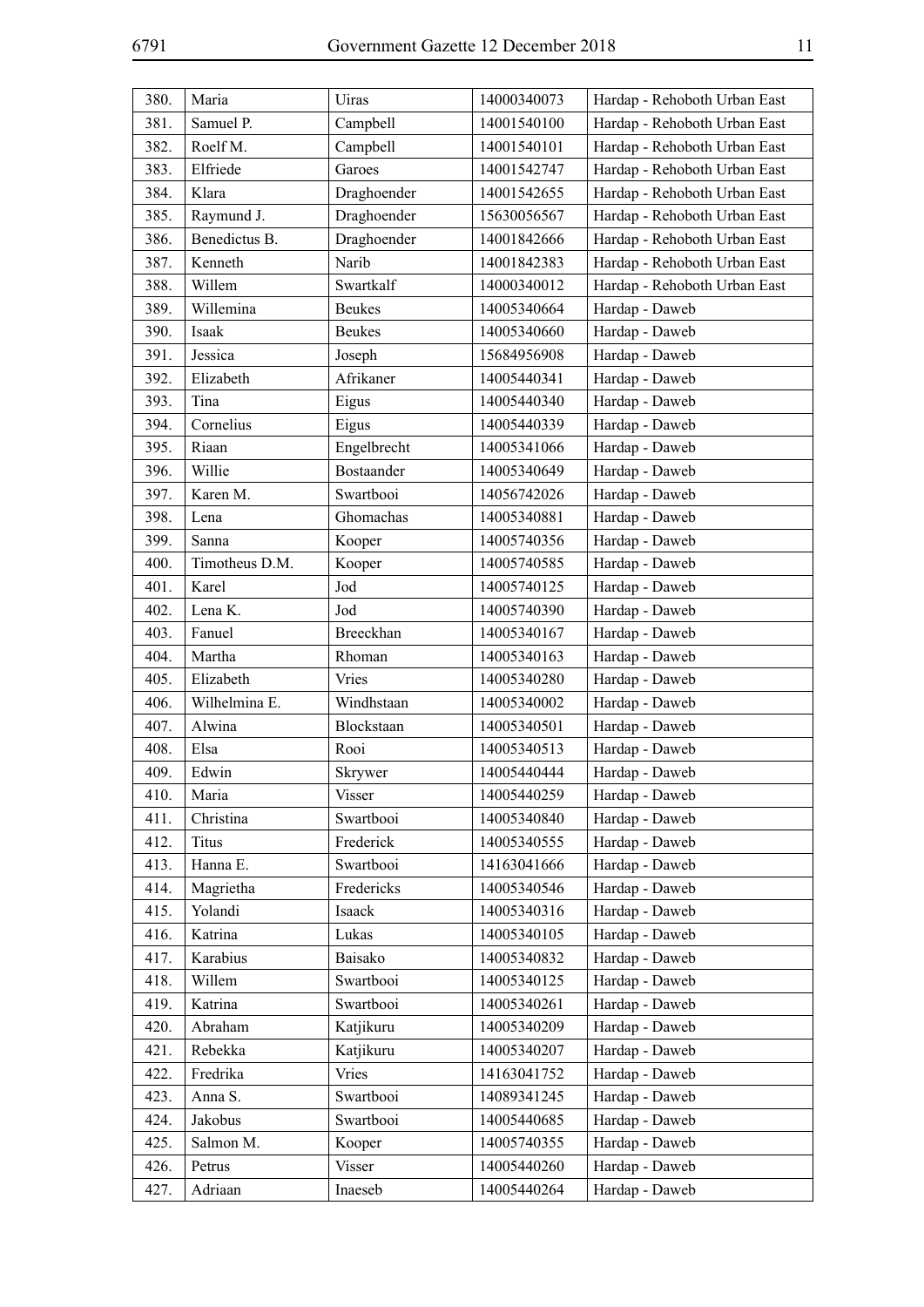| 428. | Alois      | Klinker            | 14005340147 | Hardap - Daweb |
|------|------------|--------------------|-------------|----------------|
| 429. | Willem     | Papier             | 14005340254 | Hardap - Daweb |
| 430. | Willem     | Windstaan          | 14005440296 | Hardap - Daweb |
| 431. | Johanna    | Swartbooi          | 14005440295 | Hardap - Daweb |
| 432. | Paulina    | Owoses             | 14005340833 | Hardap - Daweb |
| 433. | Magrietha  | Van der Westhuizen | 14005740442 | Hardap - Daweb |
| 434. | Willem     | Papier             | 14005740448 | Hardap - Daweb |
| 435. | Samuel     | Martin             | 14005740463 | Hardap - Daweb |
| 436. | Simon      | Hanse              | 14005341076 | Hardap - Daweb |
| 437. | Simon      | Martin             | 14005341077 | Hardap - Daweb |
| 438. | Ellie      | Martin             | 14005340922 | Hardap - Daweb |
| 439. | Sarah      | Engelbrecht        | 14005340507 | Hardap - Daweb |
| 440. | Lucia      | Jonker             | 14005340327 | Hardap - Daweb |
| 441. | David      | Swartbooi          | 14005341687 | Hardap - Daweb |
| 442. | Magrietha  | Swartbooi          | 14005340147 | Hardap - Daweb |
| 443. | Deon       | Rooinasie          | 14083541016 | Hardap - Daweb |
| 444. | Anna       | Rooinasie          | 14002840692 | Hardap - Daweb |
| 445. | Eli        | Isaaks             | 14005340352 | Hardap - Daweb |
| 446. | Maria      | <b>Boois</b>       | 14163041700 | Hardap - Daweb |
| 447. | Hendrina   | Kock               | 14005740090 | Hardap - Daweb |
| 448. | Emma       | <b>Boois</b>       | 14005740329 | Hardap - Daweb |
| 449. | Johannes   | Van der Westhuizen | 14005740522 | Hardap - Daweb |
| 450. | Magdalena  | Swartbooi          | 14005740486 | Hardap - Daweb |
| 451. | Anna       | Swartbooi          | 14005440294 | Hardap - Daweb |
| 452. | Elizabeth  | Saal               | 14005740525 | Hardap - Daweb |
| 453. | Katrina    | Shikongo           | 14005340411 | Hardap - Daweb |
| 454. | Johanna    | Swartbooi          | 14005340874 | Hardap - Daweb |
| 455. | Christina  | Van Wyk            | 14005340642 | Hardap - Daweb |
| 456. | Lydia      | Hanse              | 14005341291 | Hardap - Daweb |
| 457. | Susanna    | Gariseb            | 14005340398 | Hardap - Daweb |
| 458. | Magdalena  | Swartbooi          | 14005740237 | Hardap - Daweb |
| 459. | Josefina   | Swartbooi          | 14005740092 | Hardap - Daweb |
| 460. | Emma       | Swartbooi          | 14005340901 | Hardap - Daweb |
| 461. | Maria      | Khabes             | 14005440724 | Hardap - Daweb |
| 462. | Sanna      | Gomachas           | 14005740163 | Hardap - Daweb |
| 463. | Elias      | <b>Bernadus</b>    | 14005340566 | Hardap - Daweb |
| 464. | Katrina    | Dreyer             | 14005340306 | Hardap - Daweb |
| 465. | Carolina   | Afrikaner          | 14005340677 | Hardap - Daweb |
| 466. | Samuel     | <b>Naris</b>       | 14005340310 | Hardap - Daweb |
| 467. | David      | Vliede             | 14005340259 | Hardap - Daweb |
| 468. | Christiaan | Vliede             | 14005340247 | Hardap - Daweb |
| 469. | Johanna    | Vliede             | 14005340229 | Hardap - Daweb |
| 470. | Frans      | Vliede             | 14005340557 | Hardap - Daweb |
| 471. | Layha      | Vliede             | 14005340392 | Hardap - Daweb |
| 472. | Hendrik    | Rooi               | 14005440541 | Hardap - Daweb |
| 473. | Diedrik    | Keister            | 14005440106 | Hardap - Daweb |
| 474. | Jeremias   | Bikeur             | 14004940293 | Hardap - Daweb |
| 475. | Martha     | Tases              | 14163141640 | Hardap - Daweb |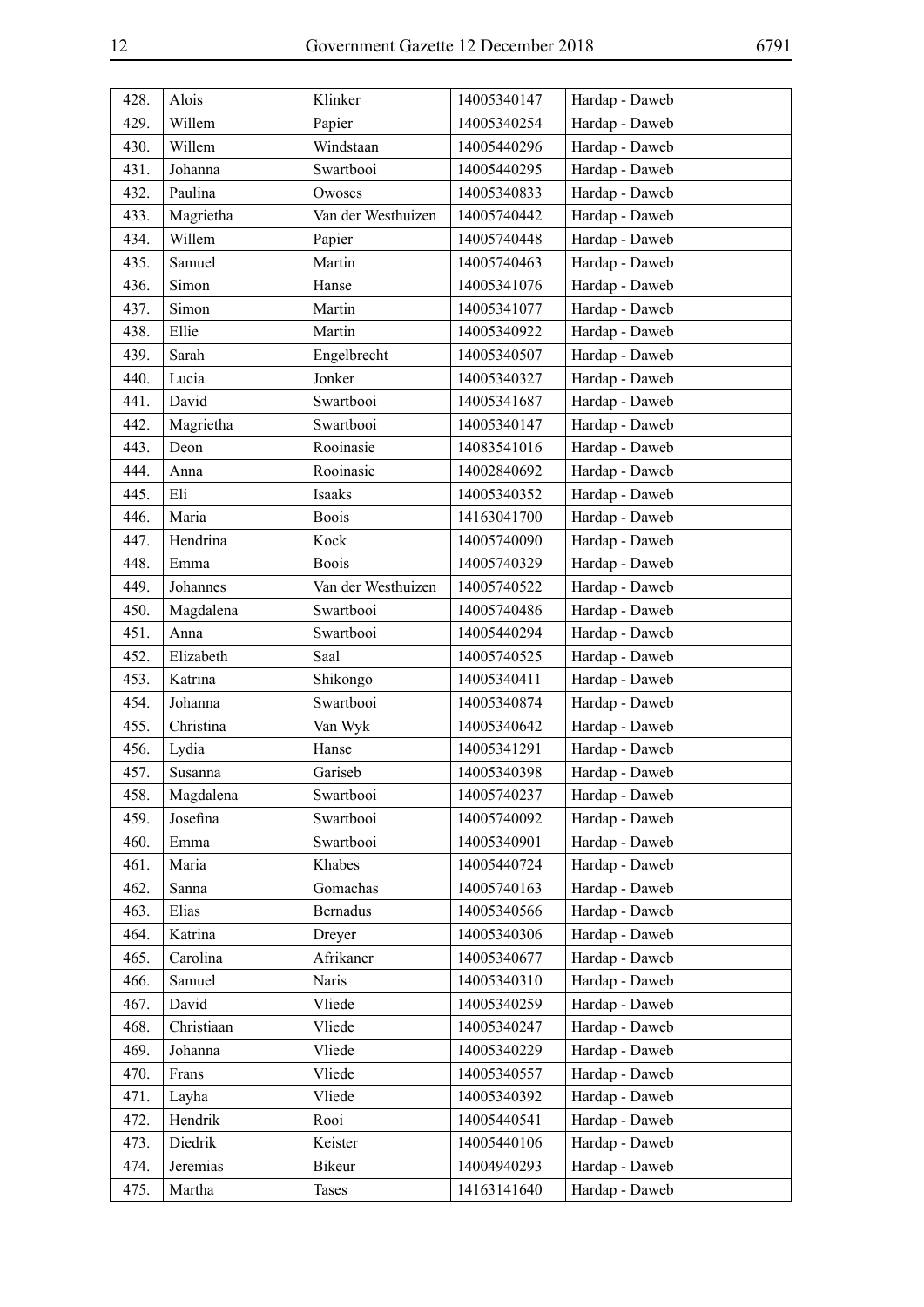| 476. | Simon      | Lukas          | 14005440132 | Hardap - Daweb |
|------|------------|----------------|-------------|----------------|
| 477. | Taseb      | Paul           | 14005440070 | Hardap - Daweb |
| 478. | Milka      | Van Wyk        | 14001841634 | Hardap - Daweb |
| 479. | Mariana    | <b>Bikeur</b>  | 15628156308 | Hardap - Daweb |
| 480. | Sophia     | Katjikuru      | 14005440211 | Hardap - Daweb |
| 481. | Karolina   | Kruger         | 14005440068 | Hardap - Daweb |
| 482. | Magrietha  | <b>Tases</b>   | 14005440079 | Hardap - Daweb |
| 483. | Martha     | Fleermuys      | 14005440071 | Hardap - Daweb |
| 484. | Herbert    | Pieters        | 14005440060 | Hardap - Daweb |
| 485. | Viaan M.   | Taseb          | 14005440030 | Hardap - Daweb |
| 486. | Paul H.    | Fleermuys      | 14005440129 | Hardap - Daweb |
| 487. | Anmarie    | Van Wyk        | 14005440240 | Hardap - Daweb |
| 488. | Max        | Khachab        | 14005440066 | Hardap - Daweb |
| 489. | Matheus    | Pieters        | 14005440149 | Hardap - Daweb |
| 490. | Johannes   | Frederick      | 15628156309 | Hardap - Daweb |
| 491. | Paul       | Pieters        | 14005440131 | Hardap - Daweb |
| 492. | Sara K.    | <b>Boois</b>   | 14005440096 | Hardap - Daweb |
| 493. | Isaak      | <b>Boois</b>   | 14005440097 | Hardap - Daweb |
| 494. | Tina M.    | Hanse          | 14005440214 | Hardap - Daweb |
| 495. | Katrina    | Frederick      | 14005440266 | Hardap - Daweb |
| 496. | Sarah      | Frederick      | 14089841872 | Hardap - Daweb |
| 497. | Lazarus    | Engelbercht    | 14005340141 | Hardap - Daweb |
| 498. | Lo-rogama  | <b>Byl</b>     | 15628156307 | Hardap - Daweb |
| 499. | Paulina    | Frederick      | 14005440184 | Hardap - Daweb |
| 500. | Sanna M.   | <b>Visser</b>  | 14005341102 | Hardap - Daweb |
| 501. | Johannes   | Hakskeen       | 14005740084 | Hardap - Daweb |
| 502. | Jakobus    | Frederik       | 14005340140 | Hardap - Daweb |
| 503. | Elias      | Swartbooi      | 14005340695 | Hardap - Daweb |
| 504. | Isak       | Engelbrecht    | 14005740185 | Hardap - Daweb |
| 505. | Manuel     | <b>Byl</b>     | 14005440679 | Hardap - Daweb |
| 506. | Martha     | Frederik       | 14005340139 | Hardap - Daweb |
| 507. | Martha     | Swartbooi      | 14005340580 | Hardap - Daweb |
| 508. | Ellie      | Martin         | 14005340922 | Hardap - Daweb |
| 509. | Christina  | Links          | 14005340667 | Hardap - Daweb |
| 510. | Simon P.   | Martin         | 14005340077 | Hardap - Daweb |
| 511. | Nataly L.  | Muzorongondo   | 14005340711 | Hardap - Daweb |
| 512. | Rebekka    | Muzorongondo   | 14005740067 | Hardap - Daweb |
| 513. | Lena       | Roomann        | 14005740068 | Hardap - Daweb |
| 514. | Anna       | Kandyimuena    | 14005740517 | Hardap - Daweb |
| 515. | Sara E.    | Hakskeen       | 14005340637 | Hardap - Daweb |
| 516. | Elsie      | <b>Brander</b> | 14005740537 | Hardap - Daweb |
| 517. | Martha     | <b>Brander</b> | 14005340600 | Hardap - Daweb |
| 518. | Magdalena  | <b>Brander</b> | 14005340852 | Hardap - Daweb |
| 519. | Jakob      | Links          | 14005340466 | Hardap - Daweb |
| 520. | Petrina    | Swartbooi      | 14005740273 | Hardap - Daweb |
| 521. | Miriam     | Isaaks         | 14005740115 | Hardap - Daweb |
| 522. | Juliana J. | Isaaks         | 14005341176 | Hardap - Daweb |
| 523. | Anna       | Rooinasie      | 14002840692 | Hardap - Daweb |
|      |            |                |             |                |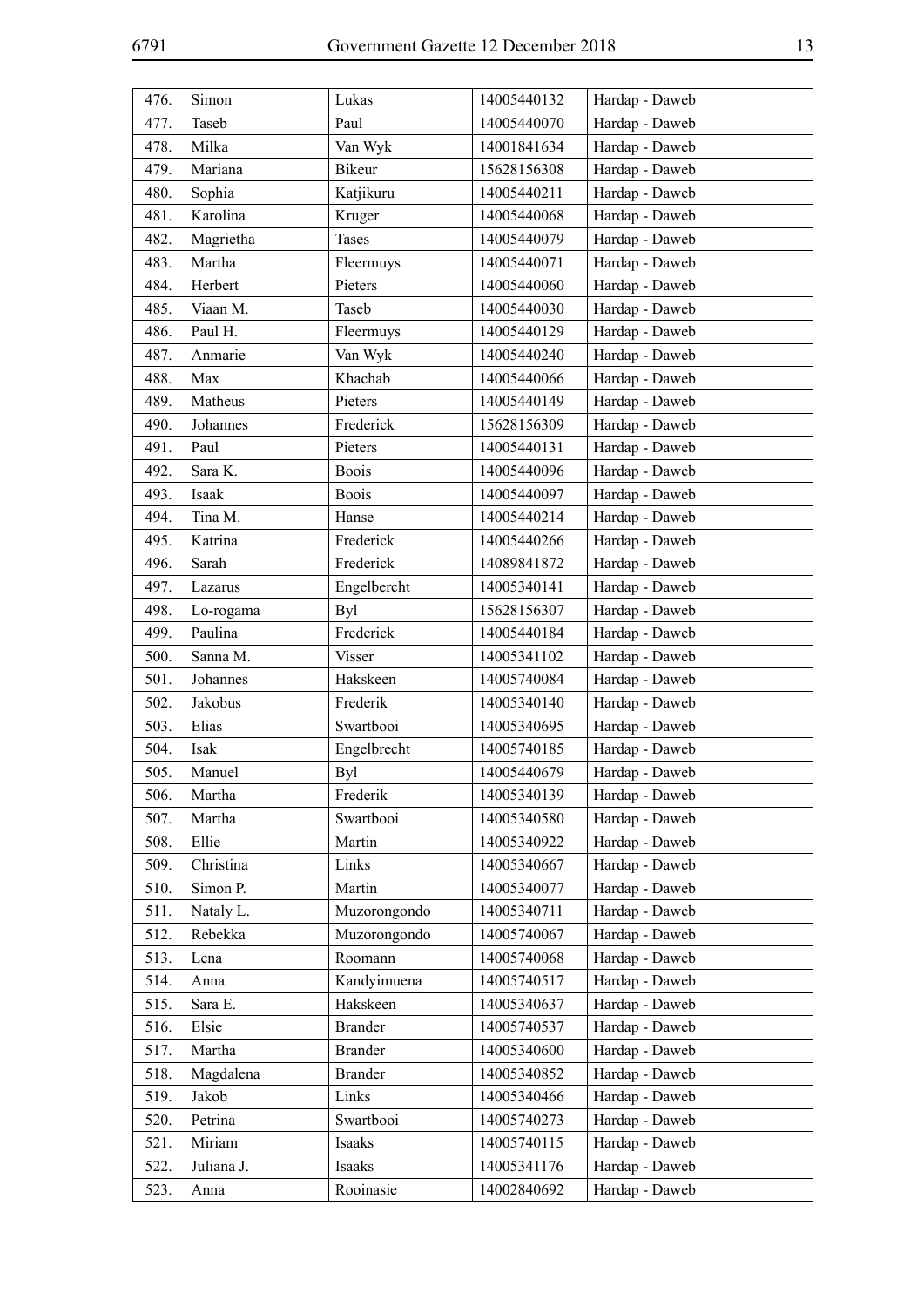| 524. | Hendrik     | <b>Boois</b>       | 14005340289 | Hardap - Daweb |
|------|-------------|--------------------|-------------|----------------|
| 525. | Adam        | Swartbooi          | 14005340656 | Hardap - Daweb |
| 526. | Magdalena   | Swartbooi          | 14005740237 | Hardap - Daweb |
| 527. | Johannes F. | Rhoman             | 14005340164 | Hardap - Daweb |
| 528. | Willemina   | <b>Beukes</b>      | 14005340664 | Hardap - Daweb |
| 529. | Isaak       | <b>Beukes</b>      | 14005340660 | Hardap - Daweb |
| 530. | Gideon      | Afrikaner          | 14005340952 | Hardap - Daweb |
| 531. | Elizabeth   | Afrikaner          | 14005440341 | Hardap - Daweb |
| 532. | Tina        | Eigua              | 14005440340 | Hardap - Daweb |
| 533. | Cornelius   | Eigub              | 14005440339 | Hardap - Daweb |
| 534. | Riaan       | Engelbrecht        | 14005340066 | Hardap - Daweb |
| 535. | Annaka      | Hanse              | 14005740371 | Hardap - Daweb |
| 536. | Willie      | Bostaander         | 14005340649 | Hardap - Daweb |
| 537. | Lena        | Gomachas           | 14005340881 | Hardap - Daweb |
| 538. | Maria M.    | Kinda              | 14005340550 | Hardap - Daweb |
| 539. | Doleris     | Kinda              | 14005340563 | Hardap - Daweb |
| 540. | Maria       | Eichas             | 14005340917 | Hardap - Daweb |
| 541. | Pieter      | Eichab             | 14163041686 | Hardap - Daweb |
| 542. | Adolf       | Simon              | 14005340537 | Hardap - Daweb |
| 543. | Emma        | Richter            | 14005340988 | Hardap - Daweb |
| 544. | Johannes    | Katukui            | 14005740062 | Hardap - Daweb |
| 545. | Elizabeth   | Katukui            | 14005740065 | Hardap - Daweb |
| 546. | Paulina M.  | Hanse              | 14005740070 | Hardap - Daweb |
| 547. | Lena        | Engelbrecht        | 14005740105 | Hardap - Daweb |
| 548. | Martha      | Hanse              | 14005340106 | Hardap - Daweb |
| 549. | Gustav      | Hanse              | 14005340104 | Hardap - Daweb |
| 550. | Samuel      | Tjikurunda         | 14005740315 | Hardap - Daweb |
| 551. | Johanna     | Tjikurunda         | 14005740314 | Hardap - Daweb |
| 552. | Anna        | Khaxas             | 14005340515 | Hardap - Daweb |
| 553. | Herman      | Topnaar            | 14005440346 | Hardap - Daweb |
| 554. | Pieter      | Swartbooi          | 14005340190 | Hardap - Daweb |
| 555. | Frederika   | Stoffel            | 14005341129 | Hardap - Daweb |
| 556. | Simon       | Pieters            | 14005440289 | Hardap - Daweb |
| 557. | Ignasius    | Skrywer            | 15628856346 | Hardap - Daweb |
| 558. | Magrietha   | Engelbrecht        | 14005440290 | Hardap - Daweb |
| 559. | Maria       | <b>Beukes</b>      | 14005340144 | Hardap - Daweb |
| 560. | Stefanus    | Engelbrecht        | 14005340412 | Hardap - Daweb |
| 561. | Elizabeth   | Engelbrecht        | 14005740188 | Hardap - Daweb |
| 562. | Gert        | Lamberth           | 14005340330 | Hardap - Daweb |
| 563. | Magdalena   | Hakskeen           | 14005740134 | Hardap - Daweb |
| 564. | Alwina      | Kauguatjivi        | 14005740080 | Hardap - Daweb |
| 565. | Emmelie     | Van der Westhuizen | 14005740215 | Hardap - Daweb |
| 566. | Magdalena   | Swartbooi          | 14005740224 | Hardap - Daweb |
| 567. | Albina M.   | Swartbooi          | 14005340512 | Hardap - Daweb |
| 568. | Hendrik     | Swartbooi          | 14005740377 | Hardap - Daweb |
| 569. | Klaas       | Topnaar            | 14005340685 | Hardap - Daweb |
| 570. | Jacques S.  | Ross               | 14005740368 | Hardap - Daweb |
| 571. | Simon D.    | Hanse              | 14005341076 | Hardap - Daweb |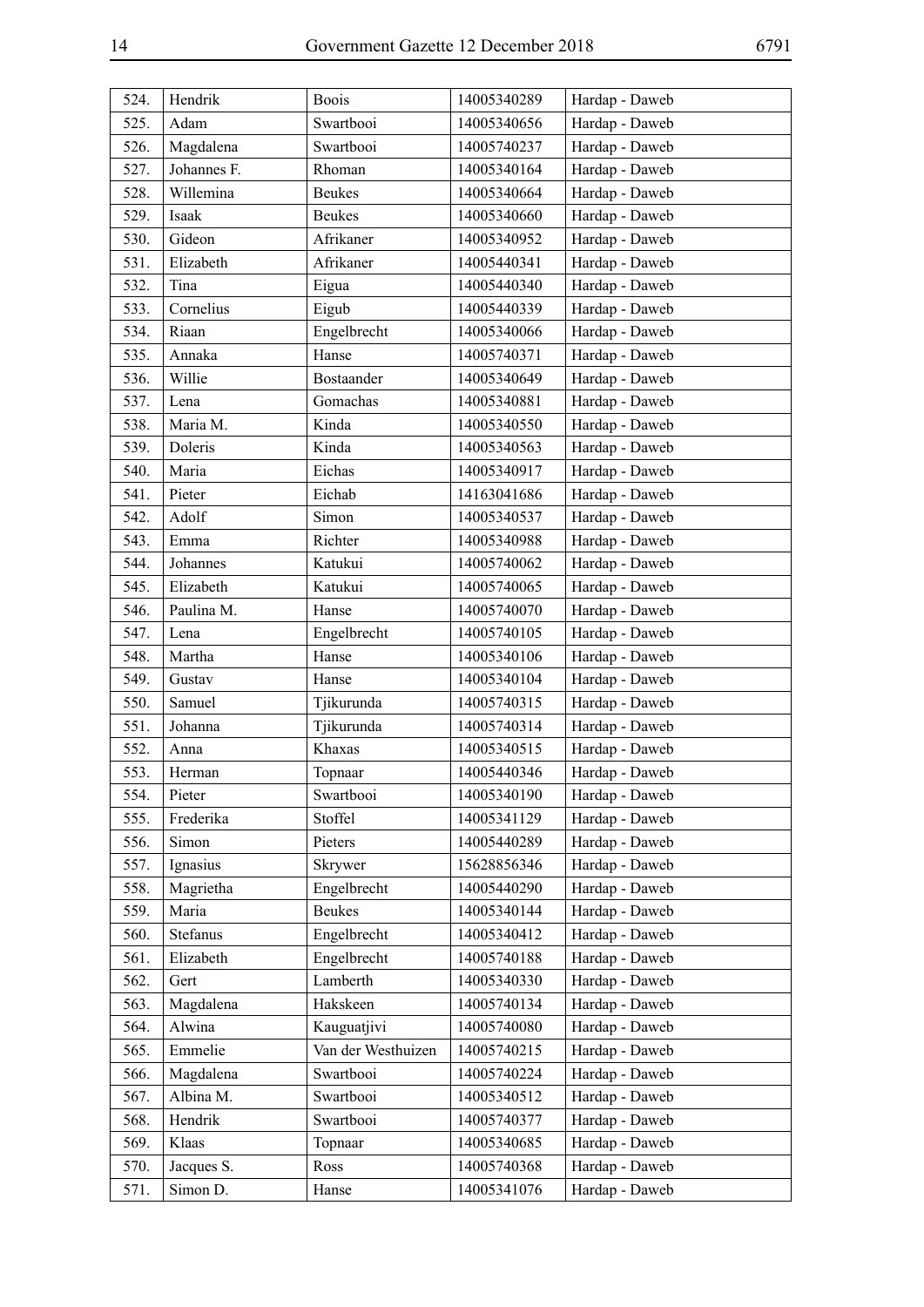| 572. | Samuel      | Martin             | 14005740463 | Hardap - Daweb |
|------|-------------|--------------------|-------------|----------------|
| 573. | Sara E.     | Hakskeen           | 14005340637 | Hardap - Daweb |
| 574. | Rachel      | Hakskeen           | 14005340602 | Hardap - Daweb |
| 575. | David       | Swartbooi          | 14005340936 | Hardap - Daweb |
| 576. | Handrik     | Kinda              | 14005740082 | Hardap - Daweb |
| 577. | Lucia       | Kinda              | 14005740088 | Hardap - Daweb |
| 578. | Anna Marie  | Hendrik            | 14005740174 | Hardap - Daweb |
| 579. | Petrus      | Vister             | 14005440260 | Hardap - Daweb |
| 580. | Maria E.    | Vister             | 14005440259 | Hardap - Daweb |
| 581. | Johanna     | Simon              | 14005740078 | Hardap - Daweb |
| 582. | Magdalena   | Jod                | 14005740235 | Hardap - Daweb |
| 583. | Hendrik     | Roile              | 14005340910 | Hardap - Daweb |
| 584. | Lena        | Hanse              | 14005740079 | Hardap - Daweb |
| 585. | Emmelie     | Van der Westhuizen | 14005740215 | Hardap - Daweb |
| 586. | Adriana M.  | Swartbooi          | 14005340075 | Hardap - Daweb |
| 587. | Willem      | Januarie           | 14005341266 | Hardap - Daweb |
| 588. | Anna Dalsie | Links              | 14186741988 | Hardap - Daweb |
| 589. | Anna Dalsie | Jantze             | 14005340635 | Hardap - Daweb |
| 590. | Sandie W.   | Engelbrecht        | 14003741732 | Hardap - Daweb |
| 591. | Regina      | Gertze             | 14005740298 | Hardap - Daweb |
| 592. | Martha      | Rhoman             | 14005340163 | Hardap - Daweb |
| 593. | Magdalena   | Swartbooi          | 14005740224 | Hardap - Daweb |
| 594. | Cornelius   | Richter            | 14005340011 | Hardap - Daweb |
| 595. | Albina M.   | Swartbooi          | 14005340562 | Hardap - Daweb |
| 596. | Hendrik     | Swartbooi          | 14005740377 | Hardap - Daweb |
| 597. | Silla       | Swartbooi          | 14005340683 | Hardap - Daweb |
| 598. | Salmon      | Gomachab           | 14005640120 | Hardap - Daweb |
| 599. | Klaas       | Topnaar            | 14005340685 | Hardap - Daweb |
| 600. | Rachel      | Topnaar            | 14005340678 | Hardap - Daweb |
| 601. | Jacques S.  | Ross               | 14005740368 | Hardap - Daweb |
| 602. | Magdalena   | Frederiks          | 14005340665 | Hardap - Daweb |
| 603. | Johannes    | Swartbooi          | 14005740091 | Hardap - Daweb |
| 604. | Paulus      | Iyambo             | 14005340574 | Hardap - Daweb |
| 605. | Asar        | Gariseb            | 14005340397 | Hardap - Daweb |
| 606. | Simon D.    | Hanse              | 14005341076 | Hardap - Daweb |
| 607. | Samuel      | Martin             | 14005740463 | Hardap - Daweb |
| 608. | Jacobus L.  | Swartbooi          | 14005340237 | Hardap - Daweb |
| 609. | Frederika   | Fleermuys          | 14005740093 | Hardap - Daweb |
| 610. | Sara E.     | Swartbooi          | 14005340517 | Hardap - Daweb |
| 611. | Jacobus     | Garobeb            | 14005340937 | Hardap - Daweb |
| 612. | Helena      | Garobeb            | 14005340938 | Hardap - Daweb |
| 613. | Jophannes   | <b>Beukes</b>      | 14005740126 | Hardap - Daweb |
| 614. | Alwina      | Topnaar            | 14005740127 | Hardap - Daweb |
| 615. | Abraham     | <b>Beukes</b>      | 14005340165 | Hardap - Daweb |
| 616. | Maria       | <b>Beukes</b>      | 14005340144 | Hardap - Daweb |
| 617. | Isak        | <b>Beukes</b>      | 14005341064 | Hardap - Daweb |
| 618. | Anna K.     | Diergaardt         | 14163041739 | Hardap - Daweb |
| 619. | Anna        | Vlees              | 14005340909 | Hardap - Daweb |
|      |             |                    |             |                |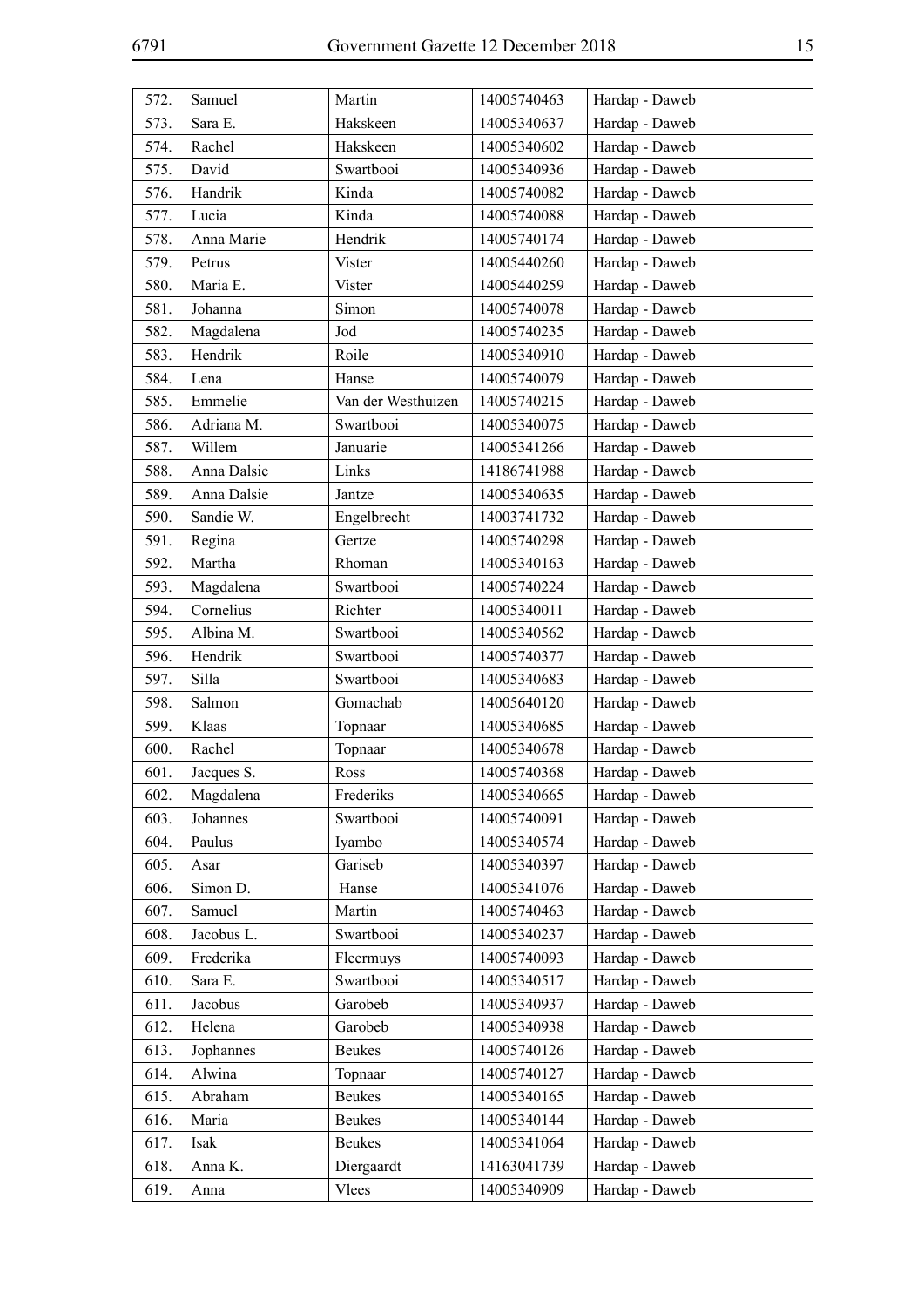| 620. | Johannes   | Vlees         | 14005340908 | Hardap - Daweb           |
|------|------------|---------------|-------------|--------------------------|
| 621. | Maria M.   | De Wee        | 14005340084 | Hardap - Daweb           |
| 622. | Fritz E.   | Pieters       | 14005340142 | Hardap - Daweb           |
| 623. | Lizzy G.   | Pieters       | 14163041711 | Hardap - Daweb           |
| 624. | Petrina W. | <b>Beukes</b> | 14005340162 | Hardap - Daweb           |
| 625. | Hendriede  | Jager         | 14005340121 | Hardap - Daweb           |
| 626. | Helena     | Isaacks       | 14005341768 | Hardap - Daweb           |
| 627. | Johannes   | Isack         | 14005341064 | Hardap - Daweb           |
| 628. | David      | Katjikuru     | 15626656518 | Hardap - Daweb           |
| 629. | Jakobus    | Blokstaan     | 14005440063 | Hardap - Daweb           |
| 630. | Lena       | Blokstaan     | 14005440112 | Hardap - Daweb           |
| 631. | Maureen    | Simon         | 14005740505 | Hardap - Daweb           |
| 632. | Stefanus   | Engelbrecht   | 14005340413 | Hardap - Daweb           |
| 633. | Elizabeth  | Engelbrecht   | 14005740188 | Hardap - Daweb           |
| 634. | Gert       | Lamberth      | 14005340330 | Hardap - Daweb           |
| 635. | Magdalena  | Hakskeen      | 14005740134 | Hardap - Daweb           |
| 636. | Emsie E.   | Jagger        | 14005340122 | Hardap - Daweb           |
| 637. | Elden O.   | Jagger        | 14163041753 | Hardap - Daweb           |
| 638. | Sabina     | Engelbrecht   | 14005740321 | Hardap - Daweb           |
| 639. | Ruben      | Jagger        | 14005340451 | Hardap - Daweb           |
| 640. | Alwina     | Kanguatjivi   | 14005740080 | Hardap - Daweb           |
| 641. | Sanna      | <b>Bock</b>   | 14004240211 | Hardap - Mariental Rural |
| 642. | Johannes   | Hoxobeb       | 14004240116 | Hardap - Mariental Rural |
| 643. | Rosina     | Skrywer       | 14004240513 | Hardap - Mariental Rural |
| 644. | Sofia      | Awases        | 14004240404 | Hardap - Mariental Rural |
| 645. | Michael    | Bloodstaan    | 14004240339 | Hardap - Mariental Rural |
| 646. | Fritz      | Kasibu        | 14003742113 | Hardap - Mariental Rural |
| 647. | Magrietha  | Oxurus        | 14004240573 | Hardap - Mariental Rural |
| 648. | Eduard     | Kharuchab     | 14004240525 | Hardap - Mariental Rural |
| 649. | Eduard     | Vries         | 14004240423 | Hardap - Mariental Rural |
| 650. | Elizabeth  | Skrywer       | 14004240258 | Hardap - Mariental Rural |
| 651. | Tobias     | Kharoseb      | 14004240089 | Hardap - Mariental Rural |
| 652. | Tobias     | Beldhold      | 14004240090 | Hardap - Mariental Rural |
| 653. | Hendrik    | Haubab        | 14004240515 | Hardap - Mariental Rural |
| 654. | Claudinus  | Mishona       | 14003942640 | Hardap - Mariental Rural |
| 655. | Herculus   | Uirab         | 14004240589 | Hardap - Mariental Rural |
| 656. | Johannes   | Moses         | 14004240880 | Hardap - Mariental Rural |
| 657. | Jan        | Swartbooi     | 14004140337 | Hardap - Mariental Rural |
| 658. | Petrus     | Tsamaseb      | 14004240319 | Hardap - Mariental Rural |
| 659. | Helena     | Garises       | 14004240722 | Hardap - Mariental Rural |
| 660. | Petrus B.  | Mahalie       | 14163741681 | Hardap - Mariental Rural |
| 661. | Maria      | Kooper        | 14012542807 | Hardap - Mariental Rural |
| 662. | Mathilde   | Tjombe        | 14004840940 | Hardap - Mariental Rural |
| 663. | Eva        | Basson        | 14004840932 | Hardap - Mariental Rural |
| 664. | Alwina     | <b>Nuses</b>  | 14004840939 | Hardap - Mariental Rural |
| 665. | Anne-Marie | Kooper        | 14004840838 | Hardap - Mariental Rural |
| 666. | Amorien    | Plaatjie      | 14004840599 | Hardap - Mariental Rural |
| 667. | Alwiena    | Veldskoen     | 14004840220 | Hardap - Mariental Rural |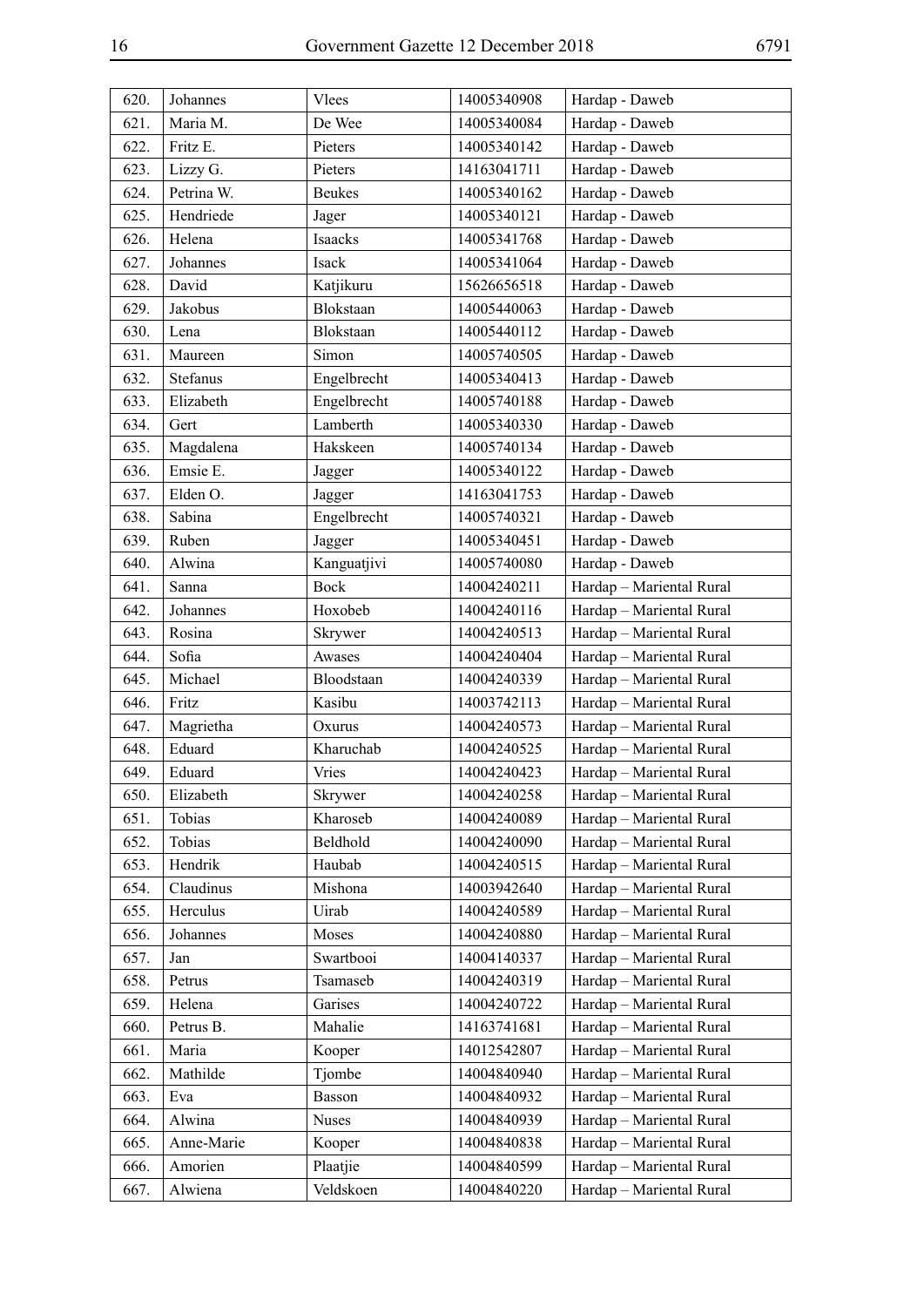| 668. | Amanda         | Garises       | 14004840867 | Hardap - Mariental Rural |
|------|----------------|---------------|-------------|--------------------------|
| 669. | Rebecca        | Kharuchas     | 14004841190 | Hardap - Mariental Rural |
| 670. | Willem J.      | Van Zyl       | 14004840268 | Hardap - Mariental Rural |
| 671. | Katrina        | Swartbooi     | 14004840509 | Hardap - Mariental Rural |
| 672. | Elsie          | Rooi          | 14004840158 | Hardap - Mariental Rural |
| 673. | Fredrika       | <b>Tsuses</b> | 14004840871 | Hardap - Mariental Rural |
| 674. | Carl           | Hoveka        | 14004840869 | Hardap - Mariental Rural |
| 675. | Claudia        | Pienaar       | 14004840894 | Hardap - Mariental Rural |
| 676. | Josefina       | Booysen       | 14004840447 | Hardap - Mariental Rural |
| 677. | Albertina      | Jacobs        | 14004840695 | Hardap - Mariental Rural |
| 678. | Amanda         | Nero          | 14004840655 | Hardap - Mariental Rural |
| 679. | Lena           | Agab          | 14004840812 | Hardap - Mariental Rural |
| 680. | Eliser         | Agab          | 14004840801 | Hardap - Mariental Rural |
| 681. | Chris          | Isaacks       | 14004840154 | Hardap - Mariental Rural |
| 682. | Andreas        | Filander      | 14001841984 | Hardap - Mariental Rural |
| 683. | Klaas          | Awaseb        | 14004841007 | Hardap - Mariental Rural |
| 684. | Maria T.       | Awaseb        | 14004841008 | Hardap - Mariental Rural |
| 685. | Agnatius       | Awaseb        | 14001840977 | Hardap - Mariental Rural |
| 686. | Elizabeth      | Reigerth      | 14004840063 | Hardap - Mariental Rural |
| 687. | Elretha        | Kanutindi     | 14004840772 | Hardap - Mariental Rural |
| 688. | Rebekka        | Jacobs        | 14004840281 | Hardap - Mariental Rural |
| 689. | Jacobus        | Jacobs        | 14001841101 | Hardap - Mariental Rural |
| 690. | Deluwe         | Skrywer       | 14164441675 | Hardap - Mariental Rural |
| 691. | Juliane        | <b>Tsuses</b> | 14164441685 | Hardap - Mariental Rural |
| 692. | Irene          | Garoes        | 14004840139 | Hardap - Mariental Rural |
| 693. | Johannes       | Gariseb       | 14163741689 | Hardap - Mariental Rural |
| 694. | Claudia        | Garises       | 14004840454 | Hardap - Mariental Rural |
| 695. | Max            | Gariseb       | 14001841205 | Hardap - Mariental Rural |
| 696. | Clave          | Aoxamub       | 14001841438 | Hardap - Mariental Rural |
| 697. | Amanda         | <b>Tsuses</b> | 14003741239 | Hardap - Mariental Rural |
| 698. | Kariena        | Witbooi       | 14001841211 | Hardap - Mariental Rural |
| 699. | Dawid          | <b>Visser</b> | 14163741662 | Hardap - Mariental Rural |
| 700. | Paul           | Oscar         | 14163741665 | Hardap - Mariental Rural |
| 701. | Dawid J.       | Witbooi       | 14001841406 | Hardap - Mariental Rural |
| 702. | Johannes       | Morges        | 14004840140 | Hardap - Mariental Rural |
| 703. | Francisca      | Van Der ross  | 14164441684 | Hardap - Mariental Rural |
| 704. | Paulina        | Kooper        | 14004840620 | Hardap - Mariental Rural |
| 705. | Daniel         | Kooper        | 14004140168 | Hardap - Mariental Rural |
| 706. | Katrina W.     | Oarum         | 14001841000 | Hardap - Mariental Rural |
| 707. | Hulda F.       | Coetzee       | 14004840990 | Hardap - Mariental Rural |
| 708. | Katherina      | Oarum         | 14001841223 | Hardap - Mariental Rural |
| 709. | Christianba P. | Oarum         | 14004842507 | Hardap - Mariental Rural |
| 710. | Frieda         | Kooper        | 14004840461 | Hardap - Mariental Rural |
| 711. | Magdalena      | Kooper        | 14004840380 | Hardap - Mariental Rural |
| 712. | Hendrik        | Kharab        | 14004840053 | Hardap - Mariental Rural |
| 713. | Elizabeth      | Kharab        | 14004840364 | Hardap - Mariental Rural |
| 714. | Andries        | Goeieman      | 14004840357 | Hardap - Mariental Rural |
| 715. | Martha         | Koper         | 14001841037 | Hardap - Mariental Rural |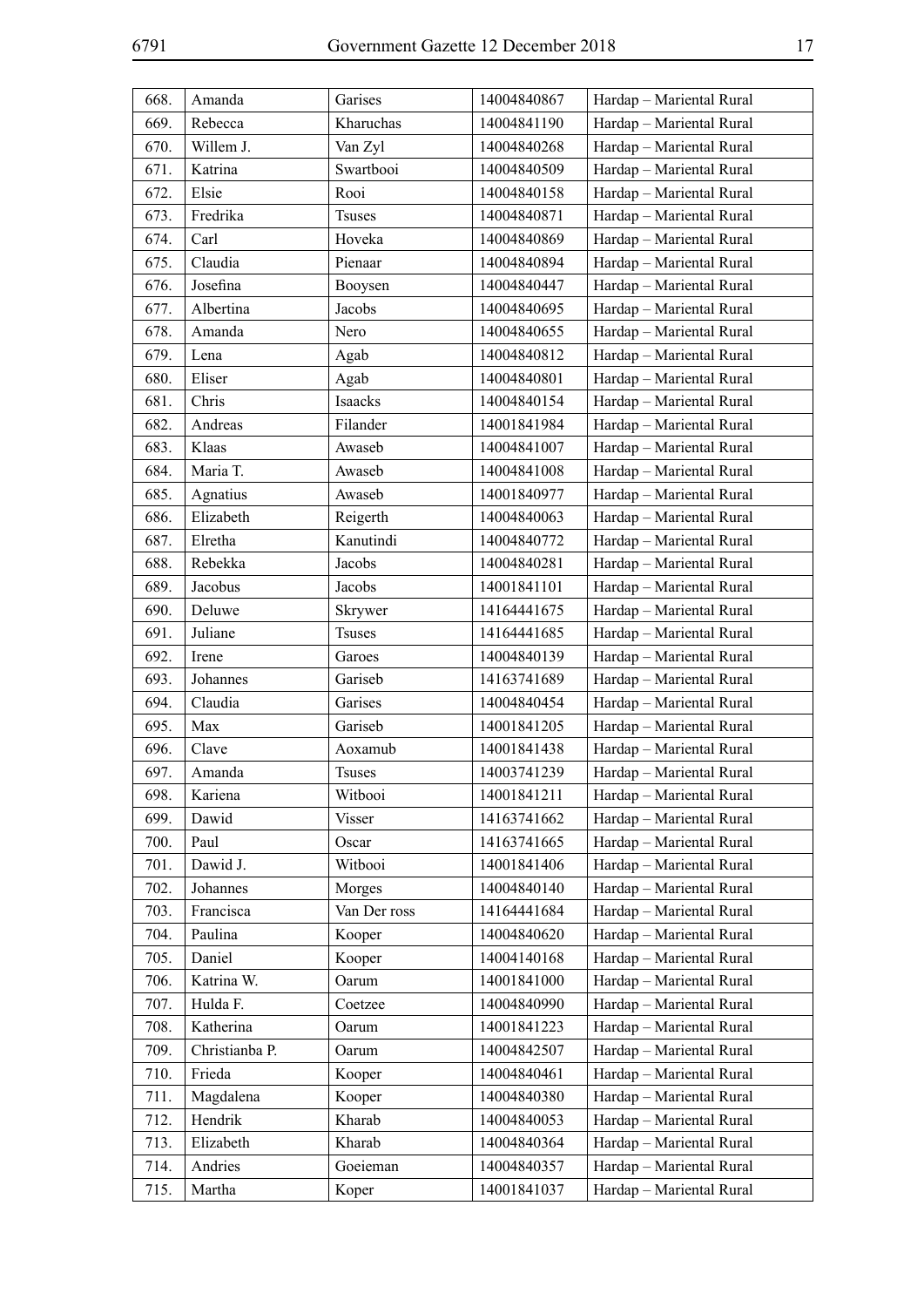| 716. | Cornelia        | Kahuika       | 14001841006 | Hardap - Mariental Rural |
|------|-----------------|---------------|-------------|--------------------------|
| 717. | Sanna J.        | Oarum         | 14004840724 | Hardap - Mariental Rural |
| 718. | Josef           | Awaseb        | 15768357706 | Hardap - Mariental Rural |
| 719. | Willerie        | Gouadom       | 14001841173 | Hardap - Mariental Rural |
| 720. | Gertruida       | Lukas         | 15626556287 | Hardap - Mariental Rural |
| 721. | Renate          | Khoeses       | 14164441724 | Hardap - Mariental Rural |
| 722. | Martin          | <b>Beukes</b> | 15627456292 | Hardap - Mariental Rural |
| 723. | Mattheus        | Shehama       | 14004840803 | Hardap - Mariental Rural |
| 724. | Rudolf          | Cloete        | 14164441004 | Hardap - Mariental Rural |
| 725. | Katrina         | Cloete        | 14004840488 | Hardap - Mariental Rural |
| 726. | Hendrik         | Oraen         | 14164441723 | Hardap - Mariental Rural |
| 727. | Rubin E.        | Shehama       | 14164441663 | Hardap - Mariental Rural |
| 728. | Mervin          | Shehama       | 14164441662 | Hardap - Mariental Rural |
| 729. | <b>Barnades</b> | Van De Roos   | 14004840864 | Hardap - Mariental Rural |
| 730. | Elizabeth       | Tjombe        | 14004840653 | Hardap - Mariental Rural |
| 731. | Johannes H.     | Van Newer     | 14164441380 | Hardap - Mariental Rural |
| 732. | Helena          | Nghitanua     | 14004840125 | Hardap - Mariental Rural |
| 733. | Abraham         | Kooper        | 14004840053 | Hardap - Mariental Rural |
| 734. | Klaas           | Fransman      | 14004840233 | Hardap - Mariental Rural |
| 735. | Agnes           | Tobias        | 14164441395 | Hardap - Mariental Rural |
| 736. | Defney          | Tobias        | 14164441396 | Hardap - Mariental Rural |
| 737. | Joahnnes        | <b>Beukes</b> | 14004840388 | Hardap - Mariental Rural |
| 738. | Elfrieda        | <b>Beukes</b> | 14004840387 | Hardap - Mariental Rural |
| 739. | Hendrick        | Slinger       | 15627456314 | Hardap - Mariental Rural |
| 740. | Silvia          | Slinger       | 14004840170 | Hardap - Mariental Rural |
| 741. | Katrina M.      | Adams         | 14164441163 | Hardap - Mariental Rural |
| 742. | Johannes        | Swartbooi     | 14004840597 | Hardap - Mariental Rural |
| 743. | Rachel          | Swartbooi     | 14004840596 | Hardap - Mariental Rural |
| 744. | Elma            | Swartbooi     | 14004840623 | Hardap - Mariental Rural |
| 745. | Gerhard F.      | Christiaans   | 14164441104 | Hardap - Mariental Rural |
| 746. | Frederik        | Jarson        | 14004840393 | Hardap - Mariental Rural |
| 747. | Elie            | Shehama       | 14004840687 | Hardap - Mariental Rural |
| 748. | Daniel          | Roman         | 14004840570 | Hardap - Mariental Rural |
| 749. | Susanna         | <b>Tsais</b>  | 14004840808 | Hardap - Mariental Rural |
| 750. | Simeon          | Tsaib         | 14004840899 | Hardap - Mariental Rural |
| 751. | Michael         | Christiaans   | 14004840177 | Hardap - Mariental Rural |
| 752. | Maria M.        | Christiaans   | 14004841087 | Hardap - Mariental Rural |
| 753. | Elizabeth A.    | Van Der ross  | 14004840423 | Hardap - Mariental Rural |
| 754. | Aron            | Kooper        | 14004840318 | Hardap - Mariental Rural |
| 755. | Fransina        | Kooper        | 14004840319 | Hardap - Mariental Rural |
| 756. | Josef           | Kenda         | 14164241868 | Hardap - Mariental Urban |
| 757. | Senorita        | Kusch         | 14003940803 | Hardap - Mariental Urban |
| 758. | Josefina        | Jonker        | 14003742466 | Hardap - Mariental Urban |
| 759. | Simon           | <b>Stewe</b>  | 14003241237 | Hardap - Mariental Urban |
| 760. | Esteel          | Bardman       | 14003241247 | Hardap - Mariental Urban |
| 761. | Johanna         | <b>Stewe</b>  | 14003941187 | Hardap - Mariental Urban |
| 762. | Roswitha        | Chaune        | 15626756341 | Hardap - Mariental Urban |
| 763. | Saul            | Swartbooi     | 14003941716 | Hardap - Mariental Urban |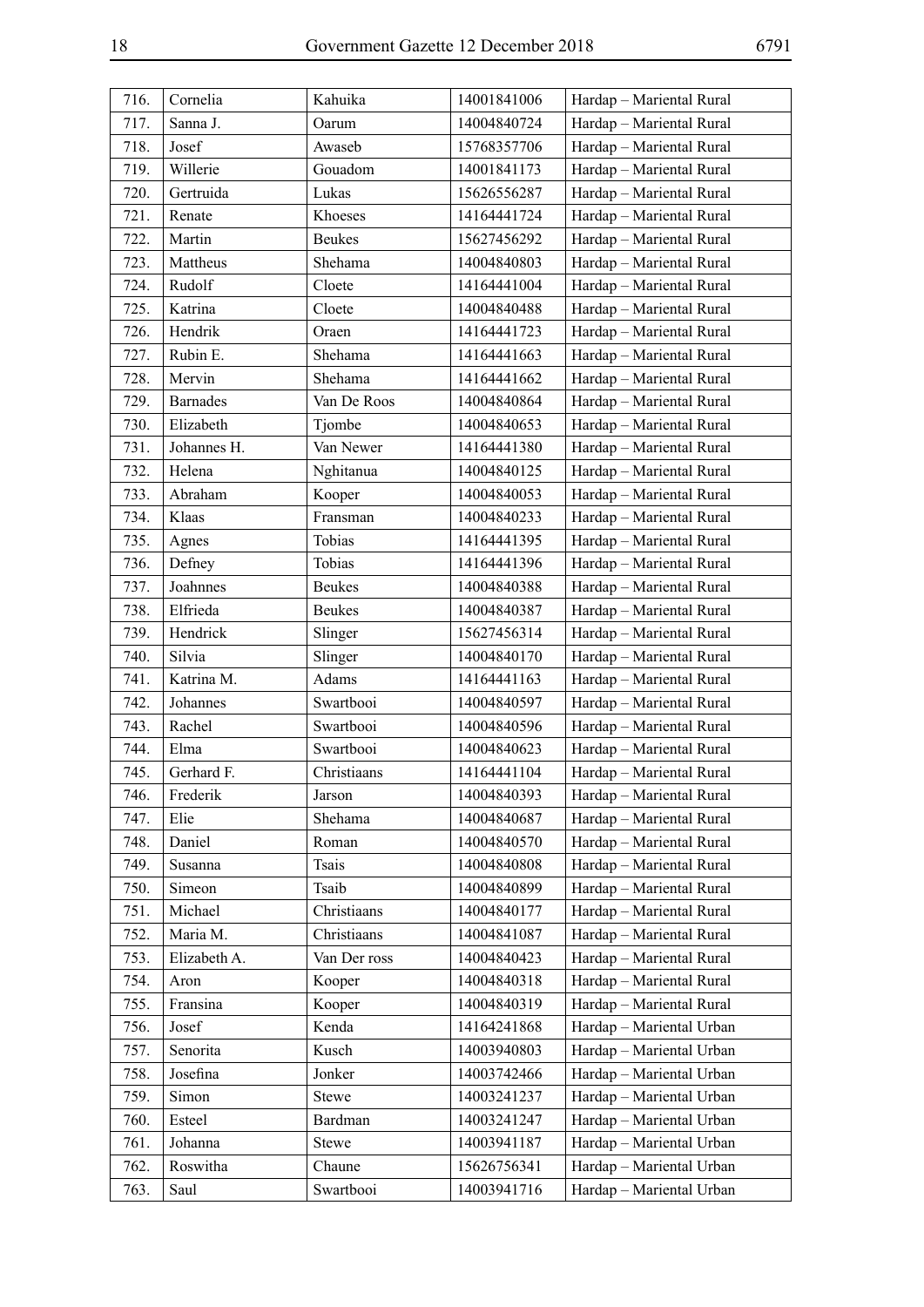| 764. | Magreth      | Swartbooi   | 14003941717 | Hardap - Mariental Urban |
|------|--------------|-------------|-------------|--------------------------|
| 765. | Izak         | Byl         | 14003240541 | Hardap - Mariental Urban |
| 766. | Dawid        | Katjikuru   | 15626656518 | Hardap - Mariental Urban |
| 767. | Sabina       | Katjikuru   | 15626656507 | Hardap - Mariental Urban |
| 768. | Willem       | Owoseb      | 14003940425 | Hardap - Mariental Urban |
| 769. | Magrietha    | Kavana      | 14003940371 | Hardap - Mariental Urban |
| 770. | Susanna      | Jagger      | 14003940374 | Hardap - Mariental Urban |
| 771. | Catherine    | Kush        | 14003940797 | Hardap - Mariental Urban |
| 772. | Maria        | Kenda       | 15626656551 | Hardap - Mariental Urban |
| 773. | Johannes     | Kenda       | 14003940699 | Hardap - Mariental Urban |
| 774. | Kinda        | Nanis       | 14003941135 | Hardap - Mariental Urban |
| 775. | Christina    | Saal        | 14003942296 | Hardap - Mariental Urban |
| 776. | Maria        | Saal        | 14003942295 | Hardap - Mariental Urban |
| 777. | Petrus       | Garoeb      | 14003742491 | Hardap - Mariental Urban |
| 778. | Josef        | Saal        | 14003742490 | Hardap - Mariental Urban |
| 779. | Simon        | Swartbooi   | 14003940642 | Hardap - Mariental Urban |
| 780. | Tina         | Swartbooi   | 14003940641 | Hardap - Mariental Urban |
| 781. | Veronika     | Iyambo      | 14003741634 | Hardap - Mariental Urban |
| 782. | Renchia      | Geises      | 14003940442 | Hardap - Mariental Urban |
| 783. | Andries      | Jantze      | 14003940134 | Hardap - Mariental Urban |
| 784. | Daniel       | Lambert     | 15626656570 | Hardap - Mariental Urban |
| 785. | Katrina S.   | Afrikaner   | 14003940869 | Hardap - Mariental Urban |
| 786. | Hendrik      | <b>Bhyl</b> | 14003740678 | Hardap - Mariental Urban |
| 787. | Elizabeth    | Byl         | 14003940637 | Hardap - Mariental Urban |
| 788. | <b>Barry</b> | Dreyer      | 14003240845 | Hardap - Mariental Urban |
| 789. | Maria        | Byl         | 14003940223 | Hardap - Mariental Urban |
| 790. | Daniel D.    | Gariseb     | 14003740548 | Hardap - Mariental Urban |
| 791. | Zayda        | Garises     | 14003740549 | Hardap - Mariental Urban |
| 792. | Ulrich       | Gariseb     | 14003240562 | Hardap - Mariental Urban |
| 793. | Daniel M.    | Stephanus   | 14003740082 | Hardap - Mariental Urban |
| 794. | Albertina    | Garises     | 14003741991 | Hardap - Mariental Urban |
| 795. | Hans         | Haoseb      | 14003741013 | Hardap - Mariental Urban |
| 796. | Rucilla E.   | Haoses      | 14003942268 | Hardap - Mariental Urban |
| 797. | Deron H.     | De Klerk    | 14164041836 | Hardap - Mariental Urban |
| 798. | Stephanus    | Dausab      | 14003741543 | Hardap - Mariental Urban |
| 799. | Raenel       | Aoxamub     | 14003742380 | Hardap - Mariental Urban |
| 800. | Ludwig       | Apolus      | 14003741235 | Hardap - Mariental Urban |
| 801. | Susanna      | Klaasen     | 14003240892 | Hardap - Mariental Urban |
| 802. | Magrietha    | Owoses      | 14003940880 | Hardap - Mariental Urban |
| 803. | Saul         | Owoseb      | 14003941688 | Hardap - Mariental Urban |
| 804. | Petrus       | Slinger     | 14000240036 | Hardap - Mariental Urban |
| 805. | Alwina       | Ses         | 14000240037 | Hardap - Mariental Urban |
| 806. | Sanna        | Zedrus      | 14000240154 | Hardap - Mariental Urban |
| 807. | Lucia        | Geises      | 14002940270 | Hardap - Mariental Urban |
| 808. | Bernard T.   | Kuhlmann    | 14164041653 | Hardap - Mariental Urban |
| 809. | Katrina      | Tjipepa     | 14003240859 | Hardap - Mariental Urban |
| 810. | Gerson       | Tjipepa     | 14003540064 | Hardap - Mariental Urban |
| 811. | Sanna        | Garises     | 14003941132 | Hardap - Mariental Urban |
|      |              |             |             |                          |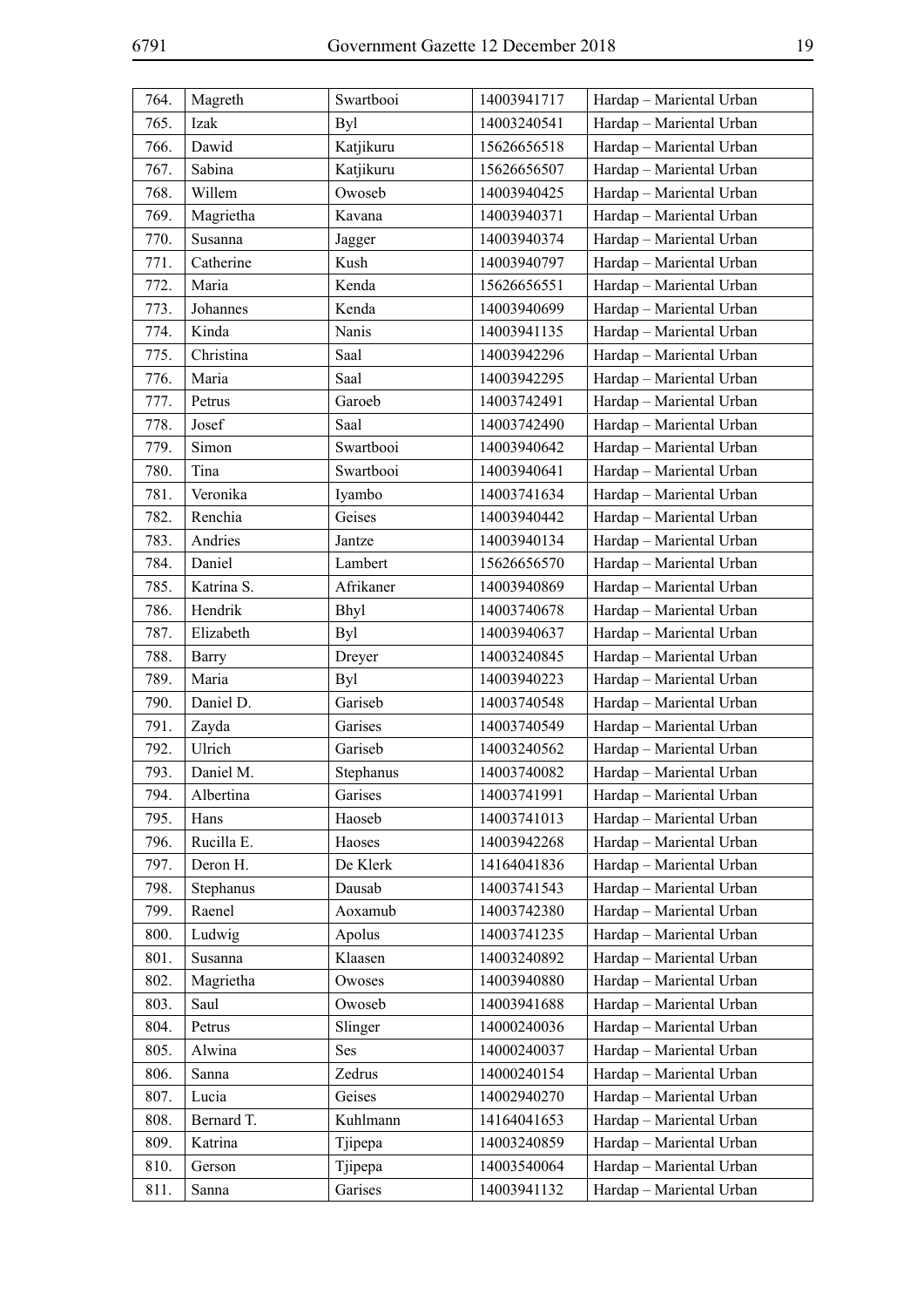| 812. | Usnelda      | Garises       | 14004140481 | Hardap - Mariental Urban |
|------|--------------|---------------|-------------|--------------------------|
| 813. | Cinthia C.   | Panizza       | 14003241076 | Hardap - Mariental Urban |
| 814. | Wessel H.    | Swartbooi     | 14003740922 | Hardap - Mariental Urban |
| 815. | Sanna        | Swartbooi     | 14003740921 | Hardap - Mariental Urban |
| 816. | Willem       | Gariseb       | 14003741556 | Hardap - Mariental Urban |
| 817. | Melinda      | De Jong       | 14003741558 | Hardap - Mariental Urban |
| 818. | Dawid C.     | Muzorongondo  | 14003741443 | Hardap - Mariental Urban |
| 819. | Magrietha    | Jasson        | 14003940880 | Hardap - Mariental Urban |
| 820. | Salome       | Rooi          | 14012541837 | Hardap - Mariental Urban |
| 821. | Theopillus   | Jarson        | 14012541485 | Hardap - Mariental Urban |
| 822. | Victor       | Kamozee       | 14003940725 | Hardap - Mariental Urban |
| 823. | Abram        | Baisako       | 14164341757 | Hardap - Mariental Urban |
| 824. | Edwin        | Mouers        | 14003942775 | Hardap - Mariental Urban |
| 825. | Gert         | Shakongo      | 14003940497 | Hardap - Mariental Urban |
| 826. | Dawid        | Nanib         | 14003940806 | Hardap - Mariental Urban |
| 827. | Bibiana      | Riet          | 14003940460 | Hardap - Mariental Urban |
| 828. | Albertus     | Christiaans   | 14012640537 | Hardap - Mariental Urban |
| 829. | Hantrina     | <b>Byl</b>    | 14008924371 | Hardap - Mariental Urban |
| 830. | Johanna      | Stuurman      | 14004540233 | Hardap - Mariental Urban |
| 831. | Jacobus      | De Klerk      | 14003740127 | Hardap - Mariental Urban |
| 832. | Lydia        | Saal          | 14003742239 | Hardap - Mariental Urban |
| 833. | Joahnna M.   | Hanse         | 14003740830 | Hardap - Mariental Urban |
| 834. | Feboronia C. | Erastus       | 14003942673 | Hardap - Mariental Urban |
| 835. | Lisselotte   | Fleermuys     | 14003942700 | Hardap - Mariental Urban |
| 836. | Johannes     | Dempers       | 14003741846 | Hardap - Mariental Urban |
| 837. | Jacqueline   | Haman         | 14019640283 | Hardap - Mariental Urban |
| 838. | Regina       | Swartbooi     | 14003742070 | Hardap - Mariental Urban |
| 839. | Cornelius    | Swartz        | 14003741861 | Hardap - Mariental Urban |
| 840. | Wilhelmina   | Stephanus     | 14003742589 | Hardap - Mariental Urban |
| 841. | Sofia H.     | Fredericks    | 14003741316 | Hardap - Mariental Urban |
| 842. | Maria M.     | Hendricks     | 14003241069 | Hardap - Mariental Urban |
| 843. | Preckinta    | De Klerk      | 14003941576 | Hardap - Mariental Urban |
| 844. | Johannes     | Adams         | 14003240895 | Hardap - Mariental Urban |
| 845. | Filippie     | Adams         | 14003240896 | Hardap - Mariental Urban |
| 846. | Susanna      | Garises       | 14003942028 | Hardap - Mariental Urban |
| 847. | Dorothea     | Karelse       | 14003942243 | Hardap - Mariental Urban |
| 848. | Paulina      | Dugeleni      | 14003740660 | Hardap - Mariental Urban |
| 849. | Maria        | Witbooi       | 14003742709 | Hardap - Mariental Urban |
| 850. | Flora        | Dukeleni      | 14003241070 | Hardap - Mariental Urban |
| 851. | Klaas        | Kooper        | 14003740275 | Hardap - Mariental Urban |
| 852. | Mcartney     | Bikeur        | 15626756292 | Hardap - Mariental Urban |
| 853. | Solomie      | Kooper        | 14164041728 | Hardap - Mariental Urban |
| 854. | Jerry        | Goraseb       | 14012541511 | Hardap - Mariental Urban |
| 855. | Johannes     | Kisting       | 14003741574 | Hardap - Mariental Urban |
| 856. | Samuel       | <b>Beukes</b> | 14004840278 | Hardap - Mariental Urban |
| 857. | Sanna        | Aochamus      | 14164241858 | Hardap - Mariental Urban |
| 858. | Hanna        | Witbooi       | 14164041740 | Hardap - Mariental Urban |
| 859. | Kathleen     | Engelbrecht   | 14003942058 | Hardap - Mariental Urban |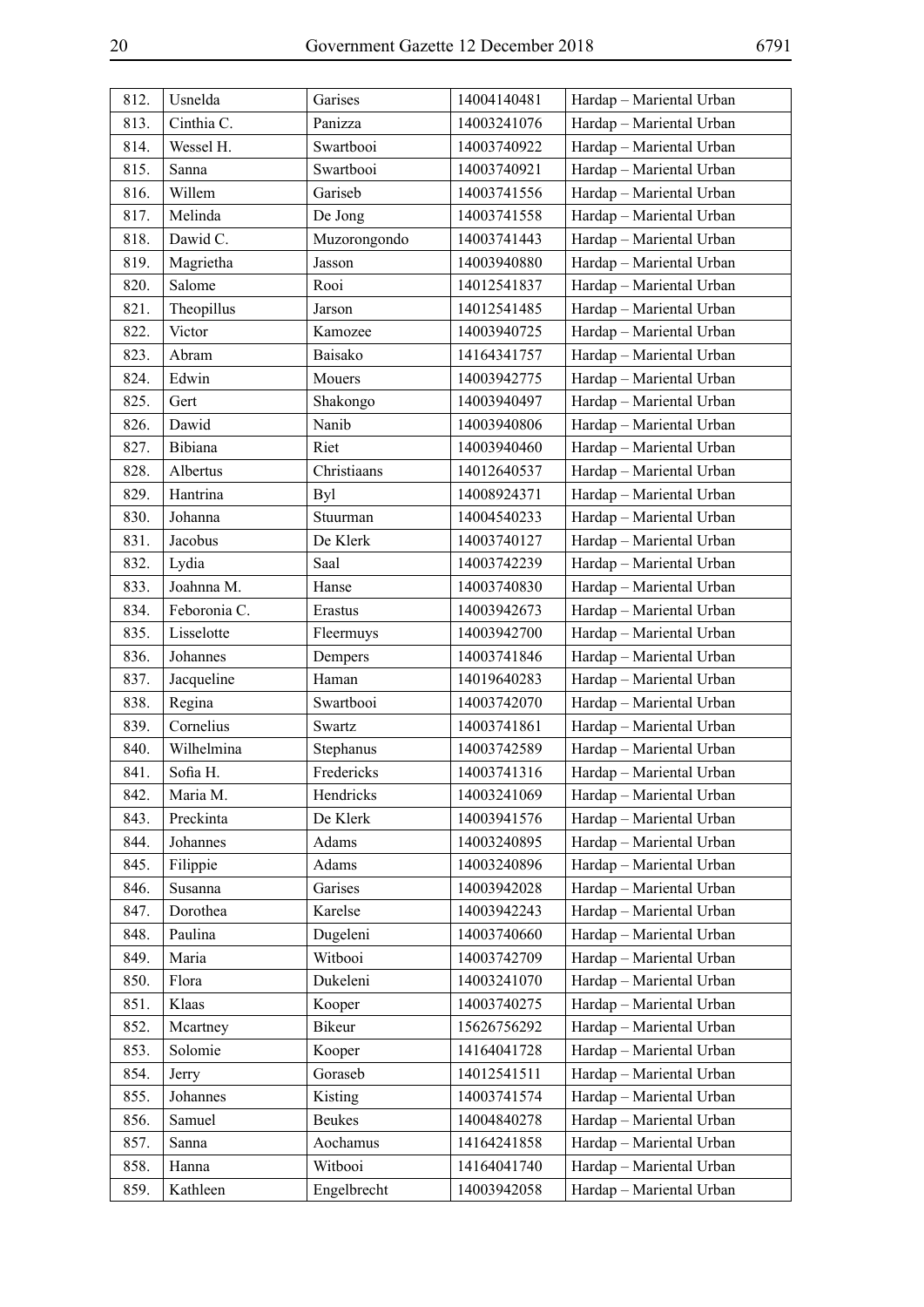| 860. | Lena            | Katjimune          | 14003942623 | Hardap - Mariental Urban |
|------|-----------------|--------------------|-------------|--------------------------|
| 861. | Theresia        | Esterhuizen        | 14003940534 | Hardap - Mariental Urban |
| 862. | Katrina         | Rooi               | 14003940928 | Hardap - Mariental Urban |
| 863. | Cecilia         | Mattheus           | 14003941925 | Hardap - Mariental Urban |
| 864. | Mariam          | Mungenga           | 14003941656 | Hardap - Mariental Urban |
| 865. | Fannie          | Ses                | 14003241193 | Hardap - Mariental Urban |
| 866. | Elizabeth       | Van Rooi           | 14004840246 | Hardap - Mariental Urban |
| 867. | Josephina       | Van Rooi           | 14003941798 | Hardap - Mariental Urban |
| 868. | Magdalena       | Afrikaner          | 14003941867 | Hardap - Mariental Urban |
| 869. | Magritha        | Josob              | 14003941627 | Hardap - Mariental Urban |
| 870. | Sara            | Byl                | 14003740570 | Hardap - Mariental Urban |
| 871. | Theresia        | April              | 14003740584 | Hardap - Mariental Urban |
| 872. | Herman          | Isacks             | 14003740055 | Hardap - Mariental Urban |
| 873. | Conrad          | Isaacks            | 14003741256 | Hardap - Mariental Urban |
| 874. | Lina            | Duncan             | 14003741281 | Hardap - Mariental Urban |
| 875. | Elizabeth       | Joseph             | 14162641774 | Hardap - Aranos          |
| 876. | Dorothea        | Afrikaner          | 14162642025 | Hardap - Aranos          |
| 877. | Isak            | <b>Stewe</b>       | 14162642019 | Hardap - Aranos          |
| 878. | <b>Stefanes</b> | Swartbooi          | 14162642018 | Hardap - Aranos          |
| 879. | Isaak           | <b>Stewe</b>       | 14162642050 | Hardap - Aranos          |
| 880. | Magdalena       | <b>Stewe</b>       | 14162642047 | Hardap - Aranos          |
| 881. | Katrina         | Slinger            | 14162641992 | Hardap - Aranos          |
| 882. | Hendrik         | Witbooi            | 14162641838 | Hardap - Aranos          |
| 883. | Aukus           | <b>Beukes</b>      | 14162641668 | Hardap - Aranos          |
| 884. | Josefina        | Olievier           | 14162641960 | Hardap - Aranos          |
| 885. | Lukas           | Adams              | 14162642099 | Hardap - Aranos          |
| 886. | John            | Pieters            | 14001041055 | Hardap - Aranos          |
| 887. | Magrieta        | Pieters            | 14162642100 | Hardap - Aranos          |
| 888. | Dirk            | Pieters            | 14001040674 | Hardap - Aranos          |
| 889. | Sanna           | Lebe               | 14009940725 | Hardap - Aranos          |
| 890. | Ivan            | Kooper             | 14162642101 | Hardap - Aranos          |
| 891. | Susanna         | Willemse           | 14001040614 | Hardap - Aranos          |
| 892. | Jan             | Manasa             | 14009940290 | Hardap - Aranos          |
| 893. | Diana           | Very               | 14001041063 | Hardap - Aranos          |
| 894. | Sonia           | Van Der Westhuizen | 14162642045 | Hardap - Aranos          |
| 895. | Simon           | Opel               | 14162642037 | Hardap - Aranos          |
| 896. | Martin          | Rooi               | 14162642098 | Hardap - Aranos          |
| 897. | Elizabeth       | Rooi               | 15629056326 | Hardap - Aranos          |
| 898. | Andries         | Both               | 14001040290 | Hardap - Aranos          |
| 899. | Adam            | Goliath            | 14162641677 | Hardap - Aranos          |
| 900. | Johanna         | Very               | 15629056318 | Hardap - Aranos          |
| 901. | Paulina         | Steenkamp          | 14001040563 | Hardap - Aranos          |
| 902. | Herman          | Blom               | 14001040703 | Hardap - Aranos          |
| 903. | Sofia           | Manasa             | 14162641848 | Hardap - Aranos          |
| 904. | Fidelis         | Peinaar            | 14162641349 | Hardap - Aranos          |
| 905. | Anna            | Manasa             | 14162641847 | Hardap - Aranos          |
| 906. | Noris           | Swartz             | 14001040584 | Hardap - Aranos          |
| 907. | Bertha          | Swartz             | 14162641844 | Hardap - Aranos          |
|      |                 |                    |             |                          |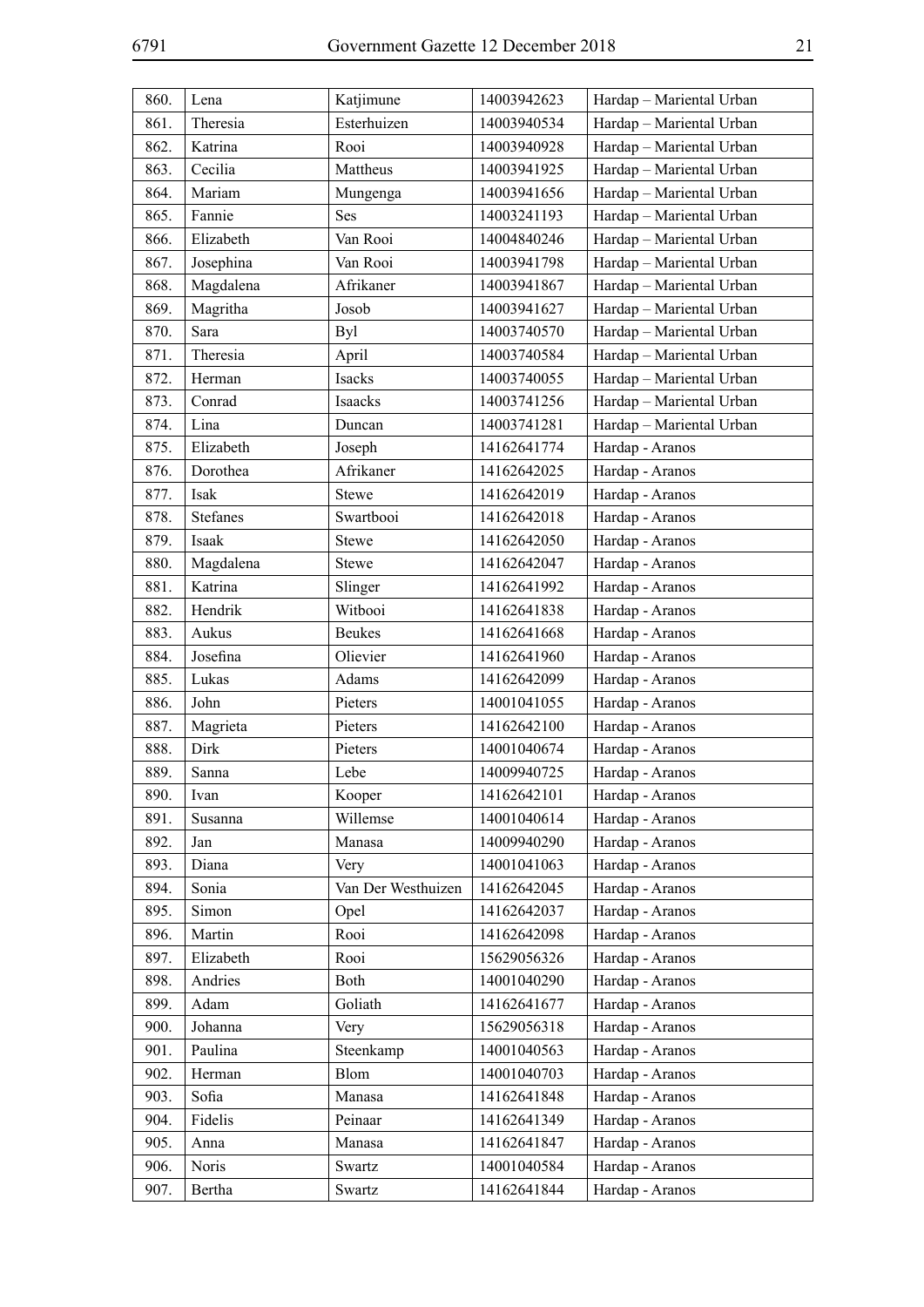| 908. | George     | Van Staden   | 14162642277 | Hardap - Aranos |
|------|------------|--------------|-------------|-----------------|
| 909. | Hendrik    | Van Staden   | 14162641757 | Hardap - Aranos |
| 910. | Petronelia | Frederiks    | 14162642103 | Hardap - Aranos |
| 911. | Antonius   | Frederiks    | 15628956338 | Hardap - Aranos |
| 912. | Petrus     | Nero         | 15629056348 | Hardap - Aranos |
| 913. | Petrus     | Kooper       | 14162640726 | Hardap - Aranos |
| 914. | Paulina    | Bassoon      | 14162641743 | Hardap - Aranos |
| 915. | Johanna    | Vrey         | 14162641876 | Hardap - Aranos |
| 916. | Wilfried   | Jossop       | 14162641926 | Hardap - Aranos |
| 917. | Berend     | Veldskoen    | 14162641664 | Hardap - Aranos |
| 918. | Cina       | Veldskoen    | 14162642074 | Hardap - Aranos |
| 919. | Gert       | Rooi         | 14162642017 | Hardap - Aranos |
| 920. | Hendrika   | Veldskoen    | 14001040054 | Hardap - Aranos |
| 921. | Gerda      | Ortman       | 14162642314 | Hardap - Aranos |
| 922. | Sanna      | Kooper       | 14162641866 | Hardap - Aranos |
| 923. | Daniel     | Swartz       | 15629056303 | Hardap - Aranos |
| 924. | Elwin      | <b>Blom</b>  | 15628956316 | Hardap - Aranos |
| 925. | Herman     | Blom         | 14001040703 | Hardap - Aranos |
| 926. | Claudia    | <b>Blomm</b> | 14003240804 | Hardap - Aranos |
| 927. | Hendrick   | Rooi         | 14162641732 | Hardap - Aranos |
| 928. | Jan        | Swartz       | 15629056330 | Hardap - Aranos |
| 929. | Anna       | Jansen       | 14162642346 | Hardap - Aranos |
| 930. | Katrina    | Coetzee      | 14162642111 | Hardap - Aranos |
| 931. | Christina  | Kooper       | 14162641942 | Hardap - Aranos |
| 932. | Dominicus  | <b>Bingo</b> | 14001040203 | Hardap - Aranos |
| 933. | Cecilia    | Vries        | 14162641815 | Hardap - Aranos |
| 934. | Anna       | Shampapi     | 14162641750 | Hardap - Aranos |
| 935. | Reinhold   | Moyo         | 14162641751 | Hardap - Aranos |
| 936. | Steven     | Mutorwa      | 15629056328 | Hardap - Aranos |
| 937. | Sanna      | Jass         | 14162641738 | Hardap - Aranos |
| 938. | Rebeka     | Jass         | 14162642119 | Hardap - Aranos |
| 939. | Hendrik    | Jantze       | 14162641892 | Hardap - Aranos |
| 940. | Gertruida  | Jantze       | 14162641982 | Hardap - Aranos |
| 941. | Albertina  | Jantze       | 14162642031 | Hardap - Aranos |
| 942. | Lucia      | Jantze       | 14162642033 | Hardap - Aranos |
| 943. | Elizabeth  | jantjies     | 14162642135 | Hardap - Aranos |
| 944. | Martina    | Garises      | 14162642126 | Hardap - Aranos |
| 945. | Piet       | Kooper       | 14162642161 | Hardap - Aranos |
| 946. | Franzina   | Jonkers      | 14162642077 | Hardap - Aranos |
| 947. | Katrina    | Links        | 14162641959 | Hardap - Aranos |
| 948. | Josef      | Links        | 14162642325 | Hardap - Aranos |
| 949. | Eric       | Kooper       | 14009940778 | Hardap - Aranos |
| 950. | Chritina   | Kooper       | 14009940775 | Hardap - Aranos |
| 951. | Christian  | Awaseb       | 14162641860 | Hardap - Aranos |
| 952. | Teresia    | Jantzen      | 14162641859 | Hardap - Aranos |
| 953. | Regina     | Human        | 14162641693 | Hardap - Aranos |
| 954. | Lukas      | Van Rooi     | 14162642190 | Hardap - Aranos |
| 955. | Jacobus    | Nero         | 14162642353 | Hardap - Aranos |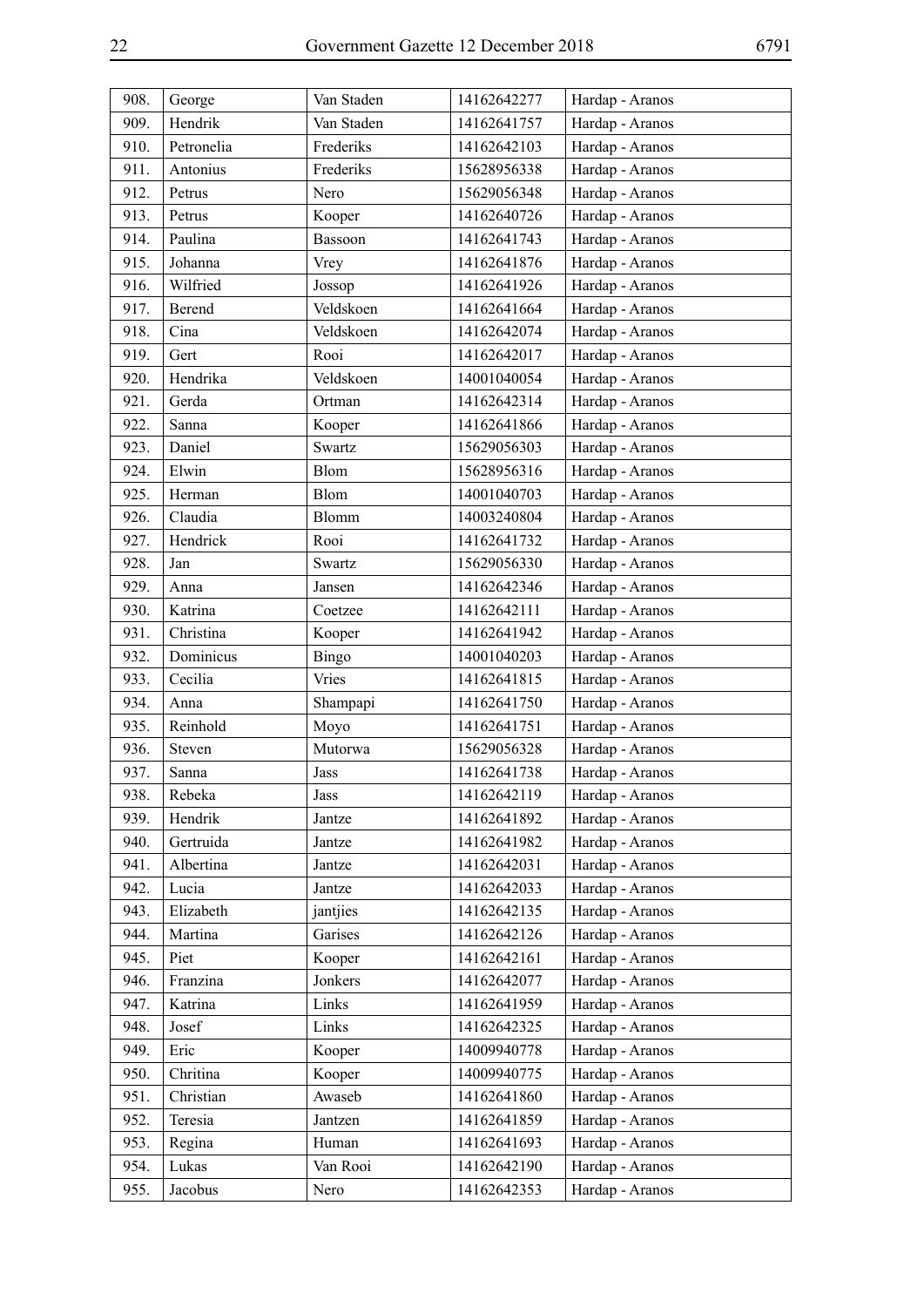| 956.  | Gert      | Cloete        | 14162642345 | Hardap - Aranos |
|-------|-----------|---------------|-------------|-----------------|
| 957.  | Hendrik   | Chrisjan      | 14162641645 | Hardap - Aranos |
| 958.  | Adam      | Manasa        | 14162641843 | Hardap - Aranos |
| 959.  | Minna     | Janzen        | 14162641972 | Hardap - Aranos |
| 960.  | Franzina  | Bloedoog      | 14162641801 | Hardap - Aranos |
| 961.  | Alma      | Bloedoog      | 14001040834 | Hardap - Aranos |
| 962.  | Rosa      | Bezuidenhoudt | 14162641800 | Hardap - Aranos |
| 963.  | Christina | Jaars         | 14001040705 | Hardap - Aranos |
| 964.  | Selma     | Jass          | 14001040707 | Hardap - Aranos |
| 965.  | Hans      | Swartz        | 14001040704 | Hardap - Aranos |
| 966.  | Rosaline  | Jantze        | 14162641967 | Hardap - Aranos |
| 967.  | Anna      | Maerman       | 14162641690 | Hardap - Aranos |
| 968.  | Gert      | Jantjies      | 14162642133 | Hardap - Aranos |
| 969.  | Theresia  | Jantjies      | 14162641806 | Hardap - Aranos |
| 970.  | Mina      | Bloom         | 14162641966 | Hardap - Aranos |
| 971.  | Henrietha | <b>Beukes</b> | 14162641978 | Hardap - Aranos |
| 972.  | Lazarus   | Frederick     | 14001040570 | Hardap - Aranos |
| 973.  | Elizabeth | Frederick     | 14001040572 | Hardap - Aranos |
| 974.  | Jan       | Mathys        | 14162642258 | Hardap - Aranos |
| 975.  | Regina    | Afrikaner     | 14162641946 | Hardap - Aranos |
| 976.  | Magriet   | Afrikaner     | 14162641948 | Hardap - Aranos |
| 977.  | Petrus    | Steenkamp     | 14162641971 | Hardap - Aranos |
| 978.  | Katrina   | Kangango      | 14009940637 | Hardap - Aranos |
| 979.  | Susanna   | Josob         | 14162641763 | Hardap - Aranos |
| 980.  | Frederick | Josob         | 14162641761 | Hardap - Aranos |
| 981.  | Magrietha | Ruben         | 14001040611 | Hardap - Aranos |
| 982.  | Magrietha | Ruben         | 14001040693 | Hardap - Aranos |
| 983.  | Hendrina  | Van Wyk       | 14162641687 | Hardap - Aranos |
| 984.  | Karel     | Scott         | 14162642046 | Hardap - Aranos |
| 985.  | Emma      | Dirkse        | 14004540284 | Hardap - Aranos |
| 986.  | Josef     | Jantze        | 14001040444 | Hardap - Aranos |
| 987.  | Elwira    | Jantze        | 15629056312 | Hardap - Aranos |
| 988.  | Lydia     | Goliath       | 14162641683 | Hardap - Aranos |
| 989.  | Albertus  | Coetzee       | 14162642073 | Hardap - Aranos |
| 990.  | Lena      | Coetzee       | 14001040562 | Hardap - Aranos |
| 991.  | Nicolaas  | <b>Titus</b>  | 14162641954 | Hardap - Aranos |
| 992.  | Gertruida | Chrisjan      | 14162641699 | Hardap - Aranos |
| 993.  | Anna      | Kooper        | 14001040670 | Hardap - Aranos |
| 994.  | Maria     | Frederick     | 14001040320 | Hardap - Aranos |
| 995.  | Elizabeth | Kooper        | 14001040322 | Hardap - Aranos |
| 996.  | Paulina   | Nero          | 14162641689 | Hardap - Aranos |
| 997.  | Isak      | Kooper        | 14162641680 | Hardap - Aranos |
| 998.  | Anna      | Kooper        | 14162641676 | Hardap - Aranos |
| 999.  | Magrieta  | Nero          | 15629056317 | Hardap - Aranos |
| 1000. | Petrus    | Ruben         | 14001040655 | Hardap - Aranos |
| 1001. | Katrina   | Ruben         | 14162642059 | Hardap - Aranos |
| 1002. | Julia     | Van der Byl   | 14001040681 | Hardap - Aranos |
| 1003. | Klaas     | Haoseb        | 14001040646 | Hardap - Aranos |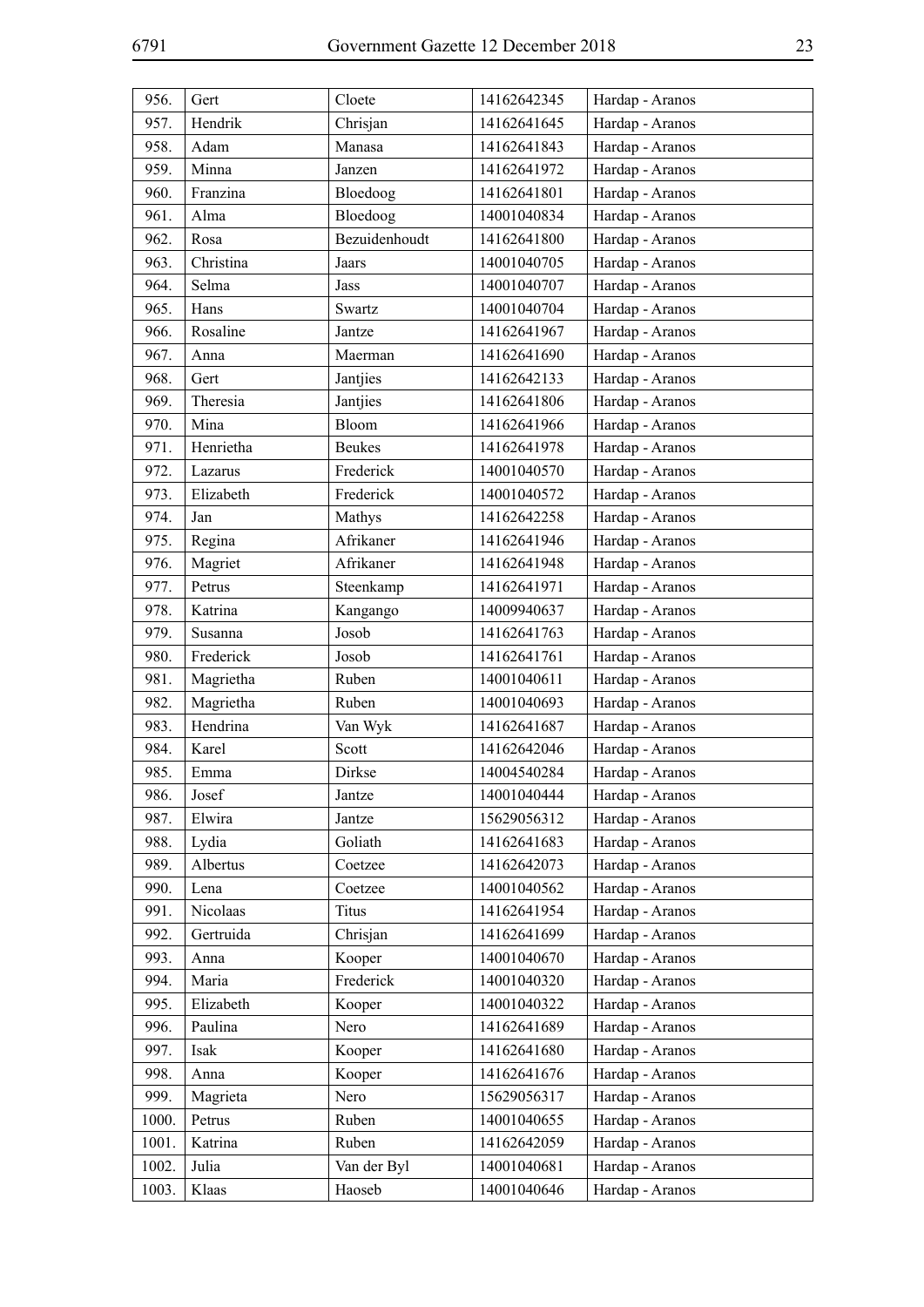| 1004. | Petrus     | Jantzen            | 14001040565 | Hardap - Aranos |
|-------|------------|--------------------|-------------|-----------------|
| 1005. | Johannes   | Esterhuizen        | 14001040623 | Hardap - Aranos |
| 1006. | Aleta      | Mannasa            | 14162641868 | Hardap - Aranos |
| 1007. | Grieta     | Kooper             | 14001040543 | Hardap - Aranos |
| 1008. | Petrus     | Kooper             | 14001040508 | Hardap - Aranos |
| 1009. | Johannes   | Steenkamp          | 14001040443 | Hardap - Aranos |
| 1010. | Katrina    | Dirkse             | 14162641826 | Hardap - Aranos |
| 1011. | Angelika   | Vries              | 14162641756 | Hardap - Aranos |
| 1012. | Magdalena  | Kooper             | 14001040232 | Hardap - Aranos |
| 1013. | Elizabeth  | Plaatjie           | 14001040573 | Hardap - Aranos |
| 1014. | Lena       | Osemas             | 14001040673 | Hardap - Aranos |
| 1015. | Willem     | Plaatjies          | 14162641752 | Hardap - Aranos |
| 1016. | Deana      | Scott              | 14162642120 | Hardap - Aranos |
| 1017. | Hendrika   | Joseph             | 14162642113 | Hardap - Aranos |
| 1018. | Josef      | Van der Westhuizen | 14009940688 | Hardap - Aranos |
| 1019. | Maria      | Van der Westhuizen | 14009940686 | Hardap - Aranos |
| 1020. | Flip       | De Koker           | 14162841664 | Hardap - Aranos |
| 1021. | Magrietha  | Kooper             | 15629056325 | Hardap - Aranos |
| 1022. | Magdalena  | Frederik           | 14162641798 | Hardap - Aranos |
| 1023. | Dirk       | Frederik           | 15629056341 | Hardap - Aranos |
| 1024. | Johannes   | Frederik           | 14162642313 | Hardap - Aranos |
| 1025. | Elizabeth  | Jantjies           | 14162642204 | Hardap - Aranos |
| 1026. | Petrus     | Jonkers            | 14162642263 | Hardap - Aranos |
| 1027. | Anna Maria | Jonkers            | 14162642262 | Hardap - Aranos |
| 1028. | Lourencia  | Jonkers            | 14162642182 | Hardap - Aranos |
| 1029. | Chrisjan   | Jonkers            | 14162641853 | Hardap - Aranos |
| 1030. | Elizabeth  | Jonathan           | 14162641953 | Hardap - Aranos |
| 1031. | Katherina  | <b>Beukes</b>      | 14162641671 | Hardap - Aranos |
| 1032. | Sofia      | Kemp               | 14001040230 | Hardap - Aranos |
| 1033. | Heinrich   | Bock               | 14001040510 | Hardap - Aranos |
| 1034. | Johannes   | Reiben             | 14162641828 | Hardap - Aranos |
| 1035. | Johnny     | Very               | 14001040527 | Hardap - Aranos |
| 1036. | Apolinia   | Van Coller         | 15629056349 | Hardap - Aranos |
| 1037. | Marius     | Du pond            | 15629056311 | Hardap - Aranos |
| 1038. | Katrina    | <b>Beukes</b>      | 14162642671 | Hardap - Aranos |

#### NAMES AND VOTERS' REGISTRATION NUMBERS OF PERSONS WHO SIGNED DECLARATION – OMAHEKE REGION

| No.   | <b>Name</b>   | <b>Surname</b> | VRN         | <b>Region and Constituency</b> |
|-------|---------------|----------------|-------------|--------------------------------|
| 1039. | Josephine     | Bailey         | 14040841495 | Omaheke/Gobabis                |
| 1040. | Lydia         | Dawid          | 14040041297 | Omaheke/Gobabis                |
| 1041. | <b>Berta</b>  | Gerit          | 14040741987 | Omaheke/Gobabis                |
| 1042. | Dora          | Hogobes        | 14040741395 | Omaheke/Gobabis                |
| 1043. | Jacob         | Dawid          | 14040041289 | Omaheke/Gobabis                |
| 1044. | Deddy         | Dawid          | 14040740754 | Omaheke/Gobabis                |
| 1045. | <b>Thomas</b> | Kangub         | 14040741985 | Omaheke/Gobabis                |
| 1046. | Settie        | Areeb          | 14048640834 | Omaheke/Gobabis                |
| 1047. | Matheus       | Gaineb         | 14040042588 | Omaheke/Gobabis                |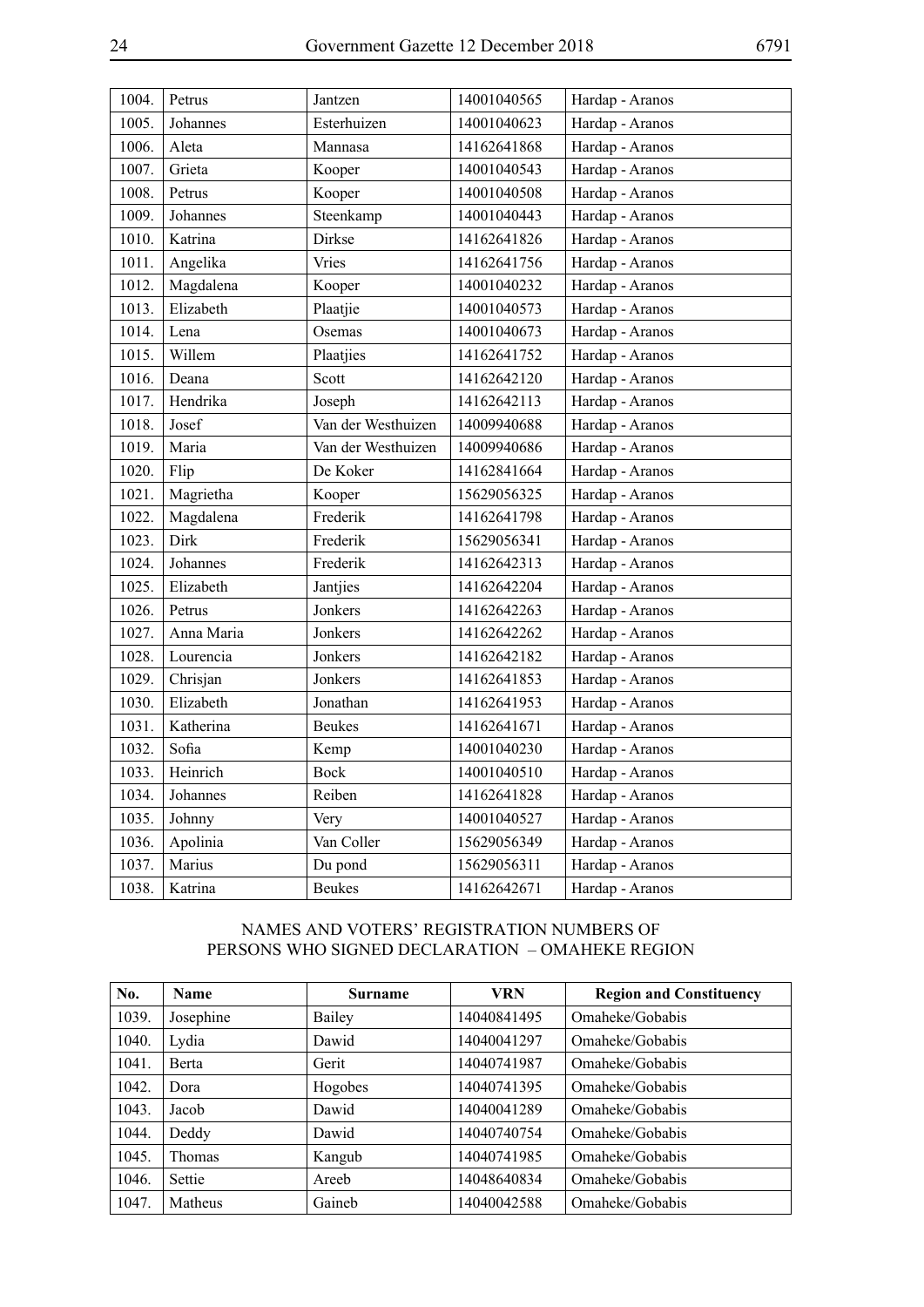| 1048. | Sara           | Afrikaner         | 14040743540  | Omaheke/Gobabis |
|-------|----------------|-------------------|--------------|-----------------|
| 1049. | Josef          | !Ganeb            | 14040841160  | Omaheke/Gobabis |
| 1050. | Fritz          | Konjak            | 14040041049  | Omaheke/Gobabis |
| 1051. | Herta          | Goereman          | 14040840535  | Omaheke/Gobabis |
| 1052. | Christian      | Afrikaner         | 14041241659  | Omaheke/Gobabis |
| 1053. | Christiner     | Doeses            | 14040841135  | Omaheke/Gobabis |
| 1054. | Mally          | Doeses            | 14040541217  | Omaheke/Gobabis |
| 1055. | Josef          | Bernd             | 15701157099  | Omaheke/Gobabis |
| 1056. | Elizabeth      | Ganes             | 14040742425  | Omaheke/Gobabis |
| 1057. | Abraham        | Kooper            | 14040741701  | Omaheke/Gobabis |
| 1058. | Christofine    | Eises             | 14040740930  | Omaheke/Gobabis |
| 1059. | Piet           | <b>Bock</b>       | 14041041690  | Omaheke/Gobabis |
| 1060. | Magdalena      | Tasie             | 14041041691  | Omaheke/Gobabis |
| 1061. | Abert          | Goagoseb          | 14040041194  | Omaheke/Gobabis |
| 1062. | Franziska      | Goagoseb          | 14040840441  | Omaheke/Gobabis |
| 1063. | Moses          | Nau-Gawaseb       | 14040840728  | Omaheke/Gobabis |
| 1064. | Josefeien      | Kanes             | 14040740716  | Omaheke/Gobabis |
| 1065. | Augustinus     | Njambe            | 14040740660  | Omaheke/Gobabis |
| 1066. | Matheus        | Nauseb            | 14042341547  | Omaheke/Gobabis |
| 1067. | <b>Belatus</b> | Garureb           | 14049441208  | Omaheke/Gobabis |
| 1068. | Matlide        | Araes             | 14040041262  | Omaheke/Gobabis |
| 1069. | Josef          | Koper             | 15700957078  | Omaheke/Gobabis |
| 1070. | Johannes       | Areib             | 14041041615  | Omaheke/Gobabis |
| 1071. | Maria          | Kamatjipose       | 14040840446  | Omaheke/Gobabis |
| 1072. | Cecilia        | Hogobes           | 14040741971  | Omaheke/Gobabis |
| 1073. | Josef          | Hogobeb           | 14040741539  | Omaheke/Gobabis |
| 1074. | Josef          | Kharigab          | 14042240443  | Omaheke/Gobabis |
| 1075. | Lucia          | Karigus           | 14041042074  | Omaheke/Gobabis |
| 1076. | Theresia       | Kharigus          | 14043341558  | Omaheke/Gobabis |
| 1077. | Gustaf         | Garigub           | 14040841513  | Omaheke/Gobabis |
| 1078. | Martha         | Uiras             | 14040041358  | Omaheke/Gobabis |
| 1079. | Ignaz          | Karigub           | 14040042337  | Omaheke/Gobabis |
| 1080. | Hans           | Kharigub          | 14041042139  | Omaheke/Gobabis |
| 1081. | Salomo         | Matroos           | 14041042274  | Omaheke/Gobabis |
| 1082. | Uzepa          | Kauau             | 14040741569  | Omaheke/Gobabis |
| 1083. | Erna           | Xoagus            | 15701157045  | Omaheke/Gobabis |
| 1084. | Maria          | Koikep            | 14041041473  | Omaheke/Gobabis |
| 1085. | Maria          | Marungu           | 14040841147  | Omaheke/Gobabis |
| 1086. | Betta          | Awa-Eises         | 14041040685  | Omaheke/Gobabis |
| 1087. | Hertha         | Koikep            | 14041641257  | Omaheke/Gobabis |
| 1088. | Isak           | Geinamseb         | 14042240767  | Omaheke/Gobabis |
| 1089. | Stefanus       | Kainamseb         | 140402240765 | Omaheke/Gobabis |
| 1090. | Katharina      | Ganes             | 14040741822  | Omaheke/Gobabis |
| 1091. | Jacobus        | Van Der Westhuzen | 140407424396 | Omaheke/Gobabis |
| 1092. | Eliaser        | Ochurub           | 14040743530  | Omaheke/Gobabis |
| 1093. | Gisela         | Geingos           | 15704157148  | Omaheke/Gobabis |
| 1094. | Joel           | Hoabeb            | 14040742674  | Omaheke/Gobabis |
| 1095. | Paulina S.     | Ananias           | 14041040743  | Omaheke/Gobabis |
|       |                |                   |              |                 |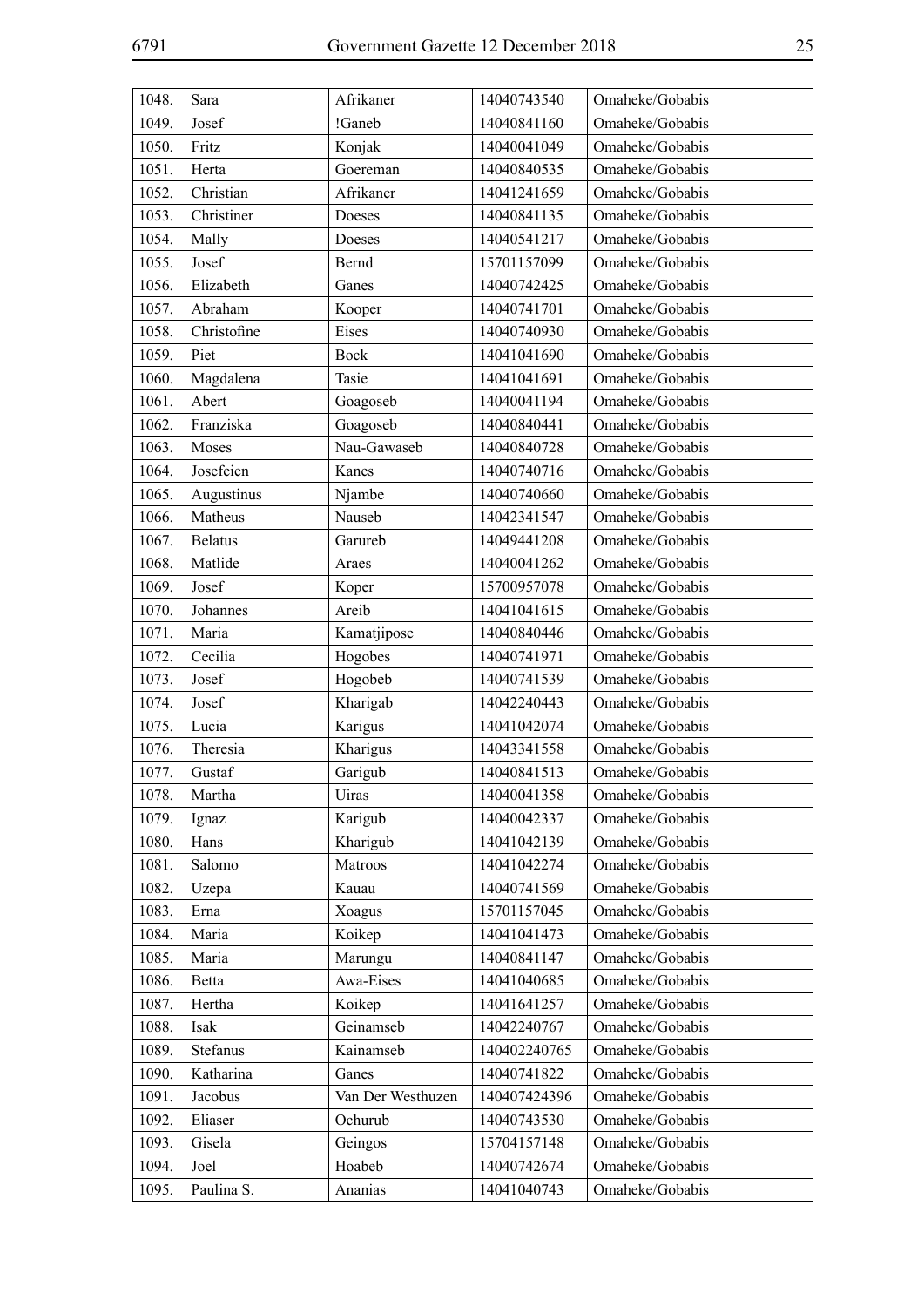| 1096. | Magdalena       | Goagos        | 14049441809 | Omaheke/Gobabis |
|-------|-----------------|---------------|-------------|-----------------|
| 1097. | Susanna         | Aojules       | 14049441393 | Omaheke/Gobabis |
| 1098. | Annete          | Goaogoses     | 14040841248 | Omaheke/Gobabis |
| 1099. | Alfons          | Usel          | 14040541186 | Omaheke/Gobabis |
| 1100. | Maria           | Goeieman      | 14040741702 | Omaheke/Gobabis |
| 1101. | Renate          | Goeieman      | 14040741706 | Omaheke/Gobabis |
| 1102. | Monica          | Goeieman      | 14040840692 | Omaheke/Gobabis |
| 1103. | Wilma           | Matota        | 14040841334 | Omaheke/Gobabis |
| 1104. | Getrud          | <b>Tsuos</b>  | 14041641003 | Omaheke/Gobabis |
| 1105. | Maria           | <b>Tsuos</b>  | 14040840973 | Omaheke/Gobabis |
| 1106. | Simon           | Hoxobeb       | 14042441597 | Omaheke/Gobabis |
| 1107. | Veronika        | Hans          | 14040740877 | Omaheke/Gobabis |
| 1108. | Erika           | Hans          | 14042441589 | Omaheke/Gobabis |
| 1109. | Peturs Kandjimi | Simuna        | 14048640587 | Omaheke/Gobabis |
| 1110. | Mina            | <b>Swarts</b> | 14007041063 | Omaheke/Gobabis |
| 1111. | Johannes        | Afrikaner     | 14006841381 | Omaheke/Gobabis |
| 1112. | Carolina        | Hoxobes       | 14040041007 | Omaheke/Gobabis |
| 1113. | Natalia         | Goeieman      | 14048640598 | Omaheke/Gobabis |
| 1114. | Sofia           | Garises       | 14041540466 | Omaheke/Gobabis |
| 1115. | Alwina          | So-oabes      | 14041540461 | Omaheke/Gobabis |
| 1116. | Christophine    | Angol         | 14049441804 | Omaheke/Gobabis |
| 1117. | Lucia           | Angol         | 14049441803 | Omaheke/Gobabis |
| 1118. | Lucy            | Goagoses      | 14040743127 | Omaheke/Gobabis |
| 1119. | Petronella      | Kahono        | 14041040933 | Omaheke/Gobabis |
| 1120. | Jeffrey         | Karigub       | 14041040543 | Omaheke/Gobabis |
| 1121. | Gevevefa        | Rooinase      | 14040841146 | Omaheke/Gobabis |
| 1122. | Josephina       | <b>Nuises</b> | 14041041980 | Omaheke/Gobabis |
| 1123. | Hendrick        | Goeieman      | 14041042856 | Omaheke/Gobabis |
| 1124. | Martha          | Nuises        | 14140441540 | Omaheke/Gobabis |
| 1125. | Elizabeth       | <b>Nuises</b> | 14040741904 | Omaheke/Gobabis |
| 1126. | Titus           | Nuiseb        | 14040741152 | Omaheke/Gobabis |
| 1127. | Katrina         | Nau-Gaweses   | 14040741415 | Omaheke/Gobabis |
| 1128. | Junita          | Nau-Gaweses   | 14040741416 | Omaheke/Gobabis |
| 1129. | Magdalena       | Lethoagoje    | 14041042382 | Omaheke/Gobabis |
| 1130. | Fransien        | Mukuya        | 14049441610 | Omaheke/Gobabis |
| 1131. | Katrina         | Mukuya        | 14049441700 | Omaheke/Gobabis |
| 1132. | Kasiku          | Mukuya        | 14049441701 | Omaheke/Gobabis |
| 1133. | Fransiska       | Max           | 14040741352 | Omaheke/Gobabis |
| 1134. | Hamutenya       | Mukuya        | 14049441878 | Omaheke/Gobabis |
| 1135. | Piet            | Roos          | 14041640518 | Omaheke/Gobabis |
| 1136. | Angela          | Gabriel       | 14040740731 | Omaheke/Gobabis |
| 1137. | Elizabeth       | Garises       | 14040743144 | Omaheke/Gobabis |
| 1138. | Constancia      | Kambonde      | 14048641256 | Omaheke/Gobabis |
| 1139. | Franz           | Nogobeb       | 14140441460 | Omaheke/Gobabis |
| 1140. | Betti           | Seibes        | 14049140564 | Omaheke/Gobabis |
| 1141. | Alletha         | Hoxobes       | 14040742261 | Omaheke/Gobabis |
| 1142. | Anton           | Goeieman      | 15750657550 | Omaheke/Gobabis |
| 1143. | Max             | Namseb        | 15693456988 | Omaheke/Gobabis |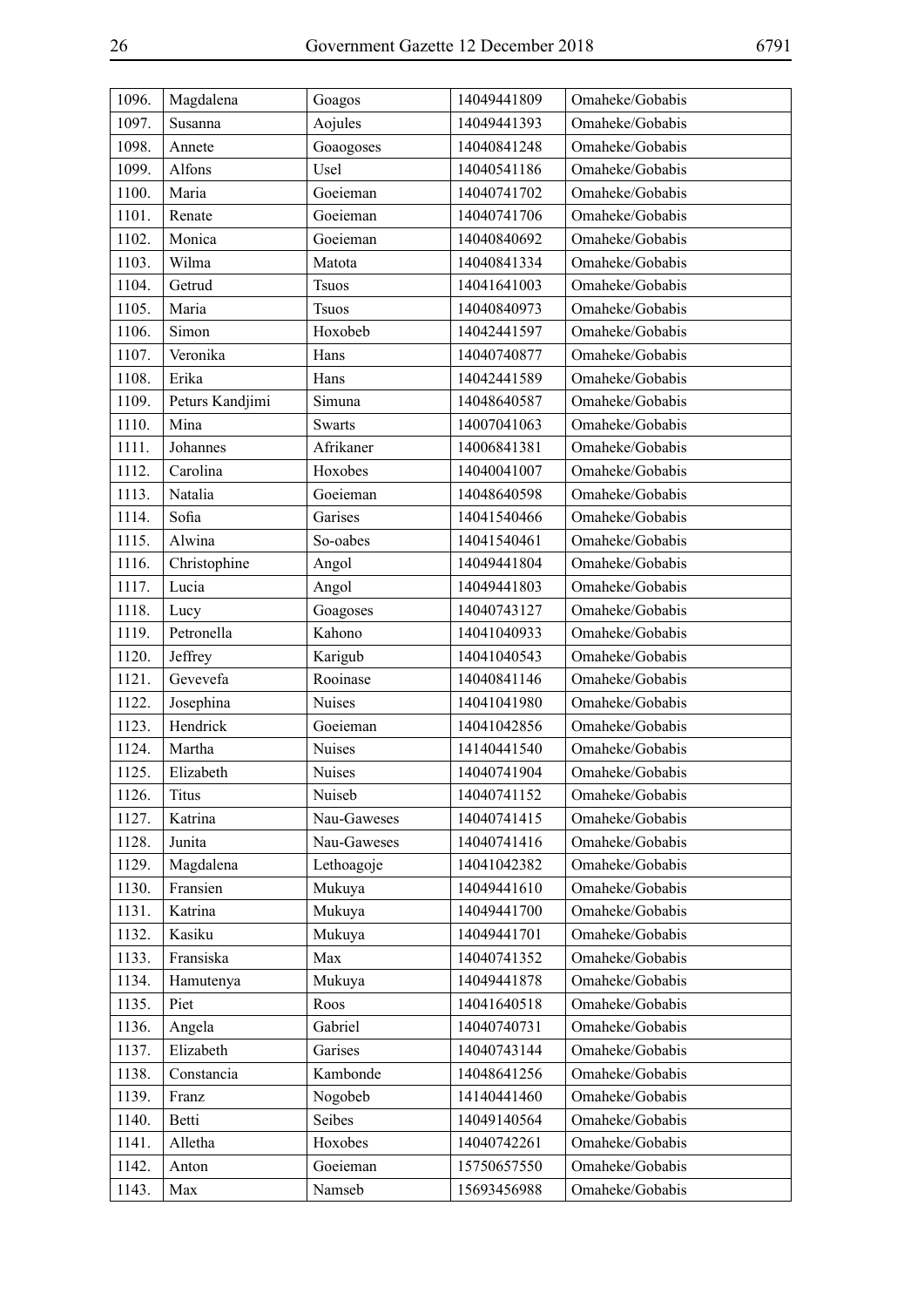| 1144. | J. Applonia | Kibit         | 15701157067 | Omaheke/Gobabis  |
|-------|-------------|---------------|-------------|------------------|
| 1145. | Fransiena   | Kekuemang     | 14041041282 | Omaheke/Gobabis  |
| 1146. | Steven      | Goagoseb      | 14040041209 | Omaheke/Gobabis  |
| 1147. | Sofia       | Maasdorp      | 14042841304 | Omaheke/Gobabis  |
| 1148. | Gert        | Maasdorp      | 14042841308 | Omaheke/Gobabis  |
| 1149. | Johanna     | Afrikaner     | 14041041662 | Omaheke/Gobabis  |
| 1150. | Willemina   | Hoxobes       | 14040741899 | Omaheke/Gobabis  |
| 1151. | Christina   | Goeieman      | 14041041981 | Omaheke/Gobabis  |
| 1152. | Christina   | Hamman        | 15704157097 | Omaheke/Gobabis  |
| 1153. | Maria       | Hoxobes       | 15704157095 | Omaheke/Gobabis  |
| 1154. | Antonia     | Kekuemang     | 14041040876 | Omaheke/Gobabis  |
| 1155. | Emma        | Afrikaner     | 14040740737 | Omaheke/Gobabis  |
| 1156. | Willem      | Afrikaner     | 15704157164 | Omaheke/Gobabis  |
| 1157. | Cecilia     | Afrikaner     | 14008040946 | Khomas/Khomasdal |
| 1158. | Laurentius  | Garureb       | 14040743543 | Omaheke/Gobabis  |
| 1159. | Lukas       | Afrikaner     | 14040841553 | Omaheke/Gobabis  |
| 1160. | Michael     | Makono        | 14040740909 | Omaheke/Gobabis  |
| 1161. | Uaanotjano  | Mbendura      | 14042840875 | Omaheke/Gobabis  |
| 1162. | Gens        | Kasupi        | 14042840910 | Omaheke/Gobabis  |
| 1163. | Anna        | Kasupi        | 14041041107 | Omaheke/Gobabis  |
| 1164. | Eveline     | Garises       | 14042841259 | Omaheke/Gobabis  |
| 1165. | Annastansia | Ganes         | 14041041625 | Omaheke/Gobabis  |
| 1166. | Meitjie     | Boepens       | 14040741057 | Omaheke/Gobabis  |
| 1167. | Petrus      | Gaogoseb      | 14049441092 | Omaheke/Gobabis  |
| 1168. | Klara       | Habarise      | 14040740842 | Omaheke/Gobabis  |
| 1169. | Paul        | Hhabarise     | 14040743416 | Omaheke/Gobabis  |
| 1170. | Lentina     | Auguas        | 14040740841 | Omaheke/Gobabis  |
| 1171. | Anton       | Auguab        | 14041042333 | Omaheke/Gobabis  |
| 1172. | Noag        | Habarise      | 14040742862 | Omaheke/Gobabis  |
| 1173. | Sagaria     | Nunuheb       | 14041042030 | Omaheke/Gobabis  |
| 1174. | Elizabeth   | /Naris        | 14041042330 | Omaheke/Gobabis  |
| 1175. | Riaan       | //Narib       | 14040742854 | Omaheke/Gobabis  |
| 1176. | Dorothea    | Habarise      | 14140641418 | Omaheke/Goababis |
| 1177. | Magrietha   | Habarise      | 14041041757 | Omaheke/Gobabis  |
| 1178. | Johannes    | Kawaxab       | 14049441740 | Omaheke/Goababis |
| 1179. | Elizabeth   | Doises        | 14049441741 | Omaheke/Gobabis  |
| 1180. | Veronika    | Nuses         | 14040840625 | Omaheke/Gobabis  |
| 1181. | Elsie       | <b>Nuses</b>  | 14040741400 | Omaheke/Gobabis  |
| 1182. | Willemina   | Thomas        | 14049441404 | Omaheke/Gobabis  |
| 1183. | Isak        | Araeb         | 14049441733 | Omaheke/Gobabis  |
| 1184. | Meriam      | Araes         | 14040040814 | Omaheke/Gobabis  |
| 1185. | Christofina | Oais          | 14049441737 | Omaheke/Gobabis  |
| 1186. | Hendriena   | Mujari        | 14040742618 | Omaheke/Gobabis  |
| 1187. | Priskira    | Mujari        | 14040742335 | Omaheke/Gobabis  |
| 1188. | Griet       | Ganise        | 14040741990 | Omaheke/Gobabis  |
| 1189. | Moses       | Itembo        | 14140441457 | Omaheke/Gobabis  |
| 1190. | Gert        | <b>Tities</b> | 14040742468 | Omaheke/Gobabis  |
| 1191. | Regina      | Garises       | 15755657713 | Omaheke/Gobabis  |
|       |             |               |             |                  |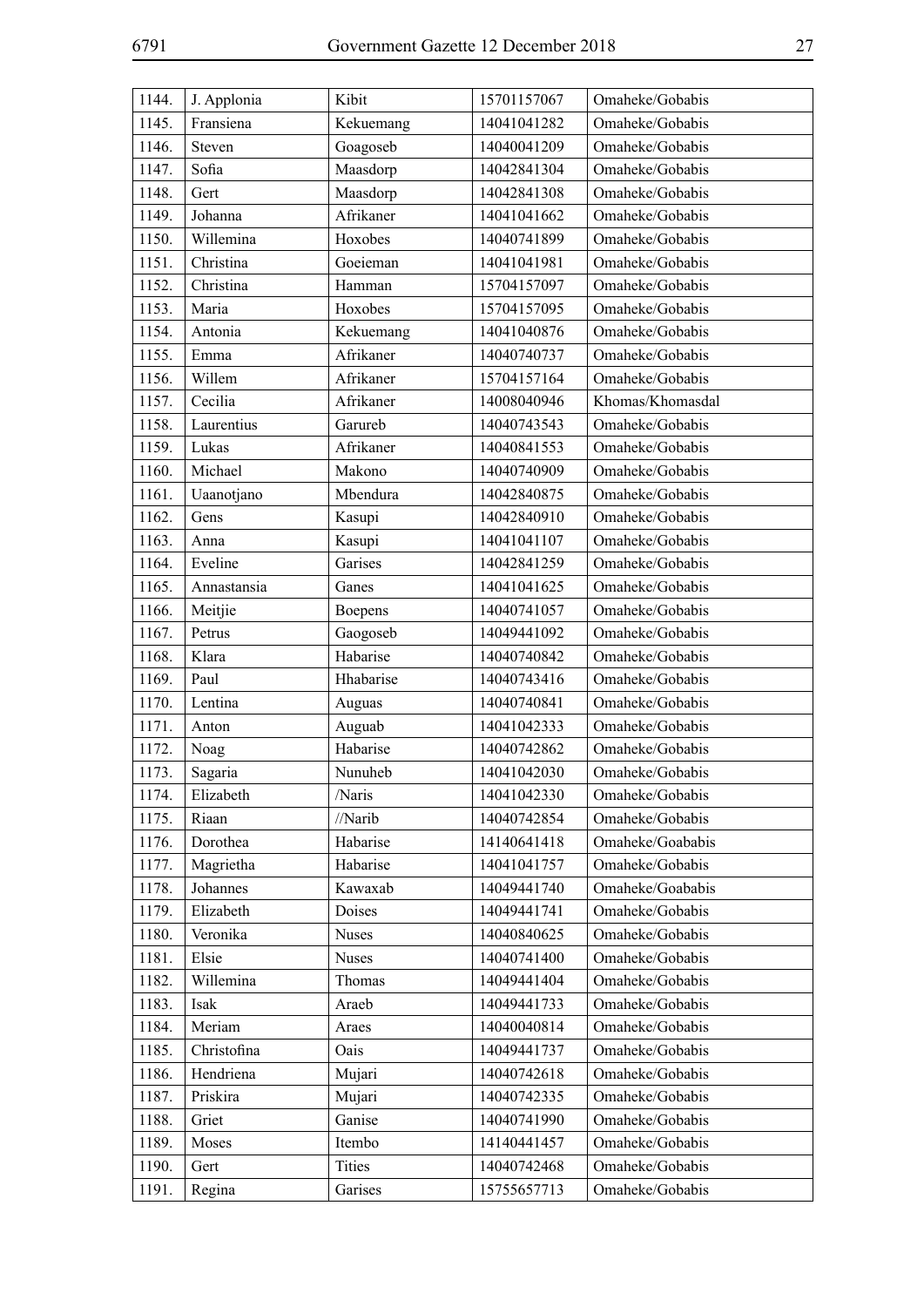| 1192. | Jossf               | Josef            | 14041042193 | Omaheke/Gobabis |
|-------|---------------------|------------------|-------------|-----------------|
| 1193. | Frans               | Ganeb            | 14040840808 | Omaheke/Gobabis |
| 1194. | Mita                | Nauka            | 14040741316 | Omaheke/Gobabis |
| 1195. | Uakomba             | Tjiyendo         | 14040741458 | Omaheke/Gobabis |
| 1196. | <b>Aletta Disas</b> | Goagoses         | 14040042342 | Omaheke/Gobabis |
| 1197. | Mina                | Xoagub           | 14040742459 | Omaheke/Gobabis |
| 1198. | Wilhelmina          | Skrywer          | 14040740494 | Omaheke/Gobabis |
| 1199. | Nassa               | Kautoorora       | 14041040833 | Omaheke/Gobabis |
| 1200. | Andreas             | Skrywer          | 14040041827 | Omaheke/Gobabis |
| 1201. | Christophine        | Nunuhes          | 14081341119 | Omaheke/Gobabis |
| 1202. | Gabriela Wilma      | Doeses           | 14017642397 | Omaheke/Gobabis |
| 1203. | Wilhelmina          | Doeses           | 14040541057 | Omaheke/Gobabis |
| 1204. | George Adriaan      | Landsberg        | 15755667689 | Omaheke/Gobabis |
| 1205. | Elsie               | Eises            | 14040040509 | Omaheke/Gobabis |
| 1206. | Jakob               | Hendrik          | 14049441228 | Omaheke/Gobabis |
| 1207. | Anna                | Eises            | 14049441248 | Omaheke/Gobabis |
| 1208. | Phillemon           | Eiseb            | 14049441229 | Omaheke/Gobabis |
| 1209. | Magdalena           | Afrikaner        | 14049441446 | Omaheke/Gobabis |
| 1210. | Frans               | Goiseb           | 14040841010 | Omaheke/Gobabis |
| 1211. | Nobaseb             | Stefanus         | 14041042157 | Omaheke/Gobabis |
| 1212. | Gawanas             | Emma             | 14041041984 | Omaheke/Gobabis |
| 1213. | Martha              | Mohoko           | 14042740761 | Omaheke/Gobabis |
| 1214. | Veronica            | Van Rooi         | 14049441267 | Omaheke/Gobabis |
| 1215. | Matilde             | Nunuhes          | 14041040799 | Omaheke/Gobabis |
| 1216. | Rosa                | Gudawes          | 14041040927 | Omaheke/Gobabis |
| 1217. | Sherley             | Hoxowes          | 14014040597 | Omaheke/Gobabis |
| 1218. | Sagaria             | Hango            | 14040742087 | Omaheke/Gobabis |
| 1219. | Annalise            | Kaudetu          | 14041041358 | Omaheke/Gobabis |
| 1220. | Livania             | Kaudetu          | 14040841051 | Omaheke/Gobabis |
| 1221. | Maureen             | Saul             | 14040841050 | Omaheke/Gobabis |
| 1222. | Victoria            | Glaser           | 15755457564 | Omaheke/Gobabis |
| 1223. | Julia               | <b>Batteling</b> | 14041040925 | Omaheke/Gobabis |
| 1224. | Emma                | Eises            | 14174741813 | Omaheke/Gobabis |
| 1225. | Fransina            | Xoagus           | 14041040650 | Omaheke/Gobabis |
| 1226. | Franziska           | Goagoseb         | 14040840441 | Omaheke/Gobabis |
| 1227. | Albert              | Goagoseb         | 14040041194 | Omaheke/Gobabis |
| 1228. | Mathilde            | Araes            | 14040740779 | Omaheke/Gobabis |
| 1229. | Chrisjan            | Araeb            | 15755657636 | Omaheke/Gobabis |
| 1230. | Aron                | Dominda          | 14049441305 | Omaheke/Gobabis |
| 1231. | Johanna             | Dominda          | 14049441317 | Omaheke/Gobabis |
| 1232. | Rosalia             | Aogas            | 14084741307 | Omaheke/Gobabis |
| 1233. | Jogobeta            | Karises          | 14040741303 | Omaheke/Gobabis |
| 1234. | Sara                | Karises          | 14040541126 | Omaheke/Gobabis |
| 1235. | Gothara             | Skrywer          | 14042740883 | Omaheke/Gobabis |
| 1236. | Lasanus             | Gariseb          | 14040743372 | Omaheke/Gobabis |
| 1237. | Sara                | Alerilwe         | 14041041276 | Omaheke/Gobabis |
| 1238. | Bernadette          | Xoagus           | 14041041876 | Omaheke/Gobabis |
| 1239. | Frieda              | Xoagus           | 14049441954 | Omaheke/Gobabis |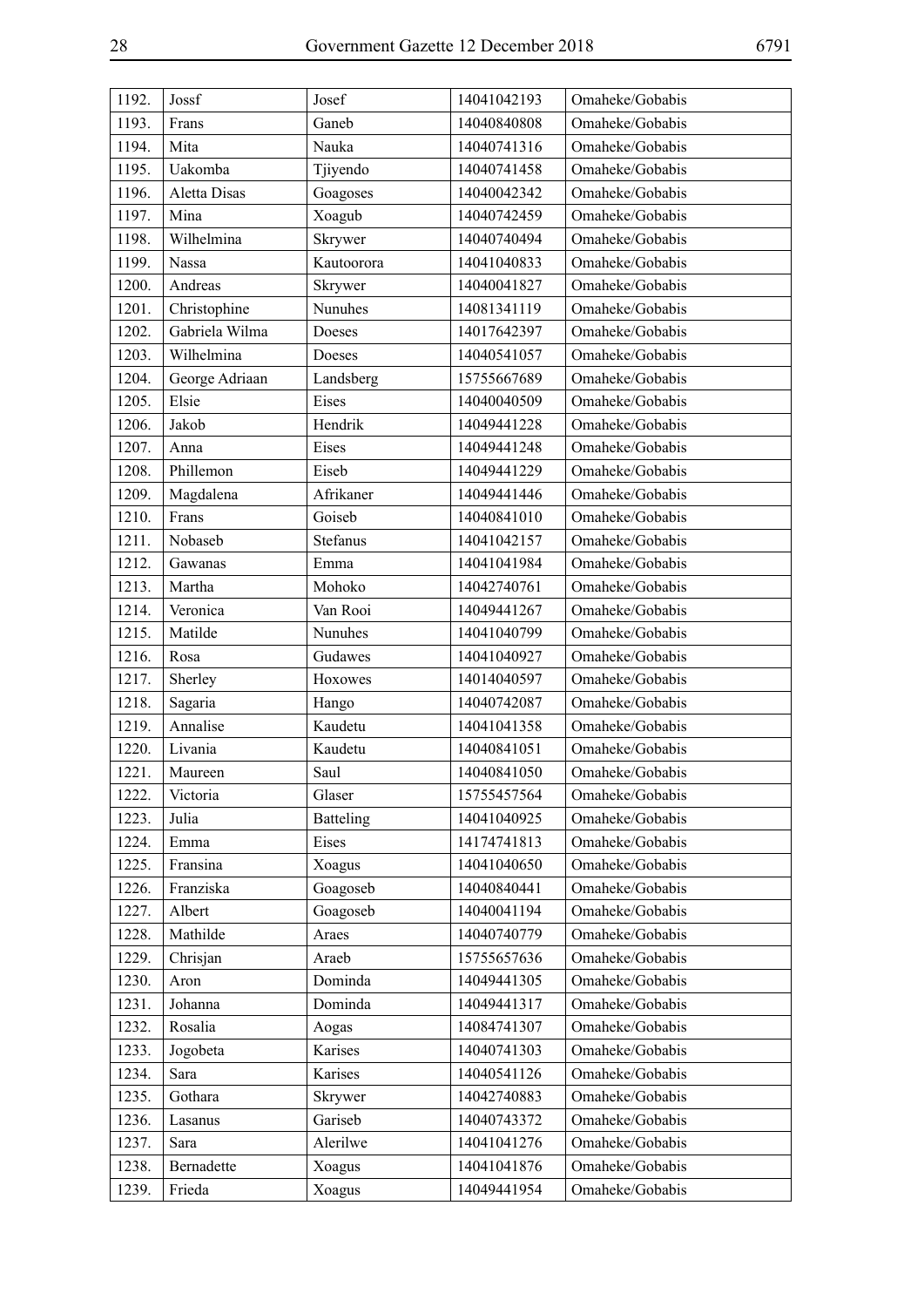| 1240. | Magdalena    | Kauases         | 14040042912 | Omaheke/Gobabis      |
|-------|--------------|-----------------|-------------|----------------------|
| 1241. | Augustine    | Saibes          | 14041042518 | Omaheke/Gobabis      |
| 1242. | Kofrina      | Skryweb         | 14040840469 | Omaheke/Gobabis      |
| 1243. | Nicolea D    | Kautjitwaisi    | 14041040860 | Omaheke/Gobabis      |
| 1244. | <b>Silas</b> | Harmaseb        | 14040840479 | Omaheke/Gobabis      |
| 1245. | Darmases     | Justina         | 14091041502 | Omaheke/Gobabis      |
| 1246. | Fertrika     | Katjivoru       | 14040741015 | Omaheke/Gobabis      |
| 1247. | Johann       | Katjivuru       | 14040742614 | Omaheke/Gobabis      |
| 1248. | Titus        | Tjihumba        | 14040740977 | Omaheke/Gobabis      |
| 1249. | Ida          | Mojarie         | 14040741013 | Omaheke/Gobabis      |
| 1250. | Fransiska    | Mojarie         | 14004940095 | Omaheke/Gobabis      |
| 1251. | Constancia   | Goagoses        | 14049441748 | Omaheke/Gobabis      |
| 1252. | Fransiska M  | Garises         | 14049441242 | Omaheke/Gobabis      |
| 1253. | Josef        | Moses           | 15739557415 | Omaheke/Gobabis      |
| 1254. | Langman      | Geer Booi       | 14042040845 | Omaheke/Otjombinde   |
| 1255. | Ellie        | Kemm            | 14040740745 | Omaheke/Gobabis      |
| 1256. | Martha       | <b>TsamGaos</b> | 14048641322 | Omaheke/Karahari     |
| 1257. | Bertha       | Anton           | 14082041812 | Khomas/Windhoek East |
| 1258. | Roy          | Anton           | 14082041813 | Khomas/Windhoek East |
| 1259. | Bernard      | Gariseb         | 14041341218 | Omaheke/Karahari     |
| 1260. | Katrina      | Garises         | 14041540598 | Omaheke/Karahari     |
| 1261. | Frederick    | Tjoua           | 15696557003 | Omaheke/Okorukambe   |
| 1262. | Moses        | Tiboth          | 14040742112 | Omaheke/Gobabis      |
| 1263. | M Kevin      | Kauua           | 14057143472 | Otjiwarongo          |
| 1264. | Amutenya     | Siwombe         | 14040041704 | Omaheke/Gobabis      |
| 1265. | Pasanapehe   | Tjituaiza       | 14040042825 | Omaheke/Gobabis      |
| 1266. | Agatha       | Eises           | 14041042127 | Omaheke/Gobabis      |
| 1267. | Acetha       | Bronzei         | 14041042269 | Omaheke/Gobabis      |
| 1268. | Johanna      | Alcock          | 14041041741 | Omaheke/Gobabis      |
| 1269. | Reinholdt    | Tote            | 14049441429 | Omaheke/Gobabis      |
| 1270. | Maria        | Blom            | 14040741399 | Omaheke/Gobabis      |
| 1271. | Besa Anton   | Isacks          | 14040041018 | Omaheke/Gobabis      |
| 1272. | Sarah        | <b>Brermuis</b> | 14040742892 | Omaheke/Gobabis      |
| 1273. | Betta        | Kau             | 14040041019 | Omaheke/Gobabis      |
| 1274. | Stoffer      | <b>Swarts</b>   | 15701257040 | Omaheke/Okorukambe   |
| 1275. | Lena         | Langman         | 15701257041 | Omaheke/Okorukambe   |
| 1276. | Angeuka      | Hoxobes         | 14041640883 | Omaheke/Kalahari     |
| 1277. | Josephine    | Dawid           | 14041640885 | Omaheke/Kalahari     |
| 1278. | Augustine    | Nunuhes         | 14041041648 | Omaheke/Gobabis      |
| 1279. | Magdalena    | Garires         | 14040740970 | Omaheke/Gobabis      |
| 1280. | Johannes     | Demuinda        | 14040841133 | Omaheke/Gobabis      |
| 1281. | Paul         | Goeieman        | 15709257115 | Omaheke/Gobabis      |
| 1282. | Stephanus    | <b>Boois</b>    | 14042240867 | Omaheke/Kalahari     |
| 1283. | Frieda       | Uiras           | 14042240869 | Omaheke/Kalahari     |
| 1284. | Martha       | Uiras           | 14042240870 | Omaheke/Kalahari     |
| 1285. | Immanuel     | Kambari         | 14140241595 | Omaheke/Gobabis      |
| 1286. | Hendrik      | Kambari         | 14049441794 | Omaheke/Gobabis      |
| 1287. | Katrina      | Geinamises      | 14049441021 | Omaheke/Gobabis      |
|       |              |                 |             |                      |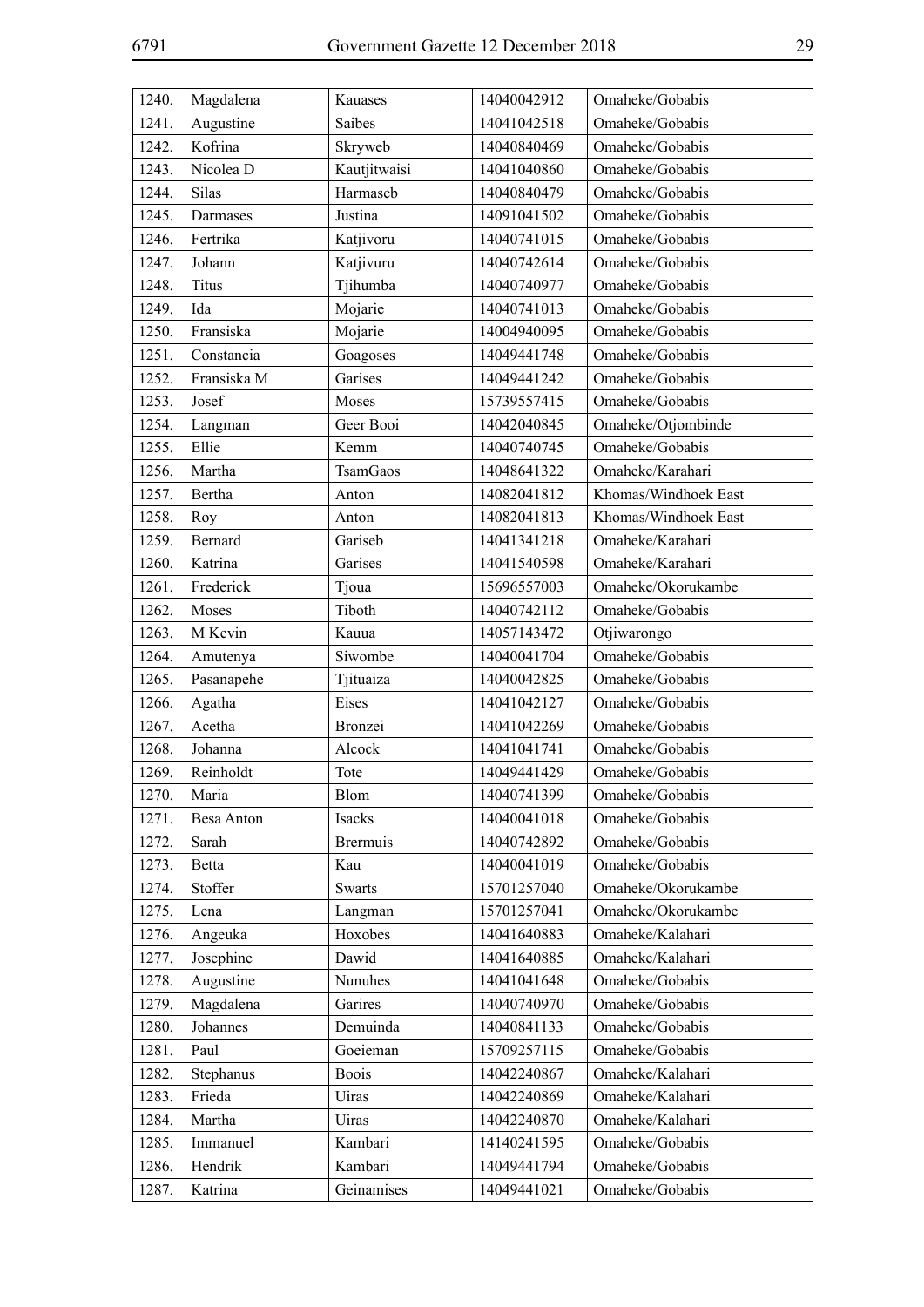| 1288. | Karolina         | Thabases   | 14040740927 | Omaheke/Gobabis |
|-------|------------------|------------|-------------|-----------------|
| 1289. | Anna             | Fritz      | 14168141776 | Omaheke/Gobabis |
| 1290. | Mavis            | Nunuhes    | 14040841416 | Omaheke/Gobabis |
| 1291. | Charles          | Danster    | 14041042457 | Omaheke/Gobabis |
| 1292. | Ben              | Muhoka     | 15735257387 | Omaheke/Gobabis |
| 1293. | Susana           | Sokait     | 14041042265 | Omaheke/Gobabis |
| 1294. | Jacob            | Sokait     | 14040841046 | Omaheke/Gobabis |
| 1295. | Stefanus         | Kanna      | 14040841367 | Omaheke/Gobabis |
| 1296. | Sonja            | Horaes     | 14049441388 | Omaheke/Gobabis |
| 1297. | Lucia            | Gorises    | 14041042075 | Omaheke/Gobabis |
| 1298. | Michael          | Isaaks     | 14040841411 | Omaheke/Gobabis |
| 1299. | Maria            | Eises      | 14041640922 | Omaheke/Gobabis |
| 1300. | Nina             | Goagoses   | 14040740792 | Omaheke/Gobabis |
| 1301. | Hanna            | Goeieman   | 14043941705 | Omaheke/Gobabis |
| 1302. | Andonia          | Frederik   | 14042341374 | Omaheke/Gobabis |
| 1303. | Elizabeth        | Frederik   | 14040840911 | Omaheke/Gobabis |
| 1304. | Julia            | Noaros     | 14041041954 | Omaheke/Gobabis |
| 1305. | Theresia         | Mutschuana | 14040840616 | Omaheke/Gobabis |
| 1306. | Christine        | Doeses     | 14040742015 | Omaheke/Gobabis |
| 1307. | Christaan        | Guie       | 14040840602 | Omaheke/Gobabis |
| 1308. | Maria            | Jacob      | 14041040561 | Omaheke/Gobabis |
| 1309. | Jan              | Rooi       | 14040741369 | Omaheke/Gobabis |
| 1310. | Kelly N N        | Hansen     | 14040741879 | Omaheke/Gobabis |
| 1311. | Frans            | Hochobeb   | 14040741704 | Omaheke/Gobabis |
| 1312. | Katrina          | Naris      | 14040740933 | Omaheke/Gobabis |
| 1313. | Rolya            | Haoses     | 14040041592 | Omaheke/Gobabis |
| 1314. | Maria            | Haoses     | 14040741454 | Omaheke/Gobabis |
| 1315. | Joey             | Campbell   | 14040840460 | Omaheke/Gobabis |
| 1316. | Lydia            | Harases    | 14140741421 | Omaheke/Gobabis |
| 1317. | <b>Bonfatius</b> | Haraseb    | 14140741420 | Omaheke/Gobabis |
| 1318. | Annstasia        | Eises      | 14040742631 | Omaheke/Gobabis |
| 1319. | Asser            | Gowaseb    | 14040042744 | Omaheke/Gobabis |
| 1320. | Willem           | Areib      | 14040740474 | Omaheke/Gobabis |
| 1321. | Frederik         | Naugawaseb | 14041040489 | Omaheke/Gobabis |
| 1322. | Emma             | Goaxas     | 14042240560 | Omaheke/Gobabis |
| 1323. | Elizabeth        | Kwikwi     | 14041040904 | Omaheke/Gobabis |
| 1324. | John             | Jacob      | 14140741635 | Omaheke/Gobabis |
| 1325. | Juanita          | Kahono     | 14043941327 | Omaheke/Gobabis |
| 1326. | Herold           | Afrikaner  | 14041042375 | Omaheke/Gobabis |
| 1327. | Susanna          | Araes      | 14041641487 | Omaheke/Gobabis |
| 1328. | Jan              | Rooi       | 14041042096 | Omaheke/Gobabis |
| 1329. | Regina           | Seibes     | 15704157201 | Omaheke/Gobabis |
| 1330. | Dawid            | Hendrick   | 14040741164 | Omaheke/Gobabis |
| 1331. | Daniel           | Genamseb   | 14041041119 | Omaheke/Gobabis |
| 1332. | Sina             | Hendricks  | 14040741166 | Omaheke/Gobabis |
| 1333. | Katrina          | Gengos     | 14041041127 | Omaheke/Gobabis |
| 1334. | Anna             | Akwe       | 14041042249 | Omaheke/Gobabis |
| 1335. | Agarob           | Akwe       | 14040742565 | Omaheke/Gobabis |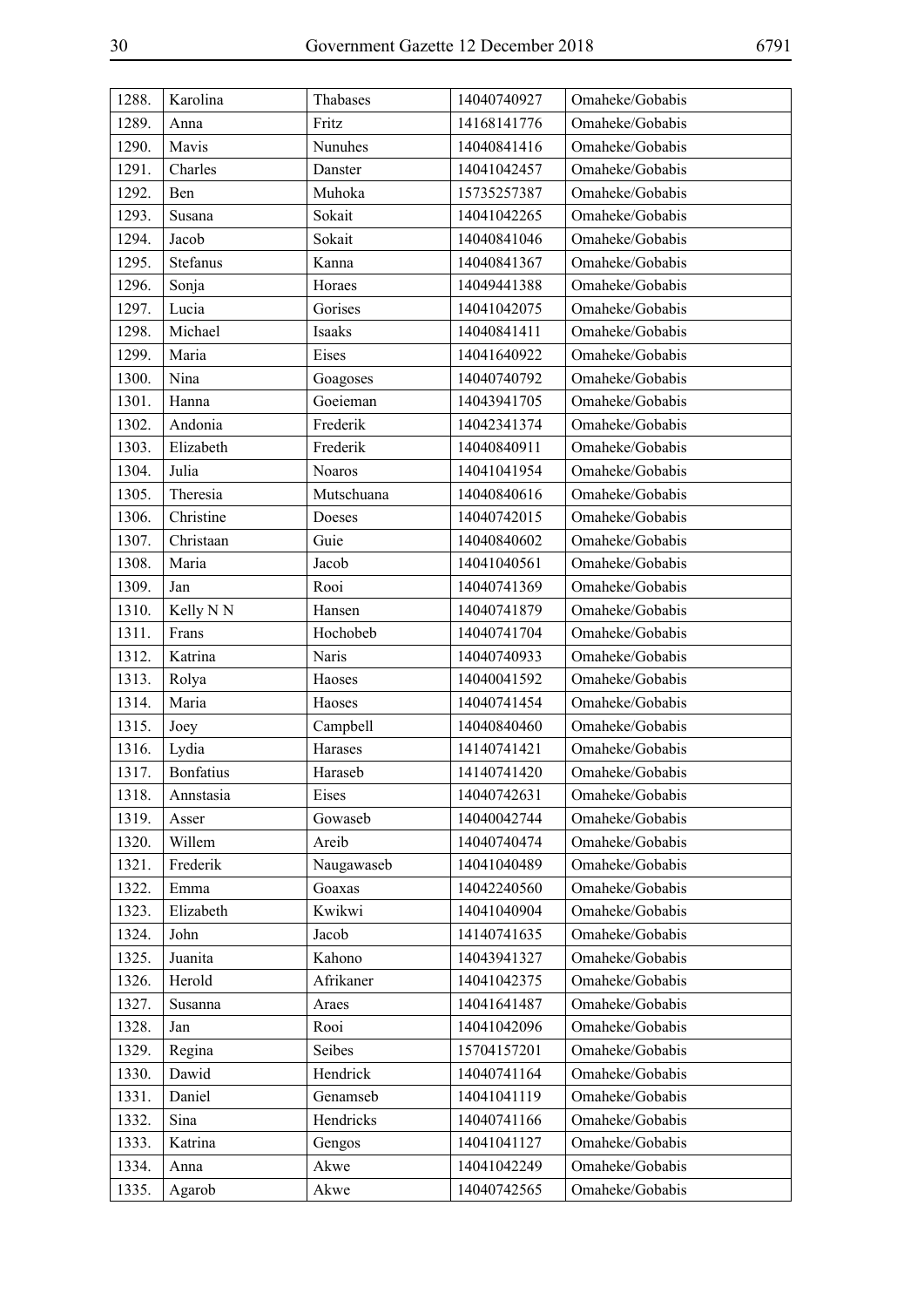| 1336. | Elsie          | Kaenamses    | 14040741355 | Omaheke/Gobabis |
|-------|----------------|--------------|-------------|-----------------|
| 1337. | Christina      | Anlen        | 14040742209 | Omaheke/Gobabis |
| 1338. | Piet           | Anton        | 14040740911 | Omaheke/Gobabis |
| 1339. | Maria          | Anton        | 14040741370 | Omaheke/Gobabis |
| 1340. | Elfriede       | Nuses        | 14040041767 | Omaheke/Gobabis |
| 1341. | Regina         | Jessie       | 14049441577 | Omaheke/Gobabis |
| 1342. | Keiser         | Gert         | 14040040925 | Omaheke/Gobabis |
| 1343. | Maria          | John         | 14041042284 | Omaheke/Gobabis |
| 1344. | Raisa          | Hendrik      | 14041041838 | Omaheke/Gobabis |
| 1345. | Anna           | Abraham      | 14041041839 | Omaheke/Gobabis |
| 1346. | Thomas         | Anton        | 14049441041 | Omaheke/Gobabis |
| 1347. | Sophia         | Karises      | 14049441990 | Omaheke/Gobabis |
| 1348. | Isaak          | Akwe         | 14040743047 | Omaheke/Gobabis |
| 1349. | Serefine       | Namses       | 14049441574 | Omaheke/Gobabis |
| 1350. | Fredrick       | Keiser       | 14040741039 | Omaheke/Gobabis |
| 1351. | Katrina        | Keiser       | 14040741040 | Omaheke/Gobabis |
| 1352. | Maria          | Goerman      | 14041041867 | Omaheke/Gobabis |
| 1353. | Geelbooi       | Oba          | 14140241482 | Omaheke/Gobabis |
| 1354. | Fritz          | Naoata       | 14041641195 | Omaheke/Gobabis |
| 1355. | Rosalia        | Maasdorp     | 14082941652 | Omaheke/Gobabis |
| 1356. | Cathanna       | Moses        | 14049441217 | Omaheke/Gobabis |
| 1357. | Anna           | Gows         | 14040840834 | Omaheke/Gobabis |
| 1358. | Maria          | Unises       | 14041340440 | Omaheke/Gobabis |
| 1359. | Matheus        | Xamub        | 14049441619 | Omaheke/Gobabis |
| 1360. | Kishau         | Samku        | 14040740756 | Omaheke/Gobabis |
| 1361. | Isak           | Kiwiet       | 15701157074 | Omaheke/Gobabis |
| 1362. | Emka           | Samxao       | 15701157075 | Omaheke/Gobabis |
| 1363. | Dina           | Thomas       | 14041041952 | Omaheke/Gobabis |
| 1364. | Elie           | Kemm         | 14040740745 | Omaheke/Gobabis |
| 1365. | Jooste         | Kem          | 14040743698 | Omaheke/Gobabis |
| 1366. | Katrina        | Van Wyk      | 14042741016 | Omaheke/Gobabis |
| 1367. | Gainamseb      | Ben          | 14042341625 | Omaheke/Gobabis |
| 1368. | Magdalena      | Katjikurupa  | 14048640934 | Omaheke/Gobabis |
| 1369. | Magdalena      | Murau        | 14049441385 | Omaheke/Gobabis |
| 1370. | Elizabeth      | Utsile       | 14049441300 | Omaheke/Gobabis |
| 1371. | Nelson         | <b>Tsus</b>  | 14049441335 | Omaheke/Gobabis |
| 1372. | Maria Tjangano | Ndara        | 14023340282 | Omaheke/Gobabis |
| 1373. | Rebecca        | Kanes        | 14049441511 | Omaheke/Gobabis |
| 1374. | Fransiska      | Geinamses    | 14041041205 | Omaheke/Gobabis |
| 1375. | Frans          | Nureb        | 14040740777 | Omaheke/Gobabis |
| 1376. | Regina         | Nurukes      | 14140241469 | Omaheke/Gobabis |
| 1377. | Petrina        | <b>Nures</b> | 14040741353 | Omaheke/Gobabis |
| 1378. | Elsie          | Kaenamses    | 14040741355 | Omaheke/Gobabis |
| 1379. | Bertha         | Anton        | 14041341657 | Omaheke/Gobabis |
| 1380. | Betta          | Anton        | 14040741017 | Omaheke/Gobabis |
| 1381. | Johannes       | Rooinasie    | 14040041769 | Omaheke/Gobabis |
| 1382. | Sofia          | <b>Ihoes</b> | 14049441786 | Omaheke/Gobabis |
| 1383. | Bertha         | Gawanas      | 14040743596 | Omaheke/Gobabis |
|       |                |              |             |                 |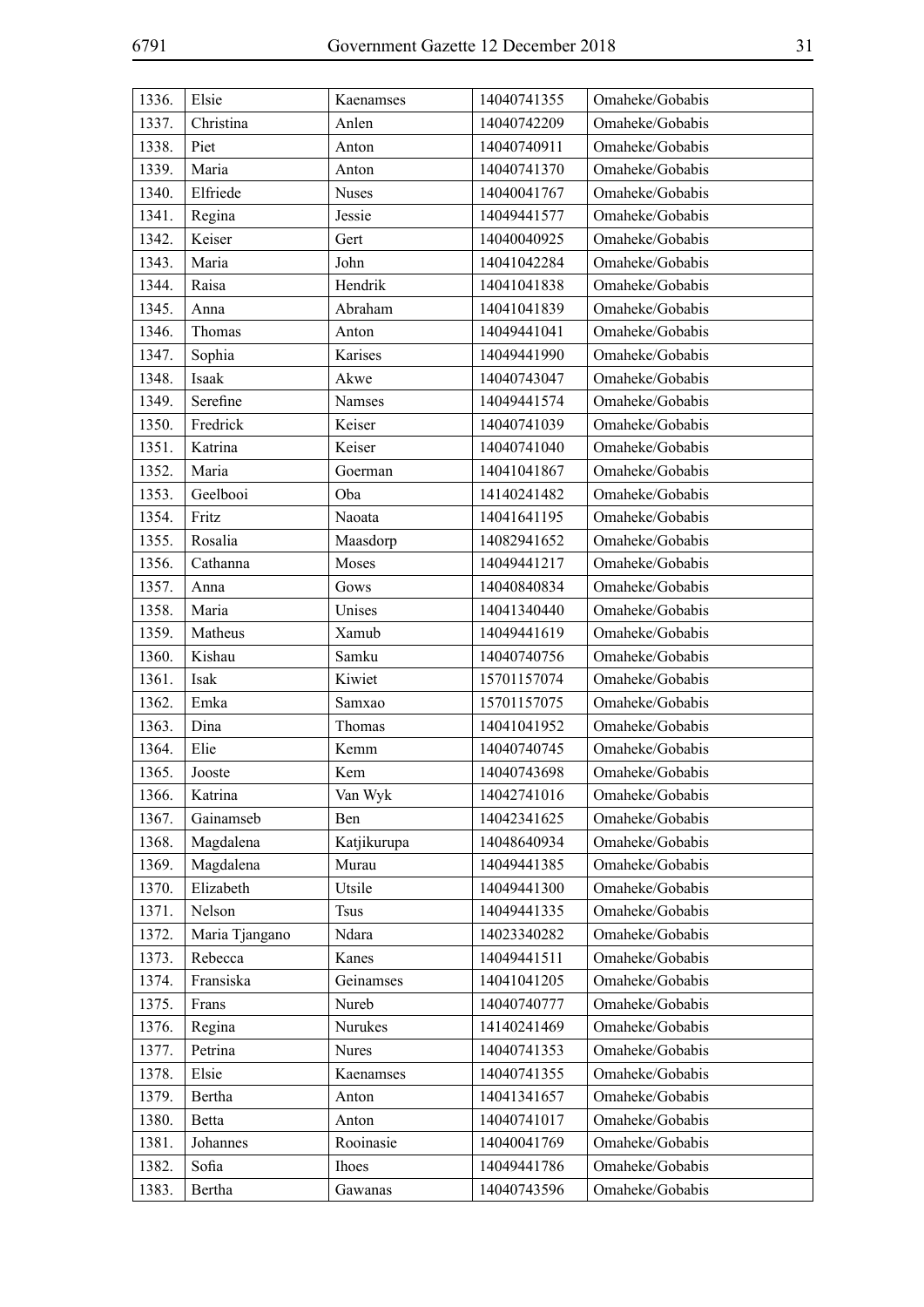| 1384. | Paul         | Doeseb        | 14049441920 | Omaheke/Gobabis |
|-------|--------------|---------------|-------------|-----------------|
| 1385. | Thomas       | Alcock        | 14040041942 | Omaheke/Gobabis |
| 1386. | Sofia        | Silek         | 14041041858 | Omaheke/Gobabis |
| 1387. | Shortie      | Petd          | 14040743048 | Omaheke/Gobabis |
| 1388. | Berta        | Goreses       | 14049441469 | Omaheke/Gobabis |
| 1389. | Bemard       | Araeb         | 14040041552 | Omaheke/Gobabis |
| 1390. | Ctharina     | Moses         | 14049441217 | Omaheke/Gobabis |
| 1391. | Salmon       | Ufsile        | 14043841795 | Omaheke/Gobabis |
| 1392. | Lucia        | Saubek        | 14049441227 | Omaheke/Gobabis |
| 1393. | Manfred      | Karezi        | 14141041511 | Omaheke         |
| 1394. | Christine    | Katjatenja    | 14041042007 | Omaheke         |
| 1395. | Sannie       | Rooinasie     | 14049441211 | Omaheke         |
| 1396. | Kasiaan      | Haikera       | 14049441631 | Omaheke         |
| 1397. | Anastasia    | James         | 14049441230 | Omaheke         |
| 1398. | Raina N      | Sikukutu      | 14040742900 | Omaheke         |
| 1399. | Mina         | <b>Naris</b>  | 14049441125 | Omaheke         |
| 1400. | Goeieman     | Araeb         | 14040742760 | Omaheke         |
| 1401. | Sophie       | <b>Naris</b>  | 14049441284 | Omaheke/Gobabis |
| 1402. | Khisje       | Magubedelu    | 14049441344 | Omaheke/Gobabis |
| 1403. | Jetlien      | Doeses        | 14041042420 | Omaheke/Gobabis |
| 1404. | Elizabeth    | Goagases      | 14040041178 | Omaheke/Gobabis |
| 1405. | Lina         | Tjimbumbi     | 14041042150 | Omaheke/Gobabis |
| 1406. | Paulina      | <b>Beukes</b> | 14041042151 | Omaheke/Gobabis |
| 1407. | Fina         | Mano          | 14049441815 | Omaheke/Gobabis |
| 1408. | Pauls Karesi | Sikongo       | 14049441787 | Omaheke/Gobabis |
| 1409. | Izak         | Nobaseb       | 14041040528 | Omaheke/Gobabis |
| 1410. | Paul         | Snyma         | 14041042417 | Omaheke/Gobabis |
| 1411. | Jakob        | Dade          | 14040740679 | Omaheke/Gobabis |
| 1412. | Katrina      | Dade          | 14041040732 | Omaheke/Gobabis |
| 1413. | Adam         | David         | 14040743253 | Omaheke/Gobabis |
| 1414. | Andries      | Dade          | 14040741594 | Omaheke/Gobabis |
| 1415. | Ellie        | Shipanga      | 14040743123 | Omaheke/Gobabis |
| 1416. | Josef        | Modise        | 14041041043 | Omaheke/Gobabis |
| 1417. | Modise       | Onneile       | 14040042902 | Omaheke/Gobabis |
| 1418. | Christina    | Ditshelelo    | 14040042880 | Omaheke/Gobabis |
| 1419. | Elizabeth    | Ditshelelo    | 14041041522 | Omaheke/Gobabis |
| 1420. | Sofia        | Mokhatu       | 14041040554 | Omaheke/Gobabis |
| 1421. | Astefanie    | Verroooi      | 14041040558 | Omaheke/Gobabis |
| 1422. | Cecilia      | Somaan        | 14040743338 | Omaheke/Gobabis |
| 1423. | Dephne       | Nunuhes       | 14040742282 | Omaheke/Gobabis |
| 1424. | Methilde     | Nunuhes       | 14041040799 | Omaheke/Gobabis |
| 1425. | Martha       | Hoas          | 14041041204 | Omaheke/Gobabis |
| 1426. | Freerik      | Nsugabaseb    | 14041040489 | Omaheke/Gobabis |
| 1427. | Areib        | Willem        | 14040740474 | Omaheke/Gobabis |
| 1428. | Mareoliza    | Blom          | 14041641560 | Omaheke/Gobabis |
| 1429. | Reinhartd    | Maekopo       | 14040042859 | Omaheke/Gobabis |
| 1430. | Samuel       | Kambari       | 14041040688 | Omaheke/Gobabis |
| 1431. | Alfred       | Keinamseb     | 14043641097 | Omaheke/Gobabis |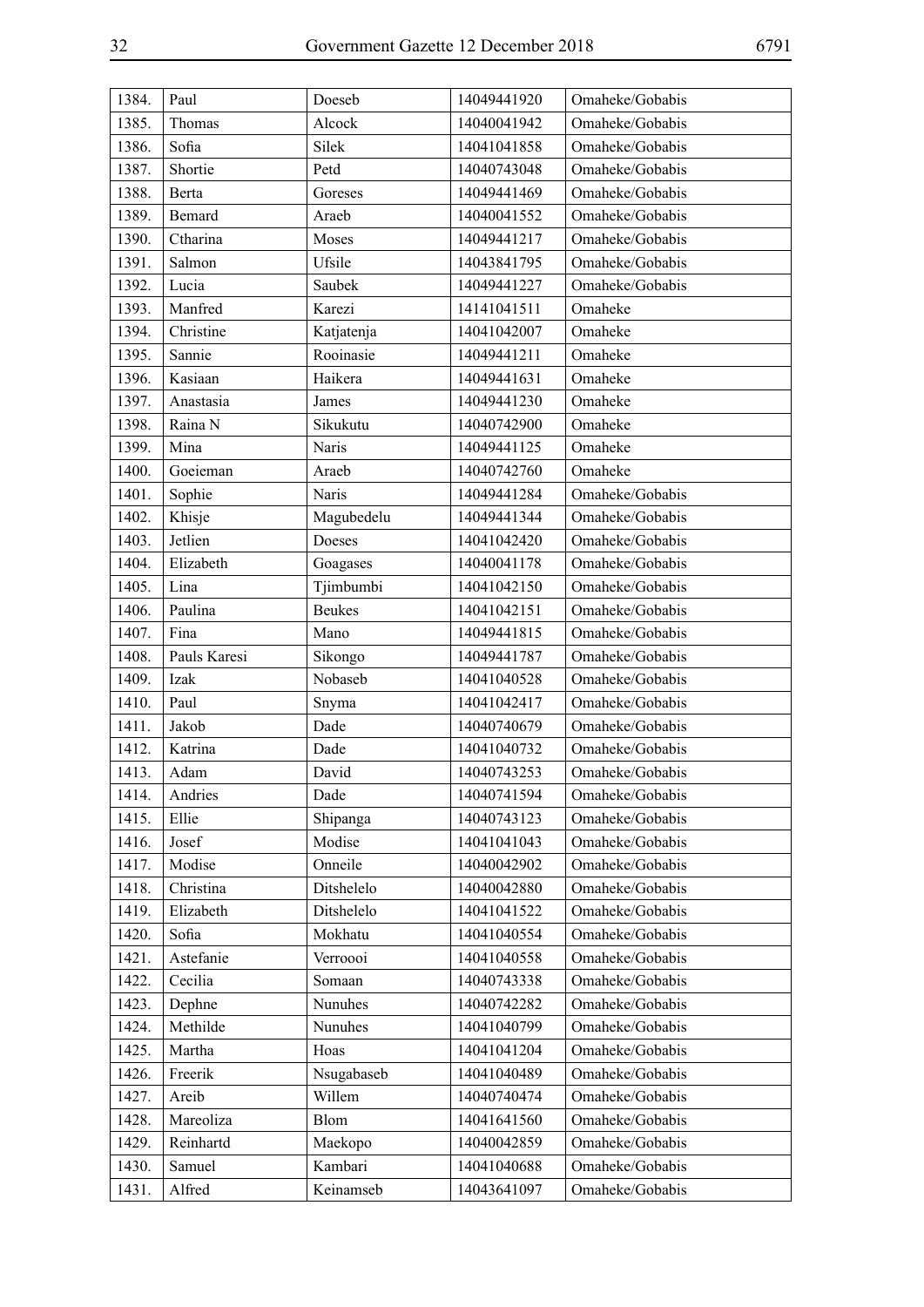| 1432. | Johannes   | Gariseb     | 14049441964  | Omaheke/Gobabis |
|-------|------------|-------------|--------------|-----------------|
| 1433. | Johannes A | Camphell    | 14041040593  | Omaheke/Gobabis |
| 1434. | Elfriede   | Khuxas      | 14040042743  | Omaheke/Gobabis |
| 1435. | Estelien A | Khuxas      | 14040743328  | Omaheke/Gobabis |
| 1436. | Jacob      | Goaeman     | 14041040586  | Omaheke/Gobabis |
| 1437. | Albertus N | Izaaks      | 14140241600  | Omaheke/Gobabis |
| 1438. | Namseb     | Goiseb      | 14041040533  | Omaheke/Gobabis |
| 1439. | Elsie      | Kwikwi      | 14039940434  | Omaheke/Gobabis |
| 1440. | Memory     | Amporo      | 14081541219  | Omaheke/Gobabis |
| 1441. | Markus     | Naw-Gawaseb | 14040740836  | Omaheke/Gobabis |
| 1442. | Mackus     | Nawgawaseb  | 14040740836  | Omaheke/Gobabis |
| 1443. | Alfons     | Now-Gawaseb | 14049441673  | Omaheke/Gobabis |
| 1444. | Monica     | Houhawaseb  | 14049441715  | Omaheke/Gobabis |
| 1445. | Elsa       | Nau-gawaseb | 14040742700  | Ohaheke/Gobabis |
| 1446. | Petrus     | Kock        | 14041041082  | Omaheke/Gobabis |
| 1447. | Johannes   | Katjatenja  | 14041040958  | Omaheke/Gobabis |
| 1448. | Juliana    | Katjatenja  | 14041041067  | Omaheke/Gobabis |
| 1449. | Van Wyk    | Stoffel     | 140471041011 | Omaheke/Gobabis |
| 1450. | Christane  | Masisi      | 14041040846  | Omaheke/Gobabis |
| 1451. | Lukas      | Aaob        | 14040041475  | Omaheke/Gobabis |
| 1452. | Jose0phina | Kibit       | 15701157067  | Omaheke/Gobabis |
| 1453. | Petrus     | Nangolo     | 14040840838  | Omaheke/Gobabis |
| 1454. | Emilie     | Nangolo     | 14040840795  | Omaheke/Gobabis |
| 1455. | Josef      | Dabbe       | 14040742768  | Omaheke/Gobabis |
| 1456. | Charles    | Diergaardt  | 14041641469  | Omaheke/Gobabis |
| 1457. | Annakie    | Randetu     | 14041041358  | Omaheke/Gobabis |
| 1458. | Maureen    | Saul        | 14040841050  | Omaheke/Gobabis |
| 1459. | Alfresd    | kenaseb     | 14043641097  | Omaheke/Gobabis |
| 1460. | Gabriel    | Azobezi     | 14041040526  | Omaheke/Gobabis |
| 1461. | Frans      | Areb        | 14166341872  | Omaheke/Gobabis |
| 1462. | Julia      | Masaka      | 14041041151  | Omaheke/Gobabis |
| 1463. | Samuel     | Masaka      | 14041041433  | Omaheke/Gobabis |
| 1464. | Lydia      | Eksteen     | 14041040451  | Omaheke/Gobabis |
| 1465. | Queutelyne | Garunas     | 14040741022  | Omaheke/Gobabis |
| 1466. | Erika      | Richter     | 14040042156  | Omaheke/Gobabis |
| 1467. | Beatrice   | Goagoses    | 14041041155  | Omaheke/Gobabis |
| 1468. | Obed       | Kandovazu   | 14040742245  | Omaheke/Gobabis |
| 1469. | Rose Mary  | Tjitunga    | 14040743407  | Omaheke/Gobabis |
| 1470. | Faustinus  | Sindimba    | 14041040625  | Omaheke/Gobabis |
| 1471. | Markus     | Aoxamub     | 14049410843  | Omaheke/Gobabis |
| 1472. | Andreas    | Matota      | 14049440910  | Omaheke/Gobabis |
| 1473. | Monika     | Hokap       | 1404084110   | Omaheke/Gobabis |
| 1474. | Desmond    | Matota      | 14040840804  | Omaheke/Gobabis |
| 1475. | Willem     | Goagoseb    | 14040741224  | Omaheke/Gobabis |
| 1476. | Martha     | Owases      | 14040742498  | Omaheke/Gobabis |
| 1477. | Juliana    | Katjatenja  | 14041041067  | Omaheke/Gobabis |
| 1478. | Van Wyk    | Stoffel     | 140471041011 | Omaheke/Gobabis |
| 1479. | Christane  | Masisi      | 14041040846  | Omaheke/Gobabis |
|       |            |             |              |                 |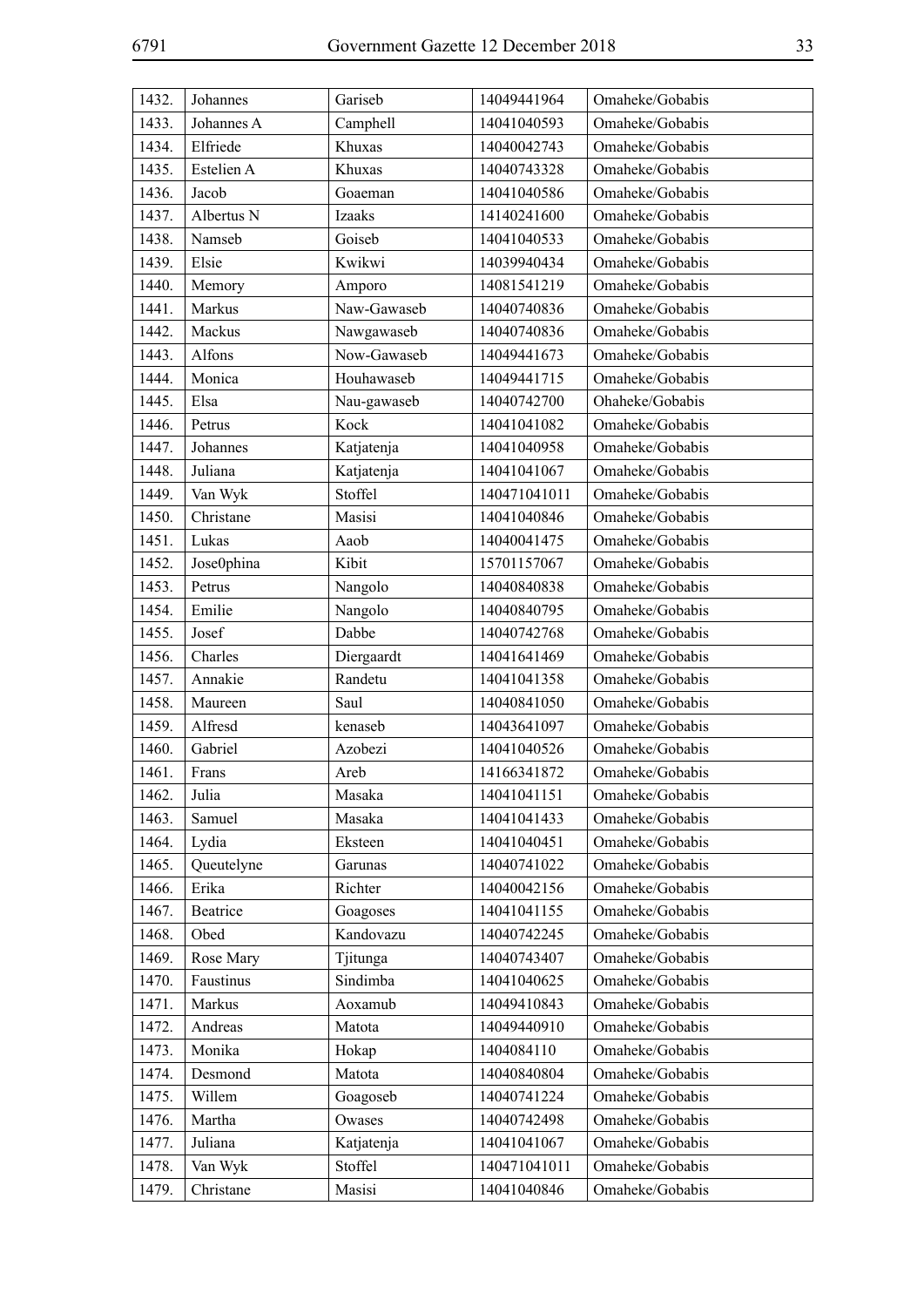| 1480. | Lukas         | Aaob         | 14040041475  | Omaheke/Gobabis |
|-------|---------------|--------------|--------------|-----------------|
| 1481. | Jose0phina    | Kibit        | 15701157067  | Omaheke/Gobabis |
| 1482. | Petrus        | Nangolo      | 14040840838  | Omaheke/Gobabis |
| 1483. | Joyce         | Simana       | 14041042479  | Omaheke/Gobabis |
| 1484. | Frieda        | Oaeb         | 14040742777  | Omaheke/Gobabis |
| 1485. | Junitha       | Kahono       | 14043941627  | Omaheke/Gobabis |
| 1486. | Angelika      | Eichas       | 157011517109 | Omaheke/Gobabis |
| 1487. | Kavangere     | Mbatjanguasi | 14041041795  | Omaheke/Gobabis |
| 1488. | Pelina        | Eiases       | 15700957077  | Omaheke/Gobabis |
| 1489. | Meriam        | Plaatjies    | 14040743219  | Omaheke/Gobabis |
| 1490. | Josephine     | Matota       | 14040741390  | Omaheke/Gobabis |
| 1491. | Maria         | Amses        | 14041042392  | Omaheke/Gobabis |
| 1492. | Benhard       | Nowaseb      | 14041041938  | Omaheke/Gobabis |
| 1493. | Erika         | Arees        | 14040740710  | Omaheke/Gobabis |
| 1494. | Elvis         | Araes        | 14040742965  | Omaheke/Gobabis |
| 1495. | Paulina       | Araes        | 14041042055  | Omaheke/Gobabis |
| 1496. | Ben           | !Nau-Owaseb  | 14040041636  | Omaheke/Gobabis |
| 1497. | Mareska       | Garurers     | 14040041681  | Omaheke/Gobabis |
| 1498. | Viktotinne    | Goagoses     | 14040541005  | Omaheke/Gobabis |
| 1499. | Andreas       | Afrikaner    | 14041041566  | Omaheke/Gobabis |
| 1500. | Nunuheb       | S.Riwacle    | 14009541972  | Omaheke/Gobabis |
| 1501. | Sinthia       | Nunuhes      | 14009241390  | Omaheke/Gobabis |
| 1502. | Tzelda        | Nunhes       | 14040741692  | Omaheke/Gobabis |
| 1503. | Cynthia       | Verrooi      | 14040741558  | Omaheke/Gobabis |
| 1504. | Namise        | Goiseb       | 14041040533  | Omaheke/Gobabis |
| 1505. | Annstancia    | Abraham      | 14041040836  | Omaheke/Gobabis |
| 1506. | Naftalie      | Andreas      | 14040742856  | Omaheke/Gobabis |
| 1507. | Tjombe        | Reinhardt    | 14040743430  | Omaheke/Gobabis |
| 1508. | Renathe       | Tjombe       | 14040743365  | Omaheke/Gobabis |
| 1509. | Magdalena     | Tjombe       | 14040742480  | Omaheke/Gobabis |
| 1510. | Pacelina M.   | Kalonga      | 14040741867  | Omaheke/Gobabis |
| 1511. | Levi          | Kawana       | 14049441736  | Omaheke/Gobabis |
| 1512. | Emerisiana M. | Mbamba       | 14041040957  | Omaheke.Gobabis |
| 1513. | Johanna       | Tjipanga     | 14040745581  | Omaheke/Gobabis |
| 1514. | Andreas       | Saubek       | 14041040717  | Omaheke/Gobabis |
| 1515. | John          | Dabe         | 14041040722  | Omaheke/Gobabis |
| 1516. | Angelika      | Booi         | 14049440985  | Omaheke/Gobabis |
| 1517. | Regina        | Goagoses     | 14049441040  | Omaheke/Gobabis |
| 1518. | Martha        | Plaatjies    | 15739057464  | Omaheke/Gobabis |
| 1519. | Antonius      | <b>Boois</b> | 14049441005  | Omaheke/Gobabis |
| 1520. | Siegrfried    | Zikua        | 14040841181  | Omaheke/Gobabis |
| 1521. | Maria         | Afrikaner    | 14040741555  | Omaheke/Gobabis |
| 1522. | Elfriede      | Araes        | 14040742000  | Omaheke/Gobabis |
| 1523. | Richard       | Tjipanga     | 14042341343  | Omaheke/Gobabis |
| 1524. | Ricado        | Amese        | 1404944096   | Omaheke/Gobabis |
| 1525. | Annastasia    | Matota       | 14041047996  | Omaheke/Gobabis |
| 1526. | Petrus        | <b>Boois</b> | 14049441128  | Omaheke/Gobabis |
| 1527. | Maria         | <b>Boois</b> | 14040840736  | Omaheke/Gobabis |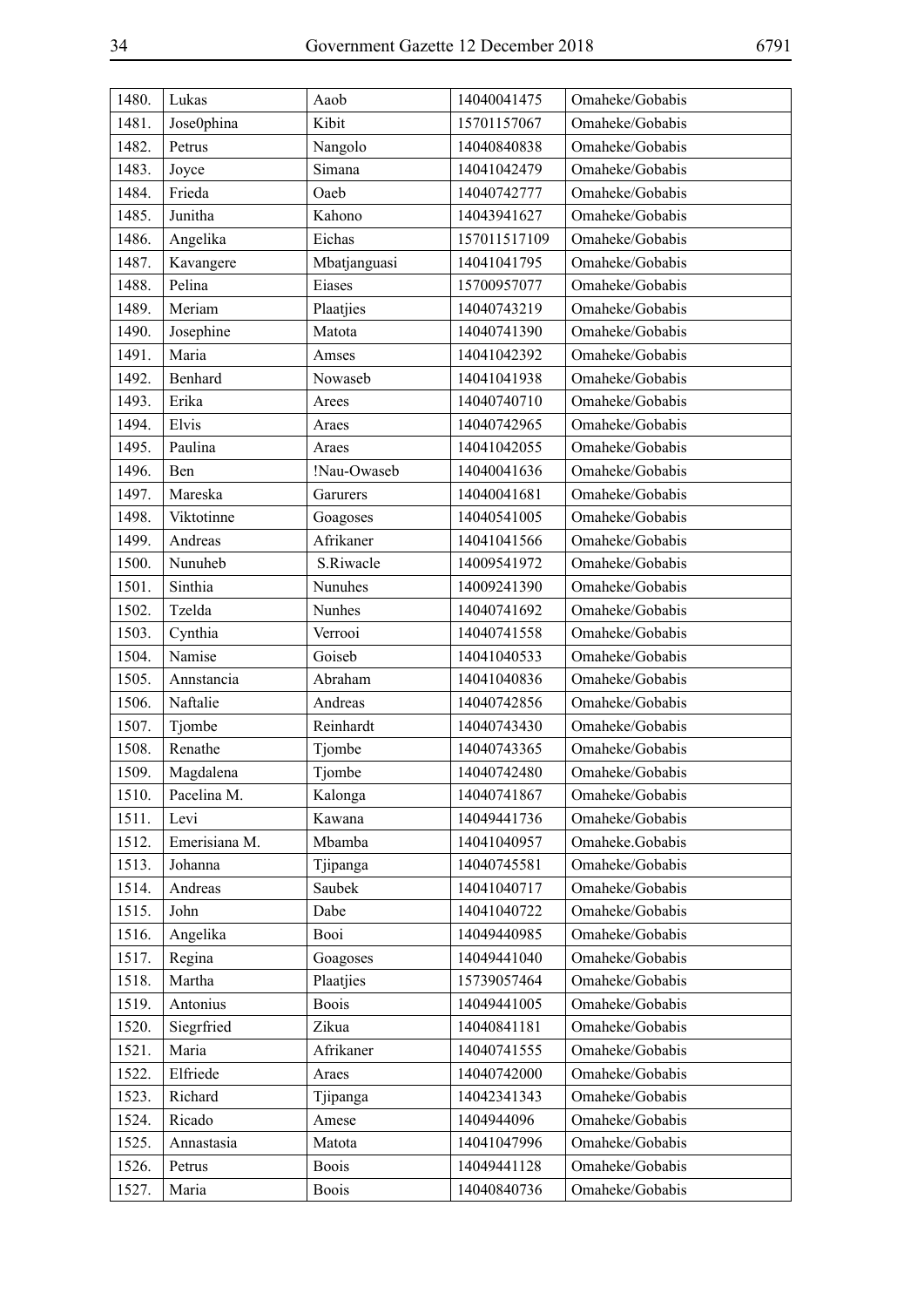| 1528. | Johanna    | Selres           | 14040742751 | Omaheke/Gobabis |
|-------|------------|------------------|-------------|-----------------|
| 1529. | Abraham    | Jacobs           | 14040740758 | Omaheke/Gobabis |
| 1530. | Albertus N | <b>Izaaks</b>    | 14140241600 | Omaheke/Gobabis |
| 1531. | Namseb     | Goiseb           | 14041040533 | Omaheke/Gobabis |
| 1532. | Elsie      | Kwikwi           | 14039940434 | Omaheke/Gobabis |
| 1533. | Memory     | Amporo           | 14081541219 | Omaheke/Gobabis |
| 1534. | Markus     | Naw-Gawaseb      | 14040740836 | Omaheke/Gobabis |
| 1535. | Mackus     | Nawgawaseb       | 14040740836 | Omaheke/Gobabis |
| 1536. | Alfons     | Now-Gawaseb      | 14049441673 | Omaheke/Gobabis |
| 1537. | Monica     | Houhawaseb       | 14049441715 | Omaheke/Gobabis |
| 1538. | Elsa       | Nau-gawaseb      | 14040742700 | Ohaheke/Gobabis |
| 1539. | Piet       | Anton            | 14040740911 | Omaheke/Gobabis |
| 1540. | Maria      | Anton            | 14040741370 | Omaheke/Gobabis |
| 1541. | Elfriede   | <b>Nuses</b>     | 14040041767 | Omaheke/Gobabis |
| 1542. | Regina     | Jessie           | 14049441577 | Omaheke/Gobabis |
| 1543. | Keiser     | Gert             | 14040040925 | Omaheke/Gobabis |
| 1544. | Maria      | John             | 14041042284 | Omaheke/Gobabis |
| 1545. | Raisa      | Hendrik          | 14041041838 | Omaheke/Gobabis |
| 1546. | Anna       | Abraham          | 14041041839 | Omaheke/Gobabis |
| 1547. | Thomas     | Anton            | 14049441041 | Omaheke/Gobabis |
| 1548. | Sophia     | Karises          | 14049441990 | Omaheke/Gobabis |
| 1549. | Isaak      | Akwe             | 14040743047 | Omaheke/Gobabis |
| 1550. | Victoria   | Glaser           | 15755457564 | Omaheke/Gobabis |
| 1551. | Julia      | <b>Batteling</b> | 14041040925 | Omaheke/Gobabis |
| 1552. | Emma       | Eises            | 14174741813 | Omaheke/Gobabis |
| 1553. | Fransina   | Xoagus           | 14041040650 | Omaheke/Gobabis |
| 1554. | Franziska  | Goagoseb         | 14040840441 | Omaheke/Gobabis |
| 1555. | Albert     | Goagoseb         | 14040041194 | Omaheke/Gobabis |
|       |            |                  |             |                 |

#### NAMES AND VOTERS' REGISTRATION NUMBERS OF PERSONS WHO SIGNED DECLARATION – KHOMAS REGION

| No.   | <b>Name</b>   | <b>Surname</b> | <b>VRN</b>  | <b>Region and Constituency</b> |
|-------|---------------|----------------|-------------|--------------------------------|
| 1556. | Lucia H.      | Stephanus      | 14008442333 | Khomas/Samora Machel           |
| 1557. | Hendrik       | Lucas          | 14080642750 | Khomas/John Pandeni            |
| 1558. | Gisela        | Garises        | 14009840284 | Khomas/Moses Garoeb            |
| 1559. | Fransiska     | Richter        | 14009843111 | Khomas/Moses Garoeb            |
| 1560. | Johannes      | Uirab          | 15636556570 | Khomas/Moses Garoeb            |
| 1561. | Katrina       | Skrywer        | 14009840755 | Khomas/Moses Garoeb            |
| 1562. | Josephina     | Swartbooi      | 14009843089 | Khomas/Moses Garoeb            |
| 1563. | Rebekka       | !Naris         | 14009840209 | Khomas/Moses Garoeb            |
| 1564. | Isak          | !Naris         | 14009842860 | Khomas/MosesGaroeb             |
| 1565. | Dobre Alicia  | Saal           | 14006442306 | Khomas/Samora Machel           |
| 1566. | Lena Sylvia   | Karipi         | 14009542136 | Khomas/Katutura central        |
| 1567. | Tina          | Afrikaner      | 14009541799 | Khomas/Katutura central        |
| 1568. | Eldin         | Esterhuizen    | 14009541140 | Khomas/Katutura central        |
| 1569. | Kelvin Harold | Isaacks        | 14009541141 | Khomas/Katutura central        |
| 1570. | Belinda       | !!Hoebes       | 14009541434 | Khomas/Katutura central        |
| 1571. | Irene         | Gorases        | 14009541977 | Khomas/Katutura central        |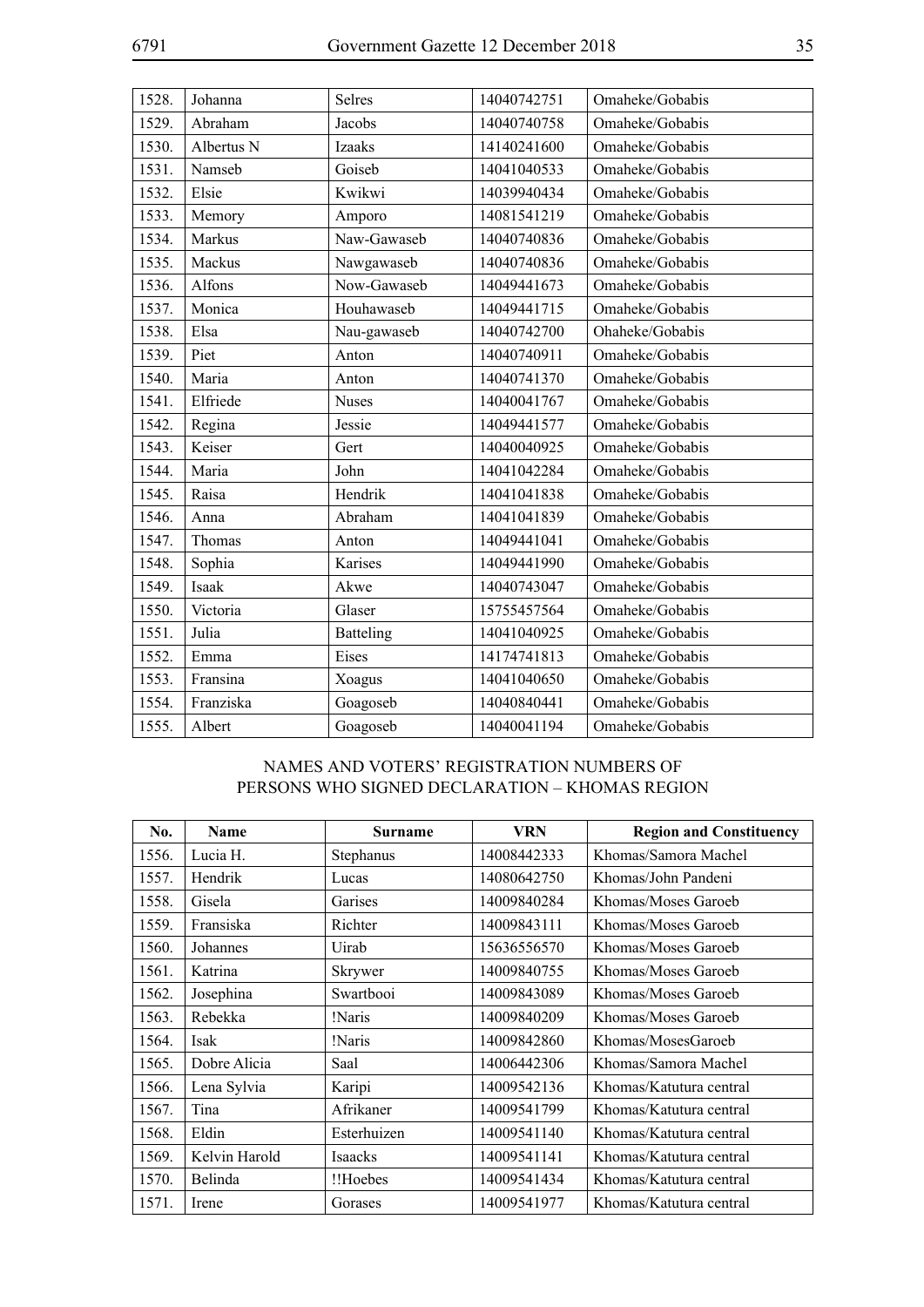| 1572. | Sylvia        | Goa-Eises     | 14009240309 | Khomas/Katutura East    |
|-------|---------------|---------------|-------------|-------------------------|
| 1573. | Deon A.       | Isaak         | 14009240443 | Khomas/Katutura East    |
| 1574. | Leon Albertus | Isaak         | 14009240387 | Khomas/Katutura East    |
| 1575. | Constancia    | !Uri-Kos      | 14005941114 | Khomas/Jon Pandeni      |
| 1576. | Natalia       | Oxurub        | 14009541312 | Khomas/Katutura Central |
| 1577. | Rosalina      | Engelbrecht   | 15641356496 | Khomas/Katutura central |
| 1578. | Felicity      | Garises       | 14012942014 | Khomas/Khomasdal        |
| 1579. | Melinda       | Richter       | 14006440487 | Khomas/Samora Machel    |
| 1580. | Otniel        | !!Areseb      | 14006342055 | Khomas/Samora Machel    |
| 1581. | Emilia Josefa | Van Wyk       | 14007442458 | Khomas/Moses Garoeb     |
| 1582. | Lienkie       | Eises         | 14169942003 | Khomas/Moses Garoeb     |
| 1583. | Elsie         | Swartbooi     | 14007242359 | Khomas/Moses Garoeb     |
| 1584. | Charles       | <b>Beukes</b> | 14009841269 | Khomas/Moses Garoeb     |
| 1585. | Elizabeth     | <b>Beukes</b> | 14009840110 | Khomas/Moses Garoeb     |
| 1586. | Rachiel E.    | Kinda         | 14009842236 | Khomas/Moses Garoeb     |
| 1587. | Magretha      | Harases       | 14009841903 | Khomas/Moses Garoeb     |
| 1588. | Elizabeth     | Lucas         | 14007243461 | Khomas/Moses Garoeb     |
| 1589. | Hans S.       | Kinda         | 14009840299 | Khomas/Moses Garoeb     |
| 1590. | Salen M.      | !Uiras        | 14006542008 | Khomas/Samora Machel    |
| 1591. | Christoffel   | <b>Brandt</b> | 14006542380 | Khomas/Samora Machel    |
| 1592. | Riana         | <b>Boois</b>  | 14009740938 | Khomas/Samora Machel    |
| 1593. | Joel          | Kock          | 14203042222 | Khomas/Samora Machel    |
| 1594. | Josephine J.  | Hikuam        | 14006740073 | Khomas/Samora Machel    |
| 1595. | Matheus . E   | Skrywer       | 14006541949 | Khomas/Samora Machel    |
| 1596. | Felista       | !Naris        | 14006541870 | Khomas/Samora Machel    |
| 1597. | Ann-Marie     | Collien       | 14006542904 | Khomas/Samora Machel    |
| 1598. | Charles       | Kortom        | 14084842491 | Khomas/Samora Machel    |
| 1599. | Paticia       | Tjonga        | 14009741963 | Khomas/Samora Machel    |
| 1600. | Daphne        | <b>Brand</b>  | 14084842328 | Khomas/Samora Machel    |
| 1601. | Everich       | Conradie      | 14167741940 | Khomas/Katutura East    |
| 1602. | Belinda       | Gaingos       | 14006741509 | Khomas/Samora Machel    |
| 1603. | Engelhard     | !Uiras        | 14006542045 | Khomas/Samora Machel    |
| 1604. | Elizabeth     | <b>Boois</b>  | 14080542985 | Khomas/Samora Machel    |
| 1605. | Maria F       | Fredrik       | 14002040347 | Khomas/Katutura Central |
| 1606. | Linette J     | Fredericks    | 14009140186 | Khomas/Katutura Central |
| 1607. | Martha        | Araes         | 14006040746 | Khomas/John Pandeni     |
| 1608. | Maria K       | Araes         | 14006040750 | Khomas/John Pandeni     |
| 1609. | Joseph B      | Araeb         | 14166541795 | Khomas/John Pandeni     |
| 1610. | Susanna       | Araes         | 14006040858 | Khomas/John Pandeni     |
| 1611. | Sabina        | Kahuika       | 14006541447 | Khomas/Samora Machel    |
| 1612. | Sara Clara    | Gei-khaus     | 14081041272 | Khomas/Tobias Hainyeko  |
| 1613. | Claudius      | Naoxab        | 14098941154 | Khomas/Tobias Hainyeko  |
| 1614. | Even G.G.     | Martin        | 14005840129 | Khomas/John Pandeni     |
| 1615. | Morina M      | Hanzen        | 14009541048 | Khomas/Katutura Central |
| 1616. | Emerincia C   | Sageus        | 14002041349 | Khomas/Katutura Central |
| 1617. | Amanda        | Gaugoas       | 14007243481 | Khomas/Moses Garoeb     |
| 1618. | Regina        | Gowases       | 14008840273 | Khomas/John Pandeni     |
| 1619. | Elizabeth M   | <b>Bekeus</b> | 14009540261 | Khomas/Katutura Central |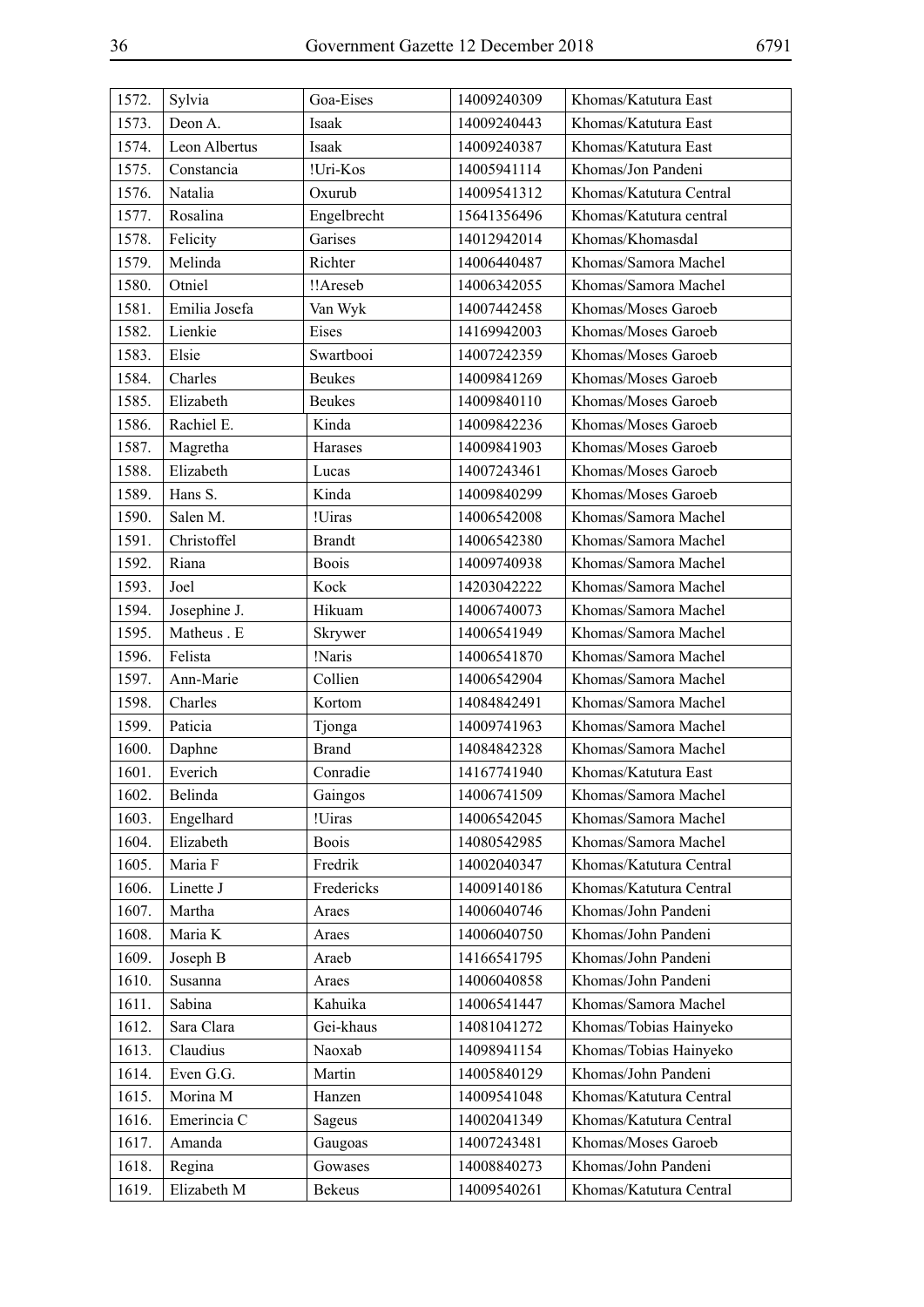| 1620. | Jesaja       | Mangeri     | 14002041188 | Khomas/Katutura Central |
|-------|--------------|-------------|-------------|-------------------------|
| 1621. | Elizabeth    | Keister     | 14001340131 | Khomas/Katutura Central |
| 1622. | Paulina      | Keister     | 14001940678 | Khomas/Katutura Central |
| 1623. | Maria M      | Keister     | 14001940677 | Khomas/Katutura Central |
| 1624. | Gustaf       | Keister     | 14001340132 | Khomas/Katutura Central |
| 1625. | Callista     | Kasata      | 14001141749 | Khomas/Katutura Central |
| 1626. | Moses Rudolf | Kasata      | 14001140868 | Khomas/Katutura Central |
| 1627. | John Razenga | Hengari     | 14082941773 | Khomas/Windhoek Rural   |
| 1628. | Paul         | Gawanab     | 14009742028 | Khomas/Samora Machel    |
| 1629. | Monica       | Pilatus     | 14008441389 | Khomas/Samora Machel    |
| 1630. | Rebekka      | Kanses      | 14006740146 | Khomas/Samora Machel    |
| 1631. | Bianca       | Kanses      | 14006541366 | Khomas/Samora Machel    |
| 1632. | Magdalena    | Kanses      | 14009042312 | Khomas/Katutura East    |
| 1633. | Katrina L    | Cloete      | 14008241831 | Khomas/Samora Machel    |
| 1634. | Sara         | Kalaw       | 14006740194 | Khomas/Samora Machel    |
| 1635. | Bertha       | Kalaw       | 14006542230 | Khomas/Samora Machel    |
| 1636. | Hansina      | Gaoses      | 14006740711 | Khomas/Samora Machel    |
| 1637. | Ellie        | Afrikaner   | 15739657597 | Khomas/Windhoek Rural   |
| 1638. | Elensie      | Afrikaner   | 15739657599 | Khomas/Windhoek Rural   |
| 1639. | Hermien      | Kusch       | 14008241237 | Khomas/Samora Machel    |
| 1640. | Friedrik     | Goaseb      | 14008242456 | Khomas/Samora Machel    |
| 1641. | Jacques      | Haraseb     | 14000640345 | Khomas/Khomasdal        |
| 1642. | Martha M     | Harases     | 14006740606 | Khomas/Samora Machel    |
| 1643. | Magrietha    | Harases     | 14006740189 | Khomas/Samora Machel    |
| 1644. | Trisa        | Pietersen   | 14008740255 | Khomas/Moses Garoeb     |
| 1645. | Melvine      | Plaatjie    | 14006742273 | Khomas/Samora Machel    |
| 1646. | Magdalena    | Plaatjie    | 14084842448 | Khomas/Samora Machel    |
| 1647. | Diana        | <b>Bock</b> | 14170941974 | Khomas/Moses !!Garoeb   |
| 1648. | Marianna     | Harases     | 14009843161 | Khomas/Moses !!Garoeb   |
| 1649. | Elizabeth    | Eises       | 14008740359 | Khomas/Moses !!Garoeb   |
| 1650. | Livana R     | Afrikaner   | 14008740892 | Khomas/Moses !!Garoeb   |
| 1651. | Elizabeth    | Kamuhanga   | 14009840571 | Khomas/Moses !!Garoeb   |
| 1652. | Fritz        | Gaiseb      | 14170741755 | Khomas/Moses !!Garoeb   |
| 1653. | Cendarella E | Snewe       | 14169841922 | Khomas/Moses !!Garoeb   |
| 1654. | Christina    | !Uiras      | 15636456504 | Khomas/Moses !!Garoeb   |
| 1655. | Hendrika     | Basson      | 14002041980 | Khomas/Katutura Central |
| 1656. | Thalida      | !Aoxamus    | 14009041519 | Khomas/Katutura East    |
| 1657. | Christophine | Garises     | 14009040485 | Khomas/Katutura East    |
| 1658. | Anna         | Makobus     | 14009440850 | Khomas/Katutura East    |
| 1659. | Josef        | Makobus     | 14009440849 | Khomas/Katutura East    |
| 1660. | Launda       | Makobus     | 14002040112 | Khomas/Katutura East    |
| 1661. | Gert         | Swartbooi   | 14008840760 | Khomas/Katutura East    |
| 1662. | Thulani      | Mbambi      | 14002241177 | Khomas/Katutura East    |
| 1663. | Sara Irene   | Gawanas     | 14002240290 | Khomas/Katutura East    |
| 1664. | Sunnet J     | Links       | 14006041522 | Khomas/John Pandeni     |
| 1665. | Magretha     | Januarie    | 14006043036 | Khomas/John Pandeni     |
| 1666. | Clareta J    | Oxurus      | 14004440921 | Khomas/John Pandeni     |
| 1667. | Natasha      | Afrikaner   | 14006040985 | Khomas/John Pandeni     |
|       |              |             |             |                         |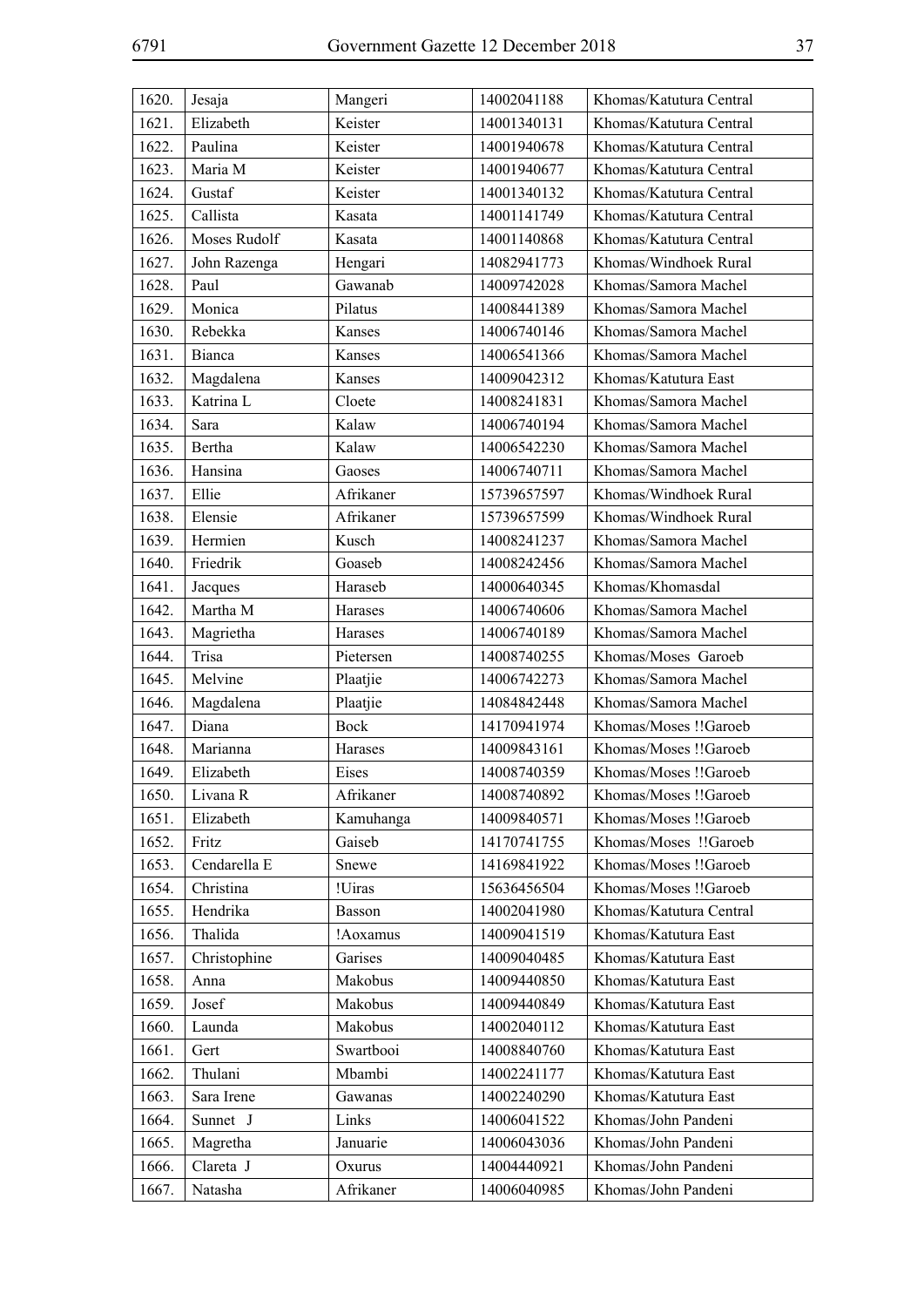| 1668. | Lourensia    | Swartbooi     | 14001340055 | Khomas/Katutura Central |
|-------|--------------|---------------|-------------|-------------------------|
| 1669. | Milven       | Gowaseb       | 14001340058 | Khomas/Katutura Central |
| 1670. | Romana       | louw          | 14002042064 | Khomas/Katutura Central |
| 1671. | Emma P       | Tjiveze       | 14003640877 | Khomas/Tobias Hainyeko  |
| 1672. | Hennie H     | Hoabeb        | 14081142207 | Khomas/Tobias Hainyeko  |
| 1673. | Betuel       | Auseb         | 14006642955 | Khomas/Samora Machel    |
| 1674. | Sanna        | Ouses         | 14081041317 | Khomas/Tobias Hainyeko  |
| 1675. | Pauna R      | <b>Swarts</b> | 14198142095 | Khomas/Tobias Hainyeko  |
| 1676. | Derick A     | Van wyk       | 14198142131 | Khomas/Tobias Hainyeko  |
| 1677. | Jacobus      | <b>Swarts</b> | 14081142209 | Khomas/Tobias Hainyeko  |
| 1678. | Pieter       | Swartz        | 14081142613 | Khomas/Tobias Hainyeko  |
| 1679. | Ellen        | <b>Ballie</b> | 14081142614 | Khomas/Tobias Hainyeko  |
| 1680. | Vistoline    | Gawases       | 14003842202 | Khomas/Tobias Hainyeko  |
| 1681. | Jacqueline   | Geingos       | 14081142373 | Khomas/Tobias Hainyeko  |
| 1682. | Pauline      | Howeka        | 14081141518 | Khomas/Tobias Hainyeko  |
| 1683. | Aloycia      | Geingos       | 14198142096 | Khomas/Tobias Hainyeko  |
| 1684. | Ester        | !Auchas       | 14003341763 | Khomas/Tobias Hainyeko  |
| 1685. | Justine      | Garises       | 14003841896 | Khomas/Tobias Hainyeko  |
| 1686. | Andonet      | Gamatham      | 14082141233 | Khomas/Windhoek West    |
| 1687. | Mandy C      | Skrywer       | 14009040617 | Khomas/Katutura East    |
| 1688. | Siegela J    | Engelbrecht   | 14001941310 | Khomas/Katutura Central |
| 1689. | Immanuel     | Garureb       | 14167341758 | Khomas/Katutura Central |
| 1690. | Eva          | Dauseb        | 14167341757 | Khomas/Katutura Central |
| 1691. | Johanna      | Dausas        | 14006543065 | Khomas/Samora Machel    |
| 1692. | Vistorine    | Goagoseb      | 14002041928 | Khomas/Katutura Central |
| 1693. | Annagreth    | Dreyer        | 14085241551 | Khomas/Tobias Hainyeko  |
| 1694. | Cecily D     | Afrikaner     | 14081142421 | Khomas/Tobias Hainyeko  |
| 1695. | Ida          | Afrikaner     | 14081041348 | Khomas/Tobias Hainyeko  |
| 1696. | Mariana      | Swartz        | 14081041928 | Khomas/Tobias Hainyeko  |
| 1697. | Magdalena M  | Kharuxas      | 14081142168 | Khomas/Tobias Hainyeko  |
| 1698. | Willem       | Slinger       | 14081142265 | Khomas/Tobias Hainyeko  |
| 1699. | Susanna Este | Slinger       | 14081142258 | Khomas/Tobias Hainyeko  |
| 1700. | Hans Petrus  | Afrikaner     | 15625556346 | Khomas/Tobias Hainyeko  |
| 1701. | Josef        | Dandaso       | 14081142382 | Khomas/Tobias Hainyeko  |
| 1702. | Aletha       | Thaba         | 14004740100 | Khomas/Tobias Hainyeko  |
| 1703. | Wilhemina    | Goagoses      | 15625556273 | Khomas/Tobias Hainyeko  |
| 1704. | Simon        | Gaogoseb      | 14004740202 | Khomas/Tobias Hainyeko  |
| 1705. | Soul         | Uirab         | 14004740437 | Khomas/Tobias Hainyeko  |
| 1706. | Annethe      | Goagoses      | 14004741552 | Khomas/Tobias Hainyeko  |
| 1707. | Julia        | Chihumba      | 14004740876 | Khomas/Tobias Hainyeko  |
| 1708. | Fransina     | Uiras         | 14085441503 | Khomas/Tobias Hainyeko  |
| 1709. | Johannes J   | Afrikaner     | 14085241601 | Khomas/Tobias Hainyeko  |
| 1710. | Rosa         | Afrikaner     | 14080642571 | Khomas/Tobias Hainyeko  |
| 1711. | Sherine      | Afrikaner     | 14006341907 | Khomas/Samora Machel    |
| 1712. | Magreth      | Afrikaner     | 14080642230 | Khomas/John Pandeni     |
| 1713. | Juttite      | Hoabes        | 14007541460 | Khomas/Moses !! Garoeb  |
| 1714. | Elizabeth    | Matroos       | 14003641460 | Khomas/Tobias Hainyeko  |
| 1715. | Julia        | Matroos       | 14003641462 | Khomas/Tobias Hainyeko  |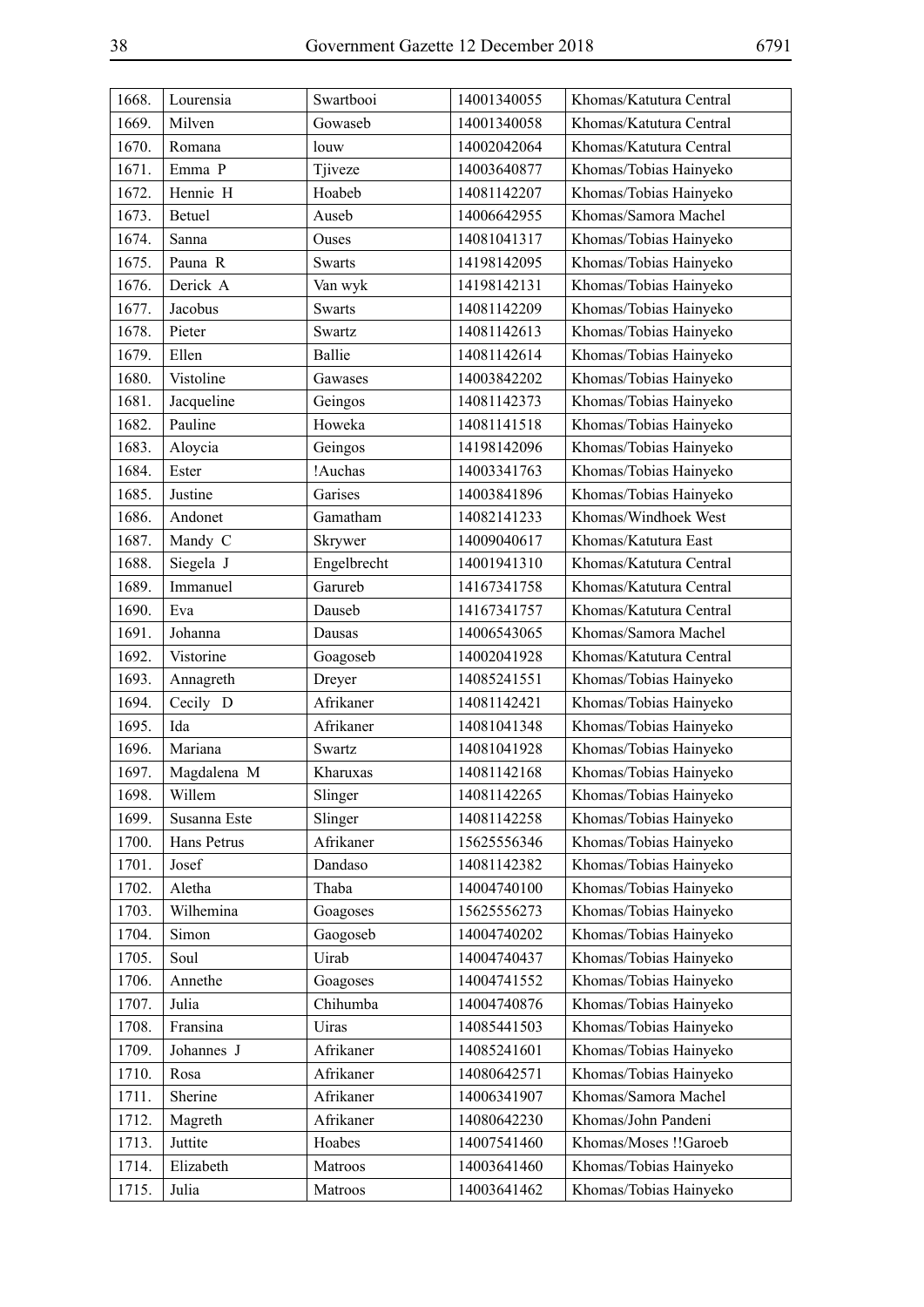| 1716. | Ernest David  | Frederik       | 14007341659 | Khomas/Khomasdal        |
|-------|---------------|----------------|-------------|-------------------------|
| 1717. | Isak Lukas    | Engelbrecht    | 14091242169 | Khomas/John Pandeni     |
| 1718. | Aloisia .B.   | Van Wyk        | 14006042271 | Khomas/John Pandeni     |
| 1719. | Albertine .T. | Van Wyk        | 14166541798 | Khomas/John Pandeni     |
| 1720. | Eveline       | Eises          | 14002640398 | Khomas/Katutura East    |
| 1721. | Simon Eward   | Afrikaner      | 14007242966 | Khomas/Moses !Garoeb    |
| 1722. | Hamases       | Bianga         | 14080641115 | Khomas/John Pandeni     |
| 1723. | Maria         | Kaffer         | 14003643989 | Khomas/Tobias Hainyeko  |
| 1724. | Annita        | <b>Strauss</b> | 14007341660 | Khomas/Khomasdal        |
| 1725. | Bernhard      | Swartbooi      | 14004440339 | Khomas/John Pandeni     |
| 1726. | Veronika .A.G | Swartbooi      | 14080642694 | Khomas/John Pandeni     |
| 1727. | !!Khoases     | Comtago .C.    | 14080641106 | Khomas/John Pandeni     |
| 1728. | Alien         | <b>Bekker</b>  | 14080642929 | Khomas/John Pandeni     |
| 1729. | Henkie        | <b>Bekker</b>  | 14080642693 | Khomas/John Pandeni     |
| 1730. | Erica         | Garoes         | 14080642648 | Khomas/John Pandeni     |
| 1731. | Wilson        | Garoeb         | 14009541363 | Khomas/Katutura Central |
| 1732. | Belinda       | Isaaks         | 14080643329 | Khomas/John Pandeni     |
| 1733. | Siegfried     | Gawanab        | 14080642513 | Khomas/John Pandeni     |
| 1734. | Rustena       | Gawanab        | 14083341292 | Khomas/Windhoek Rural   |
| 1735. | Rebbeka       | Gawanas        | 14004440345 | Khomas/John Pandeni     |
| 1736. | louise        | Van wyk        | 14002041884 | Khomas/Katutura Central |
| 1737. | Markus M      | Van wyk        | 14002041613 | Khomas/Katutura Central |
| 1738. | Motinga       | Paulina        | 14002040975 | Khomas/Katutura Central |
| 1739. | Marion E      | !!Garoes       | 14080640961 | Khomas/John Pandeni     |
| 1740. | Frederick     | Jantze         | 14167341704 | Khomas/Katutura Central |
| 1741. | Ensiree E     | Garoes         | 14005541888 | Khomas/John Pandeni     |
| 1742. | Jonas         | Motinga        | 14002040735 | Khomas/Katutura Central |
| 1743. | Gregory N     | Nanub          | 15626256308 | Khomas/John Pandeni     |
| 1744. | Jacob         | <b>Boois</b>   | 14080641615 | Khomas/John Pandeni     |
| 1745. | Delin C       | Eimanin        | 14080643245 | Khomas/John Pandeni     |
| 1746. | Kurnelius     | <b>Boois</b>   | 14007242436 | Khomas/Moses !!Garoeb   |
| 1747. | Sofia         | Roman          | 14007242437 | Khomas/Moses !!Garoeb   |
| 1748. | Elizabeth     | Mokwaipi       | 14005940088 | Khomas/John Pandeni     |
| 1749. | Theresia      | Mokwaipi       | 14005940089 | Khomas/John Pandeni     |
| 1750. | Eloni H       | Mokwaipi       | 14005940095 | Khomas/John Pandeni     |
| 1751. | Franco        | Mokwaipi       | 14005940309 | Khomas/John Pandeni     |
| 1752. | Jetrolien P   | !Garises       | 14005940200 | Khomas/John Pandeni     |
| 1753. | Rosetha R     | Skrywer        | 14080543202 | Khomas/Samora Machel    |
| 1754. | Victoria      | Gawanas        | 14009241395 | Khomas/Katutura East    |
| 1755. | Fendrika      | Gawanas        | 14090642235 | Khomas/John Pandeni     |
| 1756. | Salome        | Gawanas        | 14090642832 | Khomas/John Pandeni     |
| 1757. | Susanna       | Swartz         | 14004440997 | Khomas/John Pandeni     |
| 1758. | Elias         | Higuam         | 10480643452 | Khomas/John Pandeni     |
| 1759. | Hermien       | Hoabes         | 14006041637 | Khomas/John Pandeni     |
| 1760. | Stanley       | Gurirab        | 15621556331 | Khomas/Katutura Central |
| 1761. | Obed          | <b>Boois</b>   | 14002040360 | Khomas/Katutura Central |
| 1762. | Regina        | Engelbercht    | 14167541832 | Khomas/Katutura Central |
| 1763. | Annagret      | !Nanus         | 14002041833 | Khomas/Katutura Central |
|       |               |                |             |                         |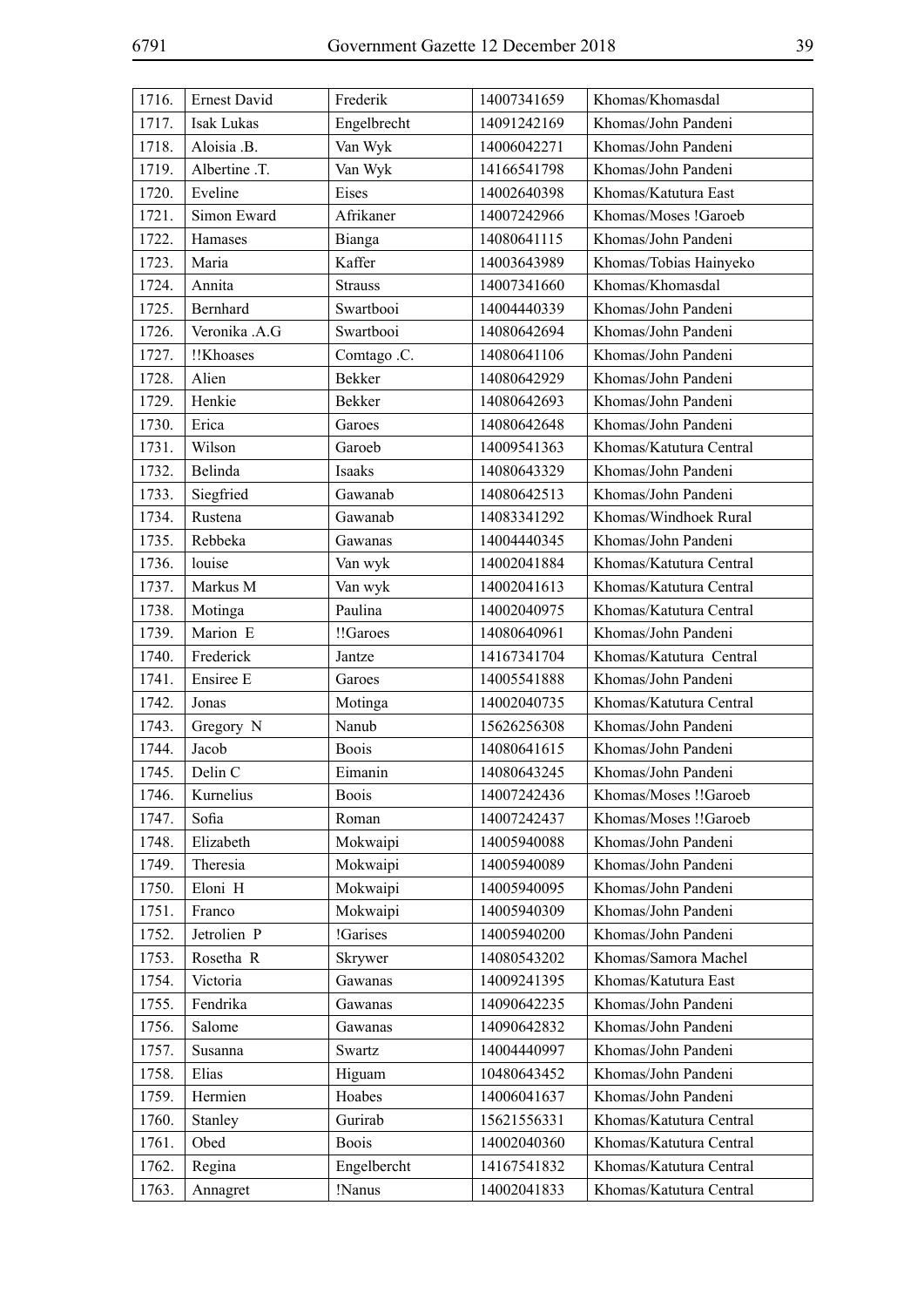| 1764. | Gerhardus E     | Frederik       | 14002042308 | Khomas/Katutura Central |
|-------|-----------------|----------------|-------------|-------------------------|
| 1765. | Hilma           | Frederik       | 14001941382 | Khomas/Katutura Central |
| 1766. | Gerhardus       | Frederik       | 14002041819 | Khomas/Katutura Central |
| 1767. | Gertrud B       | Skeyer         | 14001941383 | Khomas/Katutura Central |
| 1768. | Otney C         | Gases          | 14002041138 | Khomas/Katutura Central |
| 1769. | Deon            | Cloete         | 14002041184 | Khomas/Katutura Central |
| 1770. | Martina         | Apperpo        | 14002041386 | Khomas/Katutura Central |
| 1771. | Jolandy J       | !Uiras         | 14002041388 | Khomas/Katutura Central |
| 1772. | Jihad           | Ockhuizen      | 14175041833 | Khomas/Windhoek Rural   |
| 1773. | Soul            | Kamure         | 14002042062 | Khomas/Katutura Central |
| 1774. | Mersia J        | Owoseb         | 14001641205 | Khomas/Katutura Central |
| 1775. | Abdul Q         | Dickson        | 14001940901 | Khomas/Katutura Central |
| 1776. | Muhammad J      | Jossob         | 14002041090 | Khomas/Katutura Central |
| 1777. | Martin          | Williams       | 14081242281 | Khomas/Katutura Central |
| 1778. | Susanna         | Konjore        | 14009041396 | Khomas/Katutura Central |
| 1779. | Annetha E       | Louw           | 14009241752 | Khomas/Katutura East    |
| 1780. | Edward E        | Konjore        | 14009041417 | Khomas/Katutura East    |
| 1781. | Anville M       | <b>Boois</b>   | 14166441856 | Khomas/John Pandeni     |
| 1782. | Josef           | Hanse          | 14006042952 | Khomas/John Pandeni     |
| 1783. | Renate          | Modise         | 14005941252 | Khomas/John Pandeni     |
| 1784. | Sherley         | Eichas         | 14002640326 | Khomas/Katutura East    |
| 1785. | Justin          | Uiras          | 14006040961 | Khomas/John Pandeni     |
| 1786. | Josephina       | Harases        | 14006041020 | Khomas/John Pandeni     |
| 1787. | Nico            | Haraseb        | 14006041072 | Khomas/John Pandeni     |
| 1788. | Barnolda        | Matheus        | 14009041700 | Khomas/Katutura East    |
| 1789. | Andries         | Dreyer         | 14005941734 | Khomas/John Pandeni     |
| 1790. | Marilyn         | Dreyer         | 14005941735 | Khomas/John Pandeni     |
| 1791. | Charmaine       | <b>Brunzel</b> | 14009741408 | Khomas/Samora Machel    |
| 1792. | <b>Bernadus</b> | Araeb          | 14003640574 | Khomas/Tobias Hainyeko  |
| 1793. | Hilde           | Araeb          | 14085641208 | Khomas/Tobias Hainyeko  |
| 1794. | Festus F        | Kamboando      | 14056340612 | Khomas/Tobias Hainyeko  |
| 1795. | Asnat           | Haoses         | 14080642986 | Khomas/Tobias Hainyeko  |
| 1796. | Aletha          | Uazukuani      | 14166141767 | Khomas/Tobias Hainyeko  |
| 1797. | Serafinne B     | Oa-Eis         | 14003642786 | Khomas/Tobias Hainyeko  |
| 1798. | Petronella      | Hange          | 14003643115 | Khomas/Tobias Hainyeko  |
| 1799. | Theofelus K     | Hange          | 14085641209 | Khomas/Tobias Hainyeko  |
| 1800. | Erica           | Hange          | 14003644029 | Khomas/Tobias Hainyeko  |
| 1801. | Bashir          | Goreseb        | 14003640575 | Khomas/Tobias Hainyeko  |
| 1802. | Ulrich          | Eiseb          | 14009540200 | Khomas/Moses !!Garoeb   |
| 1803. | Immelda         | Gaingos        | 14007641168 | Khomas/Moses !!Garoeb   |
| 1804. | Trougoth        | Gamxamub       | 14007242803 | Khomas/Moses !!Garoeb   |
| 1805. | Oscar           | Geingob        | 14177941814 | Khomas/Moses !!Garoeb   |
| 1806. | Ellie           | Williams       | 14081241206 | Khomas/Moses !!Garoeb   |
| 1807. | Loren           | <b>Boois</b>   | 14081241217 | Khomas/Moses !!Garoeb   |
| 1808. | Maria           | Velskoen       | 14007243140 | Khomas/Moses !!Garoeb   |
| 1809. | Eric R.M        | Gariseb        | 14000541345 | Khomas/Moses !!Garoeb   |
| 1810. | Florencia       | Naobes         | 14007240551 | Khomas/Moses !!Garoeb   |
| 1811. | Fransina        | !!Aobes        | 14007243614 | Khomas/Moses !!Garoeb   |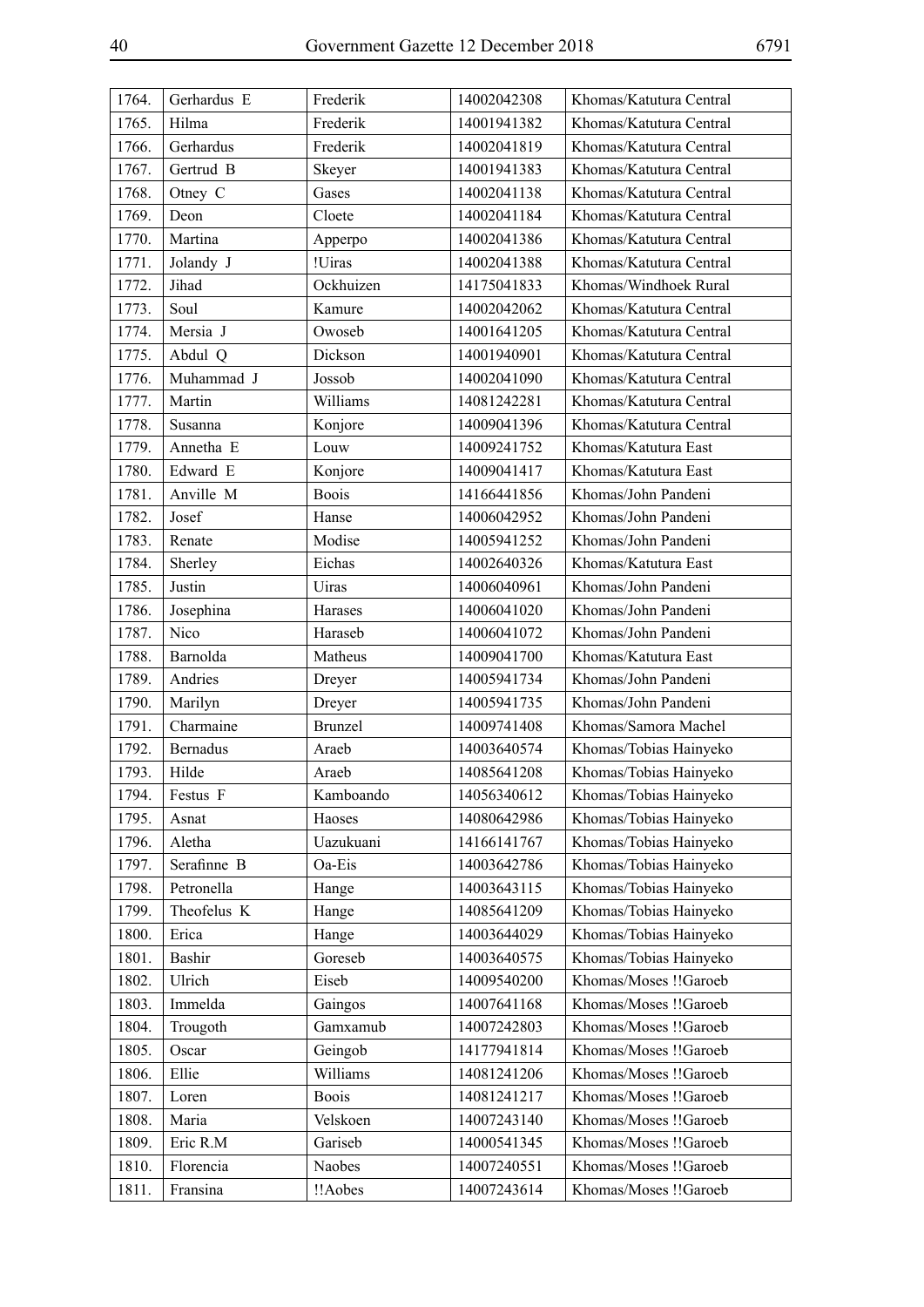| 1812. | Evangeline    | !Gomxos      | 14007240550 | Khomas/Moses !!Garoeb   |
|-------|---------------|--------------|-------------|-------------------------|
| 1813. | Max           | Araeb        | 14049440830 | Khomas/Moses !!Garoeb   |
| 1814. | Werner        | Gomaxab      | 14079941933 | Khomas/Moses !!Garoeb   |
| 1815. | Berend        | !Gomxob      | 14169942133 | Khomas/Moses !!Garoeb   |
| 1816. | <b>Belly</b>  | !!Garoeb     | 14007241704 | Khomas/Moses !!Garoeb   |
| 1817. | Alvina        | Eiases       | 14007243669 | Khomas/Moses !!Garoeb   |
| 1818. | Magdalena     | Damases      | 14007240855 | Khomas/Moses !!Garoeb   |
| 1819. | Theresia      | Garises      | 14008441113 | Khomas/Moses !!Garoeb   |
| 1820. | Maria K       | <b>Titus</b> | 14015140915 | Khomas/Moses !!Garoeb   |
| 1821. | Naftalie      | Eichab       | 15636556601 | Khomas/Moses !!Garoeb   |
| 1822. | Edifanus H    | Koi-Aob      | 14009241406 | Khomas/Moses !!Garoeb   |
| 1823. | Rodrecus      | Matesu       | 14009241421 | Khomas/Katutura East    |
| 1824. | Emma          | Reent        | 14009241237 | Khomas/Katutura East    |
| 1825. | Sanna         | Kamerika     | 14009241286 | Khomas/Katutura East    |
| 1826. | Archibald     | Geises       | 14009241629 | Khomas/Katutura East    |
| 1827. | Belinda       | Hoebes       | 14009541434 | Khomas/Katutura East    |
| 1828. | Jacqueline    | Gaes         | 14009241538 | Khomas/Katutura East    |
| 1829. | Benin         | Gaes         | 14009241539 | Khomas/Katutura East    |
| 1830. | Eldin         | Esterhuizen  | 14009341140 | Khomas/Katutura Central |
| 1831. | Paul          | Thomas       | 14085240889 | Khomas/Tobias Hainyeko  |
| 1832. | Frederika     | Kandelo      | 14091241741 | Khomas/John Pandeni     |
| 1833. | Isak          | Kharob       | 14085240919 | Khomas/John Pandeni     |
| 1834. | Magde         | kharos       | 14085242356 | Khomas/Tobias Hainyeko  |
| 1835. | Isale         | Afrikaner    | 14098941154 | Khomas/Tobias Hainyeko  |
| 1836. | Marth         | Afrikaner    | 14085241322 | Khomas/Tobias Hainyeko  |
| 1837. | Alexandrine   | Swartz       | 14008840272 | Khomas/Tobias Hainyeko  |
| 1838. | Willem        | Swartz       | 14008840274 | Khomas/Tobias Hainyeko  |
| 1839. | Abraham       | Kamure       | 14081142116 | Khomas/Tobias Hainyeko  |
| 1840. | Willemine     | Kamure       | 14081142123 | Khomas/Tobias Hainyeko  |
| 1841. | Lucsen        | Glaser       | 14173341996 | Khomas/Tobias Hainyeko  |
| 1842. | Alicia        | Glaser       | 15626156454 | Khomas/Tobias Hainyeko  |
| 1843. | Lukas         | Kock         | 14173341996 | Khomas/Tobias Hainyeko  |
| 1844. | Irene         | Hoxobes      | 14173341940 | Khomas/Tobias Hainyeko  |
| 1845. | Fredericka    | Frederick    | 14173341900 | Khomas/Tobias Hainyeko  |
| 1846. | Rosina        | Morise       | 14004642530 | Khomas/Tobias Hainyeko  |
| 1847. | Brumilda      | Sanitanas    | 14098941018 | Khomas/Tobias Hainyeko  |
| 1848. | Emmie         | Sanitanas    | 14085242036 | Khomas/Tobias Hainyeko  |
| 1849. | Ismael        | Tjipenge     | 14172542291 | Khomas/Tobias Hainyeko  |
| 1850. | Nicoline      | Sanitanas    | 14004642373 | Khomas/Tobias Hainyeko  |
| 1851. | Frans         | Naibas       | 15726657289 | Khomas/Tobias Hainyeko  |
| 1852. | Bernice       | Goaoses      | 14172542225 | Khomas/Tobias Hainyeko  |
| 1853. | Magdelena     | Goaoses      | 14081041790 | Khomas/Tobias Hainyeko  |
| 1854. | Jenifer .f.   | kharuxas     | 14081142128 | Khomas/Tobias Hainyeko  |
| 1855. | Beverly       | Kharuxas     | 14081142129 | Khomas/Tobias Hainyeko  |
| 1856. | Innocent      | Awaseb       | 14006741684 | Khomas/Tobias Hainyeko  |
| 1857. | Melvin        | Kharuxab     | 14081041855 | Khomas/Tobias Hainyeko  |
| 1858. | Junsnelde .k. | Afrikaner    | 14172542098 | Khomas/Tobias Hainyeko  |
| 1859. | Isasgar       | Witbeen      | 14085241906 | Khomas/Tobias Hainyeko  |
|       |               |              |             |                         |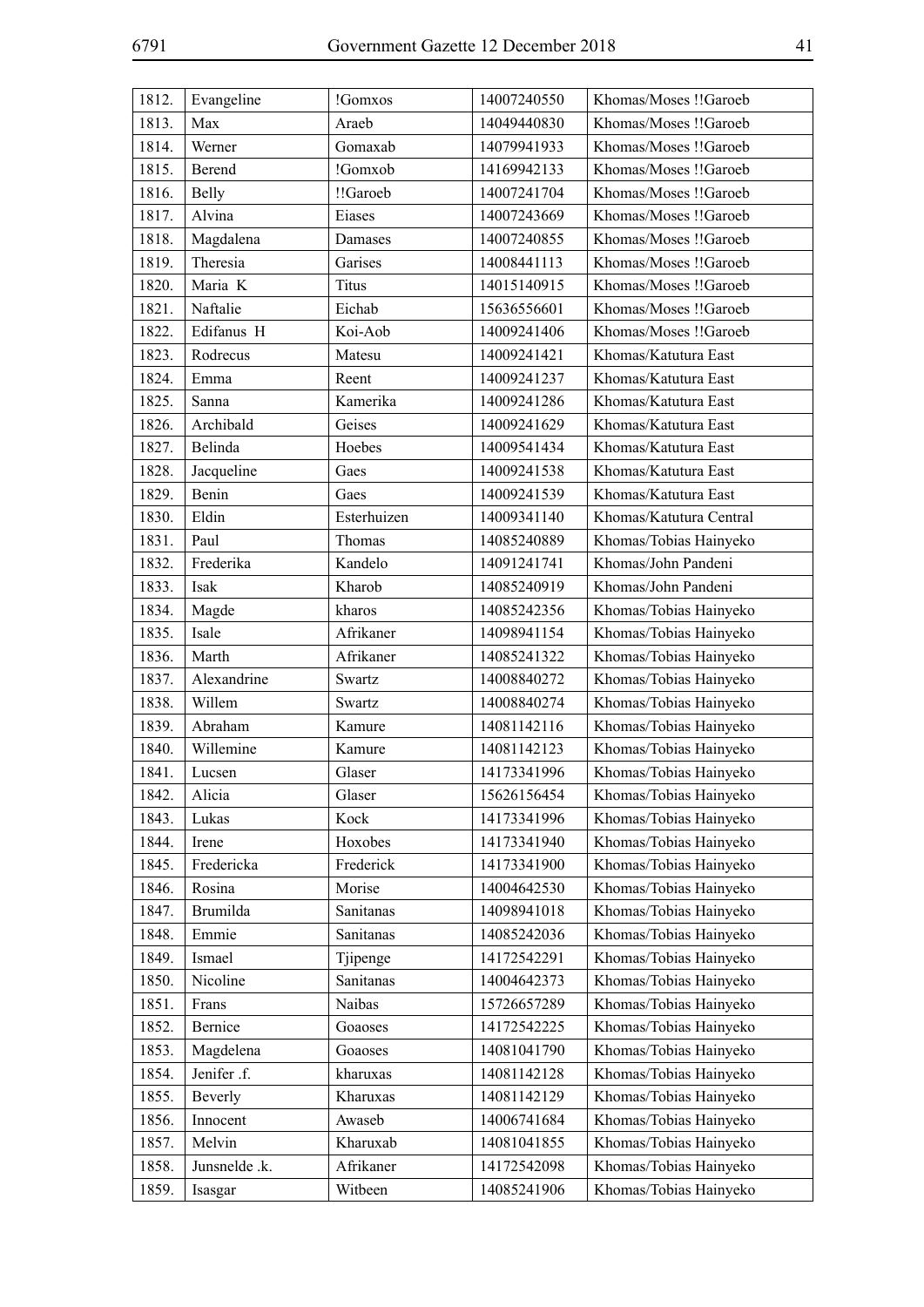| 1860. | Martha        | Swartbooi      | 14081041783 | Khomas/Tobias Hainyeko |
|-------|---------------|----------------|-------------|------------------------|
| 1861. | Theodor       | Swartbooi      | 14083241927 | Khomas/Tobias Hainyeko |
| 1862. | Susenna       | Swartbooi      | 14081042148 | Khomas/Tobias Hainyeko |
| 1863. | Elise         | swartbooi      | 1408524212  | Khomas/Tobias Hainyeko |
| 1864. | Elfriede      | Sanitadas      | 14098941372 | Khomas/Tobias Hainyeko |
| 1865. | Rebekka       | Naris          | 14081041608 | Khomas/Tobias Hainyeko |
| 1866. | Ivan King .S. | Narib          | 14081042149 | Khomas/Tobias Hainyeko |
| 1867. | Helena        | Eixas          | 14001340661 | Khomas/Tobias Hainyeko |
| 1868. | Renathe       | Namises        | 14085241641 | Khomas/Tobias Hainyeko |
| 1869. | Theresia      | Pieters        | 14081041860 | Khomas/Tobias Hainyeko |
| 1870. | Vivian S.     | Kenda          | 1576785736  | Khomas/Tobias Hainyeko |
| 1871. | Fransiska     | Kenda          | 14172542236 | Khomas/Tobias Hainyeko |
| 1872. | Jonatan       | Kariseb        | 14081042024 | Khomas/Tobias Hainyeko |
| 1873. | Raynold       | Hoxobeb        | 14098941150 | Khomas/Tobias Hainyeko |
| 1874. | Dina          | Rittmann       | 14081141930 | Khomas/Tobias Hainyeko |
| 1875. | Sarah         | Links          | 15629856407 | Khomas/Tobias Hainyeko |
| 1876. | Joseft        | hanse          | 14006041524 | Khomas/Tobias Hainyeko |
| 1877. | Johana        | Links          | 14006041290 | Khomas/Tobias Hainyeko |
| 1878. | Frederika     | Kandelo        | 14091241741 | Khomas/Tobias Hainyeko |
| 1879. | Magrieta      | <b>Bock</b>    | 14006040549 | Khomas/John Pandeni    |
| 1880. | Justine       | Uiras          | 14006040961 | Khomas/John Pandeni    |
| 1881. | Silla         | Claasen        | 14006040914 | Khomas/John Pandeni    |
| 1882. | Yasmine.H.    | Claasen        | 15623856308 | Khomas/John Pandeni    |
| 1883. | Priscilla     | Claasen        | 14006042605 | Khomas/John Pandeni    |
| 1884. | Anna Patrina  | Gowaseb        | 14003741517 | Khomas/John Pandeni    |
| 1885. | Micheal       | Prins          | 14008242124 | Khomas/Samora machel   |
| 1886. | Anne-Marie    | Jobs           | 14001241169 | Khomas/Tobias Hainyeko |
| 1887. | Wilhelmina    | Jobs           | 14003643980 | Khomas/Tobias Hainyeko |
| 1888. | Katrina       | Prins          | 14003642581 | Khomas/Tobias Hainyeko |
| 1889. | Tebohima      | <b>Bronzel</b> | 14009541190 | Khomas/Katutura East   |
| 1890. | Hannes        | Jacobs         | 14175141819 | Khomas/Windhoek Rural  |
| 1891. | Matasha.s.    | Garoes         | 1408040991  | Khomas/John Pandeni    |
| 1892. | Jensie        | Nomises        | 14080640990 | Khomas/John Pandeni    |
| 1893. | Mandalena     | Klaaste        | 14005940191 | Khomas/John Pandeni    |
| 1894. | Angeligue     | Diergaardt     | 14005940437 | Khomas/John Pandeni    |
| 1895. | Carolina      | Frans          | 14005940437 | Khomas/John Pandeni    |
| 1896. | Christian.s.  | Frans          | 14005940436 | Khomas/John Pandeni    |
| 1897. | Ingrid .G.    | Amon           | 14005941029 | Khomas/John Pandeni    |
| 1898. | Joseph        | Amon           | 14005941028 | Khomas/John Pandeni    |
| 1899. | Stephany.R.   | Amon           | 14005941030 | Khomas/John Pandeni    |
| 1900. | Paulina       | Skywer         | 14008042028 | Khomas/Khomasdal       |
| 1901. | Jims Jakobus  | Skrywer        | 14015141474 | Khomas/Khomasdal       |
| 1902. | Johannes .P.  | Swartbooi      | 14000941491 | Khomas/Khomasdal       |
| 1903. | Sofia Anna    | Swartbooi      | 14000942953 | Khomas/Khomasdal       |
| 1904. | Nicolene      | Swartbooi      | 14000941497 | Khomas/Khomasdal       |
| 1905. | Patrina       | Owases         | 1400701530  | Khomas/Khomasdal       |
| 1906. | Sysanna       | Shikongo       | 14000942066 | Khomas/Khomasdal       |
| 1907. | Bernadus      | Swartbooi      | 14089241619 | Khomas/Windhoek West   |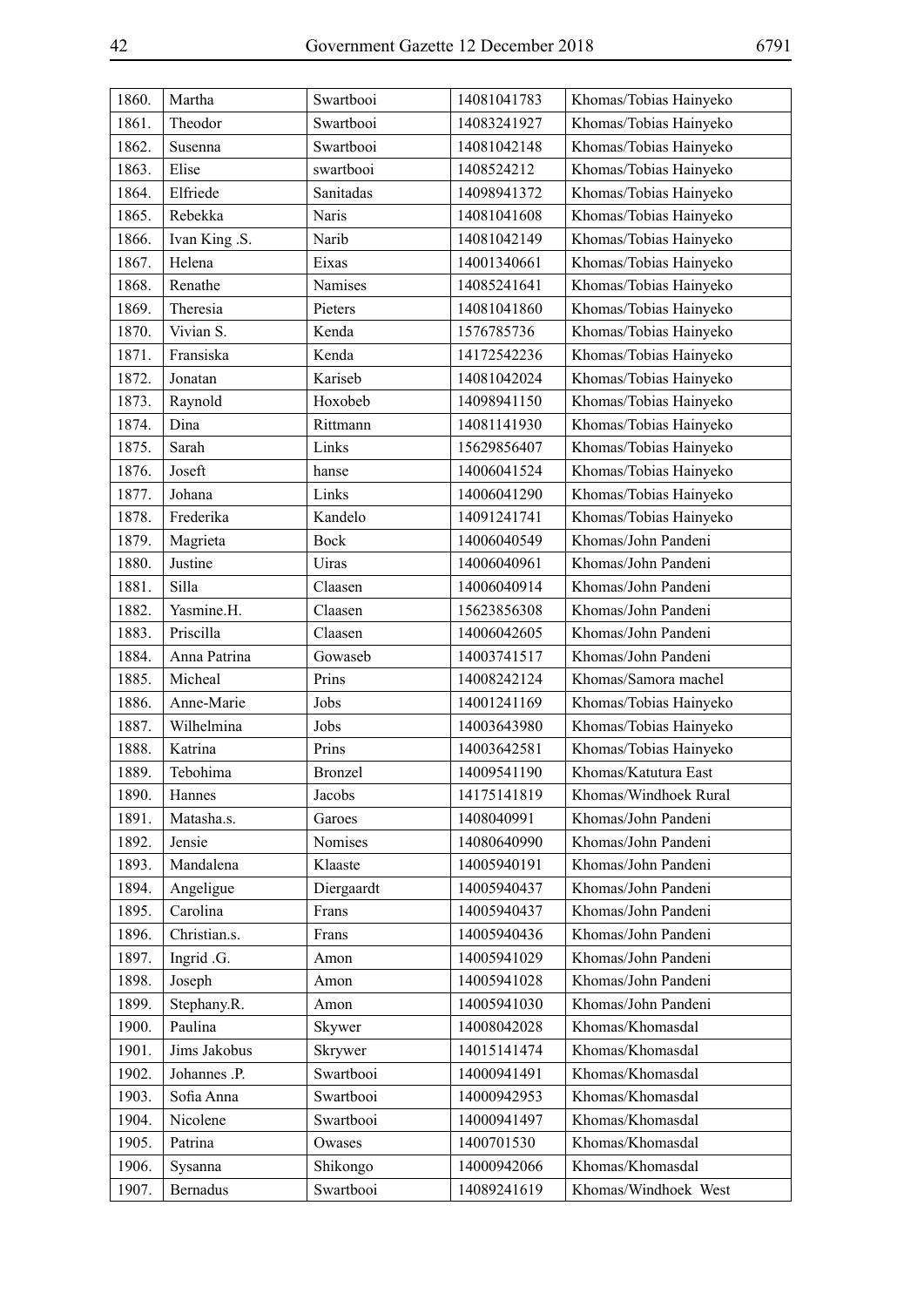| 1908. | Ivan          | Skrywer      | 14088342743 | Khomas/Windhoek West     |
|-------|---------------|--------------|-------------|--------------------------|
| 1909. | Henny Hendly  | Seibes       | 14090041454 | Khomas/Windhoek West     |
| 1910. | Eliaseritha H | Kohima       | 14087542776 | Khomas/Windhoek West     |
| 1911. | Jaqueline     | Jager        | 14000840175 | Khomas/Khomasdal         |
| 1912. | George E      | Jager        | 14169341766 | Khomas/Khomasdal         |
| 1913. | Alberto L     | Klukowski    | 15642656463 | Khomas/Khomasdal         |
| 1914. | Alex          | Katamundu    | 14009741209 | Khomas/Samora Machel     |
| 1915. | Anna M        | Fredericks   | 14006740441 | Khomas/Samora Machel     |
| 1916. | Armando       | !Naruseb     | 15638056435 | Khomas/Windhoek West     |
| 1917. | Lucia         | Naruses      | 14089342238 | Khomas/Windhoek West     |
| 1918. | Antonette     | Garises      | 14081041051 | Khomas/Tobias Hainyeko   |
| 1919. | Elizabeth     | Jaarsak      | 14081042089 | Khomas/Tobias Hainyeko   |
| 1920. | Maria         | Goses        | 14081042217 | Khomas/Tobias Hainyeko   |
| 1921. | Hendrick      | Jaarsak      | 14085242118 | Khomas/Tobias Hainyeko   |
| 1922. | Paulus        | Nangoro      | 14085241188 | Khomas/Tobias Hainyeko   |
| 1923. | <b>Titus</b>  | <b>Boois</b> | 14003643645 | Khomas/Tobias Hainyeko   |
| 1924. | Fritz         | Nangoro      | 14003842146 | Khomas/Tobias Hainyeko   |
| 1925. | Cornelius     | Araeb        | 14009540509 | Khomas/John Pandeni      |
| 1926. | Catherine     | Gaingos      | 14004440874 | Khomas/Samora Machel     |
| 1927. | Mervin M      | Goseb        | 14004440875 | Khomas/Samora Machel     |
| 1928. | Absalom       | Garoeb       | 14081042211 | Khomas/Tobias Hainyeko   |
| 1929. | Venessa R.G   | Garises      | 14081041070 | Khomas/Tobias Hainyeko   |
| 1930. | Sedney        | Geiseb       | 14058041488 | Khomas/Tobias Hainyeko   |
| 1931. | Iganasius     | Aibeb        | 14081042223 | Khomas/TobiasHainyeko    |
| 1932. | Mornie        | Khumab       | 14081141194 | Khomas/Tobias Hainyeko   |
| 1933. | Hilma-Rachel  | Titus        | 14009641309 | Khomas/Katutura Central  |
| 1934. | Lesley        | Aochamub     | 14007041629 | Khomas/Khomasdal         |
| 1935. | Reinhard      | Aoseb        | 14168041729 | Khomas/Katutura East     |
| 1936. | Magrietha     | Swartbooi    | 15642356487 | Khomas/Windhoek West     |
| 1937. | Charity       | Naruses      | 14009540122 | Khomas/Katututra Central |
| 1938. | Lenda         | Gertze       | 14167741834 | Khomas/Katutura East     |
| 1939. | Frederick     | Swartz       | 14167641959 | Khomas/Katutura Central  |
| 1940. | Johannes      | Gertze       | 14009041315 | Khomas/Katutura East     |
| 1941. | Letitia M     | Geises       | 14009041822 | Khomas/Katutura East     |
| 1942. | Paul          | Kipit        | 14000741390 | Khomas/Khomasdal         |
| 1943. | Jacob         | Kibit        | 14006040692 | Khomas/John Pandeni      |
| 1944. | Maria M       | Kipit        | 14000741389 | Khomas/Khomasdal         |
| 1945. | Anmire A      | Kooper       | 14009641338 | Khomas/Katutura Central  |
| 1946. | Paul          | Witbooi      | 14009641337 | Khomas/Katutura Central  |
| 1947. | Rebekka M     | Eises        | 14009040487 | Khomas/Katutura East     |
| 1948. | Lucrecia R    | Uiras        | 14009040506 | Khomas/Katutura East     |
| 1949. | Pieter        | Doeseb       | 14002040903 | Khomas/Katutura Central  |
| 1950. | Rosaline M    | Garoes       | 14009040233 | Khomas/Katutura East     |
| 1951. | Stella        | Gein-neib    | 14002042364 | Khomas/Katutura Central  |
| 1952. | Sacharias     | Gaweseb      | 14002042365 | Khomas/Katutura Central  |
| 1953. | Ermelin B     | Gases        | 14081342000 | Khomas/Katutura Central  |
| 1954. | Edith M       | Sinimbo      | 15731757402 | Khomas/Katutura Central  |
| 1955. | Christiaan    | Nande        | 14009041497 | Khomas/Katutura East     |
|       |               |              |             |                          |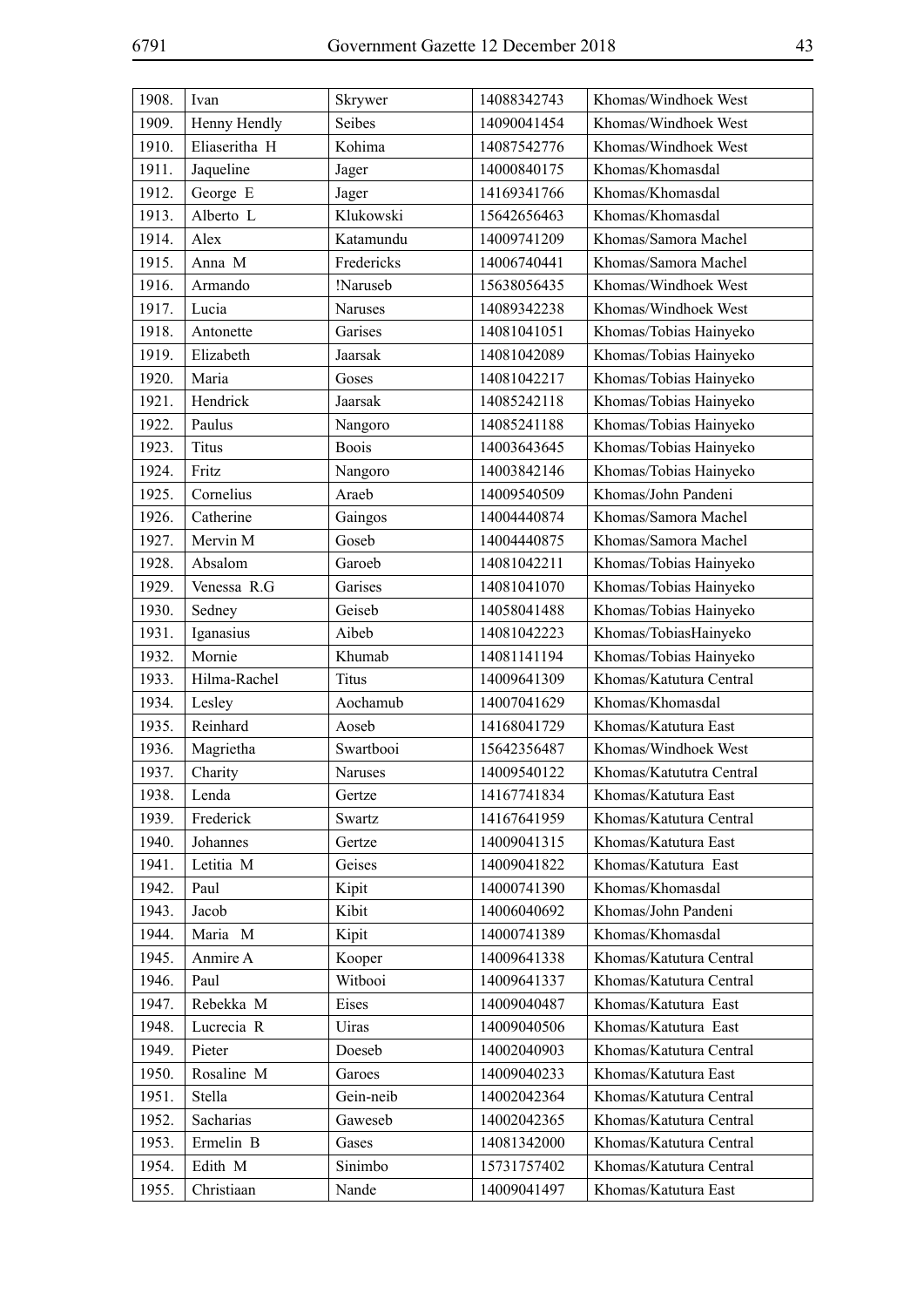| 1956. | Sabina          | Auchas        | 14009741945  | Khomas/Samora Machel    |
|-------|-----------------|---------------|--------------|-------------------------|
| 1957. | Rousina         | Kahoro        | 14002040326  | Khomas/Katutura Central |
| 1958. | Evelyn          | Kahoro        | 14002041279  | Khomas/Katutura Central |
| 1959. | Macgee Lynn     | Kahoro        | 14002041278  | Khomas/Katutura Central |
| 1960. | Erica           | Hendrick      | 14002041520  | Khomas/Katutura Central |
| 1961. | Edward          | Christian     | 14009040119  | Khomas/Katutura East    |
| 1962. | Maria           | Garoes        | 14002040376  | Khomas/Katutura Central |
| 1963. | Rebekka         | Christiaan    | 14002040106  | Khomas/Katutura Central |
| 1964. | Lena            | Hendrik       | 14009040614  | Khomas/Katutura East    |
| 1965. | Ferdina J       | Van Der Byl   | 14167741738  | Khomas/Katutura East    |
| 1966. | Quendeline      | Hoebes        | 14009042343  | Khomas/Katutura East    |
| 1967. | Marionette      | <b>Boois</b>  | 14005941456  | Khomas/John Pandeni     |
| 1968. | Ronald R        | Gaoeb         | 14002041880  | Khomas/Katutura Central |
| 1969. | Eva             | Lamberth      | 14004341361  | Khomas/Tobias Hainyeko  |
| 1970. | Rebekka         | Uiras         | 14009540755  | Khomas/Katutura Central |
| 1971. | Josephine       | Doeses        | 14166741729  | Khomas/Katutura Central |
| 1972. | Albert          | Jagger        | 14002041312  | Khomas/Katutura Central |
| 1973. | Jacobus         | Jagger        | 14002041036  | Khomas/Katutura Central |
| 1974. | Jennifer I      | Eises         | 14002040861  | Khomas/Katutura Central |
| 1975. | Willem          | <b>Beukes</b> | 15731757338  | Khomas/Katutura Central |
| 1976. | Kalistan        | Eksteen       | 14001641306  | Khomas/Katutura Central |
| 1977. | Julius          | Afrikaner     | 14009040407  | Khomas/Katutura East    |
| 1978. | Josefina        | Swartbooi     | 14002041160  | Khomas/Katutura Central |
| 1979. | Leon P          | Swartbooi     | 14002040508  | Khomas/Katutura Central |
| 1980. | Isaak W         | <b>Beukes</b> | 14001941437  | Khomas/Katutura Central |
| 1981. | Hanzina M       | Names         | 141675418142 | Khomas/Katutura Central |
| 1982. | Jacoqueline     | Haragaes      | 14009241686  | Khomas/Katutura East    |
| 1983. | Benigna B       | <b>Basson</b> | 14009641331  | Khomas/Katutura Central |
| 1984. | Mina            | Kheibes       | 14008240863  | Khomas/Samora Machel    |
| 1985. | Ida             | Kheibes       | 14008241373  | Khomas/Samora Machel    |
| 1986. | Christianus     | Frederik      | 14008242100  | Khomas/Samora Machel    |
| 1987. | Ashlin          | <b>Vries</b>  | 14008241269  | Khomas/Samora Machel    |
| 1988. | Sion            | Naobeb        | 14080541607  | Khomas/Samora Machel    |
| 1989. | Reinholdt J     | Kheibeb       | 14006742234  | Khomas/Samora Machel    |
| 1990. | Andy A          | Kariseb       | 14002240433  | Khomas/Katutura East    |
| 1991. | Moses K         | Doeseb        | 14084641035  | Khomas/Windhoek Rural   |
| 1992. | Andrianus       | Xamseb        | 14082941193  | Khomas/Windhoek Rural   |
| 1993. | Paulina         | Isaak         | 15641450691  | Khomas/Windhoek Rural   |
| 1994. | Paulus .M.      | Gomachab      | 14008241205  | Khomas/Samora Machel    |
| 1995. | Pricilia        | Gomachas      | 14080542354  | Khomas/Samora Machel    |
| 1996. | Magdalena       | Kgomasxas     | 14080542469  | Khomas/Samora Machel    |
| 1997. | Anna. Eva       | Esterhuizen   | 14080542470  | Khomas/Samora Machel    |
| 1998. | Solomon.M.      | Gomachab      | 14008441555  | Khomas/Samora Machel    |
| 1999. | Alma.J.         | Isaak         | 14002040921  | Khomas/Samora Machel    |
| 2000. | Sofia           | Ross          | 14006040924  | Khomas/Samora Machel    |
| 2001. | Lydia           | Gaingos       | 14009440438  | Khomas/Samora Machel    |
| 2002. | Melvin          | Gaiseb        | 14002240452  | Khomas/Samora Machel    |
| 2003. | Philaolphia .I. | Isaoes        | 14002040668  | Khomas/Samora Machel    |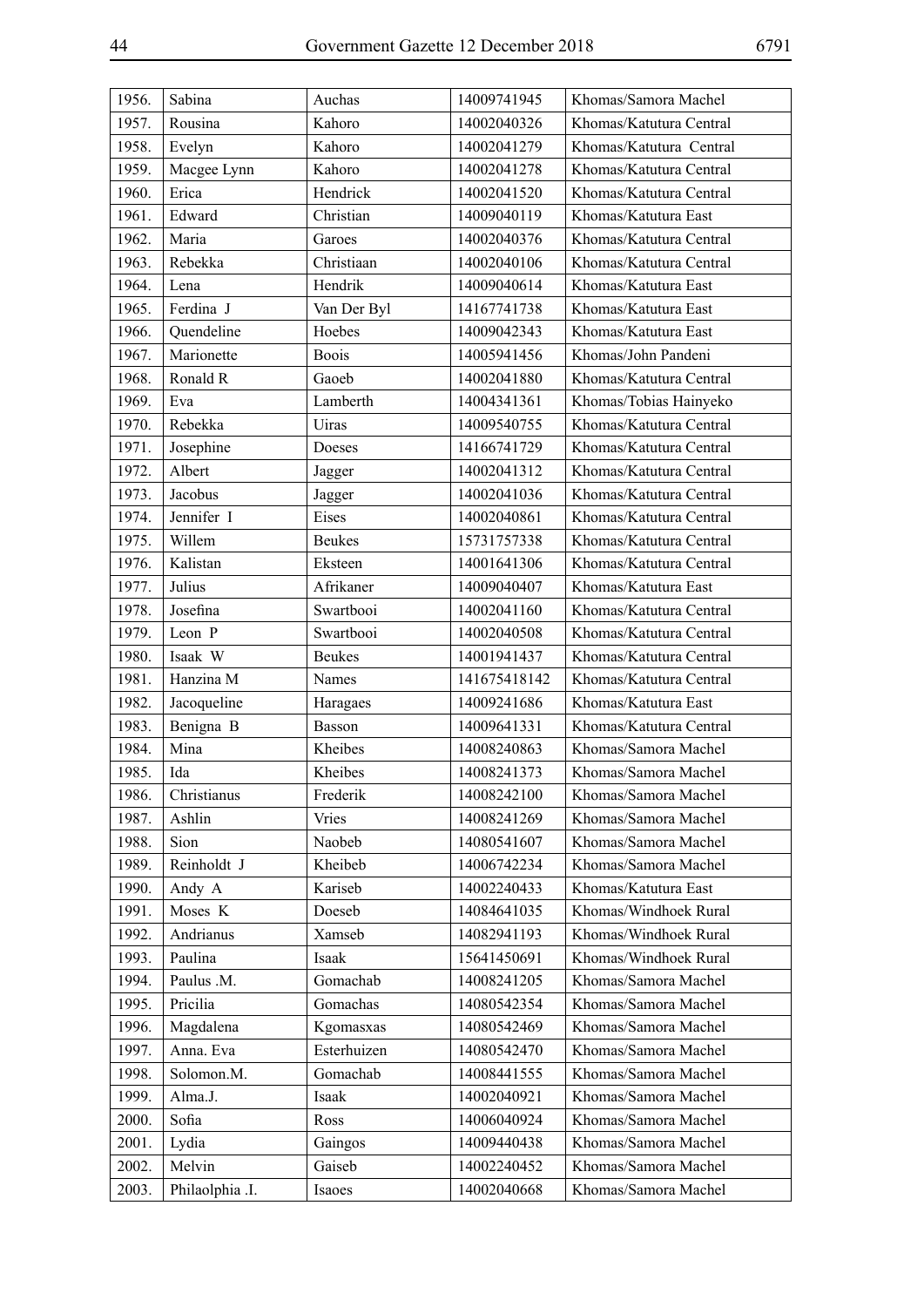| 2004. | Ann .K.        | <b>Boois</b>  | 14080541400  | Khomas/Samora Machel      |
|-------|----------------|---------------|--------------|---------------------------|
| 2005. | Stephanus      | <b>Boois</b>  | 14171241747  | Khomas/Samora Mahel       |
| 2006. | Ddycia Juanita | kido          | 14006443403  | Khomas/Samora Machel      |
| 2007. | Christa .C.    | Christiaan    | 14008243493  | Khomas/Samora Machel      |
| 2008. | Menesia        | Namises       | 14008240154  | Khomas/Samora Machel      |
| 2009. | Julian         | Fredricks     | 14008441554  | Khomas/Samora Machel      |
| 2010. | Adolfina       | Xoagus        | 14167741748  | Khomas/Samora Machel      |
| 2011. | Johannes       | Tsei .Tseimau | 14002240307  | Khomas/Katutura East      |
| 2012. | Dina           | Tsei .Tseimau | 14002240324  | Khomas/Katutura East      |
| 2013. | Sarah          | Tsei.Tseimau  | 14002240646  | Khomas/Katutura East      |
| 2014. | Dina .D.       | Tsei. Tseimau | 141677418481 | Khomas/Katutura East      |
| 2015. | Markus         | Makuti        | 14006542860  | Khomas/Katutura East      |
| 2016. | Engelbrecht    | Katrina       | 14006341582  | Khomas/Samora Machel      |
| 2017. | Elizabeth      | Davids        | 14006241645  | Khomas/Samora Machel      |
| 2018. | Albinus .D.    | Kuhlewind     | 14006242816  | Khomas/Samora Machel      |
| 2019. | Esmelda .R.    | Fredrick      | 14006442478  | Khomas/Samora Machel      |
| 2020. | Elrico .S.     | Isaak         | 14006042801  | Khomas/John Pandeni       |
| 2021. | Fransina       | Booysen       | 14089842332  | Khomas/Katutura Central   |
| 2022. | Rebbeka        | Swartbooi     | 14009541755  | Khomas/Katutura Central   |
| 2023. | Rebekka        | Shkango       | 14091241445  | Khomas/John Pandeni       |
| 2024. | Johanna        | Gaingos       | 14009540887  | Khomas/Katutura Central   |
| 2025. | Evangeline     | Gaingas       | 14009540446  | Khomas/Katutura Central   |
| 2026. | Andrea Sophia  | Am-Gabes      | 14001340092  | Khomas/Kutatura Centra    |
| 2027. | Floria         | Xoagus        | 14082441755  | Khomas/Windoek Rural      |
| 2028. | Ida            | Nowases       | 14009540179  | Khomas/Katutura Central   |
| 2029. | Frieda         | Rakweta       | 14002040646  | Khomas/Katutura Central   |
| 2030. | Alwina         | Rakwata       | 14009541026  | Khomas/Katuaturab Central |
| 2031. | Fransina       | <b>Nuses</b>  | 14009240259  | Khomas/Katutura East      |
| 2032. | Joquelina .J.  | Hoebes        | 14009241584  | Khomas/Katutura East      |
| 2033. | Tossen         | Khoeseb       | 14009241785  | Khomas/Katutura East      |
| 2034. | Levi .Louren   | <b>Boois</b>  | 14001941643  | Khomas/Katutura Central   |
| 2035. | Fredrika       | Fredericks    | 14001941644  | Khomas/Katutura Central   |
| 2036. | Angelina .F.   | Jassob        | 14000140458  | Khomas/Katutura East      |
| 2037. | Priska         | Garises       | 15621956355  | Khomas/Katutura East      |
| 2038. | Lydia          | Goagoses      | 14009040556  | Khomas/Katutura East      |
| 2039. | Gerson         | Selbeb        | 14008840720  | Khomas/John Pandeni       |
| 2040. | Amalia         | #Goses        | 14009040773  | Khomas/Katutura East      |
| 2041. | Georgia .Tony  | Hoabes        | 14002241092  | Khomas/Katutura East      |
| 2042. | Notie          | Karises       | 14009240364  | Khomas/katutura East      |
| 2043. | Sandra         | Geniromon     | 14009241340  | Khomas/Katutura Central   |
| 2044. | Hanna.N.Osipo  | Phiri         | 15621556348  | Khomas/Katutura Central   |
| 2045. | Sara           | Lambark       | 140095540753 | Khomas/Katutura Central   |
| 2046. | Ismael         | Hochabeb      | 14080641140  | Khomas/John Pandeni       |
| 2047. | Prince-Angelo  | Uriab         | 14009541411  | Khomas/Katutura Central   |
| 2048. | Hendriette     | Matsuis       | 14009541890  | Khomas/Katutura Central   |
| 2049. | Ivanda         | Hoebes        | 15622056254  | Khomas/Katutura Central   |
| 2050. | Elizabeth      | Van Wyk       | 14009040465  | Khomas/Katutura East      |
| 2051. | Isak           | Uri-khob      | 1400904388   | Khomas/Katutura East      |
|       |                |               |              |                           |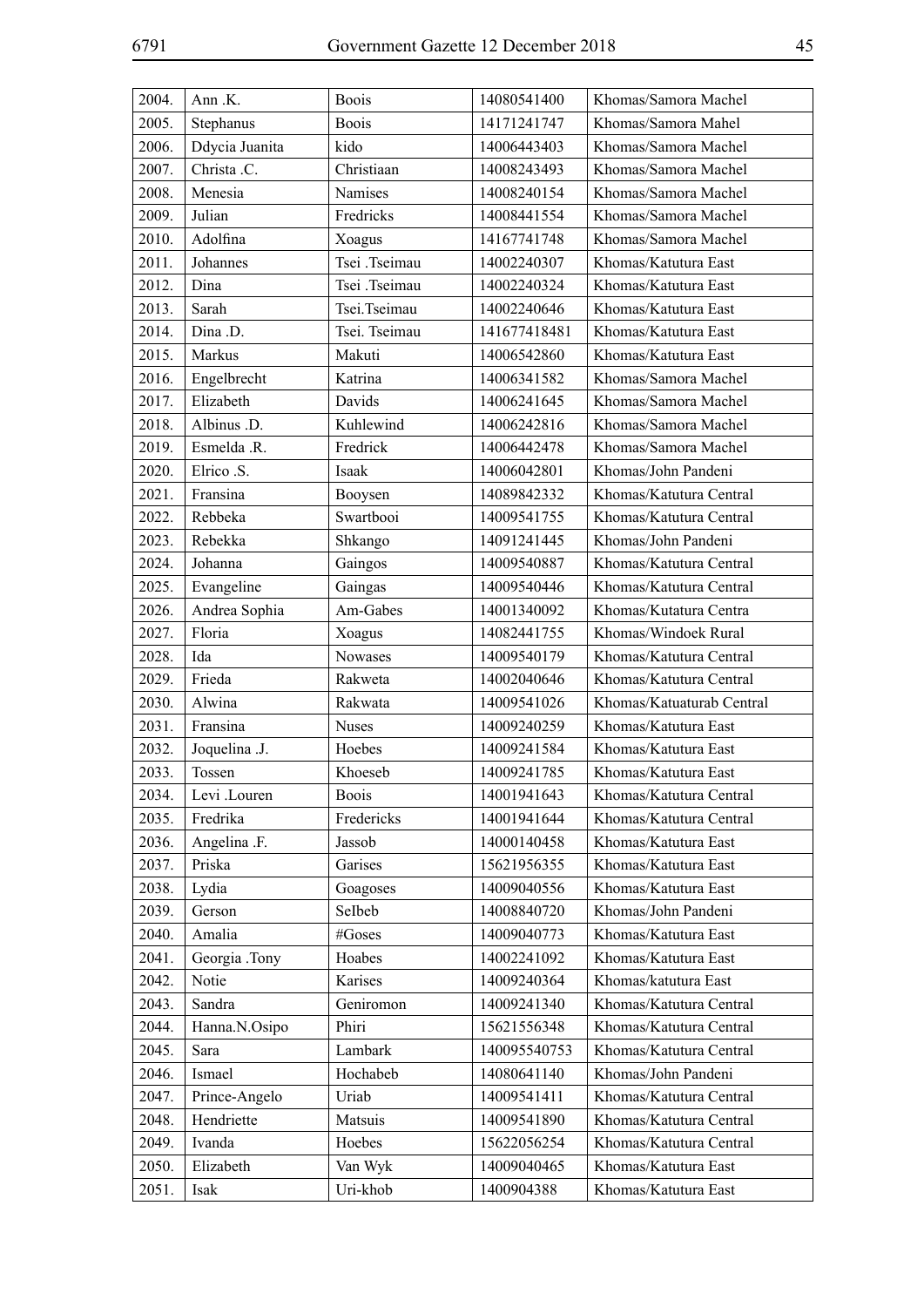| 2052. | Jaarsak       | Ursula       | 14085241182  | Khomas/Tobias Hainyeko   |
|-------|---------------|--------------|--------------|--------------------------|
| 2053. | Bacile        | <b>Boois</b> | 15626156361  | Khomas/Tobias Hainyeko   |
| 2054. | Lena          | <b>Boois</b> | 15626156310  | Khomas/Tobias Hainyeko   |
| 2055. | Johanna       | Kheibos      | 14003643213  | Khomas/Tobias Hainyeko   |
| 2056. | Sofia         | Pinaar       | 14009840354  | Khomas/Moses !Garoeb     |
| 2057. | Frans         | Hendriks     | 14171141810  | Khomas/Moses !Garoeb     |
| 2058. | Kavin         | Pienaar      | 14169841813  | Khomas/Moses !Garoeb     |
| 2059. | Elma          | Uiras        | 14000640484  | Khomas/John Pandeni      |
| 2060. | Petrina       | Kok          | 14000540334  | Khomas/Khomasdal         |
| 2061. | Beatha H      | Amadhila     | 14172041803  | Khomas/Windhoek Rural    |
| 2062. | Christine     | Lukas        | 14172041786  | Khomas/Samora Machel     |
| 2063. | Benhard       | Mwalengwa    | 14009840931  | Khomas/Windhoek Rural    |
| 2064. | Elizabeth     | Pepo         | 14172041748  | Khomas/Windhoek Rural    |
| 2065. | Bernadina     | Uusiku       | 14172542215  | Khomas/Tobias-Hainyeko   |
| 2066. | Toivo-Toivo   | Hamakari     | 14006140373  | Khomas/Windhoek Rural    |
| 2067. | Kutenda V     | Pontianus    | 14007142180  | Khomas/Moses #Garoeb     |
| 2068. | Erasmus       | Kamhanda     | 1406742180   | Khomas/Samora Machel     |
| 2069. | Eliaser       | Mhanda       | 14006742180  | Khomas/Samora Machel     |
| 2070. | Mehosi        | Hengari      | 14001941153  | Khomas/Katutura Central  |
| 2071. | Toini N       | Shimbode     | 14084741557  | Khomas/Windhoek-Rural    |
| 2072. | Herta T       | Kashupi      | 14233841875  | Khomas/Katutura- Central |
| 2073. | Mehosi        | Hengari      | 14001941153  | Khomas/Katutura- Central |
| 2074. | Shikonga      | Shikusho     | 14003840763  | Khomas/Tobias Hainyeko   |
| 2075. | Kutenda V     | Pontianus    | 14007142180  | Khomas/Moses Garoeb      |
| 2076. | Nghikengelwa  | Lukas        | 14004041219  | Khomas/Windhoek Rural    |
| 2077. | Nghikengelwa  | Lukas        | 14004041219  | Khomas/Windhoek Rural    |
| 2078. | Lukas         | Abraham      | 14006542510  | Khomas/Samora Machel     |
| 2079. | Toini N       | Shimbonde    | 14058143148  | Khomas/Windhoek-Rural    |
| 2080. | Eliaser       | Kamhanda     | 14006742180  | Khomas/Samora Machel     |
| 2081. | Dion D        | So-Oabeb     | 14008440698  | Khomas/Samora-Maachel    |
| 2082. | Rejoice L     | Bam          | 14091241327  | Khomas/John Pandeni      |
| 2083. | Nechville E R | Stanley      | 14174341795  | Khomas/Windhoek Rural    |
| 2084. | Aina Indila   | Johannes     | 14007540927  | Khomas/Moses Garoeb      |
| 2085. | Elgian        | Onesmus      | 14006341067  | Khomas/Samora Machel     |
| 2086. | Naboth        | Ida          | 14172541871  | Khomas/Windhoek Rural    |
| 2087. | Cecilia       | Afrikaner    | 14008040946  | Khomas/Khomasdal         |
| 2088. | Bertha        | Anton        | 14082041812  | Khomas/Windhoek East     |
| 2089. | Roy           | Anton        | 14082041813  | Khomas/Windhoek East     |
| 2090. | Erin          | <b>Boois</b> | 14169541970  | Khomas/Khomasdal         |
| 2091. | Veronika      | Kandyungu    | 14006740217  | Khomas/Samora Machel     |
| 2092. | Gariel        | Naobeb       | 14169541973  | Khomas/Khomasdal         |
| 2093. | Josef         | Nauiseb      | 1400904196   | Khomas/Katutura East     |
| 2094. | !Galia        | Awaras       | 14009740843  | Khomas/Samora Machel     |
| 2095. | Inge          | Musulo       | 15632656708  | Khomas/Samora Machel     |
| 2096. | Krisline      | Theophilus   | 15629956390  | Khomas/John Pandeni      |
| 2097. | Benedicttus   | Da-Siliva    | 140090419117 | Khomas/Katutura East     |
| 2098. | Klara         | Da-Silva     | 14009041938  | Khomas/Katutura East     |
| 2099. | Jenifer       | Gaingos      | 14003643990  | Khomas/Tobias Hainyeko   |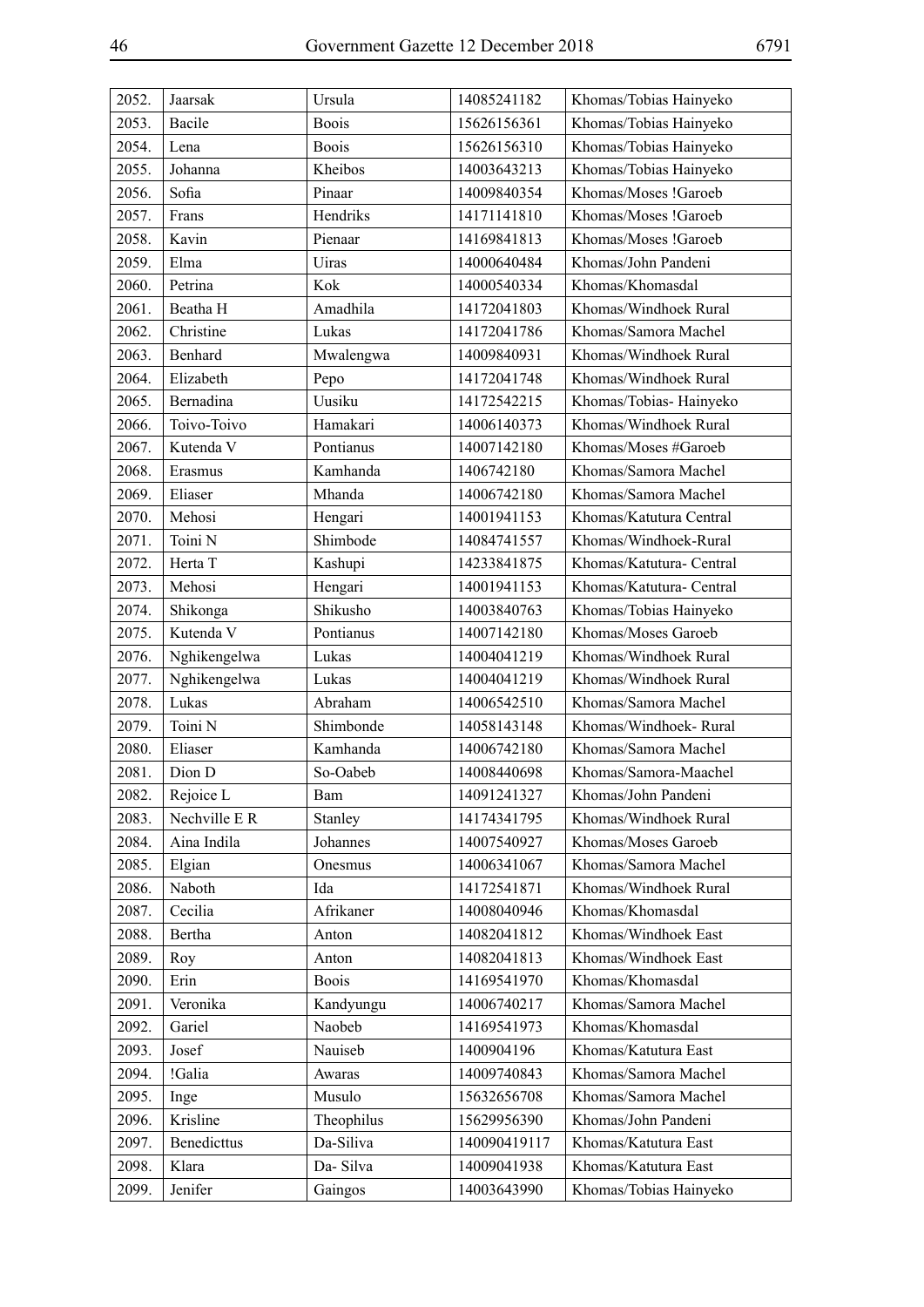| 2100. | Rebekka   | Roelf             | 14001641244  | Khomas/Katutura Central |
|-------|-----------|-------------------|--------------|-------------------------|
| 2101. | Jennifer  | Gamgos            | 14003643990  | Khomas/Tobias Hainyeko  |
| 2102. | Wilhemina | Wimmeri           | 14008840728  | Khomas/Katutura East    |
| 2103. | Desiree   | Rooinasie         | 14002140098  | Khomas/Katutura East    |
| 2104. | Josef     | Van Der Westhizen | 141746441805 | Khomas/Windhoek West    |
| 2105. | Theophkus | Kapitako          | 14087541023  | Khomas/Windhoek West    |
| 2106. | Christa   | Awases            | 14000740124  | Khomas/Khomasdal        |

## NAMES AND VOTERS' REGISTRATION NUMBERS OF PERSONS WHO SIGNED DECLARATION - KUNENE REGION

| No.   | Name     | <b>Surname</b> | <b>VRN</b>  | <b>Region and Constituency</b> |
|-------|----------|----------------|-------------|--------------------------------|
| 2107. | Gawiseb  | Atomsius       | 14067840769 | Kunene/Khorixas                |
| 2108. | Seibeb   | Erine          | 14066943384 | Kunene/Khorixas                |
| 2109. | Hoxobes  | Maria          | 14066942712 | Kunene/Khorixas                |
| 2110. | Gamusas  | Elfriede       | 14066941940 | Kunene/Khorixas                |
| 2111. | Namases  | Hildegart      | 14066941596 | Kunene/Khorixas                |
| 2112. | Gaugoab  | Reinhard       | 14058143221 | Kunene/Khorixas                |
| 2113. | Hoeseb   | Leon Manfred   | 14066641943 | Kunene/Khorixas                |
| 2114. | Naries   | Emile          | 14066641942 | Kunene/Khorixas                |
| 2115. | //Aweseb | Nicobs         | 14066642998 | Kunene/Khorixas                |
| 2116. | Saibes   | Hendrade       | 14066943170 | Kunene/Khorixas                |
| 2117. | Hoeseb   | Manfred        | 14117541220 | Kunene/Khorixas                |
| 2118. | Seibeb   | Petrus         | 14066942468 | Kunene/Khorixas                |
| 2119. | Geises   | Ivonne         | 14066841000 | Kunene/Outjo                   |
| 2120. | Gaises   | Magdalena      | 14066842247 | Kunene/Outjo                   |
| 2121. | Gasseb   | Erastus        | 14066543879 | Kunene/Outjo                   |
| 2122. | Gasseb   | Rudolf         | 14066841960 | Kunene/Outjo                   |
| 2123. | So-oabeb | David          | 14066542389 | Kunene/Outjo                   |
| 2124. | Guxab    | Max            | 14019240700 | Kunene/Outjo                   |
| 2125. | Aib      | Daniel         | 15710457276 | Kunene/Outjo                   |
| 2126. | Eib      | Berhardt       | 14188642057 | Kunene/Outjo                   |
| 2127. | Aubes    | Johanna        | 14066541675 | Kunene/Outjo                   |
| 2128. | Aubes    | Annaliza       | 14066541691 | Kunene/Outjo                   |
| 2129. | Kiises   | Fransina       | 14066694079 | Kunene/Khorixas                |
| 2130. | De Bruin | Immanuel       | 14066943106 | Kunene/Khorixas                |
| 2131. | Kamendu  | Christine      | 14066641131 | Kunene/Khorixas                |
| 2132. | #Ouses   | Erna           | 14067041189 | Kunene/Khorixas                |
| 2133. | Ouseb    | Archiels       | 14066943050 | Kunene/Khorixas                |
| 2134. | Armetha  | Stella         | 14066641835 | Kunene/Khorixas                |
| 2135. | Ouses    | Anna           | 14066940869 | Kunene/Khorixas                |
| 2136. | Tjikoru  | Nandago        | 14067041190 | Kunene/Khorixas                |
| 2137. | Kamendu  | Liebedine      | 14066943032 | Kunene/Khorixas                |
| 2138. | Gamseb   | Petrus         | 14066943033 | Kunene/Khorixas                |
| 2139. | Haraeb   | Ben Benny      | 14066941058 | Kunene/Khorixas                |
| 2140. | Ganuses  | Jenny          | 14065840743 | Kunene/Khorixas                |
| 2141. | Nanuses  | Tryda          | 14067440825 | Kunene/Khorixas                |
| 2142. | Nanuses  | Selma          | 14066940991 | Kunene/Khorixas                |
| 2143. | !Nawases | Elretha        | 14066942921 | Kunene/Khorixas                |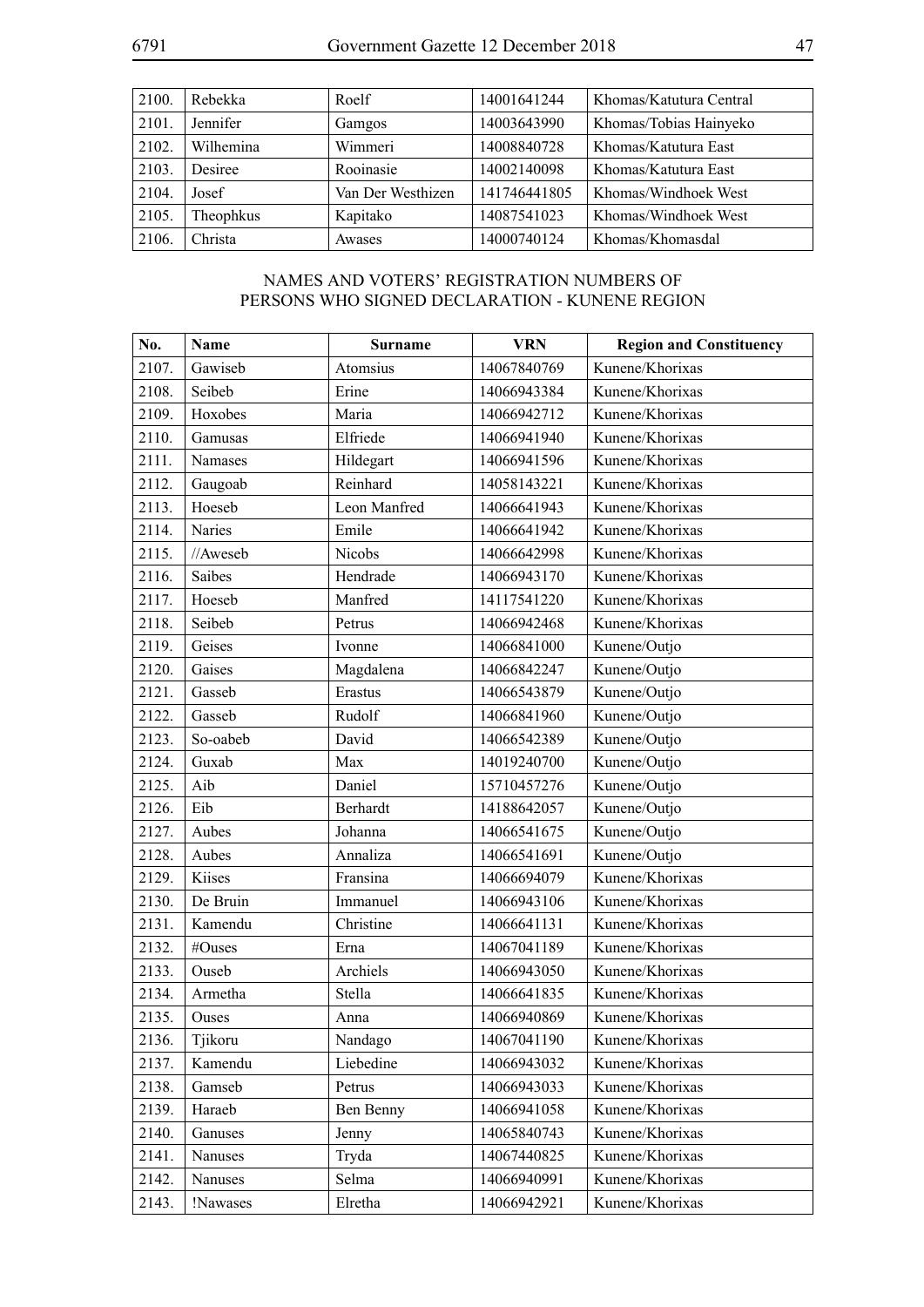| 2144. | Gaoses        | Englehardine | 14066942358 | Kunene/Khorixas |
|-------|---------------|--------------|-------------|-----------------|
| 2145. | !Nawases      | Memory       | 14066943504 | Kunene/Khorixas |
| 2146. | Matsuib       | Jogum        | 14067540915 | Kunene/Khorixas |
| 2147. | Haoses        | Maria        | 14067840898 | Kunene/Khorixas |
| 2148. | Nanuseb       | <b>IsaK</b>  | 14066941494 | Kunene/Khorixas |
| 2149. | Seibes        | Lourensia    | 14066941894 | Kunene/Khorixas |
| 2150. | Boombas       | Libertina    | 14067440804 | Kunene/Khorixas |
| 2151. | Haraes        | Fillipine    | 14067440792 | Kunene/Khorixas |
| 2152. | <b>Bombas</b> | Nadezda      | 1406744879  | Kunene/Khorixas |
| 2153. | Seibes        | Albertina    | 14066642012 | Kunene/Khorixas |
| 2154. | Seibes        | Caroline     | 14066642044 | Kunene/Khorixas |
| 2155. | Haradoes      | Dorothea     | 14019341706 | Kunene/Khorixas |
| 2156. | Goab          | Willem       | 14066641110 | Kunene/Khorixas |
| 2157. | Useb          | Martinus     | 14066943062 | Kunene/Khorixas |
| 2158. | Haradoes      | Magrietha    | 14066642341 | Kunene/Khorixas |
| 2159. | Haradoes      | Cliflon      | 14010341490 | Kunene/Khorixas |
| 2160. | Haraes        | Elizabeth    | 14066942328 | Kunene/Khorixas |
| 2161. | Gaeseb        | Wahder       | 14067841021 | Kunene/Khorixas |
| 2162. | Horaes        | Constansia   | 14066942317 | Kunene/Khorixas |
| 2163. | Oxurus        | Nyony        | 14066941696 | Kunene/Khorixas |
| 2164. | Oxurus        | Menesia      | 14066640923 | Kunene/Khorixas |
| 2165. | Kaninas       | Chritine     | 14066641879 | Kunene/Khorixas |
| 2166. | Kaninas       | Moriena      | 14066640760 | Kunene/Khorixas |
| 2167. | Hunibes       | Lorinda      | 14066642242 | Kunene/Khorixas |
| 2168. | Gawises       | Elfreide     | 14066941298 | Kunene/Khorixas |
| 2169. | Simosi        | Ringo        | 14066641690 | Kunene/Khorixas |
| 2170. | Horases       | Hermine      | 14066641996 | Kunene/Khorixas |
| 2171. | Mbakondja     | Justus       | 14067041120 | Kunene/Khorixas |
| 2172. | !Hoaes        | Maureen      | 14066642572 | Kunene/Khorixas |
| 2173. | !Hoaek        | Absalom      | 14066642571 | Kunene/Khorixas |
| 2174. | Nawases       | Jenie        | 14066940810 | Kunene/Khorixas |
| 2175. | Khamuxas      | Amalia       | 14066641708 | Kunene/Khorixas |
| 2176. | Haodoms       | Alwina       | 14066940864 | Kunene/Khorixas |
| 2177. | Nameya        | Christofine  | 14191942038 | Kunene/Khorixas |
| 2178. | Awaseb        | S. Christian | 14066942554 | Kunene/Khorixas |
| 2179. | Danster       | Gustav       | 14066943045 | Kunene/Khorixas |
| 2180. | Useb          | John         | 14066642868 | Kunene/Khorixas |
| 2181. | Gaeb          | Stefenus     | 14066642228 | Kunene/Khorixas |
| 2182. | Nanuses       | Florence     | 14066641061 | Kunene/Khorixas |
| 2183. | Hoaeb         | Ronnie       | 14066943376 | Kunene/Khorixas |
| 2184. | Gaugoas       | Charlotte    | 14066940902 | Kunene/Khorixas |
| 2185. | Gaugoab       | Ludwig       | 14066642903 | Kunene/Khorixas |
| 2186. | Harases       | Rebekka      | 14066942001 | Kunene/Khorixas |
| 2187. | /Uiseb        | Gerson       | 14066941350 | Kunene/Khorixas |
| 2188. | /Urib         | Wynand       | 14066640873 | Kunene/Khorixas |
| 2189. | /Uris         | Caroline     | 14066943267 | Kunene/Khorixas |
| 2190. | Goases        | Niconette    | 14067840795 | Kunene/Khorixas |
| 2191. | Garas         | Renathe      | 14067440884 | Kunene/Khorixas |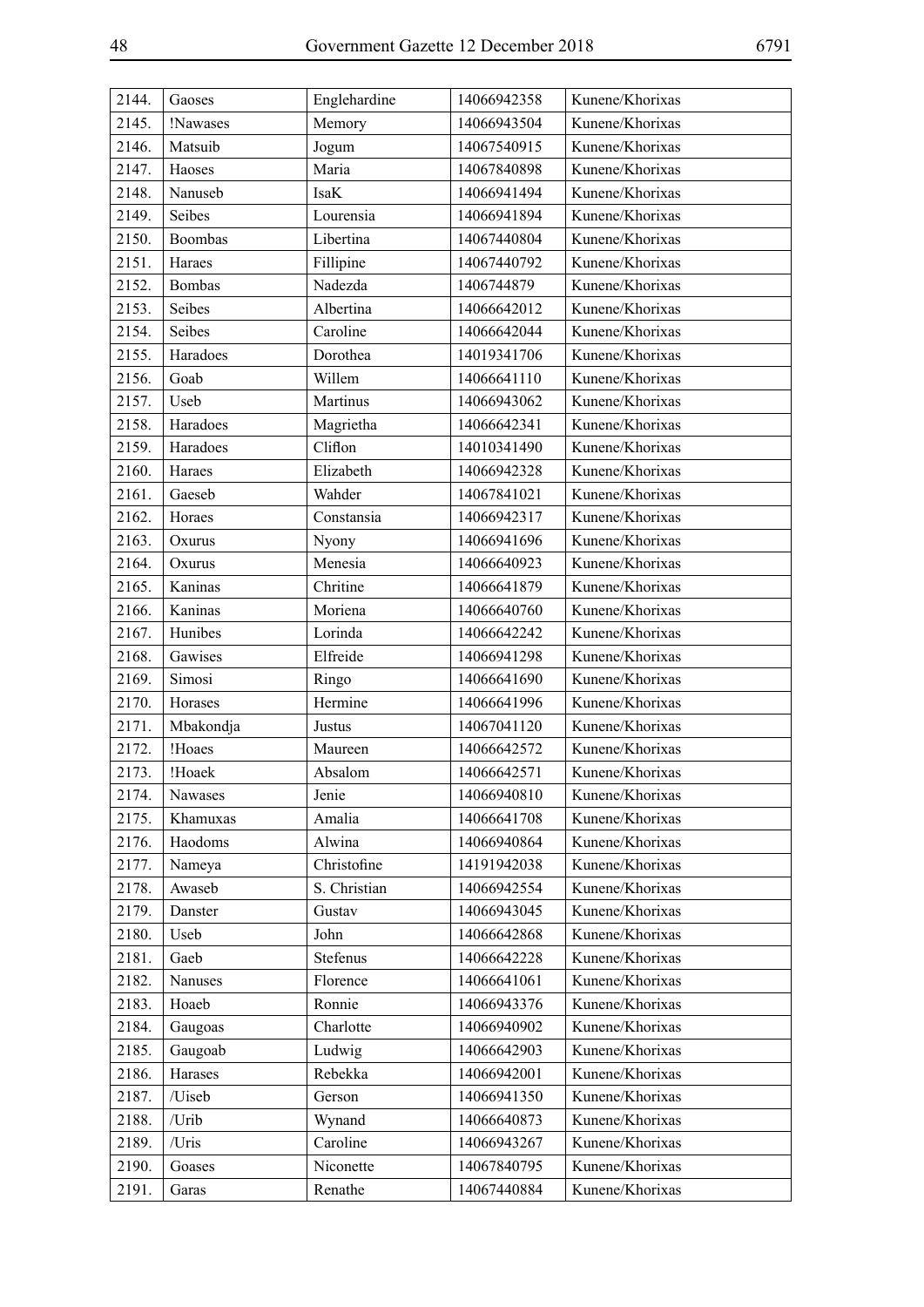| 2192. | Goses         | Imgard          | 14067440757 | Kunene/Khorixas |
|-------|---------------|-----------------|-------------|-----------------|
| 2193. | Namaseb       | Cleolodt        | 14009214183 | Kunene/Khorixas |
| 2194. | Garises       | Mona            | 14066941645 | Kunene/Khorixas |
| 2195. | Gariseb       | Raynold         | 14203042072 | Kunene/Khorixas |
| 2196. | Kamendu       | Priscilla       | 14066640802 | Kunene/Khorixas |
| 2197. | Namases       | Ella            | 14066941525 | Kunene/Khorixas |
| 2198. | Hendricks     | Hans            | 14066941523 | Kunene/Khorixas |
| 2199. | Khais         | Annatjie        | 14066641198 | Kunene/Khorixas |
| 2200. | /Khais        | Selsie          | 14066942291 | Kunene/Khorixas |
| 2201. | Goamus        | Bertha          | 14066941545 | Kunene/Khorixas |
| 2202. | Graises       | Florety         | 15711257264 | Kunene/Khorixas |
| 2203. | Gaes          | Lydia           | 14066940890 | Kunene/Khorixas |
| 2204. | Gaeb          | Gerson          | 14066941349 | Kunene/Khorixas |
| 2205. | /Ais          | Mercia          | 14066641435 | Kunene/Khorixas |
| 2206. | Ubibes        | Elizabeth       | 14066941415 | Kunene/Khorixas |
| 2207. | !oe-amase     | Regina          | 14066440756 | Kunene/Khorixas |
| 2208. | Ubiteb        | Ismael          | 14066942547 | Kunene/Khorixas |
| 2209. | Swaartbooi    | Eva             | 14066641199 | Kunene/Khorixas |
| 2210. | <b>Beukes</b> | Katrina         | 14066641038 | Kunene/Khorixas |
| 2211. | !Gaoses       | Justine         | 14066943209 | Kunene/Khorixas |
| 2212. | !Gaoseb       | Roberto         | 14066943208 | Kunene/Khorixas |
| 2213. | Haraes        | Lena            | 14066942395 | Kunene/Khorixas |
| 2214. | Haraeb        | Jochanias       | 14066642760 | Kunene/Khorixas |
| 2215. | Nawases       | Christiana      | 14066640851 | Kunene/Khorixas |
| 2216. | Nawases       | Melody          | 14066942976 | Kunene/Khorixas |
| 2217. | Horases       | Maria           | 14066641610 | Kunene/Khorixas |
| 2218. | Nawases       | Taliana         | 14066940859 | Kunene/Khorixas |
| 2219. | Basson        | Cenriana        | 14067440837 | Kunene/Khorixas |
| 2220. | Tjivera       | Simon           | 14066942298 | Kunene/Khorixas |
| 2221. | Naris         | Meid            | 1401394100  | Kunene/Khorixas |
| 2222. | Moloto        | Claudia         | 14066941783 | Kunene/Khorixas |
| 2223. | Moloto        | Josias M.       | 14191941997 | Kunene/Khorixas |
| 2224. | Tjavonda      | Florinda        | 14066940962 | Kunene/Khorixas |
| 2225. | Garieb        | Naftalie H.     | 14191941967 | Kunene/Khorixas |
| 2226. | Garises       | Auguste         | 14066641364 | Kunene/Khorixas |
| 2227. | Tjinjama      | Anna-Marie      | 14066942856 | Kunene/Khorixas |
| 2228. | Garugab       | Martin          | 14066641336 | Kunene/Khorixas |
| 2229. | Hoeses        | Maria           | 14066941461 | Kunene/Khorixas |
| 2230. | Hoeses        | Hansina         | 14066941458 | Kunene/Khorixas |
| 2231. | Areses        | <b>Brigitte</b> | 14066943391 | Kunene/Khorixas |
| 2232. | Gowases       | Jenna E         | 14060341523 | Kunene/Khorixas |
| 2233. | Horases       | Franziska       | 14066941046 | Kunene/Khorixas |
| 2234. | Horaseb       | Moses           | 14068040896 | Kunene/Khorixas |
| 2235. | Horases       | Wilma           | 14013940291 | Kunene/Khorixas |
| 2236. | Gaeb          | Immanuel        | 14067041054 | Kunene/Khorixas |
| 2237. | Aebes         | Fredrika        | 14066641871 | Kunene/Khorixas |
| 2238. | Garises       | Drony           | 15711257266 | Kunene/Khorixas |
| 2239. | Aib           | Jod             | 14066843063 | Kunene/Outjo    |
|       |               |                 |             |                 |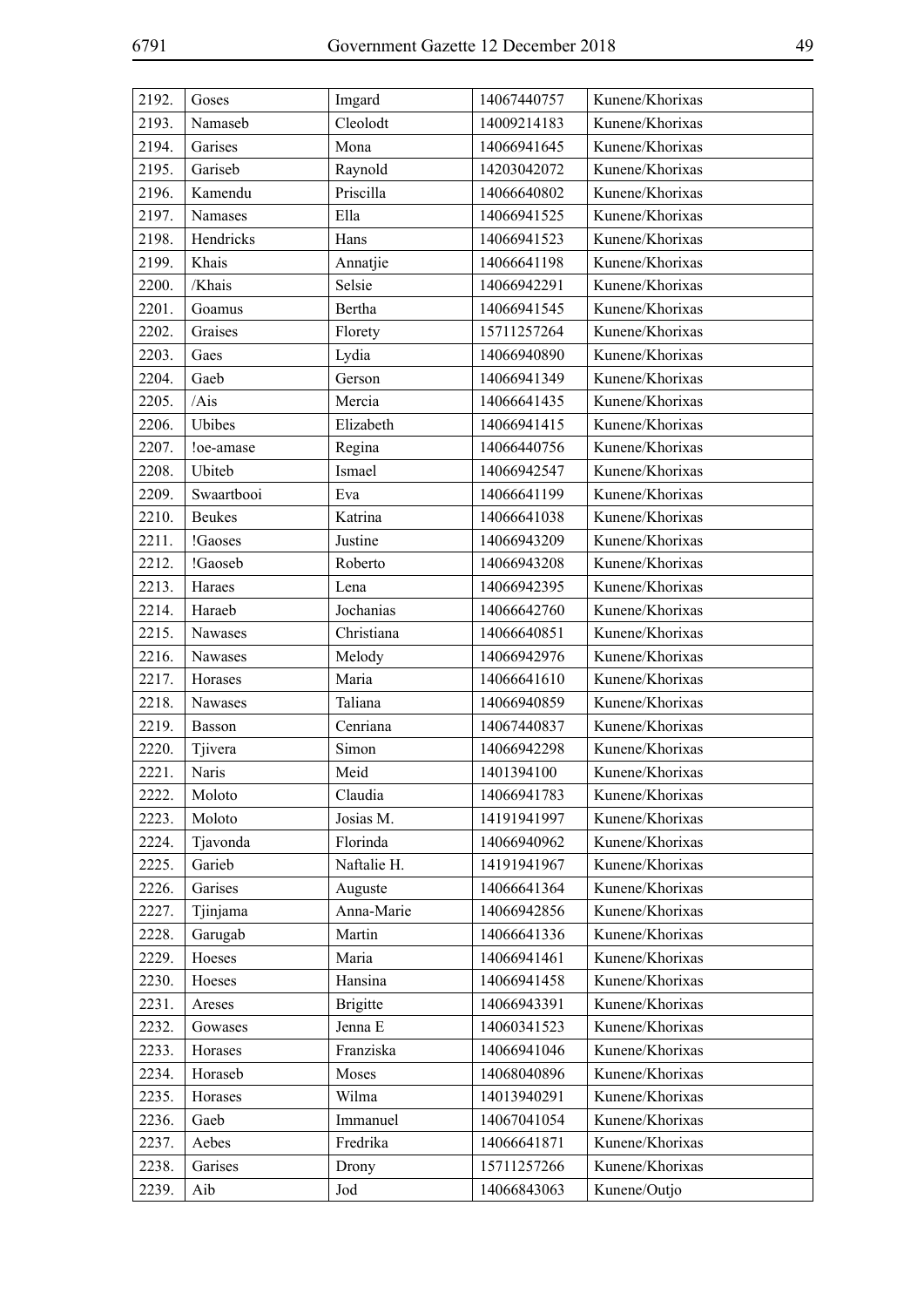| 2240. | Japuhua       | Karituvire   | 14066842274 | Kunene/Outjo    |
|-------|---------------|--------------|-------------|-----------------|
| 2241. | Kahuva        | Percy Wayne  | 14069241127 | Kunene/Outjo    |
| 2242. | Sassie        | Rebekka      | 14066541283 | Kunene/Outjo    |
| 2243. | Tsanses       | Lina         | 14069240909 | Kunene/Outjo    |
| 2244. | Goraxas       | Susanna      | 14066542487 | Kunene/Outjo    |
| 2245. | Kavinga       | Theresia     | 14066541389 | Kunene Otjo     |
| 2246. | Hoaeb         | Jacob        | 14066540740 | Kunene/Outjo    |
| 2247. | Karunga       | Munee        | 14066842646 | Kunene/Outjo    |
| 2248. | Thomas        | Definus      | 14069240861 | Kunene/Outjo    |
| 2249. | De Bruin      | Katrina      | 14066540900 | Kunene/Outjo    |
| 2250. | Kotjiveri     | David        | 14069341195 | Kunene/Outjo    |
| 2251. | Bapello       | Johannes     | 14066642942 | Kunene/Khorixas |
| 2252. | <b>Brandt</b> | Rudolf       | 14066542970 | Kunene/Outjo    |
| 2253. | Khumas        | Emma         | 14066542173 | Kunene/Outjo    |
| 2254. | De Bruid      | Willie       | 14067840845 | Kunene/Outjo    |
| 2255. | Pelemoni      | Herman       | 14067740793 | Kunene/Outjo    |
| 2256. | Debes         | Belinda      | 14066543043 | Kunene/Outjo    |
| 2257. | De Bruin      | John Richard | 14066842788 | Kunene/Outjo    |
| 2258. | Hoaes         | Willemina    | 14066943282 | Kunene/Khorixas |
| 2259. | Hilotoka      | Tobias       | 14014640504 | Kunene/Khorixas |
| 2260. | Nangoro       | Madelein     | 14066942062 | Kunene/Khorixas |
| 2261. | Mbahuma       | Eva          | 14066942128 | Kunene/Khorixas |
| 2262. | Bahuma        | Ismael       | 14066942124 | Kunene/Khorixas |
| 2263. | Gau-Goabll    | Hendrick     | 14066641009 | Kunene/Khorixas |
| 2264. | Hoes          | Christiana   | 14066641012 | Kunene/Khorixas |
| 2265. | Mushanima     | Thomas       | 14066922683 | Kunene/Khorixas |
| 2266. | !Nawoses      | Engelika     | 14066942682 | Kunene/Khorixas |
| 2267. | Nawoses       | Ellie        | 14066641841 | Kunene/Khorixas |
| 2268. | Nowaseb       | Alfred       | 14066641733 | Kunene/Khorixas |
| 2269. | Nowases       | Anastasia    | 14066642075 | Kunene/Khorixas |
| 2270. | Nowaseb       | Simon        | 14191942045 | Kunene/Khorixas |
| 2271. | //Gases       | Landine      | 14066941425 | Kunene/Khorixas |
| 2272. | Gamases       | Isabella     | 14066941086 | Kunene/Khorixas |
| 2273. | Namases       | Sonja        | 14067440755 | Kunene/Khorixas |
| 2274. | !Nawases      | Christa      | 14066642342 | Kunene/Khorixas |
| 2275. | A-Aobeb       | Johannes C.  | 14066841221 | Kunene/Outjo    |
| 2276. | Nameb         | Reinhardt    | 15710457243 | Kunene/Outjo    |
| 2277. | Gaeseb        | Edward       | 14069240700 | Kunene/Outjo    |
| 2278. | Gaeses        | Amanda       | 14069240726 | Kunene/Outjo    |
| 2279. | Gaeses        | Elfried      | 14066842432 | Kunene/Outjo    |
| 2280. | Gaeses        | Sherold      | 14066842454 | Kunene/Outjo    |
| 2281. | Koper         | Frieda       | 14066842850 | Kunene/Outjo    |
| 2282. | Nowoseb       | Piet         | 14066841008 | Kunene/Outjo    |
| 2283. | Guxab         | Bernardt     | 14066841073 | Kunene/Outjo    |
| 2284. | Guxab         | Gotlieb      | 14066542550 | Kunene/Outjo    |
| 2285. | Nu-Aiseb      | Kleofas      | 14066840847 | Kunene/Outjo    |
| 2286. | Haimbodi      | Veronika     | 14066842459 | Kunene/Outjo    |
| 2287. | Haimbodi      | Gotlieb      | 14066543580 | Kunene/Outjo    |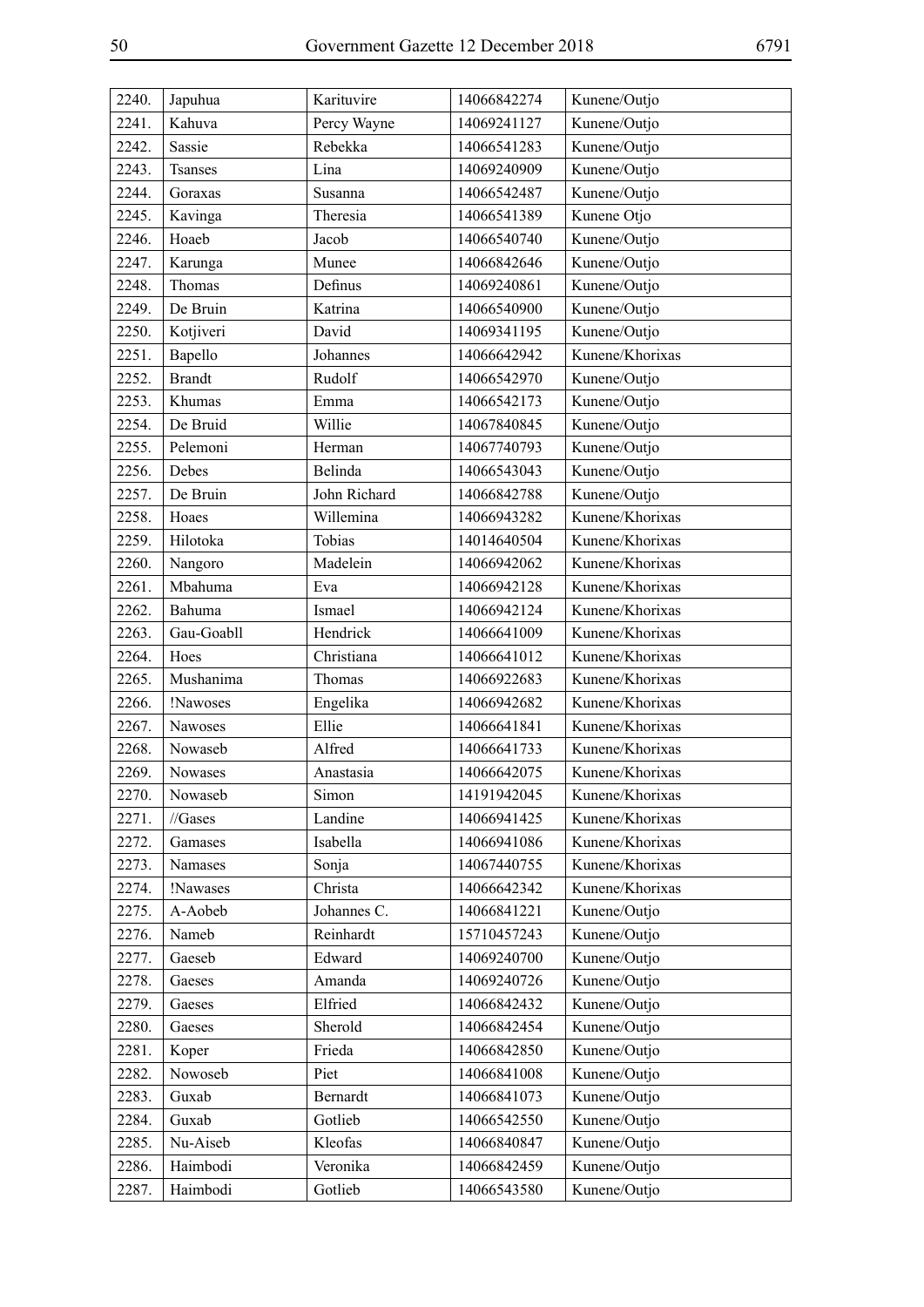| 2288. | Nanuses   | Clementine      | 14066543036 | Kunene/Outjo    |
|-------|-----------|-----------------|-------------|-----------------|
| 2289. | Vatenda   | Jenny Petrina   | 14066540893 | Kunene/Outjo    |
| 2290. | Haraes    | Desery J.       | 14017843095 | Kunene/Outjo    |
| 2291. | Stuurman  | Andreas         | 14066540676 | Kunene/Outjo    |
| 2292. | Haneb     | Immanue         | 14066841029 | Kunene/Outjo    |
| 2293. | Khumus    | Paulina         | 14069240898 | Kunene/Outjo    |
| 2294. | Hoases    | Amalia          | 14069340859 | Kunene/Outjo    |
| 2295. | Hunibeb   | Hunry Jackson   | 14066541365 | Kunene/Outjo    |
| 2296. | Mukwe     | Festus          | 14069340854 | Kunene/Outjo    |
| 2297. | Haneb     | Naftaline Frans | 14069340866 | Kunene/Outjo    |
| 2298. | Gaeseb    | Erich           | 14066542440 | Kunene/Outjo    |
| 2299. | Gorabeb   | Fritz           | 14069340852 | Kunene/Outjo    |
| 2300. | Gorabeb   | Elizabeth       | 14069340851 | Kunene/Outjo    |
| 2301. | Goaseb    | Efraim          | 14069340837 | Kunene/Outjo    |
| 2302. | Aib       | Willem          | 14069340855 | Kunene/Outjo    |
| 2303. | Alfredo   | Marthin         | 14066542510 | Kunene/Outjo    |
| 2304. | Khamuxas  | Berlinda        | 14066541489 | Kunene/Outjo    |
| 2305. | Geises    | Anna            | 15710457232 | Kunene/Outjo    |
| 2306. | Geiseb    | Abraham         | 14066541437 | Kunene/Outjo    |
| 2307. | Henkueb   | Jakob           | 14069240885 | Kunene/Outjo    |
| 2308. | Ais       | Mina            | 14066842345 | Kunene/Outjo    |
| 2309. | Kheis     | Rosalia         | 14066541091 | Kunene/Outjo    |
| 2310. | Kapitango | Tonitha Pask    | 14047842289 | Kunene/Outjo    |
| 2311. | Somses    | Callista        | 14057143880 | Kunene/Khorixas |
| 2312. | Naris     | Rosalia         | 14015941690 | Kunene/Khorixas |
| 2313. | Gaingos   | Lizele          | 14013941101 | Kunene/Khorixas |
| 2314. | Lambertha | Magreth         | 14066943100 | Kunene/Khorixas |
| 2315. | Matsuib   | Wilfried        | 14066941615 | Kunene/Khorixas |
| 2316. | Soroseb   | Hendrick        | 14066640710 | Kunene/Khorixas |
| 2317. | Soroses   | Maria           | 14066941034 | Kunene/Khorixas |
| 2318. | Khariseb  | Dismond         | 14066942794 | Kunene/Khorixas |
| 2319. | Garases   | Presella        | 14066942541 | Kunene/Khorixas |
| 2320. | Petersen  | Susanna         | 14066941483 | Kunene/Khorixas |
| 2321. | Naibab    | Lazarus         | 14066943271 | Kunene/Khorixas |
| 2322. | Huses     | Fransiska       | 14066941885 | Kunene/Khorixas |
| 2323. | Hoeses    | Elizabeth       | 14066941532 | Kunene/Khorixas |
| 2324. | Goamus    | Bertha          | 14066941545 | Kunene/Khorixas |
| 2325. | Gurirab   | Tency Tence     | 14066942149 | Kunene/Khorixas |
| 2326. | Tsaebeb   | Mannetjie       | 14177641863 | Kunene/Khorixas |
| 2327. | Seibeb    | Samuel          | 14066942617 | Kunene/Khorixas |
| 2328. | Nawases   | Sarafia         | 14066942616 | Kunene/Khorixas |
| 2329. | Claasen   | Harolb          | 14191942121 | Kunene/Khorixas |
| 2330. | Claasen   | Phillemon       | 14066941315 | Kunene/Khorixas |
| 2331. | Claasen   | Marcel          | 14066041156 | Kunene/Khorixas |
| 2332. | !Gaogeb   | Almantus        | 14193942039 | Kunene/Khorixas |
| 2333. | !Guim     | Jan             | 14066942810 | Kunene/Khorixas |
| 2334. | Hoeb      | Johannes        | 14192541969 | Kunene/Khorixas |
| 2335. | Hoes      | Magdalena       | 14066641717 | Kunene/Khorixas |
|       |           |                 |             |                 |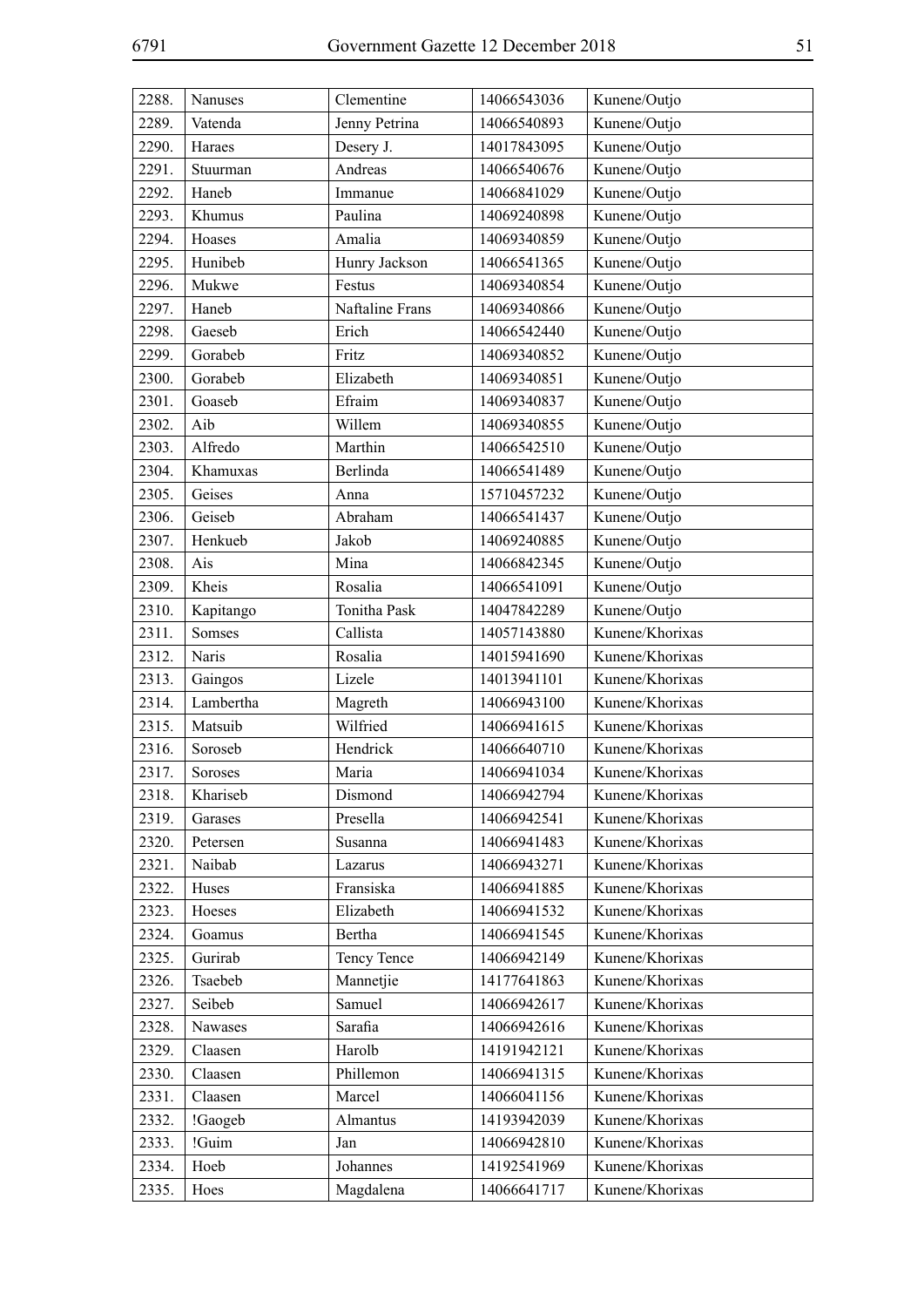| 2336. | Hoes     | Maria       | 14191942134 | Kunene/Khorixas |
|-------|----------|-------------|-------------|-----------------|
| 2337. | Skrywer  | Quinton     | 14066943256 | Kunene/Khorixas |
| 2338. | Hoeb     | Moses       | 14067440813 | Kunene/Khorixas |
| 2339. | Kharuxab | Johannes    | 14066641159 | Kunene/Khorixas |
| 2340. | Nawases  | Fillipensia | 14066640948 | Kunene/Khorixas |
| 2341. | Areseb   | Johannes    | 14066942459 | Kunene/Khorixas |
| 2342. | Horaseb  | Moses       | 14068040896 | Kunene/Khorixas |
| 2343. | /Gamirob | Pieter      | 14067041144 | Kunene/Khorixas |
| 2344. | Hoas     | Sarah       | 14066942980 | Kunene/Khorixas |
| 2345. | Ubites   | Rucama      | 14066940788 | Kunene/Khorixas |
| 2346. | Ubites   | Saul        | 14066940775 | Kunene/Khorixas |
| 2347. | Nuab     | Salmon      | 14066641737 | Kunene/Khorixas |
| 2348. | Guibes   | Mariane     | 14066941209 | Kunene/Khorixas |
| 2349. | Horases  | Moreen      | 14017440596 | Kunene/Khorixas |
| 2350. | Haraes   | Siglinde    | 14016340757 | Kunene/Khorixas |
| 2351. | Semosi   | Priscilla   | 14067540687 | Kunene/Khorixas |
| 2352. | Claasen  | Angelika    | 14066641900 | Kunene/Khorixas |
| 2353. | Semosi   | Claus       | 14066641552 | Kunene/Khorixas |
| 2354. | Seibeb   | Johny       | 14066641341 | Kunene/Khorixas |
| 2355. | Geirises | Emmerensia  | 14066641694 | Kunene/Khorixas |
| 2356. | Geirises | Jannerolda  | 14066641064 | Kunene/Khorixas |
| 2357. | Hoeses   | Sem         | 14066940738 | Kunene/Khorixas |
| 2358. | Hoeses   | Alensia     | 15711257231 | Kunene/Khorixas |
| 2359. | Gaes     | Queenleline | 14066941344 | Kunene/Khorixas |
| 2360. | Gaes     | Salonika    | 14066642510 | Kunene/Khorixas |
| 2361. | Goraseb  | Maleagie    | 14067440874 | Kunene/Khorixas |
| 2362. | Haodoms  | Sara        | 14066640927 | Kunene/Khorixas |
| 2363. | Haraeb   | Immanuel    | 14066940847 | Kunene/Khorixas |
| 2364. | Haraes   | Amanda      | 14066942388 | Kunene/Khorixas |
| 2365. | Noabeb   | Richard     | 14067441139 | Kunene/Khorixas |
| 2366. | Gamases  | Anna        | 14066641357 | Kunene/Khorixas |
| 2367. | Hoeseb   | Hendrik     | 14067441112 | Kunene/Khorixas |
| 2368. | !Hoae"s  | Scoltha     | 14067440853 | Kunene/Khorixas |
| 2369. | !hoaes"s | Nadesda     | 14066640950 | Kunene/Khorixas |
| 2370. | Seibeb   | Joseph      | 14066942035 | Kunene/Khorixas |
| 2371. | Goseb    | Allenis     | 14066640812 | Kunene/Khorixas |
| 2372. | Gawises  | Elizabeth   | 1406641411  | Kunene/Khorixas |
| 2373. | Haraes   | Selvia      | 14015742365 | Kunene/Khorixas |
| 2374. | Somses   | Gustofine   | 14066940698 | Kunene/Khorixas |
| 2375. | Somseb   | Gideon      | 14066642721 | Kunene/Khorixas |
| 2376. | Haraes   | Alwaline    | 14066942008 | Kunene/Khorixas |
| 2377. | Haraes   | Tuclencia   | 14067440843 | Kunene/Khorixas |
| 2378. | Nuab     | Esegiel     | 14191942131 | Kunene/Khorixas |
| 2379. | Goses    | Charmain    | 14016741103 | Kunene/Khorixas |
| 2380. | /Gomes   | Isabel      | 14067440679 | Kunene/Khorixas |
| 2381. | Ganases  | Charmaine   | 14191941951 | Kunene/Khorixas |
| 2382. | Dawaseb  | Esau        | 14066943532 | Kunene/Khorixas |
| 2383. | !Nawases | Merola      | 14066941770 | Kunene/Khorixas |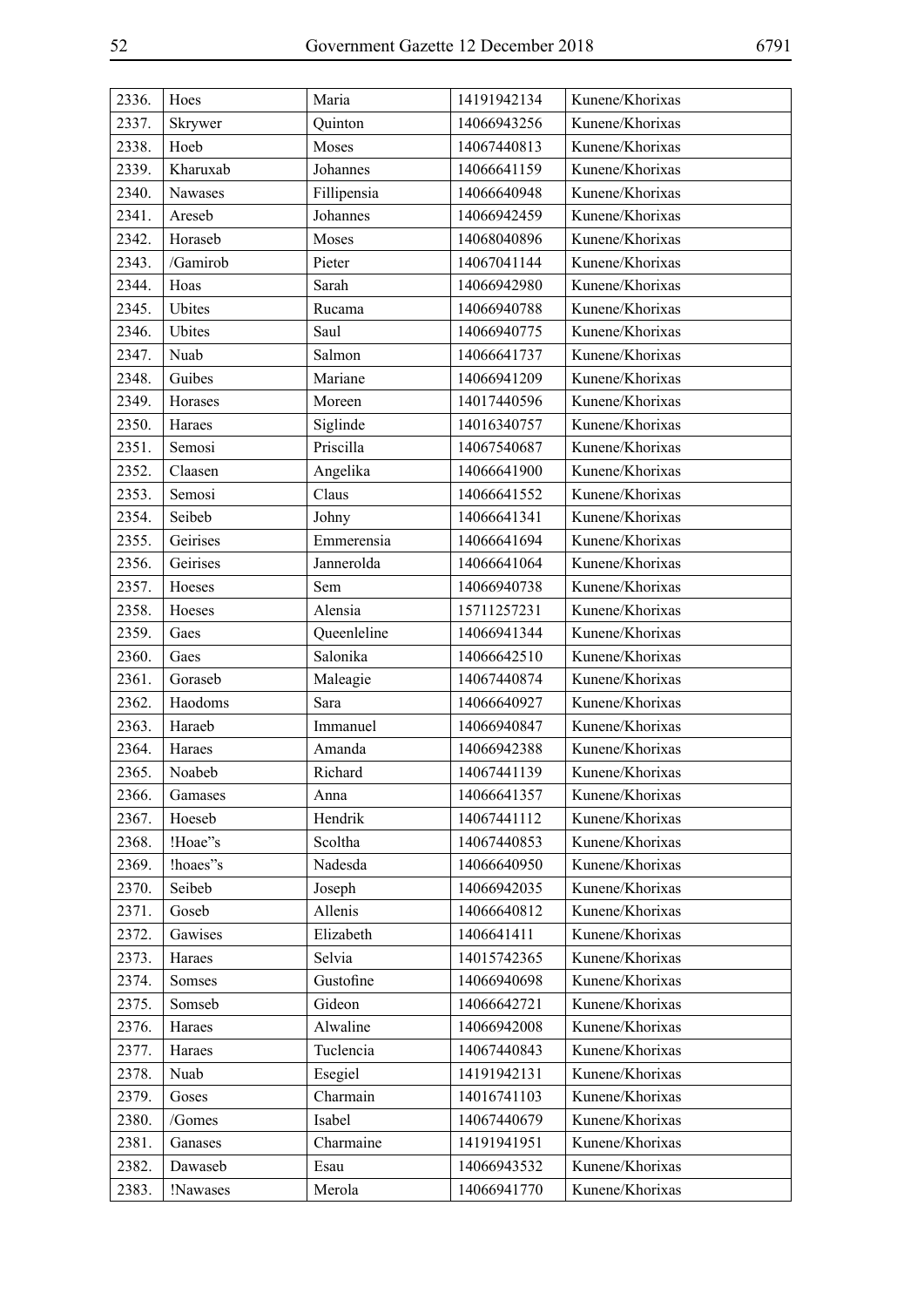| 2384. | /Useb                    | Frans         | 14016741159 | Kunene/Khorixas |
|-------|--------------------------|---------------|-------------|-----------------|
| 2385. | Howaes                   | Melanie       | 14066640767 | Kunene/Khorixas |
| 2386. | Vakola                   | Lucia         | 15713257154 | Kunene/Khorixas |
| 2387. | Gaseb                    | Isak          | 14066941076 | Kunene/Khorixas |
| 2388. | Gases                    | Willemina     | 14066941120 | Kunene/Khorixas |
| 2389. | !Ganeb                   | Jan           | 14066941445 | Kunene/Khorixas |
| 2390. | Uises                    | Anna          | 14066141631 | Kunene/Khorixas |
| 2391. | Howoses                  | Veronika      | 14066640922 | Kunene/Khorixas |
| 2392. | Howoses                  | Revolino      | 14066641568 | Kunene/Khorixas |
| 2393. | Nenuses                  | Fransina      | 14066640989 | Kunene/Khorixas |
| 2394. | Hoes                     | Else          | 14066943237 | Kunene/Khorixas |
| 2395. | Hoes                     | Rachel        | 14067840969 | Kunene/Khorixas |
| 2396. | Somaes                   | Alwine        | 14066942132 | Kunene/Khorixas |
| 2397. | Kamendu                  | Tekla         | 14191942135 | Kunene/Khorixas |
| 2398. | Goamub                   | Gerson        | 14067041294 | Kunene/Khorixas |
| 2399. | Guriras                  | Theresia      | 14066941617 | Kunene/Khorixas |
| 2400. | Huses                    | Fransiska     | 14066941885 | Kunene/Khorixas |
| 2401. | Naibab                   | Lazarus       | 14066943271 | Kunene/Khorixas |
| 2402. | Khairses                 | Flora         | 14066941614 | Kunene/Khorixas |
| 2403. | Ganases                  | Presilla      | 14066942541 | Kunene/Khorixas |
| 2405. | Khariseb                 | Desmond       | 14066942794 | Kunene/Khorixas |
| 2406. | $\frac{1}{\text{Gases}}$ | Landine       | 14066941425 | Kunene/Khorixas |
| 2407. | Kamendu                  | Endselly      | 14066942628 | Kunene/Khorixas |
| 2408. | Matsuib                  | Ernst         | 14066942449 | Kunene/Khorixas |
| 2409. | !Aoxamub                 | Manfried      | 14015742196 | Kunene/Khorixas |
| 2410. | Tjikuru                  | Queenciline   | 14066942498 | Kunene/Khorixas |
| 2411. | Huses                    | Benanie       | 14066942968 | Kunene/Khorixas |
| 2412. | Hoeseb                   | Richardt      | 14066642210 | Kunene/Khorixas |
| 2413. | Aebes                    | Mona          | 14066641871 | Kunene/Khorixas |
| 2414. | Nanuses                  | Jekobine      | 14066641049 | Kunene/Khorixas |
| 2415. | Nunuses                  | Fredrik       | 14066641040 | Kunene/Khorixas |
| 2416. | /Ganes                   | Maria         | 14066641538 | Kunene/Khorixas |
| 2417. | /Ganes                   | Aguste        | 14066641617 | Kunene/Khorixas |
| 2418. | Kavite                   | Immanuel      | 14066640800 | Kunene/Khorixas |
| 2419. | <b>Boois</b>             | Ester         | 15710457130 | Kunene/Outjo    |
| 2420. | Peter                    | Wilhemina     | 14066541936 | Kunene/Outjo    |
| 2421. | Peter                    | Cecilie       | 14017840789 | Kunene/Outjo    |
| 2422. | Shapalala                | Frieda        | 14069240871 | Kunene/Outjo    |
| 2423. | Afrikaner                | Elizabeth     | 1406940869  | Kunene/Outjo    |
| 2424. | Hikas                    | Rosina        | 14066842921 | Kunene/Outjo    |
| 2425. | Hoaeb                    | Mecury Merino | 14066841932 | Kunene/Outjo    |
| 2426. | Hoaes                    | Lydia         | 14066842471 | Kunene/Outjo    |
| 2427. | Ames                     | Drusilla      | 14066942958 | Kunene/Outjo    |
| 2428. | Saiseb                   | Jeremias      | 14194742027 | Kunene/Outjo    |
| 2429. | Khawus                   | Manalisa      | 14066842581 | Kunene/Outjo    |
| 2430. | Hoaeb                    | Mario T       | 15710457133 | Kunene/Outjo    |
| 2431. | Hoaeb                    | Jonas         | 14005140099 | Kunene/Outjo    |
| 2432. | Uxam                     | Andreas       | 14066540704 | Kunene/Outjo    |
|       |                          |               |             |                 |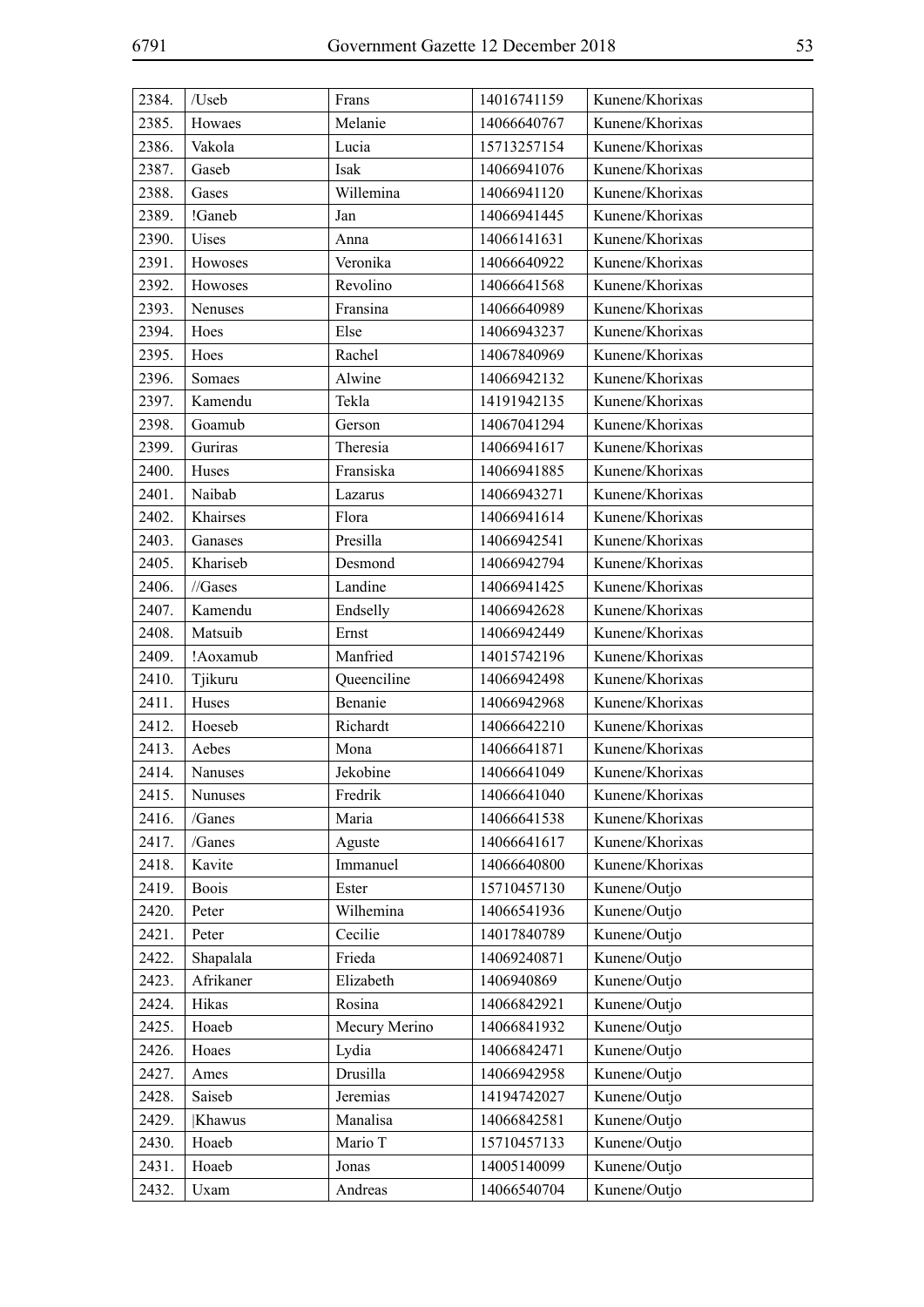| 2433. | Uxam         | Juliane          | 14194742197 | Kunene/Outjo      |
|-------|--------------|------------------|-------------|-------------------|
| 2434. | Horases      | Sofia            | 14066541418 | Kunene/Outjo      |
| 2435. | Horaseb      | Andreas          | 14066541517 | Kunene/Outjo      |
| 2436. | <b>Boois</b> | Christina        | 14066542670 | Kunene/Outjo      |
| 2437. | Peter        | Yvonne           | 14066842239 | Kunene/Outjo      |
| 2438. | Hanegas      | Belinda          | 14066541366 | Kunene/Outjo      |
| 2439. | Guibeb       | Reinhardt        | 14066141881 | Kunene/Sesfontein |
| 2440. | Lambert      | Sara             | 14066543832 | Kunene/Outjo      |
| 2441. | Hanes        | Antjie           | 14066841507 | Kunene/Outjo      |
| 2442. | Araeb        | Angelika         | 14047842687 | Kunene/Outjo      |
| 2443. | Nawaseb      | Naftalie         | 14066541966 | Kunene/Outjo      |
| 2444. | Nawoses      | Johanna          | 14066542822 | Kunene/Outjo      |
| 2445. | Crao-Aoseb   | Fredrick         | 14066542807 | Kunene/Outjo      |
| 2446. | Aib          | Apulus           | 14066541209 | Kunene/Outjo      |
| 2447. | Hunibes      | Chrstine         | 14066542804 | Kunene/Outjo      |
| 2448. | Soreseb      | Saul             | 14069240936 | Kunene/Outjo      |
| 2449. | Haneb        | John             | 14067940861 | Kunene/Outjo      |
| 2450. | Ganes        | Elfriede         | 14067940865 | Kunene/Outjo      |
| 2451. | Pietersen    | Malgreth         | 14018242301 | Kunene/Outjo      |
| 2452. | Hikas        | Christine        | 14066840924 | Kunene/Outjo      |
| 2453. | Hikas        | Jakoline         | 14047842256 | Kunene/Outjo      |
| 2454. | Kalungab     | Gabreal          | 14066842972 | Kunene/Outjo      |
| 2455. | Hoees        | Justine          | 14066540995 | Kunene/Outjo      |
| 2456. | Uiras        | Juliana          | 14066141566 | Kunene/Outjo      |
| 2457. | Somses       | Annatjie         | 14066841958 | Kunene/Outjo      |
| 2458. | Howabes      | Constantia       | 14066841468 | Kunene/Outjo      |
| 2459. | Gao-Oaseb    | Resley           | 14066842569 | Kunene/Outjo      |
| 2460. | Gaeseb       | Pius             | 14069241013 | Kunene/Outjo      |
| 2461. | Petrus       | Hanigab          | 14066542200 | Kunene/Outjo      |
| 2462. | Rosa         | Gaeses           | 14066542202 | Kunene/Outjo      |
| 2463. | Fransina     | Gaeses           | 14066842326 | Kunene/Outjo      |
| 2464. | Japona       | Eva              | 14069241037 | Kunene/Outjo      |
| 2465. | Kamses       | Karolina         | 14066642945 | Kunene/Outjo      |
| 2466. | Ames         | Carolina         | 14066541602 | Kunene/Outjo      |
| 2467. | Ames         | Erna             | 14066542485 | Kunene/Outjo      |
| 2468. | Seibes       | Margareth        | 14058540671 | Kunene/Outjo      |
| 2469. | Gunab        | Jacob            | 14066541645 | Kunene/Outjo      |
| 2470. | Goeses       | Magreth          | 14066841114 | Kunene/Outjo      |
| 2471. | Haraes       | Desiree Jacobine | 14017843095 | Kunene/Outjo      |
| 2472. | Uiras        | Idaflorida       | 14066541020 | Kunene/Outjo      |
| 2473. | Seibeb       | Simon            | 14066542215 | Kunene/Outjo      |
| 2474. | <b>Bot</b>   | Katrina          | 14066541293 | Kunene/Outjo      |
| 2475. | Hoes         | Rebeka           | 14066841431 | Kunene/Outjo      |
| 2476. | An-aobes     | Rosalia          | 14066142896 | Kunene/Outjo      |
| 2477. | Pietersen    | Johanna          | 14066540731 | Kunene/Outjo      |
| 2478. | Nawases      | Caharoler        | 14066841665 | Kunene/Outjo      |
| 2479. | /Nawases     | /Nawaseb         | 14066543750 | Kunene/Outjo      |
| 2480. | Repeega      | /Nawases         | 14066541920 | Kunene/Outjo      |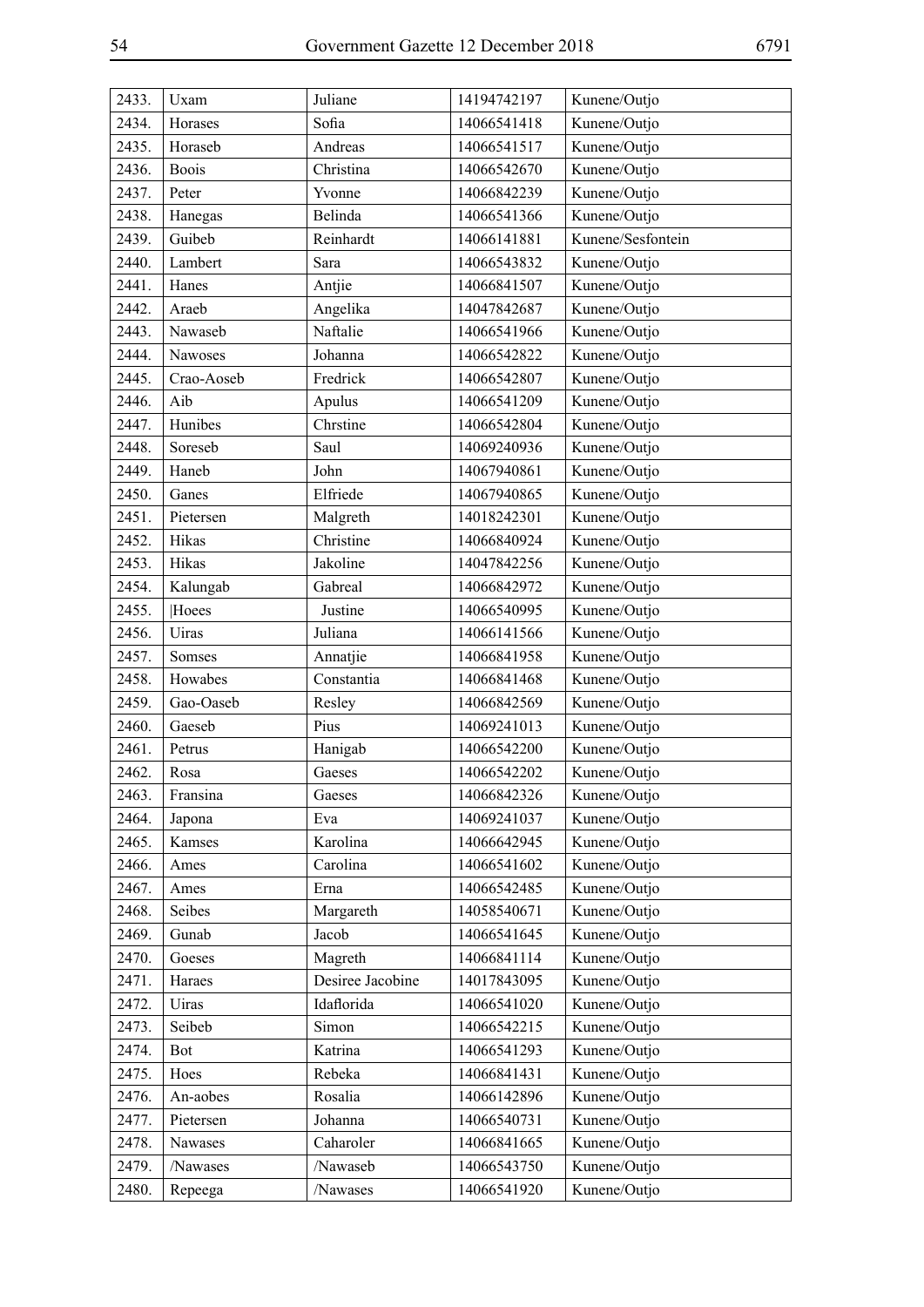| 2481. | Peters     | Johanna    | 14066541580 | Kunene/Outjo |
|-------|------------|------------|-------------|--------------|
| 2482. | Laurencia  | Gamgaebes  | 14066841515 | Kunene/Outjo |
| 2483. | Ais        | Susana     | 14056240737 | Kunene/Outjo |
| 2484. | Tjiueze    | Theresia   | 14067241041 | Kunene/Outjo |
| 2485. | Geises     | Kristina   | 14047842663 | Kunene/Outjo |
| 2486. | Khamuxab   | Jacob      | 14066840848 | Kunene/Outjo |
| 2487. | Khamuxas   | Mina       | 14066840853 | Kunene/Outjo |
| 2488. | Guxas      | Christina  | 14069341413 | Kunene/Outjo |
| 2489. | Naibeb     | Stefanus   | 14069240741 | Kunene/Outjo |
| 2490. | Garosas    | Hansina    | 14066541009 | Kunene/Outjo |
| 2491. | Garabes    | Emma       | 14066542631 | Kunene/Outjo |
| 2492. | Muhoko     | Mpande     | 14069240809 | Kunene/Outjo |
| 2493. | Guxas      | Theresia   | 14069240707 | Kunene/Outjo |
| 2494. | Guxas      | Engeit     | 14058141754 | Kunene/Outjo |
| 2495. | Nowabes    | Magdlena   | 14066841430 | Kunene/Outjo |
| 2496. | Hunibes    | Anna-Marie | 14066842644 | Kunene/Outjo |
| 2497. | Soroses    | Rosa       | 14069240789 | Kunene/Outjo |
| 2498. | Hanigab    | Vyfsent    | 14066541467 | Kunene/Outjo |
| 2499. | Hanigas    | Katrina    | 14066541004 | Kunene/Outjo |
| 2500. | Dias       | Paulus     | 14066540797 | Kunene/Outjo |
| 2501. | Gaeses     | Fredricka  | 14066842308 | Kunene/Outjo |
| 2502. | Hunibeb    | Erwin      | 14069241079 | Kunene/Outjo |
| 2503. | Hunibes    | Elsie      | 14194742636 | Kunene/Outjo |
| 2504. | Guxab      | Stefanus   | 14119541249 | Kunene/Outjo |
| 2505. | Haoab      | Asser      | 14066841199 | Kunene/Outjo |
| 2506. | Gaises     | Erna       | 14066841201 | Kunene/Outjo |
| 2507. | Awiseb     | Thomas     | 14069241026 | Kunene/Outjo |
| 2508. | Simson     | Maria      | 14069241027 | Kunene/Outjo |
| 2509. | An-Aobes   | Menittee   | 14066841347 | Kunene/Outjo |
| 2510. | Jechula    | Thomas     | 14066543261 | Kunene/Outjo |
| 2511. | Gawus      | Angelika   | 14066842142 | Kunene/Outjo |
| 2512. | So-Oabeb   | Jesaja     | 14067241045 | Kunene/Outjo |
| 2513. | Gamllaibeb | Martin     | 14067741126 | Kunene/Outjo |
| 2514. | Gugas      | Patrica    | 14067741123 | Kunene/Outjo |
| 2515. | Nobob      | Doppie     | 15710457214 | Kunene/Outjo |
| 2516. | Nawises    | Libertine  | 14069240698 | Kunene/Outjo |
| 2517. | Geises     | Eveline    | 14065942275 | Kunene/Outjo |
| 2518. | Gamibes    | Anna-Marie | 14066541805 | Kunene/Outjo |
| 2519. | Guxas      | Marietha   | 14066842115 | Kunene/Outjo |
| 2520. | Lambert    | Johanna    | 14066840724 | Kunene/Outjo |
| 2521. | Gaeseb     | Ricardo    | 14066842690 | Kunene/Outjo |
| 2522. | Gaeses     | Salin C    | 14067940853 | Kunene/Outjo |
| 2523. | Aebeb      | Quiton     | 14067940849 | Kunene/Outjo |
| 2524. | Gaeses     | Prescilla  | 14066542784 | Kunene/Outjo |
| 2525. | Tsanes     | Else       | 14066842935 | Kunene/Outjo |
| 2526. | Lambert    | Melanie    | 14066541275 | Kunene/Outjo |
| 2527. | Lambert    | Ansie A    | 14066842315 | Kunene/Outjo |
| 2528. | Barandonga | Deon C     | 14067540872 | Kunene/Outjo |
|       |            |            |             |              |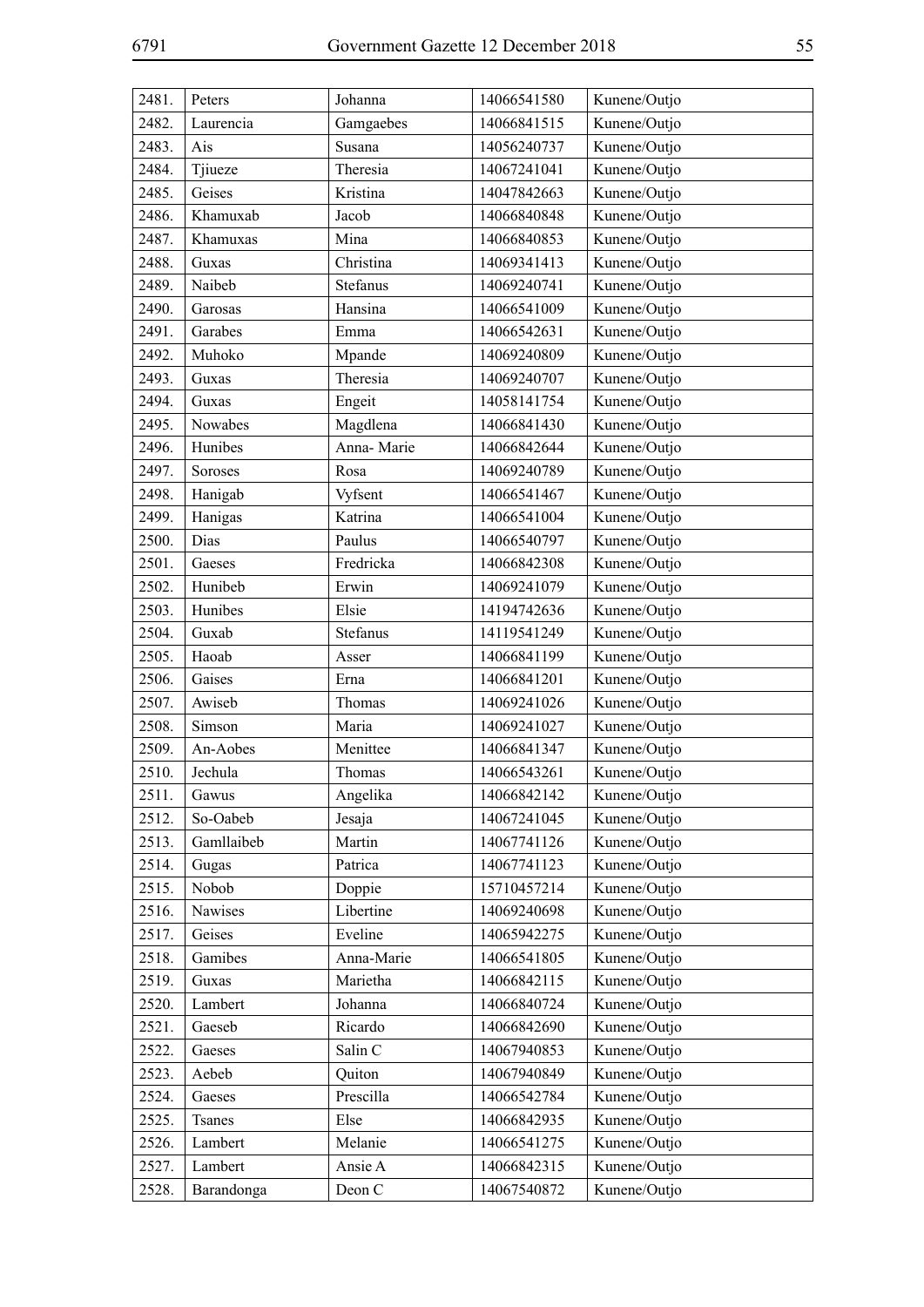| 2529. | Khaises        | Sophia          | 1406794157   | Kunene/Outjo |
|-------|----------------|-----------------|--------------|--------------|
| 2530. | Araes          | Effetie         | 14066542274  | Kunene/Outjo |
| 2531. | Ais            | Hendrika        | 14064240935  | Kunene/Outjo |
| 2532. | Hoeses         | Adelheid        | 14069240829  | Kunene/Outjo |
| 2533. | Gamagaebes     | Eva             | 15710457228  | Kunene/Outjo |
| 2534. | Haeses         | Selma           | 14067240862  | Kunene/Outjo |
| 2535. | Kapitango      | Hansina         | 14069241043  | Kunene/Outjo |
| 2536. | Gawases        | Salome          | 14194742101  | Kunene/Outjo |
| 2537. | Gawases        | Rosalia         | 14066543434  | Kunene/Outjo |
| 2538. | Gaeses         | M. Magdalena    | 140668542025 | Kunene/Outjo |
| 2539. | <b>Baltzer</b> | Sandarina       | 14066842256  | Kunene/Outjo |
| 2540. | Peter          | M.Paulina       | 14068040919  | Kunene/Outjo |
| 2541. | Peter          | R.Helaria       | 14066842257  | Kunene/Outjo |
| 2542. | Geises         | Ivonne          | 14066842565  | Kunene/Outjo |
| 2543. | Sugu           | Charlotte       | 14066840964  | Kunene/Outjo |
| 2544. | Hoaes          | Emma            | 14066540769  | Kunene/Outjo |
| 2545. | Hoabeb         | David           | 14057144561  | Kunene/Outjo |
| 2546. | Pietersen      | Johanna         | 14066540731  | Kunene/Outjo |
| 2547. | Uxam           | Rosie           | 14066841504  | Kunene/Outjo |
| 2548. | Bapelo         | Emmely          | 14066841120  | Kunene/Outjo |
| 2549. | Bapelo         | Maleska         | 14066842680  | Kunene/Outjo |
| 2550. | Gaseb          | Festus          | 14066540730  | Kunene/Outjo |
| 2551. | Goraseb        | Erna            | 14066541177  | Kunene/Outjo |
| 2552. | Andigo         | Johannes        | 14066541188  | Kunene/Outjo |
| 2553. | Uxam           | Justine         | 14066842220  | Kunene/Outjo |
| 2554. | Uxam           | Michael         | 14066841564  | Kunene/Outjo |
| 2555. | Namases        | Melinda         | 14066640939  | Kunene/Outjo |
| 2556. | Gaeseb         | Hertjie         | 14066842370  | Kunene/Outjo |
| 2557. | Goreses        | Juditte         | 14066541702  | Kunene/Outjo |
| 2558. | Hoaes          | Rebekka         | 14066841431  | Kunene/Outjo |
| 2559. | Hikab          | Mathias         | 14066840798  | Kunene/Outjo |
| 2560. | Xoagus         | Maria           | 14066842506  | Kunene/Outjo |
| 2561. | Xoagub         | Tobias          | 14066842511  | Kunene/Outjo |
| 2562. | Kamases        | Magdalena       | 14066841813  | Kunene/Outjo |
| 2563. | Khabises       | Else            | 14066541115  | Kunene/Outjo |
| 2564. | Khabises       | Alena           | 14066541118  | Kunene/Outjo |
| 2565. | Guxas          | Fredrika        | 14066842940  | Kunene/Outjo |
| 2566. | Noboses        | Erna            | 14069241057  | Kunene/Outjo |
| 2567. | Stuurman       | Andreas         | 14066540676  | Kunene/Outjo |
| 2568. | Gaiseb         | Elda            | 14066541087  | Kunene/Outjo |
| 2569. | Guxas          | Magdlena        | 14066540836  | Kunene/Outjo |
| 2570. | Gaiseb         | Batholmaus      | 14066540864  | Kunene/Outjo |
| 2571. | Gaises         | Monika          | 14066540874  | Kunene/Outjo |
| 2572. | Gaiseb         | <b>Bernatus</b> | 14069240973  | Kunene/Outjo |
| 2573. | Goreses        | Alwine          | 14067240932  | Kunene/Outjo |
| 2574. | Gawases        | Thusnelde       | 14066543292  | Kunene/Outjo |
| 2575. | Uwukhaes       | Lucia           | 14069240787  | Kunene/Outjo |
| 2576. | Festus         | Sageus          | 14066842904  | Kunene/Outjo |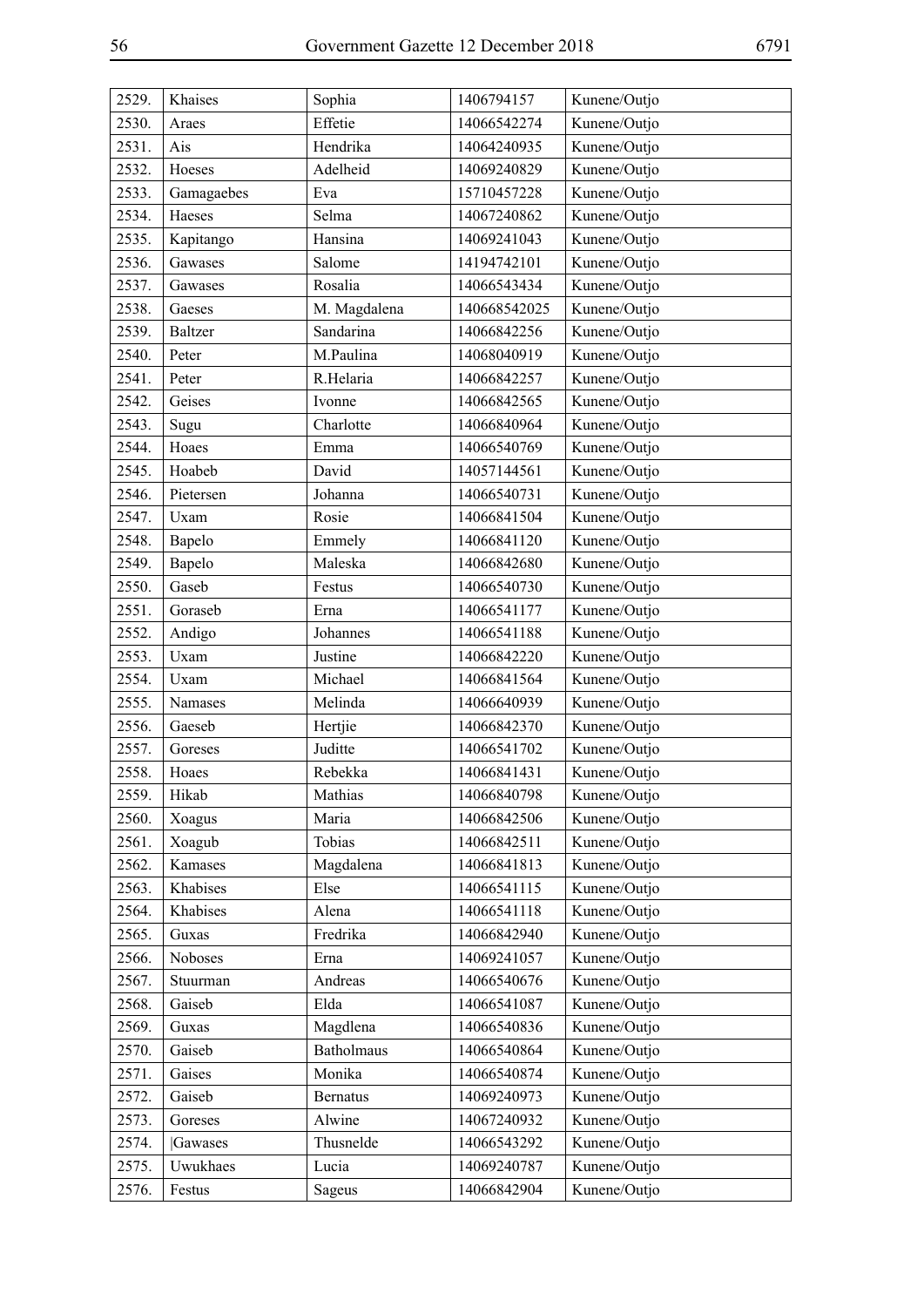| 2577. | Gamases     | Salothe    | 14015943931 | Kunene/Outjo       |
|-------|-------------|------------|-------------|--------------------|
| 2578. | Stanlly     | Matundu    | 14068941044 | Kunene/Outjo       |
| 2579. | Eis         | Magdalena  | 14069240755 | Kunene/Outjo       |
| 2580. | Aibes       | Diana      | 14194742152 | Kunene/Outjo       |
| 2581. | Gaeses      | Maria      | 14066540869 | Kunene/Outjo       |
| 2582. | Gaeseb      | John       | 14066741502 | Kunene/Outjo       |
| 2583. | Auseb       | Mike       | 14028241159 | Kunene/Outjo       |
| 2584. | Auseb       | Chris      | 14066542819 | Kunene/Outjo       |
| 2585. | Auses       | Erika      | 14066741501 | Kunene/Outjo       |
| 2586. | Nauxas      | Lantine    | 14066542584 | Kunene/Outjo       |
| 2587. | Auses       | Jostofina  | 14066542604 | Kunene/Outjo       |
| 2588. | Auseb       | Jeremia    | 14066542583 | Kunene/Outjo       |
| 2589. | Garises     | Consetha   | 14066741525 | Kunene/Outjo       |
| 2590. | Karseb      | Thomas     | 14066741526 | Kunene/Outjo       |
| 2591. | Gaeses      | Albertina  | 14066842252 | Kunene/Outjo       |
| 2592. | Gaiseb      | Johannes   | 14067940905 | Kunene/Outjo       |
| 2593. | Leonie      | Horases    | 14066540693 | Kunene/Outjo       |
| 2594. | Steve       | Swingoerth | 14066540683 | Kunene/Outjo       |
| 2595. | Veronika A  | Vicente    | 14066041589 | Kunene/Opuwo Urban |
| 2596. | Elifas      | Hilongua   | 14066741089 | Kunene/Outjo       |
| 2597. | Erasmus     | Hayonga    | 14066543500 | Kunene/Outjo       |
| 2598. | Himeeruku   | Hizarako   | 14066741097 | Kunene/Outjo       |
| 2599. | Kaupandjala | Iyambo     | 14197141992 | Kunene/Opuwo-Urban |
| 2600. | Kaupandjara | Iyambo     | 14197141992 | Kunene/Opuwo Urban |
| 2601. | Primus H    | Mayongora  | 14069340894 | Kunene/Outjo       |
| 2602. | Gideon      | Imanuel    | 14066741176 | Kunene/Outjo       |
| 2603. | Abed        | Hoeseb     | 14066842583 | Kunene/Outjo       |
| 2604. | Kaupandjala | Iyambo     | 14197141992 | Kunene/Outjo       |
| 2605. | Anna-Marie  | PaPas      | 14058540998 | Kunene/Outjo       |
| 2606. | Fredrik     | Hunibeb    | 14069340867 | Kunene/Outjo       |
| 2607. | Talia       | Saroses    | 14069340863 | Kunene/Outjo       |
| 2608. | Helena      | Nanuseb    | 14056340877 | Kunene/Outjo       |
| 2609. | Albertus    | Nanuseb    | 14056340864 | Kunene/Outjo       |
| 2610. | Thusnelde   | Gaises     | 14066841457 | Kunene/Outjo       |
| 2611. | Johannes    | Paulus     | 14066541822 | Kunene/Outjo       |
| 2612. | Augustinus  | Haingura   | 14057341914 | Kunene/Kamanjab    |
| 2613. | Raymond     | Jossop     | 14066943354 | Kunene/Khorixas    |
| 2614. | Julia S.    | Aibes      | 15710457289 | Kunene/Outjo       |
| 2615. | Valeria D.  | Conradie   | 14066540781 | Kunene/Outjo       |
| 2616. | Lucia       | Khaises    | 14066841696 | Kunene/Outjo       |
| 2617. | Nesag       | Saal       | 14066141668 | Kunene/Outjo       |
| 2618. | Sara        | Nanes      | 15710457244 | Kunene/Outjo       |
| 2619. | Alwina      | Sungus     | 14066841049 | Kunene/Outjo       |
| 2620. | Samfried    | Katjongua  | 14066741053 | Kunene/Outjo       |
|       |             |            |             |                    |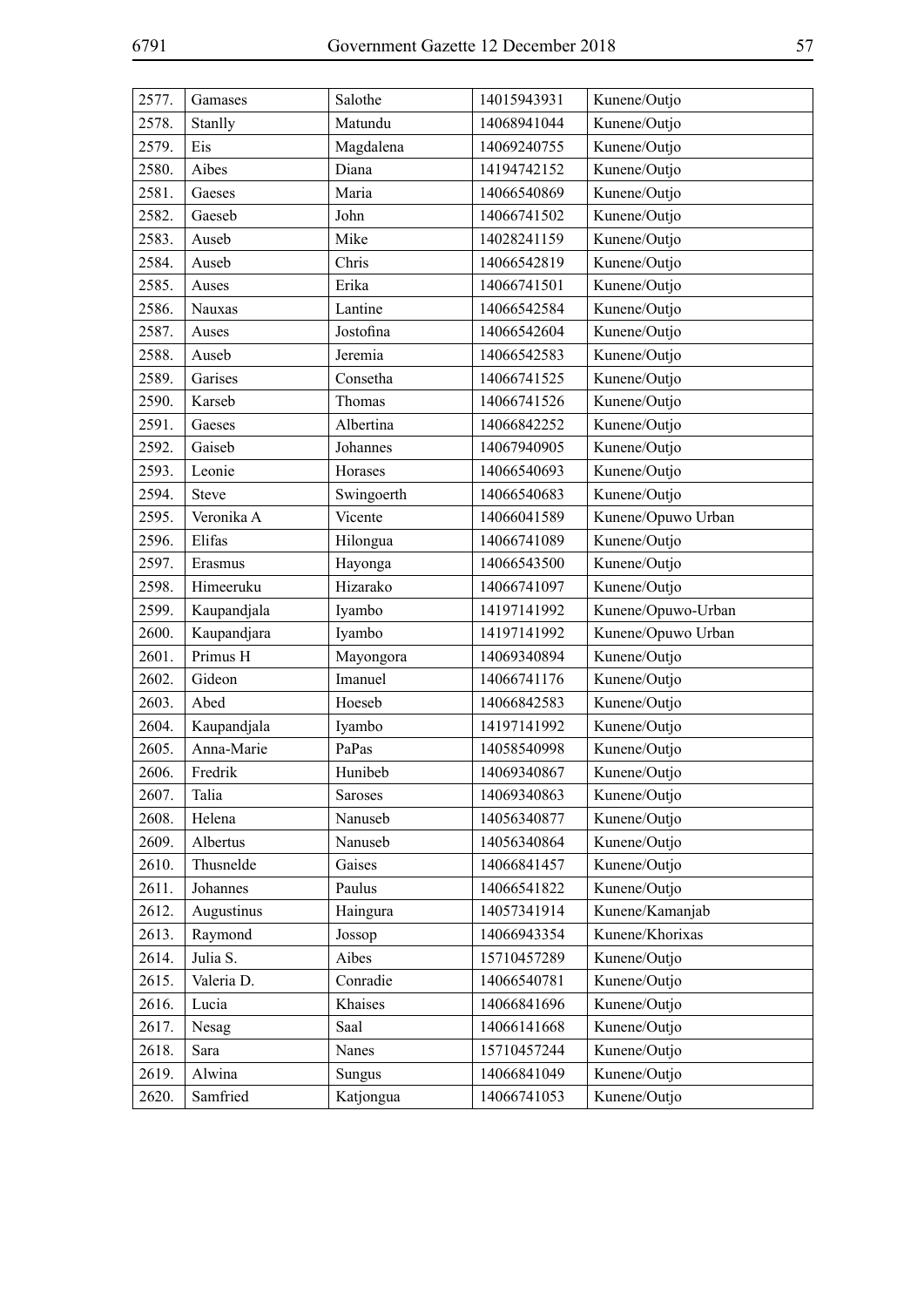## NAMES AND VOTERS' REGISTRATION NUMBERS OF PERSONS WHO SIGNED DECLARATION – OTJOZONDJUPA REGION

| No.   | Name          | <b>Surname</b> | <b>VRN</b>  | <b>Region and Constituency</b> |
|-------|---------------|----------------|-------------|--------------------------------|
| 2621. | Paulus        | Haingula       | 14056841363 | Otjozondjupa/Otjiwarongo       |
| 2622. | Erastus H     | Joseph         | 14056343412 | Otjozondjupa/Otjiwarongo       |
| 2623. | Selma         | Nauyoma        | 14058143650 | Otjozondjupa/Otjiwarongo       |
| 2624. | George        | Domingo        | 14056343515 | Otjozondjupa/Otjiwarongo       |
| 2625. | Simson        | Nambinga       | 14058540826 | Otjozondjupa/Omatako           |
| 2626. | Magdalena     | Petrus         | 14057341208 | Otjozondjupa/Otavi             |
| 2627. | Paula         | Kativa         | 14056342632 | Otjozondjupa/Otjiwarongo       |
| 2628. | Julius        | Ndara          | 14058143440 | Otjozondjupa/Otjiwarongo       |
| 2629. | Paulus K      | Shivute        | 14058141575 | Otjozondjupa/Otjiwarongo       |
| 2630. | Protilia      | Shapwa         | 14056841250 | Otjozondjupa/Otjiwarongo       |
| 2631. | Theophilus    | Kakuwa         | 14059541064 | Otjozondjupa/Omatako           |
| 2632. | Claudia       | Kapetja        | 14056341047 | Otjozondjupa/Otjiwarongo       |
| 2633. | Lusiano       | Katengo        | 14057341893 | Otjozondjupa/Otjiwarongo       |
| 2634. | Hafeni        | Nghiinomenwa   | 14057142606 | Otjozondjupa/Otjiwarongo       |
| 2635. | Fillemon K    | Johanes        | 14057141037 | Otjozondjupa/Otjiwarongo       |
| 2636. | Selma         | Goagoses       | 14058141764 | Otjozondjupa/Otjiwarongo       |
| 2637. | Justina       | Andreas        | 14057640968 | Otjozondjupa/Otjiwarongo       |
| 2638. | Josua         | Hangolonde     | 14056340814 | Otjozondjupa/Otjiwarongo       |
| 2639. | Gabriel       | Shinime        | 14133841762 | Otjozondjupa/Otjiwarongo       |
| 2640. | Lidia         | Kandume        | 14057142692 | Otjozondjupa/Otjiwarongo       |
| 2641. | Josef         | Shiluca        | 14058141326 | Otjjozondjupa/Otjiwarongo      |
| 2642. | Iyaloo I      | Shigwedha      | 14058141198 | Otjozondjupa/Otjiwarongo       |
| 2643. | Josef         | Shiwanifeni    | 14058142083 | Otjozondjupa/Otjiwarongo       |
| 2644. | Ester         | Haidula        | 14133841578 | Otjozondjupa/Otjiwarongo       |
| 2645. | Ingawamwena   | Kapolo         | 14058141317 | Otjozondjupa/Otjiwarongo       |
| 2646. | Lydia         | Nghitamo       | 14133841507 | Otjozondjupa/Otjiwarongo       |
| 2647. | Elizabeth     | Nghishihange   | 15592955950 | Otjozondjupa/Otjiwarongo       |
| 2648. | Magrieta      | Ubites         | 14056344056 | Otjozondjupa/Otjiwarongo       |
| 2649. | Linea T       | Kandadi        | 14047841297 | Otjozondjupa/Otjiwarongo       |
| 2650. | Susana        | Sheehama       | 14056342374 | Otjozondjupa/Otjiwarongo       |
| 2651. | Venasia       | Shalukeni      | 14054143370 | Otjozondjupa/Otjiwarongo       |
| 2652. | Phoda         | Shigwedha      | 14058143516 | Otjozondjupa/Otjiwarongo       |
| 2653. | Frans         | Nombii         | 14058141625 | Otjozondjupa/Otjiwarongo       |
| 2654. | Olavi N       | Rehabeam       | 14056342066 | Otjozondjupa/Otjjiwarongo      |
| 2655. | Loide M       | Festus         | 14058142323 | Otjozondjupa/Otjiwarongo       |
| 2656. | Anna M        | Ndengu         | 14056342259 | Otjozondjupa/Otjiwarongo       |
| 2657. | Onesmus       | Angula         | 15659556649 | Otjozondjupa/Otjiwarongo       |
| 2658. | Kristofina    | Shivute        | 14058541166 | Otjozondjupa/Otjiwarongo       |
| 2659. | Noa N         | Joseph         | 14056840610 | Otjozondjupa/Otjiwarongo       |
| 2660. | Mwashipandera | Haufiku        | 14150441577 | Otjozondjupa/Otjiwarongo       |
| 2661. | Selma         | Ngeno          | 14056840707 | Otjozondjupa/Otjiwarongo       |
| 2662. | Teofilus      | Ndjako         | 14058141439 | Otjozondjupa/Otjiwarongo       |
| 2663. | Martha        | Goagoses       | 14056240864 | Otjozondjupa/Otjiwarongo       |
| 2664. | Simeon        | Wendelinus     | 14056840596 | Otjozondjupa/Otjiwarongo       |
| 2665. | Elizabeth     | Iita           | 14056841358 | Otjozondjupa/Otjiwarongo       |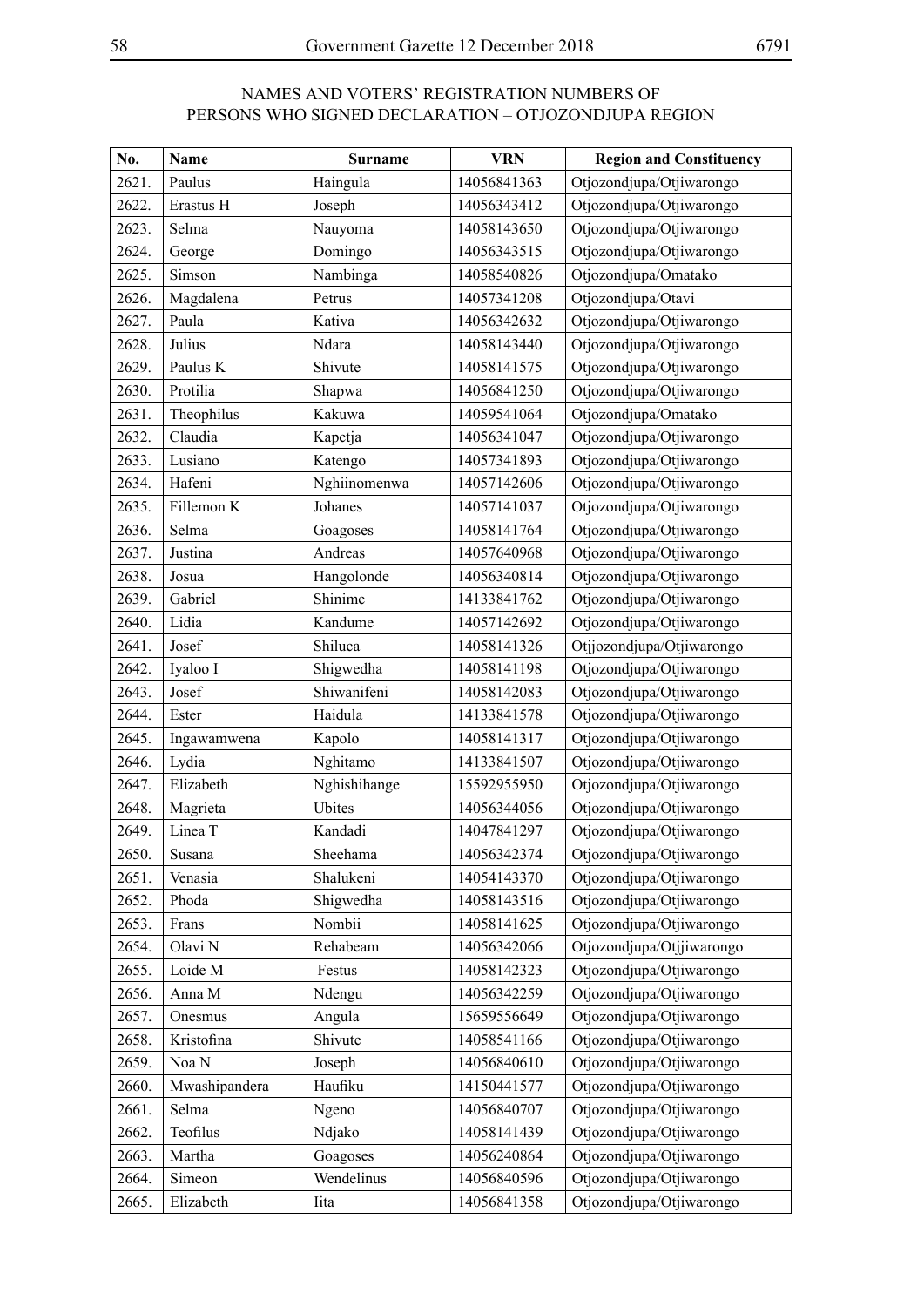| 2666. | Kamunue     | Vienja         | 15591355929 | Otjozondjupa/Otjiwarongo |
|-------|-------------|----------------|-------------|--------------------------|
| 2667. | Simeon      | Kanime         | 14056341191 | Otjozondjupa/Otjiwarongo |
| 2668. | Solomon     | Kanyinga       | 14058141915 | Otjozondjupa/Otjiwarongo |
| 2669. | Launa       | Mwaketela      | 14058142958 | Otjozondjupa/Otjiwarongo |
| 2670. | Abel        | Andreas        | 14058142288 | Otjozondjupa/Otjiwarongo |
| 2671. | Calista     | Eises          | 14047840788 | Otjozondjupa/Otjiwarongo |
| 2672. | Matheus     | Nghituwamata   | 14133841625 | Otjozondjupa/Otjiwarongo |
| 2673. | Teofilus    | Ndjalo         | 14058141439 | Otjozondjupa/Otjiwarongo |
| 2674. | Eliaser     | Shivute        | 14057641652 | Otjozondjupa/Otjiwarongo |
| 2675. | Tuwilika    | Ndeshililile   | 14058142671 | Otjozondjupa/Otjiwarongo |
| 2676. | Ignatius H  | Nepela         | 14057143091 | Otjozondjupa/Otjiwarongo |
| 2677. | Jason       | Shiweda        | 14133941575 | Otjozondjupa/Otjiwarongo |
| 2678. | Junias N    | Ndongo         | 14133841558 | Otjozondjupa/Otjiwarongo |
| 2679. | Nangula     | Vatekuleni     | 14056841419 | Otjozondjupa/Otjiwarongo |
| 2680. | Tangeni     | Daniel         | 14058143415 | Otjozondjupa Otjiwarongo |
| 2681. | Hilma       | Fresianu       | 14133841548 | Otjozondjupa/Otjiwarongo |
| 2682. | Veikko      | Mwandingi      | 14047840676 | Otjozondjupa/Otjiwarongo |
| 2683. | Gerson      | Geiriseb       | 14047842450 | Otjozondjupa/Otjiwarongo |
| 2684. | Jafet       | Abnel          | 14056341506 | Otjozondjupa/Otjiwarongo |
| 2685. | L Sofia     | Hauwanga       | 14058141268 | Otjozondjupa/Otjiwarongo |
| 2686. | Theresia M  | Martina        | 14058142452 | Otjozondjupa/Otjiwarongo |
| 2687. | Klemecia    | Dasilva        | 14058143417 | Otjozondjupa/Otjiwarongo |
| 2688. | Emilie      | Kamungenge     | 14058143101 | Otjozondjupa/Otjiwarongo |
| 2689. | Tiofilia Nd | Mashiva        | 14056841432 | Otjozondjupa/Otjiwarongo |
| 2690. | Kristine    | Horases        | 14057140775 | Otjozondjupa/Otjiwarongo |
| 2691. | Markus      | Ndjamba        | 14059541299 | Otjozondjupa/Omatako     |
| 2692. | Ewald       | Kashikulu      | 14057141473 | Otjozondjupa/Otjiwarongo |
| 2693. | Johannes    | Ndumba         | 14133841590 | Otjozondjupa/Otjiwarongo |
| 2694. | Tomas       | Haindongo      | 14056840818 | Otjozondjupa/Otjiwarongo |
| 2695. | Naftalie    | Soroseb        | 14133841772 | Otjozondjupa/Otjiwarongo |
| 2696. | Hilma       | Amweelo        | 14057141405 | Otjozondjupa/Otjiwarongo |
| 2697. | Johannes    | Malima         | 14057643815 | Otjozondjupa/Otjiwarongo |
| 2698. | Theresia    | Shaakumeni     | 14133841365 | Otjozondjupa/Otjiwarongo |
| 2699. | Josef       | Sem            | 14056342280 | Otjozondjupa/Otjiwarongo |
| 2700. | Joel N      | Kalgi          | 14058141696 | Otjozondjupa/Otjiwarongo |
| 2701. | Magritha N  | Jonas          | 18592755963 | Otjozondjupa/Otjiwarongo |
| 2702. | Gerson      | Maucibungirire | 14057842433 | Otjozondjupa/Otjiwarongo |
| 2703. | Severin     | Shikongo       | 14057141969 | Otjozondjupa/Otjiwarongo |
| 2704. | Hileni      | Kaulumba       | 14133841430 | Otjozondjupa/Otjiwarongo |
| 2705. | Maria L     | Paulus         | 14058143752 | Otjozondjupa/Otjiwarongo |
| 2706. | Cecilia     | Nakalondo      | 14058141526 | Otjozondjupa/Otjiwarongo |
| 2707. | Paulus      | Ngashikuao     | 14058142544 | Otjozondjupa/Otjiwarongo |
| 2708. | Elda        | Katjipi        | 14057143024 | Otjozondjupa/otjiwarongo |
| 2709. | Aini        | Muneliwowo     | 14057643052 | Otjozondjupa/Otjiwarongo |
| 2710. | Hambeleleni | Hekandjo       | 14057142743 | Otjozondjupa/Otjiwarongo |
| 2711. | Jafet       | Nghede         | 14130441388 | Otjozondjupa/Otjiwarongo |
| 2712. | Paulus      | Natanael       | 14056841443 | Otjozondjupa/Otjiwarongo |
| 2713. | Selma       | Linyowano      | 14056343348 | Otjozondjupa/Otjiwarongo |
|       |             |                |             |                          |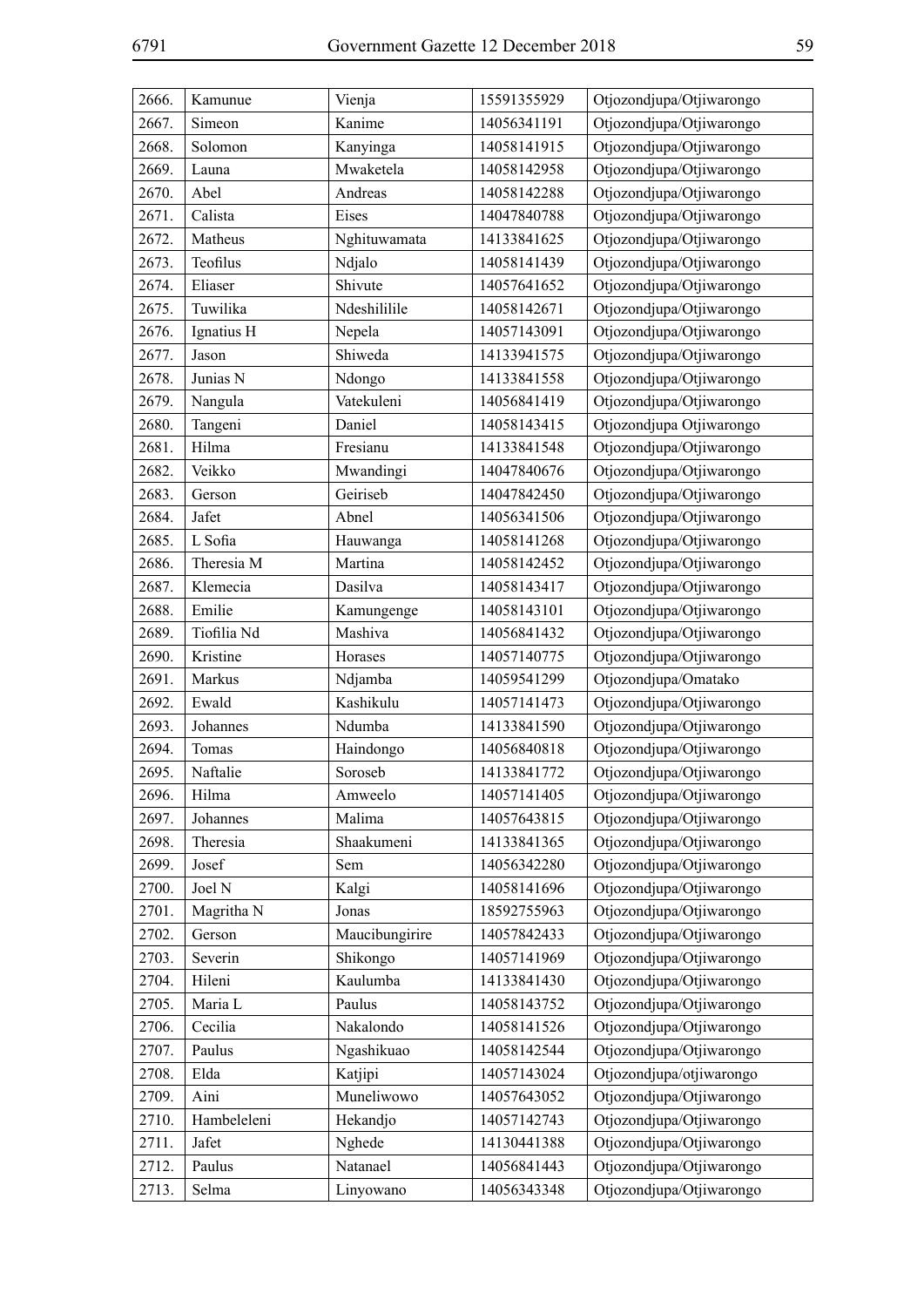| 2714. | Erastus        | Shindinge     | 14056342602 | Otjozondjupa/Otjiwarongo |
|-------|----------------|---------------|-------------|--------------------------|
| 2715. | Tlesea         | Mandu         | 14067440969 | Otjozondjupa/Otjiwarongo |
| 2716. | Juson T        | Nafuka        | 14058143620 | Otjozondjupa/Otjiwarongo |
| 2717. | Fausini H      | Tjerosh       | 14058142763 | Otjozondjupa/Otjiwarongo |
| 2718. | Ita            | Amutenya      | 14056341689 | Otjozondjupa/Otjiwarongo |
| 2719. | Elizabeth      | Mbabi         | 14056342841 | Otjozondjupa/Otjiwarongo |
| 2720. | Nghimweefapo   | Nghabanga     | 14047840671 | Otjozondjupa/Otjiwarongo |
| 2721. | Josef Shuudeni | Shikongo      | 14058141266 | Otjozondjupa/Otjiwarongo |
| 2722. | Muse           | Abrosius      | 14056841103 | Otjozondjupa/Otjiwarongo |
| 2723. | Ilenikuye T    | Shipanda      | 14047840982 | Otjozondjupa/Otjiwarongo |
| 2724. | Gideon         | Haikali       | 14058143277 | Otjozondjupa/Otjiwarongo |
| 2725. | Profiliu       | Mengela       | 14056840660 | Otjozondjupa/Otjiwarongo |
| 2726. | Petrus H       | Hathambo      | 14056841438 | Otjozondjupa/Otjiwarongo |
| 2727. | Jonas          | Johannes      | 14057641081 | Otjozondjupa/Otjiwarongo |
| 2728. | Foibe N        | Shatjovakulu  | 14058141202 | Otjozondjupa/Otjiwarongo |
| 2729. | Leonard        | Shimbalula    | 14056342634 | Otjozondjupa/Otjiwarongo |
| 2730. | Merijam        | Sam           | 14058142028 | Otjozondjupa/Otjiwarongo |
| 2731. | Festus         | Mwalikutonga  | 14056341208 | Otjozondjupa/Otjiwarongo |
| 2732. | Naftalie       | Stefanus      | 14056841094 | Otjozondjupa/Otjiwarongo |
| 2733. | Isak           | Emvula        | 14056841129 | Otjozondjupa/Otjiwarongo |
| 2734. | Stefanus       | Richter       | 14058142113 | Otjozondjupa/Otjiwarongo |
| 2735. | Stefanus       | Andreas       | 14133841378 | Otjozondjupa/Otjiwarongo |
| 2736. | Naftalie       | Soreseb       | 14133841772 | Otjozondjupa/Otjiwarongo |
| 2737. | Shalongo K     | Ananias       | 14058141774 | Otjozondjupa/Otjiwarongo |
| 2738. | Alfonsine N    | Naiteta       | 14056341241 | Otjozondjupa/Otjiwarongo |
| 2739. | Secilia E      | Joseph        | 14056841110 | Otjozondjupa/Otjiwarongo |
| 2740. | Mateus         | Shiwenda      | 14058142261 | Otjozondjupa/Otjiwarongo |
| 2741. | Stefanus       | Kayona        | 14133841868 | Otjozondjupa/Otjiwarongo |
| 2742. | Pauline S      | Ndeshililile  | 14058142677 | Otjozondjupa/Otjiwarongo |
| 2743. | Lukas          | Shikoyene     | 14058141911 | Otjozondjupa/Otjiwarongo |
| 2744. | Natalia        | Shivute       | 14056841090 | Otjozondjupa/Otjiwarongo |
| 2745. | Filipus        | Sakumeni      | 14057341646 | Otjozondjupa/Otjiwarongo |
| 2746. | Lydia          | Ngauetene     | 14057144087 | Otjozondjupa/Otjiwarongo |
| 2747. | Uaonga U       | Tjamba        | 14056341814 | Otjozondjupa/Otjiwarongo |
| 2748. | Aquila         | Mbuende       | 1566256705  | Otjozondjupa/Otjiwarongo |
| 2749. | Ester          | Sheelongo     | 14058141094 | Otjozondjupa/Otjiwarongo |
| 2750. | Epifania       | Shaetonhodi   | 14058142595 | Otjozondjupa/Otjiwarongo |
| 2751. | Frans Iita     | Nambili       | 14058141625 | Otjozondjupa/Otjiwarongo |
| 2752. | Ndilimeke      | Abraham       | 14059142799 | Otjozondjupa/Otjiwarongo |
| 2753. | Junias         | Kandjambanga  | 14057640747 | Otjozondjupa/Otjiwarongo |
| 2754. | Elifas U       | Amutenya      | 14029842025 | Otjozondjupa/Otjiwarongo |
| 2755. | Efraim Ng      | Nghishoongele | 14133841628 | Otjozondjupa/Otjiwarongo |
| 2756. | Justina        | Shakumeni     | 14133841566 | Otjozondjupa/Otjiwarongo |
| 2757. | Olivia         | Shalongo      | 14057641055 | Otjozondjupa/Otjiwarongo |
| 2758. | Kristofina     | Shivute       | 14058541166 | Otjozondjupa/Otjiwarongo |
| 2759. | William        | Deulita       | 14056643431 | Otjozondjupa/Otjiwarongo |
| 2760. | Emmanuel M     | Moyo          | 14058142965 | Otjozondjupa/Otjiwarongo |
| 2761. | Thresia T      | Shaakumeni    | 14133841565 | Otjozondjupa/Otjiwarongo |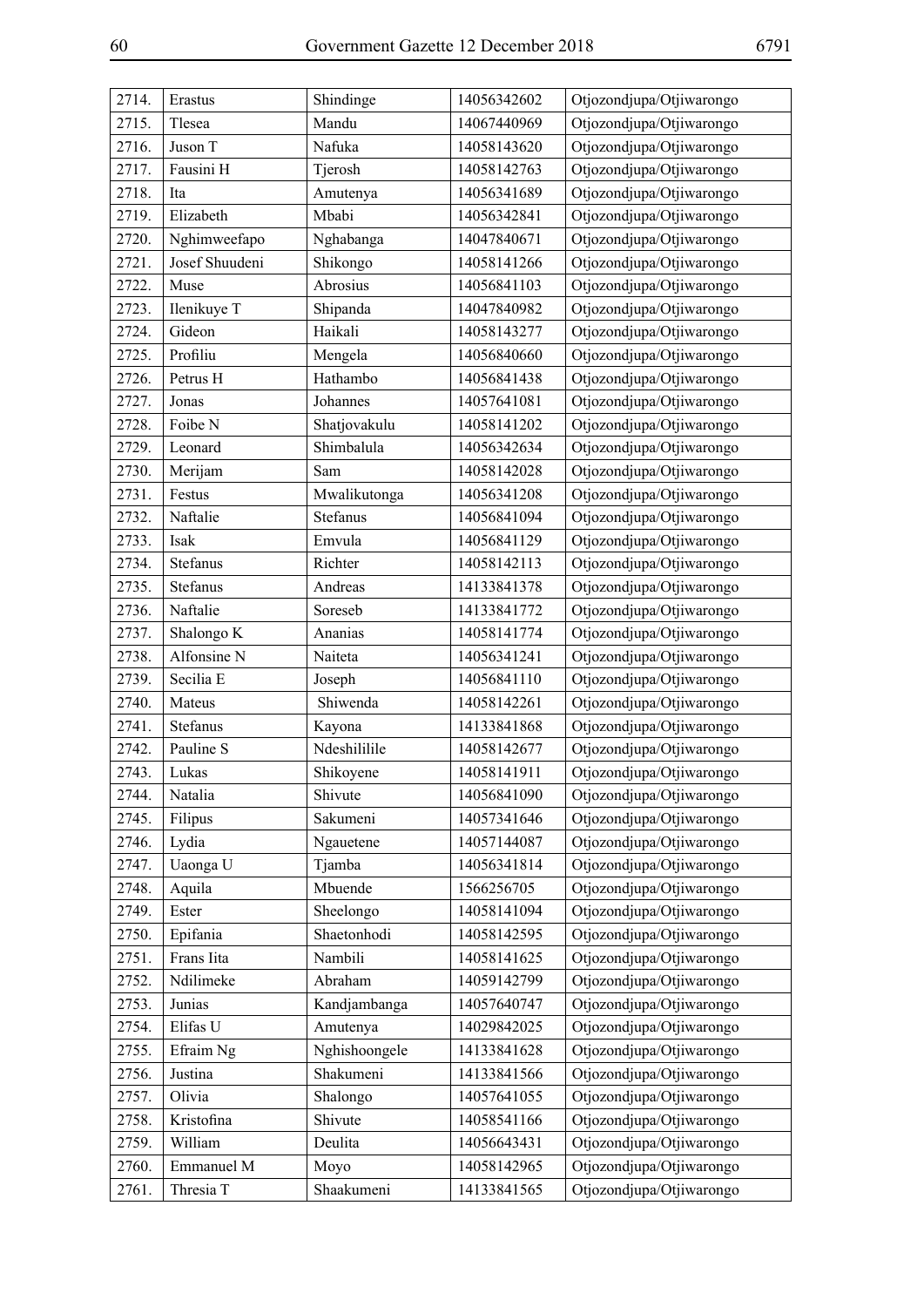| 2762. | Aina N           | Matheus      | 14058142332 | Otjozondjupa/Otjiwaronga |
|-------|------------------|--------------|-------------|--------------------------|
| 2763. | Asnath           | Ngavetene    | 14056841892 | Otjozondjupa/Otjiwarongo |
| 2764. | <b>Tsaes</b>     | Monalisa     | 15592855943 | Otjozondjupa/Otjiwarongo |
| 2765. | Samuel           | Iyambo       | 14057144006 | Otjozondjupa/Otjiwarongo |
| 2766. | David N          | Kandjimwena  | 14058141977 | Otjozondjupa/Otjiwarongo |
| 2767. | Samuel           | Iyambo       | 14057144006 | Otjozondjupa/Otjiwarongo |
| 2768. | David N          | Kandjimwena  | 14058141977 | Otjozondjupa/Otjiwarongo |
| 2769. | Ndeshihafel      | Sem          | 14056841409 | Otjozondjupa/Otjiwarongo |
| 2770. | Jonas N          | Shipweya     | 14058143205 | Otjozondjupa/Otjiwarongo |
| 2771. | Lukas            | Shikoyeni    | 14058141911 | Otjozondjupa/Otjiwarongo |
| 2772. | Joseph           | Nehemia      | 14058148346 | Otjozondjupa/Otjiwarongo |
| 2773. | Victoria         | Munyika      | 14058143676 | Otjozondjupa/Otjiwarongo |
| 2774. | Severinus        | Ndakolekwa   | 14057643627 | Otjozondjupa/Otjiwarongo |
| 2775. | Gabriel          | Uusinga      | 14056340635 | Otjozondjupa/Otjiwarongo |
| 2776. | Muendjipa        | Tjatukapi    | 14057641580 | Otjozondjupa/Otjiwarongo |
| 2777. | Epifania         | Shaetonhondi | 14058142595 | Otjozondjupa/Otjiwarongo |
| 2778. | Joseph           | Nehemia      | 14058143346 | Otjozondjupa/Otjiwarongo |
| 2779. | Ester T          | Sheelongo    | 14058141094 | Otjozondjupa/Otjiwarongo |
| 2780. | Johannes         | Nghishekwa   | 14056343247 | Otjozondjupa/Otjiwarongo |
| 2781. | Joseph           | Lasarus      | 14056344191 | Otjozondjupa/Otjiwarongo |
| 2782. | Johannes         | Chinonge     | 14059141831 | Otjozondjupa/Otjiwarongo |
| 2783. | Justina          | Daniel       | 14053143257 | Otjozondjupa/Otjiwarongo |
| 2784. | Titus            | Shaanika     | 14057642239 | Otjozondjupa/Otjiwarongo |
| 2785. | Rauna            | Sakaria      | 14057642924 | Otjozondjupa/Otjiwarongo |
| 2786. | David            | Nakale       | 14133841592 | Otjozondjupa/Otjiwarongo |
| 2787. | Eveline N        | Haufiku      | 14058142320 | Otjozondjupa/Otjiwarongo |
| 2788. | Tuwilika H       | Ndeshililile | 14058142671 | Otjozondjupa/Otjiwarongo |
| 2789. | Hendrina N       | Nghihangwa   | 14056342892 | Otjozondjupa/Otjiwarongo |
| 2790. | Natalia          | Uokaxwa      | 14058141573 | Otjozondjupa/Otjiwarongo |
| 2791. | Annarosa         | Ndumba       | 14029240515 | Otjozondjupa/Otjiwarongo |
| 2792. | Thomas           | Paulus       | 15593755947 | Otjozondjupa/Otjiwarongo |
| 2793. | Teisto N         | Shaningi     | 14057641951 | Otjozondjupa/Otjiwarongo |
| 2794. | Festus           | Lundjanima   | 14058143148 | Otjozondjupa/Otjiwarongo |
| 2795. | Filengona        | Dishena      | 14057643321 | Otjozondjupa/Otjiwarongo |
| 2796. | Johannes         | David        | 14056842306 | Otjozondjupa/Otjiwarongo |
| 2797. | Nghatanga        | Nghimeefapo  | 14047840671 | Otjozondjupa/Otjiwarongo |
| 2798. | Jonas            | Shigwedha    | 14058141900 | Otjozondjupa/Otjiwarongo |
| 2799. | Kristofine       | Shivute      | 14058541166 | Otjozondjupa/Okahandja   |
| 2800. | Tjerosh          | Fausini H    | 14058142763 | Otjozondjupa/Okahandja   |
| 2801. | <b>Batromeus</b> | Johannes     | 14057142622 | Otjozondjupa/Okahandja   |
| 2802. | Christoph M      | Siwombe      | 14056040902 | Otjozondjupa/Okahandja   |
| 2803. | Filipus          | Sakumeni     | 14057341646 | Otjozondjupa/Okahandja   |
| 2804. | Natalia          | Shivute      | 14056841090 | Otjozondjupa/Okahandja   |
| 2805. | Lena Ndeapo      | Shikulo      | 14058142808 | Otjozondjupa/Otjiwarongo |
| 2806. | Hileni           | Alweendo     | 14057642923 | Otjozondjupa/Otjiwarongo |
| 2807. | Hilma            | Mayenugu     | 14056341187 | Otjozondjupa/Otjiwarongo |
| 2808. | Rauna            | Sakaria      | 14057648924 | Otjozondjupa/Otjiwarongo |
| 2809. | Astenia          | Endjala      | 14047842136 | Otjozondjupa/Otjiwarongo |
|       |                  |              |             |                          |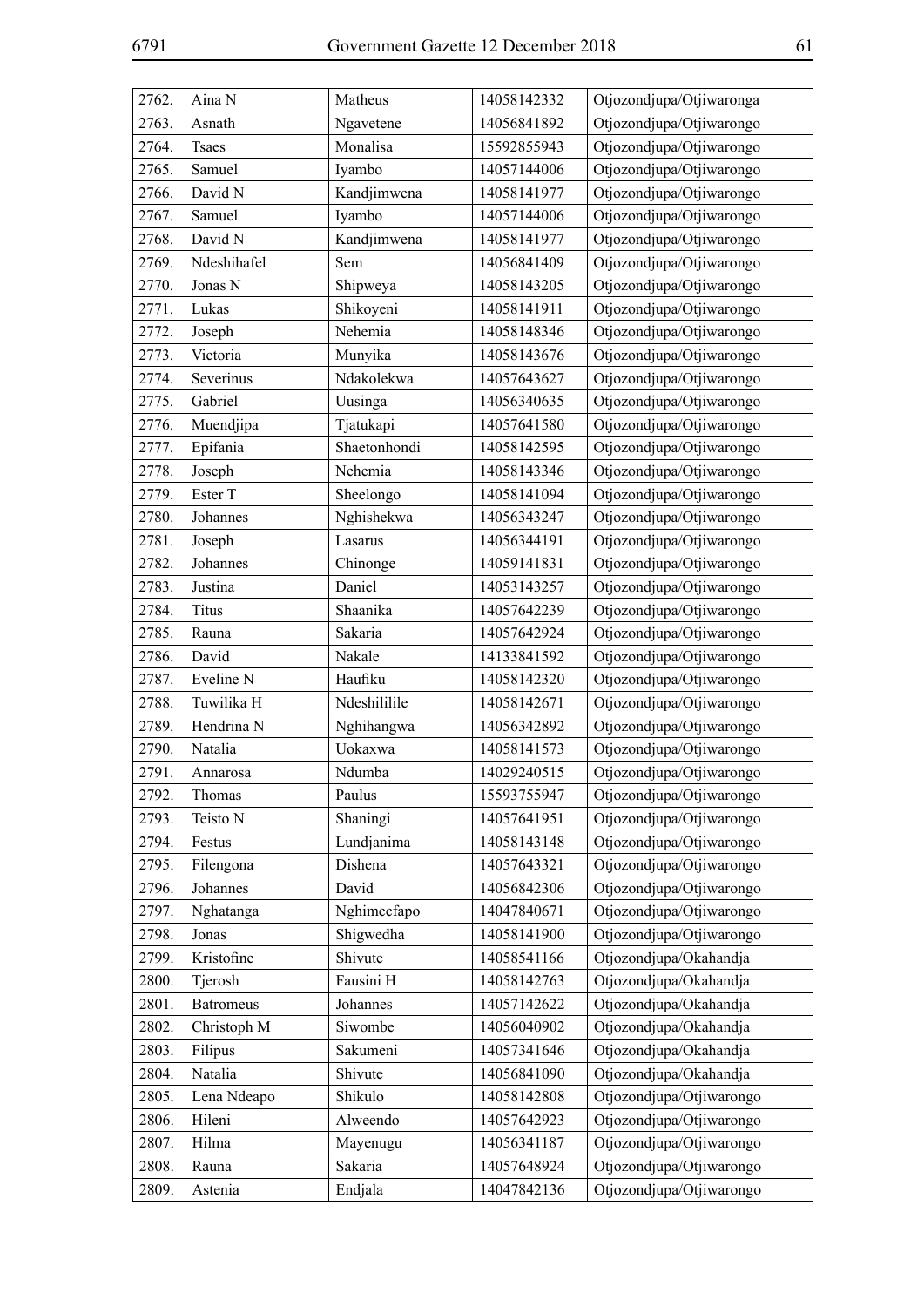| 2810. | Johannes    | Chomonge     | 14059141831 | Otjozondjupa/Otjiwarongo  |
|-------|-------------|--------------|-------------|---------------------------|
| 2811. | Esther      | Shindolo     | 14006343659 | Otjozondjupa/Otjiwarongo  |
| 2812. | Elias       | Kapweya      | 14047842590 | Otjozondjupa/Otjiwarongo  |
| 2813. | Sheetekela  | Shekutaamba  | 14056841452 | Otjozondjupa/Otjiwarongo  |
| 2814. | Hileni      | Hamukwaya    | 14058140892 | Otjozondjupa/Otjiwarongo  |
| 2815. | Cecilia     | Nakalondo    | 1405441526  | Otjozondjupa/Otjiwarongo  |
| 2816. | Johanes     | Kanyunyu     | 14056341033 | Otjozondjupa/Otjiwarongo  |
| 2817. | Felemon     | Shilongo     | 14057643058 | Otjozondjupa/Otjiwarongo  |
| 2818. | Magritha    | Hunibes      | 14057640676 | Otjozondjupa/Otjiwarongo  |
| 2819. | Bertha      | Oases        | 14058143164 | Otjozondjupa/Otjiwarongo  |
| 2820. | Samuel      | Iyambo       | 14057144006 | Otjozondjupa/Otjiwarongo  |
| 2821. | Elfriede    | <b>Suxus</b> | 14059541117 | Otjozondjupa/Otjiwarongo  |
| 2822. | Marianu     | Natanael     | 14058143049 | Otjozondjupa/Otjiwarongo  |
| 2823. | Weigberth   | Muyenga      | 14021841275 | Otjozondjupa/Otjiwarongo  |
| 2824. | Ndalikana   | Paulus       | 14058141051 | Otjozondjupa/Otjiwarongo  |
| 2825. | Filemon     | Vatileni     | 14057641013 | Otjozondjupa/Otjiwarongo  |
| 2826. | Likuis      | Shilongo     | 14133841856 | Otjozondjupa/Otjiwarongo  |
| 2827. | David P     | Hinaunye     | 14058141939 | Otjozondjupa/Otjiwarongo  |
| 2828. | Nakore      | Ngoshi       | 15664656715 | Otjozondjupa/Otjiwarongo  |
| 2829. | Johannes K  | Kangungu     | 14056341033 | Otjozondjupa/Otjiwarongo  |
| 2830. | Emerentian  | UUsiga       | 14058141136 | Otjozondjupa/Otjiwarongo  |
| 2831. | Wenikuye    | Shipanda     | 14047840982 | Otjozondjupa/Otjiwarongo  |
| 2832. | Leefa       | Hangula      | 14057142924 | Otjozondjupa/Otjiwarongo  |
| 2833. | Toini       | Haufiku      | 14058143176 | Otjozondjupa/Otjiwarongo  |
| 2834. | Matheus     | Matheus      | 14057643628 | Otjozondjupa/Otjiwarongo  |
| 2835. | Paulus S    | Namalenga    | 14050941278 | Otjozondjupa/Otjiwarongo  |
| 2836. | Ndinelao    | David        | 14058141249 | Otjozondjupa/Otjiwarongo  |
| 2837. | Susana      | Uukonda      | 14133841852 | Otjozondjupa/Otjiwarongo  |
| 2838. | Elifas      | Lucas        | 14058142724 | Otjozondjupa/Otjiwarongo  |
| 2839. | Maria I     | Paulus       | 14058143752 | Otjozondjupa/Otjiwarongo  |
| 2840. | Lydia       | Ngazetene    | 14057144087 | Otjozondjupa/Otjiwarongo  |
| 2841. | Kanyanga    | Tjivava      | 14058142952 | Otjozondjupa/Otjiwarongo  |
| 2842. | Ntumba      | Thimoteus    | 14133841620 | Otjozondjupa/Otjiwarongo  |
| 2843. | Rebecca     | Haihambo     | 15593855988 | Otjozondjupa/Otjiwarongo  |
| 2844. | Ndahafa P   | Namwele      | 14058143204 | Otjozondjuapa/Otjiwarongo |
| 2845. | Ndilimeke T | Abraham      | 14058142799 | Otjozondjupa/Otjiwarongo  |
| 2846. | Ndalikana   | Paulus       | 14058141051 | Otjozondjupa/Otjiwarongo  |
| 2847. | Martin H    | Kashiponwa   | 14056342934 | Otjozondjupa/Otjiwarongo  |
| 2848. | Amanda      | Goraes       | 14057642352 | Otjozondjupa/Otjiwarongo  |
| 2849. | Magdalena   | Narubes      | 14058141785 | Otjozondjupa/Otjiwarongo  |
| 2850. | Johannes    | Gawiseb      | 14057140756 | Otjozondjupa/Otjiwarongo  |
| 2851. | Christine   | Oxhurus      | 14057143001 | Otjozondjupa/Otjiwarongo  |
| 2852. | Jaqueline   | Kekuemang    | 14014041400 | Otjozondjupa/Otjiwarongo  |
| 2853. | Ester       | Tjiveza      | 14047841376 | Otjozondjupa/Otjiwarongo  |
| 2854. | Victorine   | Garas        | 14057141148 | Otjozondjupa/Otjiwarongo  |
| 2855. | Esti        | Amos         | 14133941818 | Otjondjupa/Otjiwarongo    |
| 2856. | Frederik    | Ameb         | 14047842315 | Otjozondjupa/Otjiwarongo  |
| 2857. | Johanna     | Jaeses       | 14056343437 | Otjozondjupa/Otjiwarongo  |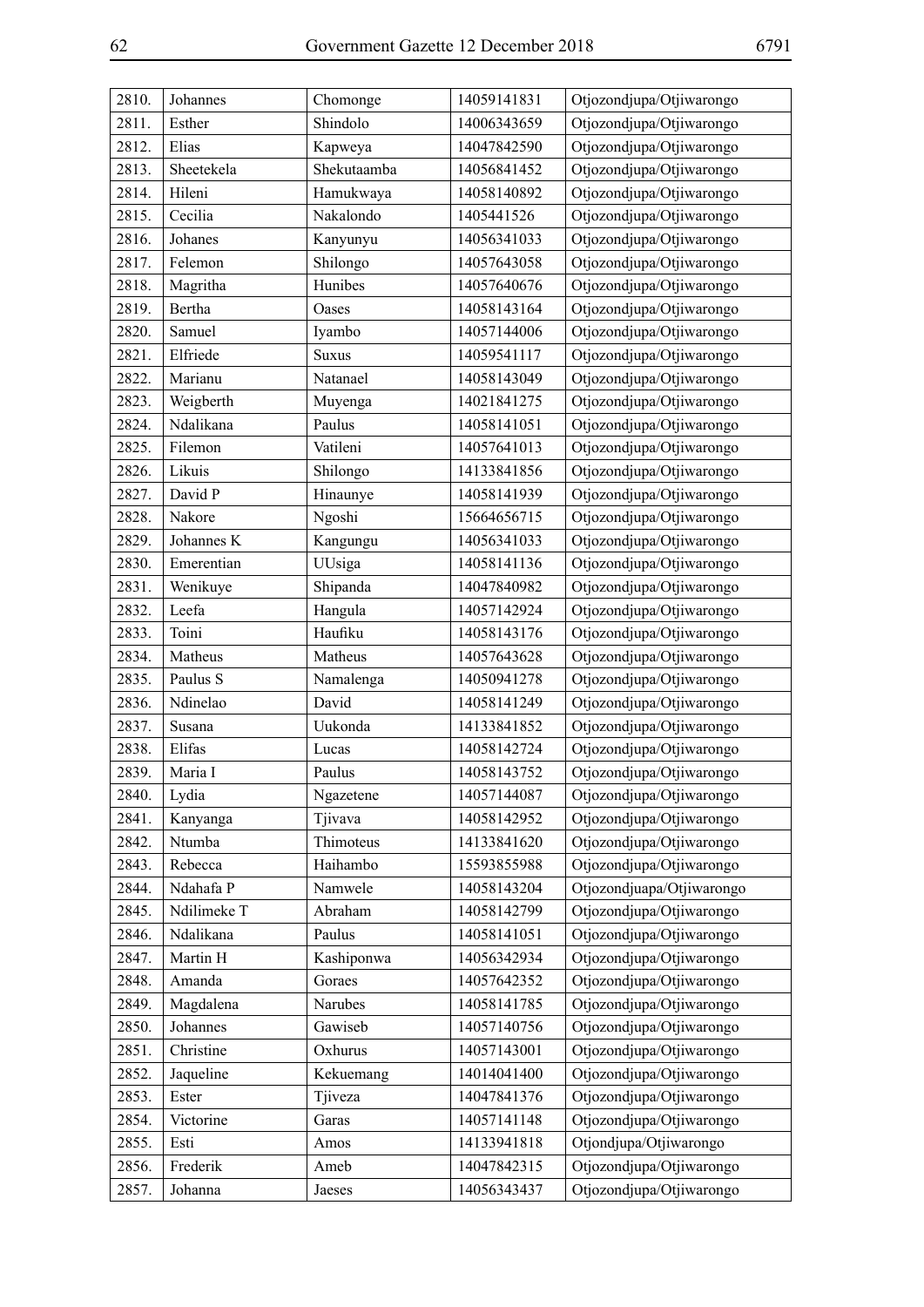| 2858.          | Niklaas      | Aibeb        | 14133841780 | Otjozondjupa/Otjiwarongo  |
|----------------|--------------|--------------|-------------|---------------------------|
| 2859.          | Hunibeb      | Bernhard     | 14056342858 | Otjozondjupsa/Otjiwarongo |
| 2860.          | Justine      | Hibes        | 14180942219 | Otjozondjupa/Otjiwarongo  |
| 2861.          | Christofine  | Garas        | 14057142057 | Otjozondjupa/Otjiwarongo  |
| 2862.          | Esther       | <b>Tsaes</b> | 14057642322 | Otjozondjupa/Otjiwarongo  |
| 2863.          | Salmon       | Awaras       | 14057641506 | Otjozondjupa/Otjiwarongo  |
| 2864.          | Selvia       | Nases        | 14057142682 | Otjozondjupa/Otjiwarongo  |
| 2865.          | Indongo      | Elieser      | 14057142050 | Otjozondjupa/Otjiwarongo  |
| 2866.          | Toini        | Amukuma      | 14079941630 | Otjozondjupa/Otjiwarongo  |
| 2867.          | Manfried     | Horaeb       | 14057140905 | Otjozondjupa/Otjiwarongo  |
| 2868.          | Somaeb       | Rudolf       | 15592755956 | Otjozondjupa/Otjiwarongo  |
| 2869.          | Afrikaner S  | Mieta        | 14047840853 | Otjozondjupa/Otjiwarongo  |
| 2870.          | Popas        | Willius      | 14058540999 | Otjozondjupa/Otjiwarongo  |
| 2871.          | Roswitha     | Katjire      | 14133841760 | Otjozondjupa/Otjiwarongo  |
| 2872.          | Hilde        | Oxurus       | 14133741375 | Otjozondjupa/Otjiwarongo  |
| 2873.          | Christine    | Oxurus       | 14057143001 | Otjozondjupa/Otjiwarongo  |
| 2874.          | Esnath       | Gamases      | 14057141806 | Otjozondjupa/Otjiwarongo  |
| 2875.          | Matred       | Geisob       | 14057142711 | Otjozondjupa/Otjiwarongo  |
| 2876.          | Esegiel      | Naobob       | 14057041145 | Otjozondjupa/Otjiwarongo  |
| 2877.          | Gideon       | Geiseb       | 14057140822 | Otjozondjupa/Otjiwarongo  |
| 2878.          | Johannes     | Gawiseb      | 14057140756 | Otjozondjupa/Otjiwarongo  |
|                | Rosa Mutani  | Nanses       | 14057641746 | Otjozondjupa/Otjiwarongo  |
| 2879.<br>2880. | Michael F    | Ochurub      |             |                           |
|                |              |              | 14047841255 | Otjozondjupa/Otjiwarongo  |
| 2881.          | Mirjam       | Gawises      | 14057141207 | Otjozondjupa/Otjiwarongo  |
| 2882.          | Esrealde     | Goaxas       | 15664656763 | Otjozondjupa/Otjiwarongo  |
| 2883.          | Sam          | Hawideb      | 14056341902 | Otjozondjupa/Otjiwarongo  |
| 2884.          | Sara         | Garas        | 14057643437 | Otjozondjupa/Otjiwarongo  |
| 2885.          | Phillips     | Geriseb      | 15592455940 | Otjozondjupa/Otjiwarongo  |
| 2886.          | Tenykaneth   | Afrikaner    | 15592855958 | Otjozondjupa/Otjiwarongo  |
| 2887.          | Diana        | So-Oabes     | 14056343791 | Otjozondjupa/Otjiwarongo  |
| 2888.          | Hendrik      | So-Oabeb     | 14133841789 | Otjozondjupa/Otjiwarongo  |
| 2889.          | Else         | So-Oabes     | 14133841686 | Otjozondjupa/Otjiwarongo  |
| 2890.          | Manaliza     | So-Oabes     | 14056842279 | Otjozondjupa/Otjiwarongo  |
| 2891.          | Onesmus      | Kandjimwena  | 14056842358 | Otjozondjupa/Otjiwarongo  |
| 2892.          | Ann Emilie   | Gaseb        | 14057142879 | Otjozondjupa/Otjiwarongo  |
| 2893.          | Annalize     | Turitjo      | 14057143254 | Otjozondjupa/Otjiwarongo  |
| 2894.          | Erwin        | <b>Boois</b> | 14056342685 | Otjozondjupa/Otjiwarongo  |
| 2895.          | Magdalena    | Horaes       | 14057642509 | Otjozondjupa/Otjiwarongo  |
| 2896.          | Fina Memory  | Poppas       | 14057143663 | Otjozondjupa/Otjiwarongo  |
| 2897.          | Matias       | Thimoteus    | 14056342875 | Otjozondjupa/Otjiwarongo  |
| 2898.          | Engelhardine | Nabes        | 14057143449 | Otjozondjupa/Otjiwarongo  |
| 2899.          | Olga         | Gauases      | 14059841764 | Otjozondjupa/Otjiwarongo  |
| 2900.          | Emilie       | Shihango     | 14047840547 | Otjozondjupa/Otjiwarongo  |
| 2901.          | Mariane      | Khumuxas     | 14058140910 | Otjozondjupa/Otjiwarongo  |
| 2902.          | Monica       | Unibes       | 14058140727 | Otjozondjupa/Otjiwarongo  |
| 2903.          | Elisethe     | Namboa       | 14057640601 | Otjondjupa/Otjiwarongo    |
| 2904.          | Annalize     | Oases        | 14047841238 | Otjozondjupa/Otjiwarongo  |
| 2905.          | Olga         | Ubu-khaes    | 14057642323 | Otjozondjupa/Otjiwarongo  |
|                |              |              |             |                           |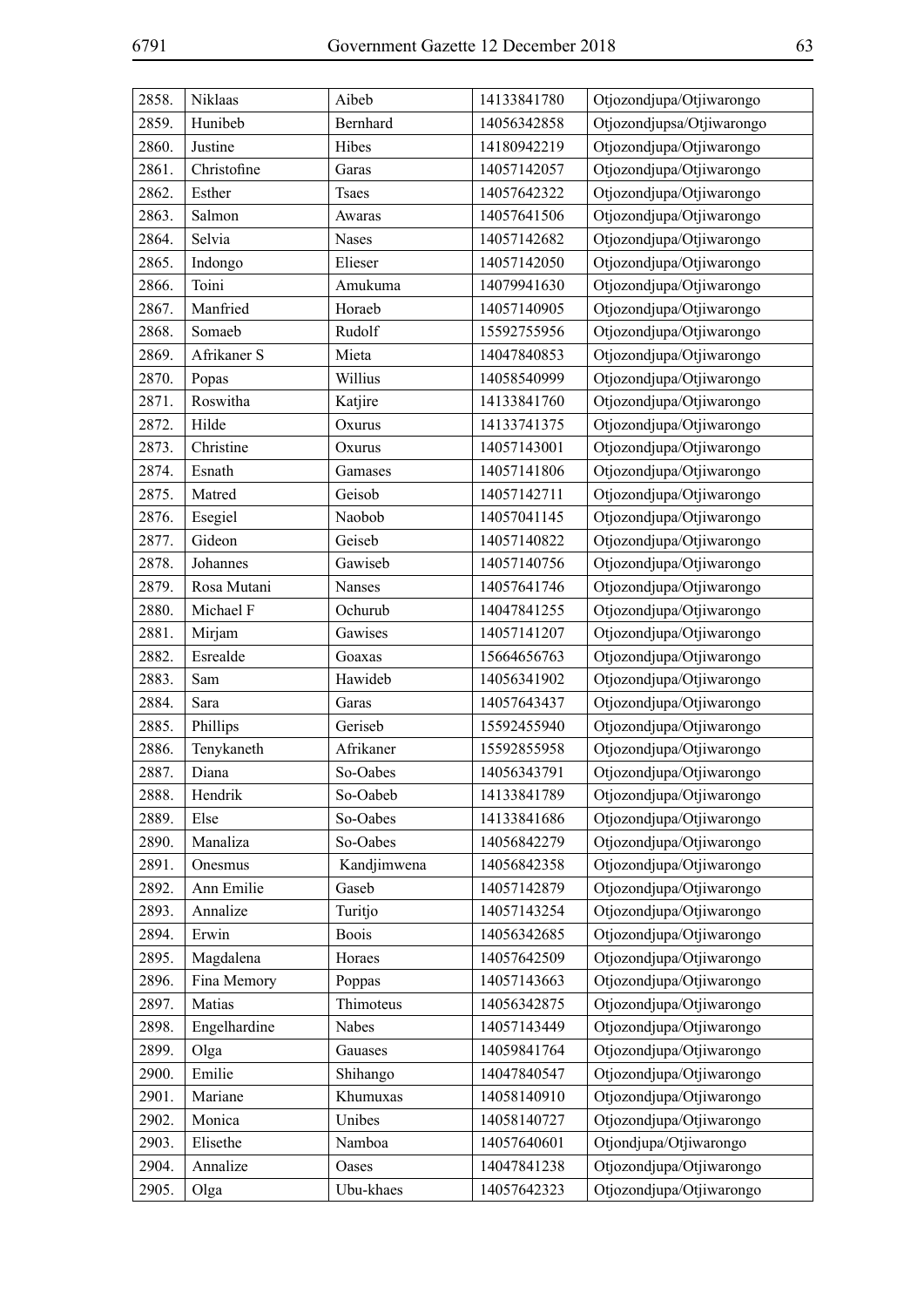| 2906. | Rosa         | Shihango  | 14047840707  | Otjozondjupa/Otjiwarongo  |
|-------|--------------|-----------|--------------|---------------------------|
| 2907. | Jacky        | Geingob   | 14066640855  | Otjozondjupa/Otjiwarongo  |
| 2908. | Magdalena    | Ames      | 14057144559  | Ondjozondjupa/Otjiwarongo |
| 2909. | Gerhardine   | Garises   | 14057141062  | Otjozondjupa/Otjiwarongo  |
| 2910. | Simon        | Gariseb   | 14058140778  | Otjozondjupa/Otjiwarongo  |
| 2911. | Ames         | Stella    | 15664656758  | Otjozondjupa/Otjiwarongo  |
| 2912. | Thusnelde    | Shihango  | 14058140603  | Otjozondjupa/Otjiwarongo  |
| 2913. | Michael      | Shinuno   | 14058140602  | Otjozondjupa/Otjiwarongo  |
| 2914. | Menethe      | Harases   | 14056841266  | Otjozondjupa/Otjiwarongo  |
| 2915. | Elias        | Frans     | 14057142837  | Otjozondjupa/Otjiwarongo  |
| 2916. | Diana        | Haitimbi  | 14133541512  | Otjozondjupa/Otjiwarongo  |
| 2917. | Frieda       | Namboa    | 14047842328  | Otjozondjupa/Otjiwarongo  |
| 2918. | Bertha       | Nakurua   | 14057141807  | Otjozondjupa/Otjiwarongo  |
| 2919. | Ricardo      | Naobeb    | 14047842597  | Otjozondjupa/Otjiwarongo  |
| 2920. | Johannes     | So-Oabeb  | 14056341944  | Otjozondjupa/Otjiwarongo  |
| 2921. | Victoria     | Taraukowe | 14056342781  | Otjozondjupa/Otjiwarongo  |
| 2922. | Immanuel     | Gaoseb    | 14056342780  | Otjozondjupa/Otjiwarong   |
| 2923. | Dorthea      | Harases   | 14133741874  | Ondjozondjupa/Otjiwarongo |
| 2924. | Elizabeth    | Hoaes     | 140581416576 | Ondjozondjupa/Otjiwarongo |
| 2925. | Petrus       | Guxab     | 14058140765  | Otjozondjupa/Otjiwarongo  |
| 2926. | Drusilla     | Guxab     | 14057642750  | Otjozondjupa/Otjiwarongo  |
| 2927. | Gustafine    | Ganes     | 14057143240  | Otjozondjupa/Otjiwarongo  |
| 2928. | Willem       | Ganeb     | 14057143154  | Otjozondjupa/Otjiwarongo  |
| 2929. | Elizia       | Ganes     | 14056341718  | Otjozondjupa/Otjiwarongo  |
| 2930. | Filemon      | Oxurub    | 14057142260  | Otjozondjupa/Otjiwarongo  |
| 2931. | Benhardt     | So-Oabeb  | 14057141715  | Otjozondjupa/Otjiwarongo  |
| 2932. | Hedwig       | So-Oabeb  | 14057141716  | Otjozondjupa/Otjiwarongo  |
| 2933. | Mariane      | Horaes    | 14058142900  | Otjozondjupa/Otjiwarongo  |
| 2934. | Hetwig Maria | Tjekun    | 140477841842 | Otjozondjupa/Otjiwarongo  |
| 2935. | Ndinomayele  | Shindove  | 14057144176  | Otjozondjupa/Otjiwarongo  |
| 2936. | Isabel J     | Ubu-khaes | 14057141308  | Otjozondjupa/Otjiwarongo  |
| 2937. | Paulina      | Jonas     | 14058141959  | Otjozondjupa/Otjiwarongo  |
| 2938. | Erastus      | Eixab     | 14058143609  | Otjozondjupa/Otjiwarongo  |
| 2939. | Anton        | Mathew    | 14057142454  | Otjozondjupa/Otjiwarongo  |
| 2940. | Johannes K   | Ndumba    | 14133841590  | Otjozondjupa/Otjiwarongo  |
| 2941. | Olavi K      | Ngoma     | 14056840949  | Otjozondjuapa/Otjiwarongo |
| 2942. | Meriem       | Garas     | 14025841502  | Otjozondjupa/Otjiwarongo  |
| 2943. | Johannes     | Kubeb     | 14057142118  | Otjozondjupa/Otjiwarongo  |
| 2944. | Rosa         | Ubu-Khaes | 14133741980  | Otjozondjupa/Otjiwarongo  |
| 2945. | Markus       | Ndjamba   | 14059541299  | Otjozondjupa/Otjiwarongo  |
| 2946. | Nikodemus    | Haingura  | 14058141327  | Otjozondjupa/Otjiwarongo  |
| 2947. | Nepemba      | Stefanu   | 14056841192  | Otjozondjupa/Otjiwarongo  |
| 2948. | Olga         | TJinomona | 14047841788  | Otjozondjupa/Otjiwarongo  |
| 2949. | Gideon       | Lukas     | 14056342712  | Otjozondjupa/Otjiwarongo  |
| 2950. | Fredik       | Hoaeb     | 14057141955  | Otjozondjupa/Otjiwarongo  |
| 2951. | Else         | Garab     | 140577142312 | Otjozondjupa/Otjiwarongo  |
| 2952. | Josef        | Hoaeb     | 14056341600  | Otjozondjupa/Otjiwarongo  |
| 2953. | Albertus     | Aribeb    | 14056341003  | Otjozondjupa/Otjiwarongo  |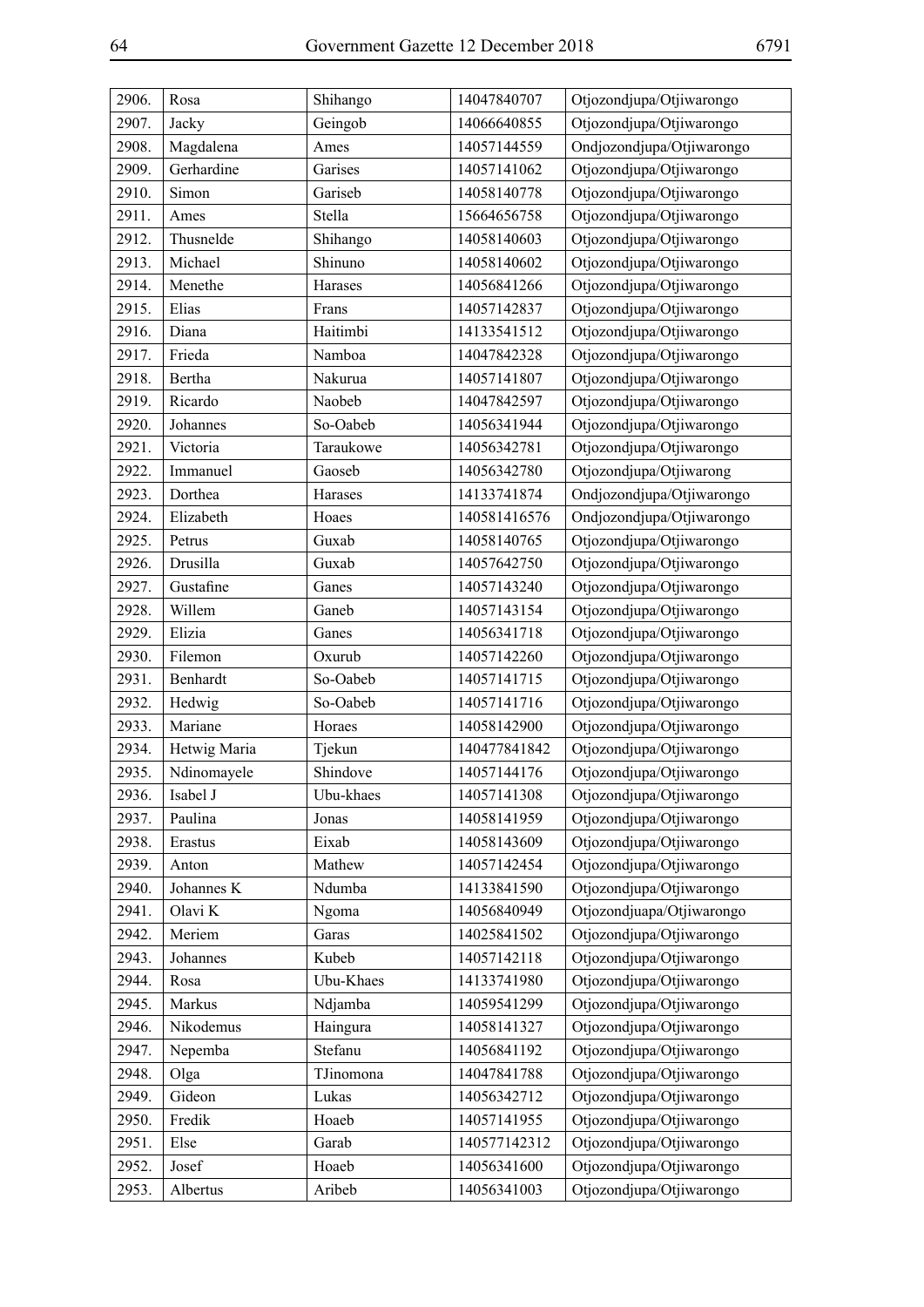| 2954. | Simon        | Andreas        | 14057141127 | Otjozondjupa/Otjiwarongo  |
|-------|--------------|----------------|-------------|---------------------------|
| 2955. | Emelie       | Andreas        | 14057141152 | Otjozondjupa/Otjiwarongo  |
| 2956. | Latoya       | Andreas        | 15653156637 | Otjozondjupa/Otjiwarongo  |
| 2957. | Victoria     | Aribes         | 14056841923 | Otjozondjupa/Otjiwarongo  |
| 2958. | Otilie       | Hoaes          | 14057141151 | Otjozondjupa/Otjiwarongo  |
| 2959. | Alina        | Nuwuses        | 14056343229 | Otjozondjupa/Otjiwarongo  |
| 2960. | Benhardine   | Aribes         | 14056341005 | Otjozondjupa/Otjiwarongo  |
| 2961. | Maria        | <b>Tsanes</b>  | 14047840795 | Otjozondjupa/Otjiwarongo  |
| 2962. | Gustofina    | Afrikaner      | 14058143115 | Otjozondjuapa/Otjiwarongo |
| 2963. | Rio Richard  | So-oabeb       | 14056841889 | Otjozondjupa/Otjiwarongo  |
| 2964. | Wilda        | Kuakee         | 14058142929 | Otjozondjuapa/Otjiwarongo |
| 2965. | Magdalena    | Gases          | 14056842417 | Otjozondjupa/Otjiwarongo  |
| 2966. | Frans        | Eiseb          | 14057641321 | Otjozondjupa/Otjiwarongo  |
| 2967. | Leoni        | Gases          | 14057142355 | Otjozondjupa/Otjiwarongo  |
| 2968. | Robert       | Tjavanga       | 14154941945 | Otjozondjupa/Otjiwarongo  |
| 2969. | Laurecia     | Areses         | 14047842319 | Otjozondjupa/Otjiwarongo  |
| 2970. | Cecilia      | Ifikwa         | 14057141228 | Otjozondjupa/Otjiwarongo  |
| 2971. | Stellentie   | Geises         | 14057143813 | Otjozondjupa/Otjiwarongo  |
| 2972. | Pauline K    | Johannes       | 14058142591 | Otjizondjupa/Otjiwarongo  |
| 2973. | Johannes     | Goreseb        | 14058142105 | Otjozondjupa/Otjiwarongo  |
| 2974. | Josef        | Gochab         | 14056342442 | Otjozondjupa/Otjiwarongo  |
| 2975. | Elsie        | Naweses        | 14057640707 | Otjozondjupa/Otjiwarongo  |
| 2976. | Angelika     | Gorases        | 14057141717 | Otjozondjupa/Otjiwarongo  |
| 2977. | Nunugreth    | <b>Tsaraes</b> | 14057140906 | FOtjozondjupa/Otjiwarongo |
| 2978. | Minate       | Tsooses        | 14057141232 | Otjozondjupa/Otjiwarongo  |
| 2979. | Christofine  | <b>Tsuses</b>  | 15684356870 | Otjozondjupa/Otjiwarongo  |
| 2980. | Rosa         | <b>Tsuses</b>  | 15684356869 | Otjozondjupa/Otjiwarongo  |
| 2981. | Christofine  | Nugas          | 14057842475 | Otjozondjupa/Grootfontein |
| 2982. | Hilma        | Nikanor        | 14059240637 | Otjozondjupa/Otavi        |
| 2983. | Juliane      | Gamses         | 14056540589 | Otjozondjupa/Grootfontein |
| 2984. | Manfred      | Geiseb         | 14056540596 | Otjozondjupa/Grootfontein |
| 2985. | Chamine      | Gamses         | 14044941460 | Otjozondjupa/Grootfontein |
| 2986. | Ernsthandool | Weyer          | 14056242018 | Otjozondjupa/Grootfontein |
| 2987. | Loneth       | Katambo        | 14057041331 | Otjozondjupa/Grootfontein |
| 2988. | Roberth      | Nawiseb        | 14057041329 | Otjozondjupa/Grootfontein |
| 2989. | Magreth      | Katambo        | 14056541549 | Otjozondjupa/Grootfontein |
| 2990. | Klein Piet   | Petrus         | 14057541871 | Otjozondjupa/Grootfontein |
| 2991. | Elizabeth    | Katambo        | 14057541863 | Otjozondjupa/Grootfontei  |
| 2992. | Martin       | Katambo        | 14056643653 | Otjozondjupa/Grootfontein |
| 2993. | Rina         | Habes          | 14056643651 | Otjozondjupa Grootfontein |
| 2994. | Olga         | Kamka          | 14057541084 | Otjozondjupa/Grootfontein |
| 2995. | Efraim       | Kariseb        | 14056640617 | Otjozondjupa/Grootfontein |
| 2996. | Sofia        | Karises        | 15663556716 | Otjozondjupa/Grootfontein |
| 2997. | David        | Nangombe       | 14057541534 | Otjozondjupa/Grootfontein |
| 2998. | Angela       | Nangombe       | 14056242490 | Otjozondjupa/Grootfontein |
| 2999. | Maleagi      | Kahdume        | 14057841470 | Otjozondjupa/Grootfontei  |
| 3000. | Carolina     | <b>Nuxas</b>   | 14056242568 | Otjozondjupa/Grootfontein |
| 3001. | Mariane      | <b>Nuxas</b>   | 14056241029 | Otjozondjupa/Grootfontein |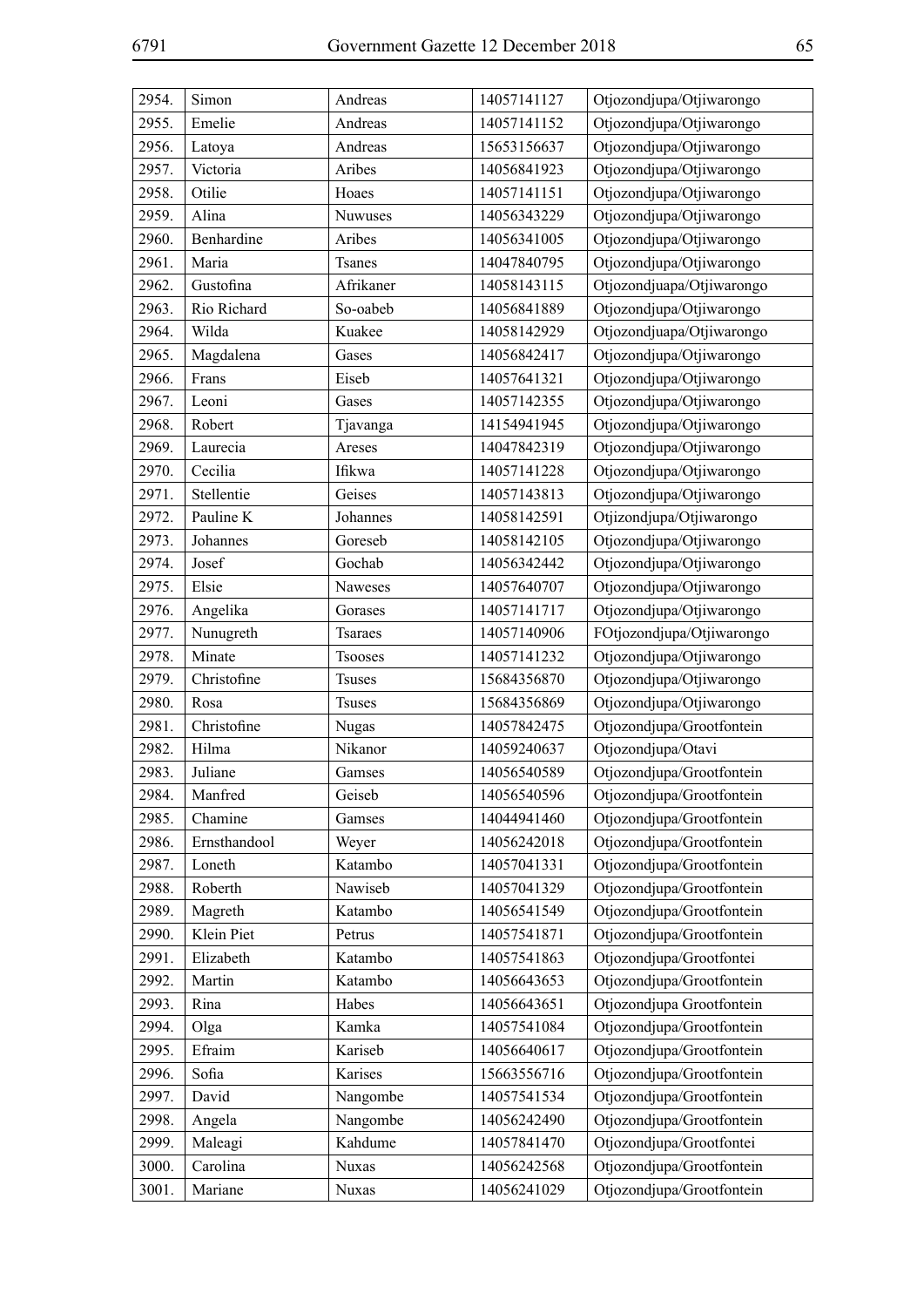| 3002. | Saraphine    | Pollmann      | 14056240949 | Otjozondjupa/Grootfontein |
|-------|--------------|---------------|-------------|---------------------------|
| 3003. | Theofellus   | Pollmann      | 14056541223 | Otjozondjupa/Grootfontein |
| 3004. | Stenlie      | Garab         | 14056241404 | Otjozondjupa/Grootfontein |
| 3005. | Maria C      | Gases         | 14044941204 | Otjozondjupa/Grootfontein |
| 3006. | Ellie Bertha | Gases         | 14044941203 | Otjozondjupa/Grootfontein |
| 3007. | Rieta        | Hailonga      | 14056541235 | Otjozondjupa/Grootfontein |
| 3008. | Frederik     | Gam           | 14056540672 | Otjozondjupa/Grootfontein |
| 3009. | Frieda       | Thoses        | 14056540675 | Otjozondjupa/Grootfontein |
| 3010. | Hanelora     | Hoeses        | 14056241204 | Otjozondjupa/Grootfontein |
| 3011. | Jortina      | Hoeses        | 14056241394 | Otjozondjupa/Grootfontein |
| 3012. | Dorthea      | Hoeses        | 14056241550 | Otjozondjupa/Grootfontein |
| 3013. | Laurentius   | Hoeseb        | 14057842496 | Otjozondjupa/Grootfontein |
| 3014. | Fabiola      | Hoeses        | 14056241439 | Otjozondjupa/Grootfontein |
| 3015. | Christina    | Hei           | 14056643559 | Otjozondjupa/Grootfontein |
| 3016. | David        | Daseb         | 14057841640 | Otjozondupa/Grootfontein  |
| 3017. | Susie        | Oases         | 14056643220 | Otjozondjupa/Grootfontein |
| 3018. | Johannes     | Oaseb         | 14056641264 | Otjozondjupa/Grootfontein |
| 3019. | Werner       | Katjimonga    | 14057042383 | Otjozondjupa/Grootfontein |
| 3020. | Auguste      | Gaeses        | 14056644118 | Otjozondjupa/Grootfontein |
| 3021. | Leonard      | Gaeseb        | 14056242587 | Otjozondjupa/Grootfontein |
| 3022. | Oa-Man       | Huhanga       | 14057640822 | Otjozondjupa/Otjiwarongo  |
| 3023. | Paulina      | Khuruses      | 14058141949 | Otjozondjupa/Otjiwarongo  |
| 3024. | Julia        | So.Khoes      | 14058142956 | Otjozondjupa/Otjiwarongo  |
| 3025. | Herman       | Haraseb       | 14057142870 | Otjozondjupa/Otjiwarongo  |
| 3026. | Christian    | Karapo        | 14056341148 | Otjozondjupa/Otjiwarongo  |
| 3027. | Cleopatra W  | Malaula       | 15593555962 | Otjozondjupa/Otjiwarongo  |
| 3028. | Willemina    | Malaula       | 14056343727 | Otjozondjupa/Otjiwarongo  |
| 3029. | Liina L      | Harases       | 14047842692 | Otjozondjupa/Otjiwarongo  |
| 3030. | Kasikunda    | Kambulunyanga | 14058143622 | Otjozondjupa/Otjiwarongo  |
| 3031. | Victoria M   | Njamba        | 15593555958 | Otjozondjupa/Otjiwarongo  |
| 3032. | Frans M      | Sikaki        | 14133541640 | Otjozondjupa/Otjiwarongo  |
| 3033. | Christophine | Kamunongouo   | 14057143579 | Otjozondjupa/Otjiwarongo  |
| 3034. | Ivonne       | Garures       | 14059142037 | Otjozondjupa/Otjiwarongo  |
| 3035. | Rudolfine    | Garures       | 14056840631 | Otjozondjupa/Otjiwarongo  |
| 3036. | Petra A      | Araes         | 14047840829 | Otjozondjupa/Otjiwarongo  |
| 3037. | Dongo        | Gabriel       | 14198642027 | Otjozondjupa/Otjiwarongo  |
| 3038. | Ester K      | Muronga       | 14057640880 | Otjozondjupa/Otjiwarongo  |
| 3039. | Elizabeth    | Hanibes       | 14056340970 | Otjozondjupa/Otiwarongo   |
| 3040. | Liana L      | <b>Tseies</b> | 14057640655 | Otjozondjupa/Otjiwarongo  |
| 3041. | Elfriede     | Hunibes       | 14057641122 | Otjozondjupa/Otjiwarongo  |
| 3042. | Sharon       | Du-Plessis    | 14133742031 | Otjozondjupa/Otjiwarongo  |
| 3043. | Steven G     | Gaseb         | 14001940120 | Otjozondjupa/Otjiwarongo  |
| 3044. | Thusnelde P  | Hunibes       | 14056343623 | Otjozondjupa/Otjiwarongo  |
| 3045. | Monalisa     | Hunibes       | 14056344075 | Otjozondjupa/Otjiwarongo  |
| 3046. | Petroide     | <b>Tsaes</b>  | 14057640650 | Otjozondjupa/Otjiwarongo  |
| 3047. | Sebulon      | Horaseb       | 14056343178 | Otjozondjupa/Otjiwarongo  |
| 3048. | Egalode      | <b>Tsaes</b>  | 14057640656 | Otjozondjupa/Otjiwarongo  |
| 3049. | Regina       | <b>Tsaes</b>  | 14056342350 | Otjozondjupa/Otjiwarongo  |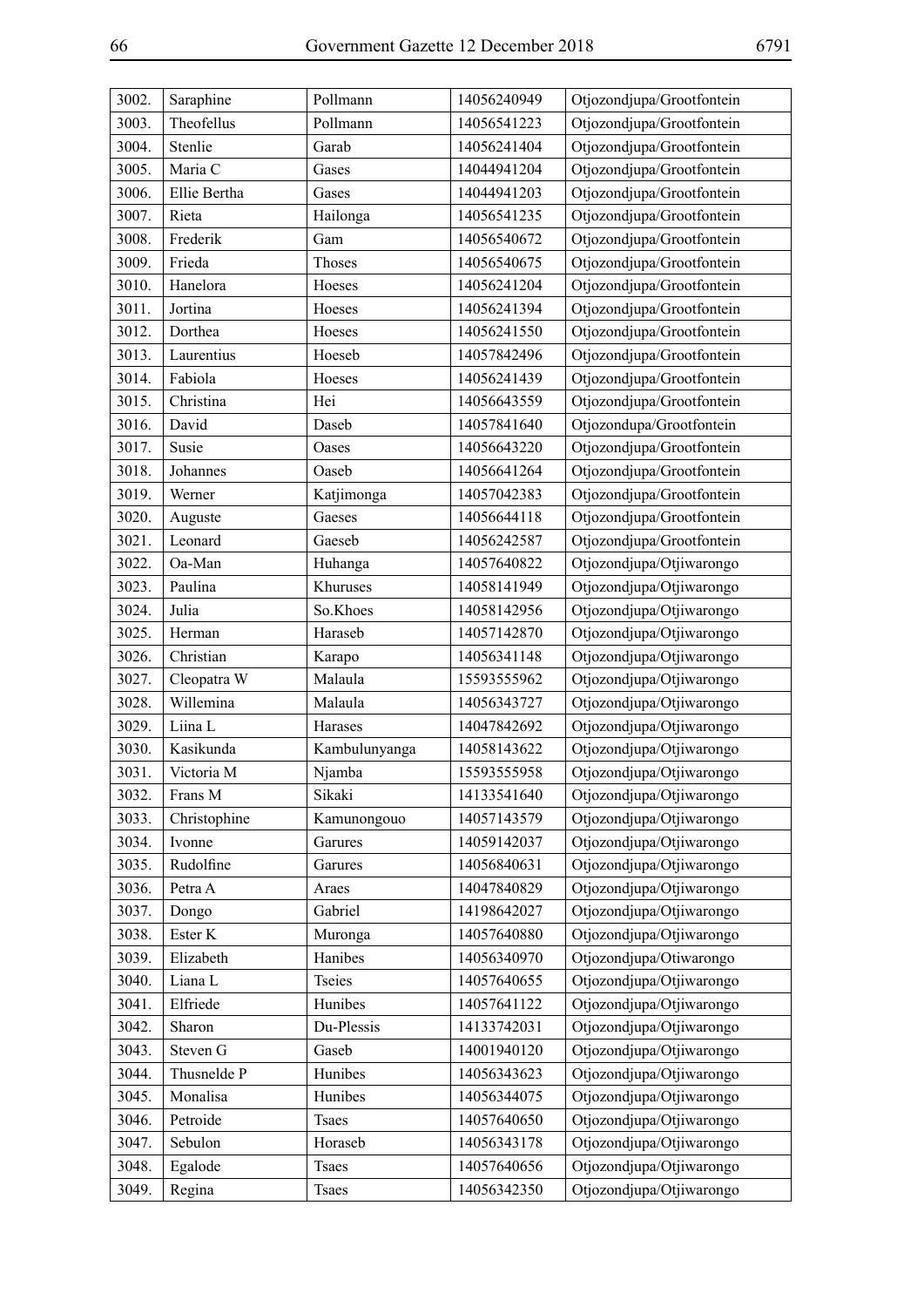| 3050. | Ella        | <b>Tsaes</b> | 14057641971  | Otjozondjupa/Otjiwarongo |
|-------|-------------|--------------|--------------|--------------------------|
| 3051. | Karl        | <b>Tsaes</b> | 14056341052  | Otjozondjupa/Otjiwarongo |
| 3052. | Magrietha   | So-Oabes     | 14056140726  | Otjozondjupa/Otjiwarongo |
| 3053. | Rita        | Hoebes       | 14056342559  | Otjozondjupa/Otjiwarongo |
| 3054. | Priscilla   | Naobes       | 14057143605  | Otjozondjupa/Otjiwarongo |
| 3055. | Sarah       | Aebes        | 14047840590  | Otjozondjupa/Otjiwarongo |
| 3056. | Cecilie     | <b>Nuses</b> | 14133741799  | Otjozondjupa/Otjiwarongo |
| 3057. | Martin      | Nuseb        | 14133741813  | Otjozondjupa/Otjiwarongo |
| 3058. | Martin      | Khamuchab    | 14066841146  | Otjozondjupa/Otjiwarongo |
| 3059. | Saul        | Nanuseb      | 140047841515 | Otiozondjupa/Otjiwarongo |
| 3060. | Veronika    | So-Oabes     | 14057142259  | Otjozondjupa/Otjiwarongo |
| 3061. | Cheroline C | Nomgas       | 14057142077  | Otjozondjupa/Otjiwarongo |
| 3062. | Martin T    | Indongo      | 14057641727  | Otjozondjupa/Otjiwarongo |
| 3063. | Kenneth e   | Hendricks    | 14133941568  | Otjozondjupa/Otjiwarongo |
| 3064. | Annlucy M   | Phillips     | 14057642508  | Otjozondjupa/Otjiwarongo |
| 3065. | Klementine  | Gases        | 14058142424  | Otjozondjupa/Otjiwarongo |
| 3066. | Passela T   | Kuruses      | 14057143944  | Otjozondjupa/Otjiwarongo |
| 3067. | Rosa        | Gawases      | 14056342827  | Otjozondjupa/Otjiwarongo |
| 3068. | Ronnie G    | Awaseb       | 14058140757  | Otjozondjupa/Otjiwarongo |
| 3069. | Leventine   | Johnson      | 14058143557  | Otjozondjupa/Otjiwarongo |
| 3070. | Christof D  | Geiseb       | 1404780869   | Otjozondjupa/Otjiwarongo |
| 3071. | Nico        | Oreb         | 14056343680  | Otjozondjupa/Otjiwarongo |
| 3072. | Engela C    | Ores         | 14057643365  | Otjozondjupa/Otjiwarongo |
| 3073. | Adelheid    | Ihemba       | 14025740326  | Otjozondjupa/Otjiwarongo |
| 3074. | Lukas       | Ngano        | 14056842032  | Otjozondjupa/Otjiwarongo |
| 3075. | Kahongo E   | Mbambero     | 14056841174  | Otjozondjupa/Otjiwarongo |
| 3076. | Elizabet    | Pepo         | 14172041748  | Otjozondjupa/Otjiwarongo |
| 3077. | Jacop L     | Hausiku      | 14057640881  | Otjozondjupa/Otjiwarongo |
| 3078. | Paulus      | Muyambo      | 14056341032  | Otjozondjupa/Otjiwarongo |
| 3079. | Kazungo N   | Ndumba       | 14056341038  | Otjozondjupa/Otjiwarongo |
| 3080. | Anto        | Johannes     | 14060440625  | Otjozondjupa/Otjiwarongo |
| 3081. | Pongishi    | Roza         | 14076940949  | Otjozondjupa/Otjiwarongo |
| 3082. | Johannes    | Kangungu     | 14056341033  | Otjozondjupa/Otjiwarongo |
| 3083. | Jafet       | Haoseb       | 14047840833  | Otjozondjupa/Otjiwarongo |
| 3084. | Martin      | Ubukhaeb     | 14056342021  | Otjozondjupa/Otjiwarongo |
| 3085. | Hans H      | <b>Bock</b>  | 14047840620  | Otjozondjupa/Otjiwarongo |
| 3086. | Ingried     | Katjikuru    | 14057141650  | Otjozondjupa/Otjiwarongo |
| 3087. | Johannes    | Katanga      | 14057144193  | Otjozondjupa/Otjiwarongo |
| 3088. | Imelda      | Witru        | 14057143220  | Otjozondjupa/Otjiwarongo |
| 3089. | Isabel      | Uwu-Khaes    | 14057141308  | Otjozondjupa/Otjiwarongo |
| 3090. | Maria       | Mogab        | 14059341012  | Otjozondjupa/Otjiwarongo |
| 3091. | Lydia       | Tsauses      | 14058142901  | Otjozondjupa/Otjiwarongo |
| 3092. | Sebedeus    | Mukuwe       | 14057642341  | Otjozondjupa/Otjiwarongo |
| 3093. | Soveria     | Selvanue     | 14058101569  | Otjozondjupa/Otjiwarongo |
| 3094. | Jesika      | Goreses      | 14133742045  | Otjozondjupa/Otjiwarongo |
| 3095. | Catharina   | Mouton       | 14002940634  | Otjozondjupa/Otjiwarongo |
| 3096. | Aurelia     | Haingura     | 14056842242  | Otjozondjupa/Otjiwarongo |
| 3097. | Gabrial     | Horaeb       | 14056840741  | Otjozondjupa/Otjiwarongo |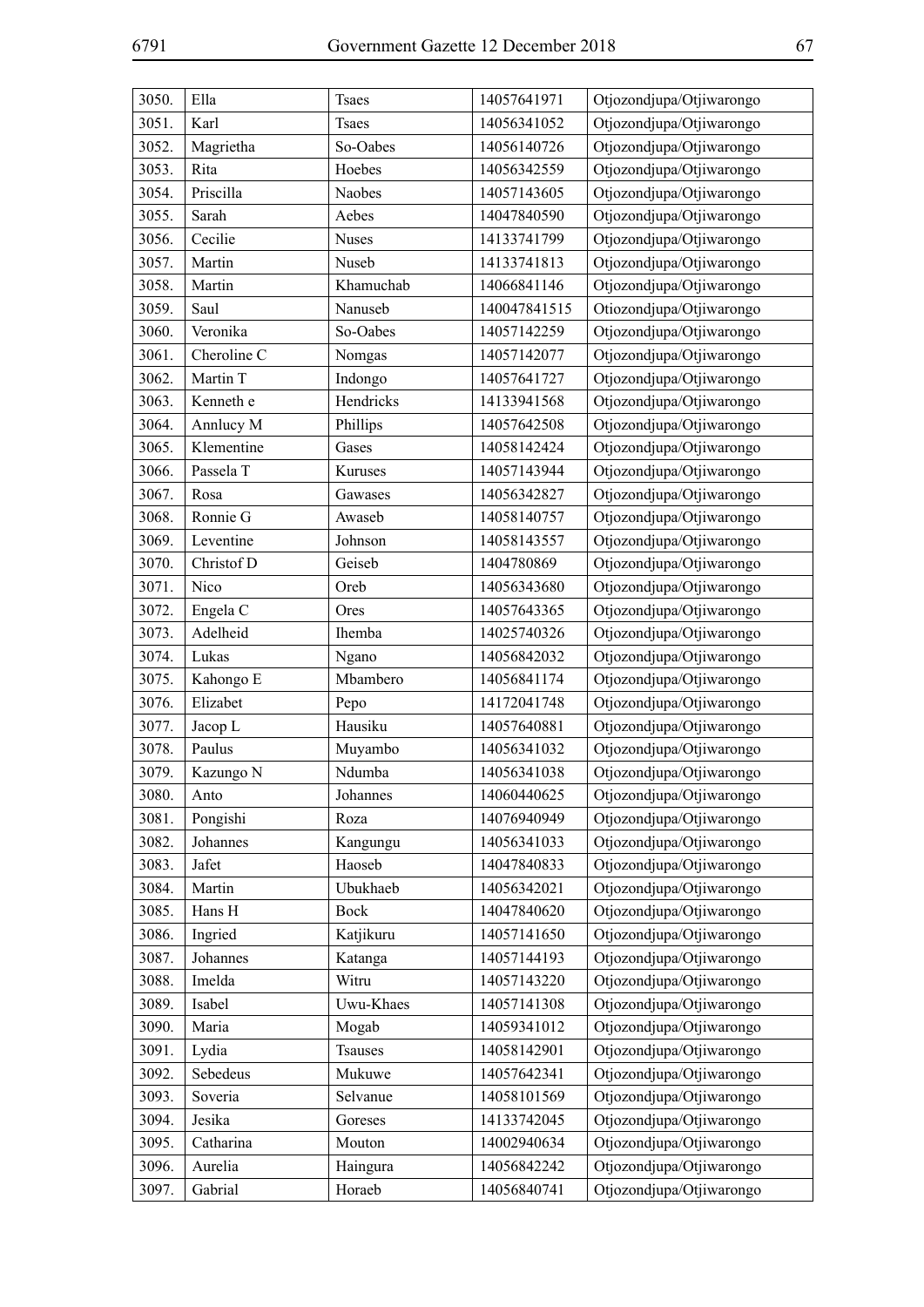| 3098. | Lucilla          | Kuraib        | 14058141788 | Otjozondjupa/Otjiwarongo |
|-------|------------------|---------------|-------------|--------------------------|
| 3099. | Magreth          | Katukundu     | 14058143474 | Otjozondjupa/Otjiwarongo |
| 3100. | Epidius M        | Muronga       | 14057640889 | Otjozondjupa/Otjiwarongo |
| 3101. | Daniel           | Doeseb        | 14056342843 | Otjozondjupa/Otjiwarongo |
| 3102. | Francisco        | Dasilva       | 14058143498 | Otjozondupa/Otjiwarongo  |
| 3103. | Gideon S         | Lukas         | 14056342712 | Otjozondjupa/Otjiwarongo |
| 3104. | Magdalena        | Petrus        | 14057341208 | Otjozondjupa/Otjiwarongo |
| 3105. | Jan              | Poppas        | 14058141846 | Otjozondjupa/Otjiwarongo |
| 3106. | Usula            | Geises        | 14056841007 | Otjozondjupa/Otjiwarongo |
| 3107. | August           | Sumseb        | 14058141452 | Otjozondjupa/Otjiwarongo |
| 3108. | Lauenica         | Haodoms       | 14056840759 | Otjozondjupa/Otjiwarongo |
| 3109. | Monika           | Haodoms       | 14057142415 | Otjozondjupa/Otjiwarongo |
| 3110. | Lukas            | Somseb        | 15591555946 | Otjozondjupa/Otjiwarongo |
| 3111. | Gerhardine       | Gawaxas       | 14058141486 | Otjozondjupa/Otjiwarongo |
| 3112. | Josephine        | Gaises        | 14066741032 | Otjozondjupa/Otjiwarongo |
| 3113. | Flora            | Nanuses       | 14066541680 | Otjozondjupa/Otjiwarongo |
| 3114. | Pastor Jaantjies | Witbooi       | 14047842443 | Otjozondjupa/Otjiwarongo |
| 3115. | Dalene           | Gley          | 14056343132 | Otjozondjupa/Otjiwarongo |
| 3116. | Patricia H       | Swartbooi     | 14133941470 | Otjozondjupa/Otjiwarongo |
| 3117. | Dina             | Ikorua        | 15652556563 | Otjozondjupa/Otjiwarongo |
| 3118. | Shaw Patrick     | <b>Bock</b>   | 14133941677 | Otjozondjupa/Otjiwarongo |
| 3119. | Aletta F         | <b>Bock</b>   | 14133941678 | Otjozondjupa/Otjiwarongo |
| 3120. | Desirie          | So-Oabes      | 14056842252 | Otjozondjupa/Otjiwarongo |
| 3121. | Nikolaus         | So-Oadeb      | 14056341238 | Otjozondjupa/Otjiwarongo |
| 3122. | Alion D D        | Gaeseb        | 14056343543 | Otjozondjupa/Otjiwarongo |
| 3123. | Getrud           | <b>Blaadt</b> | 14057143228 | Otjozondjupa/Otjiwarongo |
| 3124. | Elvis            | Tsaeb         | 14056341874 | Otjozondjupa/Otjiwarongo |
| 3125. | Selma            | Hoses         | 14058143671 | Otjozondjupa Otjiwarongo |
| 3126. | Leibert          | Muyeu         | 14058141618 | Otjozondjupa/Otjiwarongo |
| 3127. | Ermeltha         | Khamuxas      | 14057144341 | Otjozondjupa/Otjiwarongo |
| 3128. | Johannes         | Gabriel       | 14056342821 | Otjozondjupa/Otjiwarongo |
| 3129. | Amanda           | Goraes        | 14057642352 | Otjozondjupa/Otjiwarongo |
| 3130. | Liston B         | Narib         | 14056341943 | Otjozondjupa/Otjiwarongo |
| 3131. | Magdalena        | Tjombe        | 14057143858 | Otjozondjupa/Otjiwarongo |
| 3132. | Liselote         | Aughab        | 14051641359 | Otjozondjupa/Otjiwarongo |
| 3133. | Justina N        | Martin        | 14058143502 | Otjozondjupa/Otjiwarongo |
| 3134. | Toini            | Haufiku       | 14056343449 | Otjozondjupa/Otjiwarongo |
| 3135. | David            | Gauaseb       | 14057141802 | Otjozondjupa/Otjiwarongo |
| 3136. | Marthinus        | Gaseb         | 14056343567 | Otjozondjupa/Otjiwarongo |
| 3137. | Erica            | Horaes        | 14133841702 | Otjozondjupa/Otjiwarongo |
| 3138. | Naftali          | Nangolo       | 14057142123 | Otjozondjupa/Otjiwarongo |
| 3139. | Michael          | Nanuseb       | 14056842301 | Otjozondjupa/Otjiwarongo |
| 3140. | Isabella         | Gases         | 14057640839 | Otjozondjupa/Otjiwarongo |
| 3141. | Elfriede         | Hunibes       | 14057641122 | Otjozondjupa/Otjiwarongo |
| 3142. | Bernard          | Haraseb       | 14057141570 | Otjozondjupa/Otjiwarongo |
| 3143. | Magrietha        | Horases       | 14057141256 | Otjozondjupa/Otjiwarongo |
| 3144. | Christiana       | Gaonakgosi    | 14057142900 | Otjozondjupa/Otjiwarongo |
| 3145. | Defney           | Subes         | 14058141386 | Otjozondjupa/Otjiwarongo |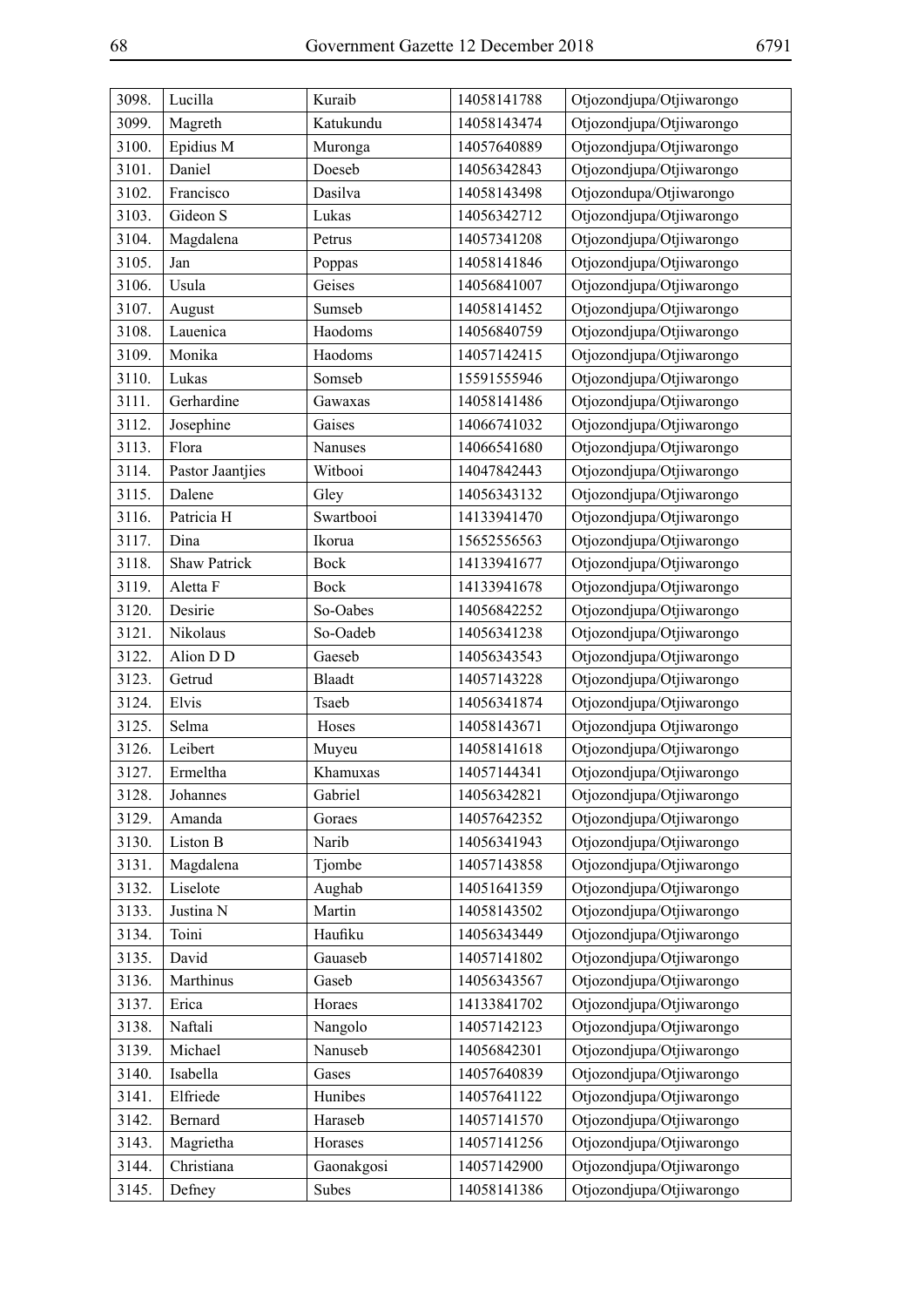| 3146. | Daniel          | Aebeb               | 15652556572 | Otjozondjupa/Otjiwarongo                             |
|-------|-----------------|---------------------|-------------|------------------------------------------------------|
| 3147. | Maria B         | Guidgo-Oas          | 14057142091 | Otjozondjupa/Otjiwarongo                             |
| 3148. | Melody          | Kooper              | 14057641738 | Otjozondjupa/Otjiwarongo                             |
| 3149. | Ananias         | Useb                | 14057141468 | Otjozondjupa/Otjiwarongo                             |
| 3150. | Gerhardine      | Haitimbi            | 14133541502 | Otjozondjupa/Otjiwarongo                             |
| 3151. | Annatjie        | So-Oabes            | 14058143761 | Otjozondjupa/Otjiwarongo                             |
| 3152. | Mathias         | Almas               | 14058143760 | Otjozondjupa/Otjiwarongo                             |
| 3153. | Jaqueline       | Kekueuemolo         | 14014041400 | Otjozondjupa/Otjiwarongo                             |
| 3154. | Victonne        | Garas               | 1405714148  | Otjozondjupa/Otjiwarongo                             |
| 3155. | Hilde           | Oxurus              | 14133741375 | Otjozondjupa/Otjiwarongo                             |
| 3156. | Esnath          | Gamases             | 14057141806 | Otjozondjupa/Otjiwarongo                             |
| 3157. | Rodrick         | Oxhurub             | 14057643184 | Otjozondjupa/Otjiwaorongo                            |
| 3158. | Manfred         | Geiseb              | 14057142711 | Otjozondjupa/Otjiwarongo                             |
| 3159. | Esegiel         | Naobeb              | 14067041145 | Otjozondjupa/Otjiwarongo                             |
| 3160. | Gideon          | Geiseb              | 14057140822 | Otjozondjupa/Otjiwarongo                             |
| 3161. | Elizabeth       | Gamibes             | 14056242068 | Otjozondjupa/Grootfontein                            |
| 3162. | Gcao            | Gcaoxao             | 15658656628 | Otjozondjupa/Tsumkwe                                 |
| 3163. | Steven          | Amseb               | 14057841469 | Otjozondjupa/Grootfontein                            |
| 3164. | Johanna         | Gawas               | 14056241857 | Otjozondjupa/Grootfontein                            |
| 3165. | Numupa P        | Nghitewa            | 14057541409 | Otjozondjupa/Grootfontein                            |
| 3166. | Diana           | Gaigub              | 14130641382 | Otjozondjupa/Grootfontein                            |
| 3167. | Shirley J       | Duplesis            | 14056640734 | Otjozondjupa/Otjiwarongo                             |
| 3168. | Festus          | Gulos               | 1407001200  | Otjozondjupa/Gootfontein                             |
| 3169. | Katrina         | Ames                | 14057841763 | Otjozondjupa/Grootfontein                            |
| 3170. | Theresia        |                     | 14056643166 | Otjozondjupa/Otjiwarongo                             |
|       | Fransisca       | Goagoses            | 14130541552 |                                                      |
| 3171. | Ciderela C      | Goagoses<br>Pollman | 14057842689 | Otjozondjupa/Otjiwarongo                             |
| 3172. |                 |                     | 14056241924 | Otjozondjupa/Otjiwarongo                             |
| 3173. | Thalitha        | Ganses<br>Gawaseb   | 14056241916 | Otjozondjupa/Otjiwarongo<br>Otjozondjupa/Otjiwarongo |
| 3174. | Anna            |                     |             |                                                      |
| 3175. | Patrichia       | Garises             | 14057843046 | Otjozondjupa/Otjiwarongo                             |
| 3176. | Jonas           | Guweb               | 14057841639 | Otjozondjupa/Grootfontein                            |
| 3177. | Erfnede         | Guweb               | 14057842244 | Otjozondjupa/Grootfonteain                           |
| 3178. | G. Denn         | Hoeseb              | 15728457346 | Otjozondjupa/Grootfontein                            |
| 3179. | Ivonne E        | Damases             | 15728457316 | Otjozondjupa/Grootfontein                            |
| 3180. | Magdalena       | Hoeses              | 14056641503 | Otjozondjupa/Grootfontein                            |
| 3181. | Gabriel         | Hoeseb              | 14056643226 | Otjozondjupa/Grootfontein                            |
| 3182. | <b>Barnabas</b> | Wyer                | 14057540850 | Otjozondjupa/Grootfontein                            |
| 3183. | Evangelina      | Thorases            | 14057540852 | Otjozondjupa/Grootfontein                            |
| 3184. | Benjamin        | Narib               | 14057541682 | Otjozondjupa/Grootfontein                            |
| 3185. | Lucia           | Haigus              | 14058541021 | Otjozondjupa/Okahandja                               |
| 3186. | Amon            | Khamkaib            | 14056242452 | Otjozondjupa/Grootfontein                            |
| 3187. | Adlheid         | Khamkai             | 14056242029 | Otjozondjupa/Grootfontein                            |
| 3188. | Tobias          | Ganseb              | 14056242039 | Otjozondjupa/Grootfontein                            |
| 3189. | Else            | Hoxobes             | 14044940932 | Otjozondjupa/Grootfontein                            |
| 3190. | Kamanda         | Jual                | 14044940873 | Otjozondjupa/Grootfontein                            |
| 3191. | Immanuel        | Aukhumeb            | 14130541389 | Otjozondjupa/Grootfontein                            |
| 3192. | Monaliza        | Katambo             | 14044941543 | Otjozondjupa/Grootfontein                            |
| 3193. | Welfried        | Witbooi             | 14056641332 | Otjozondjupa/Grootfontein                            |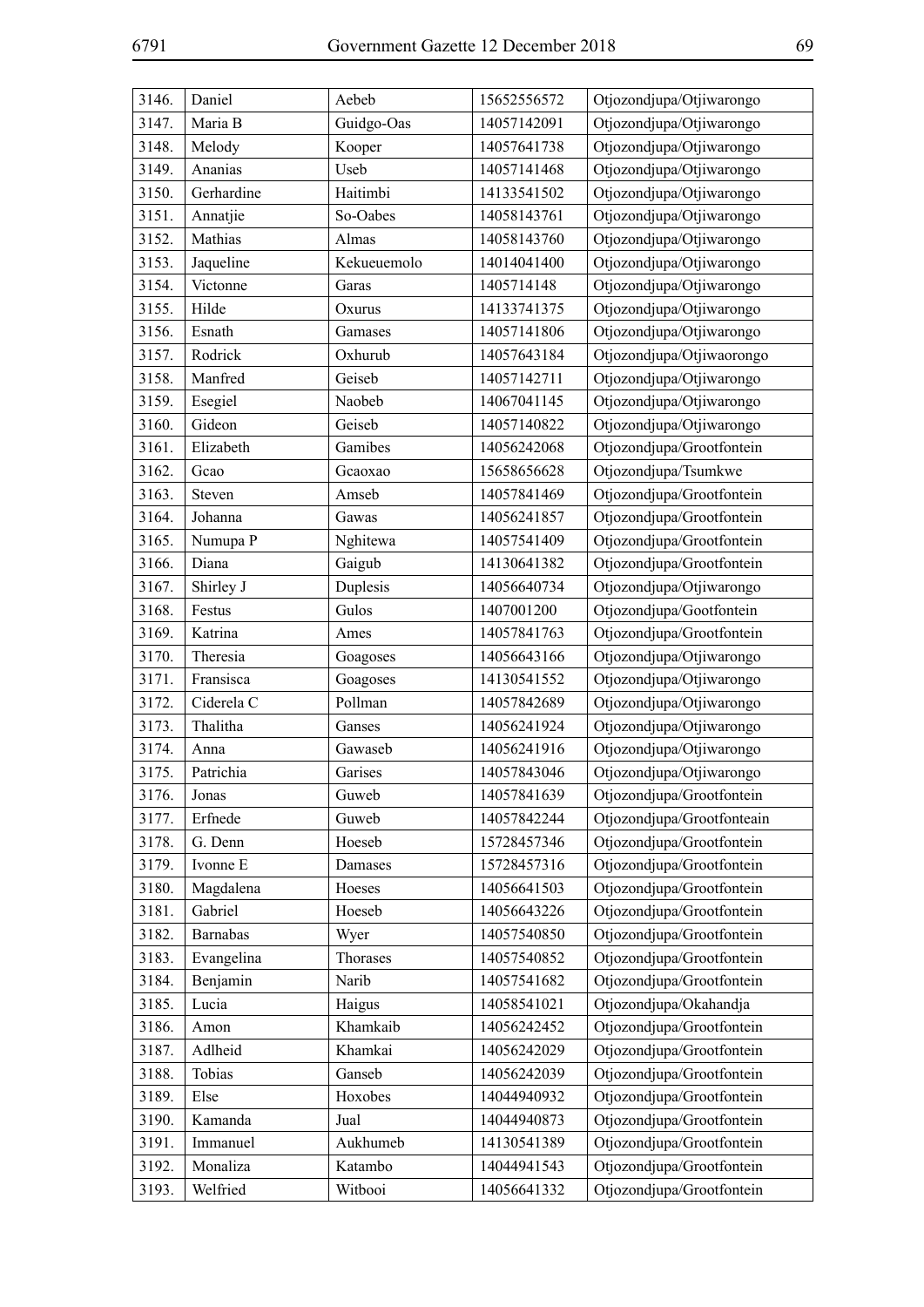| 3194. | Beata        | Hamwele     | 14133841812 | Otjozondjupa/Otjiwarongo  |
|-------|--------------|-------------|-------------|---------------------------|
| 3195. | Deliwe T     | Turitjo     | 14057643251 | Otjozondjupa/Otjiwarongo  |
| 3196. | Laurencia    | Martin      | 14133841674 | Otjozondjupa Otjiwarongo  |
| 3197. | Mathatias    | Neshili     | 14058140954 | Otjozondjupa/Otjiwaarongo |
| 3198. | Martin       | Martin      | 14059041312 | Otjozondjupa/Otavi        |
| 3199. | Kalley       | Kamushete   | 14059541125 | Otjozondjupa/Omatako      |
| 3200. | Victoria     | Shaalukeni  | 14032242136 | Ohangwena/Oshikango       |
| 3201. | Angelina     | Ngeve       | 14057144654 | Otjozondjupa/Otjiwarongo  |
| 3202. | Merly-M      | Unengu      | 14057143421 | Otjozondjupa/Otjiwarongo  |
| 3203. | Juliane      | Khrises     | 15676856795 | Otjozondjupa/Otjiwarongo  |
| 3204. | Willemina    | Soebes      | 14057341403 | Otjozondjupa/Otavi        |
| 3205. | Laurensia    | Soebes      | 14059240770 | Otjozondjupa/Otavi        |
| 3206. | Magdalena    | Kashikuka   | 14057341283 | Otjozondjupa/Otavi        |
| 3207. | Engelhardine | Damases     | 14056840701 | Otjozondupa/Otjiwarongo   |
| 3208. | Elsie        | Soroses     | 14133941820 | Otjozondjupa/Otjiwarongo  |
| 3209. | Nathan       | Hunibeb     | 14058143160 | Otjozondjupa/Otjiwarongo  |
| 3210. | Tomas        | Pahukeni    | 14133941690 | Otjozondjupa/Otjiwarongo  |
| 3211. | Belinda      | Gairabes    | 14133141423 | Otjozondjupa/Otjiwarongo  |
| 3212. | Usiel        | Araeb       | 14058041673 | Otjozondjupa/Otjiwarongo  |
| 3213. | Paulus       | Nepaya      | 14056840601 | Otjozondjupa/Otjiwarongo  |
| 3214. | David        | Mayembe     | 14058141101 | Otjozondjupa/Otjiwarongo  |
| 3215. | Moses        | Nanseb      | 14057640936 | Otjozondjupa/Otjiwarongo  |
| 3216. | Elizabeth    | Geises      | 14133841439 | Ondjozundjupa/Otjiwarongo |
| 3217. | Lukas        | Shipuleni   | 14056841378 | Otjozondjupa/Otjiwarongo  |
| 3218. | Elias        | Ekhab       | 14058540954 | Otjozondjupa/Otjiwarongo  |
| 3219. | Mariana      | Natanael    | 14058143049 | Otjozondjupa/Otjiwarongo  |
| 3220. | Nyambali     | Kaishakenwa | 14056342987 | Otjozondjupa/Otjiwarongo  |
| 3221. | Profilia     | Mengela     | 14056842660 | Otjozondjupa/Otjiwarongo  |
| 3222. | Amalia       | Shilongo    | 14056840660 | Otjozondjupa/Otjiwarongo  |
| 3223. | Filemon      | Shilongo    | 14057643056 | Otjozondjupa/Otjiwarongo  |
| 3224. | Magdalena    | Tjivunda    | 14057241960 | Otjozondjupa/Okakarara    |
| 3225. | Kristina     | Haimbili    | 14133841371 | Otjozondjupa/Otjiwarongo  |
| 3226. | Andreas      | Pahukeni    | 14059240880 | Otjozondjupa/Otjiwarongo  |
| 3227. | Natangwe     | Dhimbo      | 14057641809 | Otjozondjupa/Otjiwarongo  |
| 3228. | Mafried      | Nabeb       | 14133841386 | Otjozondjupa/Otjiwarongo  |
| 3229. | Selma        | Hairwa      | 14058142115 | Otjozondjupa/Otjiwarongo  |
| 3230. | Sussana      | Kokule      | 14056841318 | Otjozondjupa/otjiwarongo  |
| 3231. | Helena       | Daniel      | 14056841280 | Otjozondjupa/Otjiwarongo  |
| 3232. | Sella        | Mukuve      | 14133841769 | Otjozondjupa/Otjiwarongo  |
| 3233. | Frans        | Ekandjo     | 14056341843 | Otjozondjupa/Otjiwarongo  |
| 3234. | Saara        | Niitembu    | 14058142689 | Otjozondjupa/Otjiwarongo  |
| 3235. | Nesteria     | Salomo      | 14058141100 | Otjozondjupa/Otjiwarongo  |
| 3236. | Shatiwa      | Henock      | 14056342642 | Otjozondjupa/Otjiwarongo  |
| 3237. | Lavinia      | Nghifilenya | 14058143443 | Otjozondjupa/Otjiwarongo  |
| 3238. | Martin       | Saande      | 14056440714 | Otjozondjupa/Otjiwarongo  |
| 3239. | Metride      | Inghangwa   | 14057643436 | Otjozondjupa/Otjiwarongo  |
| 3240. | Elizabeth    | Kanruth     | 14059340745 | Otjozondjupa/Omatako      |
| 3241. | Veronika     | Shuudeni    | 14057144407 | Otjozondjupa/otjiwarongo  |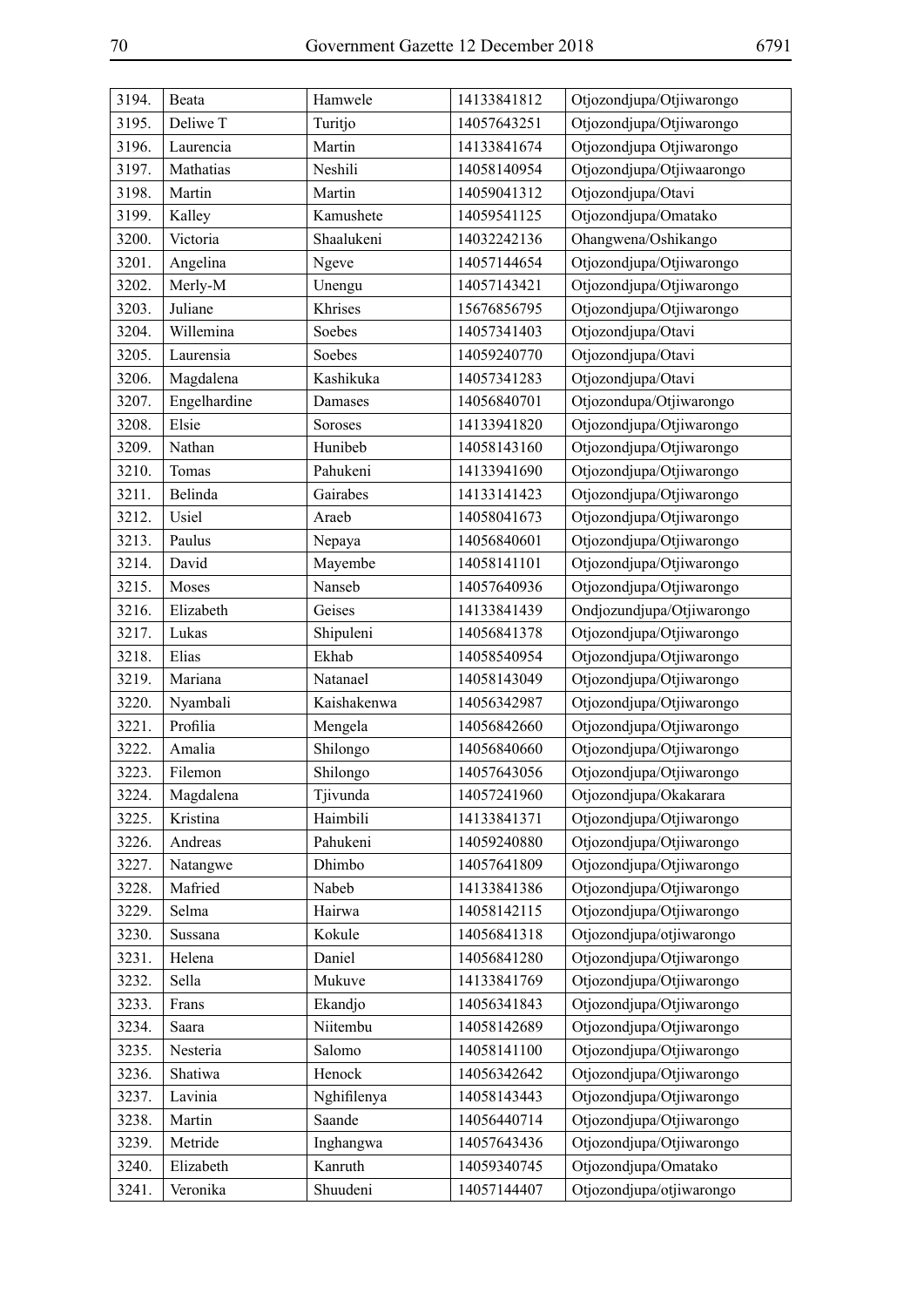| 3242. | Menas         | Simon          | 14133641379  | Otjozondjupa/Otjiwarongo |
|-------|---------------|----------------|--------------|--------------------------|
| 3243. | Martha        | Neumbo         | 14058142807  | Otjozondjupa/Otjiwarongo |
| 3244. | Loide M       | Mwetufufa      | 14058141536  | Otjozondjupa/Otjiwarongo |
| 3245. | Tereza        | Antonio        | 1405814128   | Otjozondjupa/Otjiwarongo |
| 3246. | Emilia        | Haungeya       | 14057143151  | Otjozondjupa/Otjiwarongo |
| 3247. | Ruth          | Kamati         | 14058143268  | Otjozondjupa/Otjiwarogo  |
| 3248. | Kaarina N     | Ndagwedha      | 14058341481  | Otjozondjupa/Otjiwarongo |
| 3249. | Enos          | Inkono         | 14057141928  | Otjozondjupa/Otjiwarongo |
| 3250. | Ndaetonghenda | Johannes       | 14057142575  | Otjozondjupa/Otjiwarongo |
| 3251. | Jonas         | Kamati         | 14057642945  | Otjozondjupa/Otjiwarongo |
| 3252. | Theodor       | Kapofi         | 14057642895  | Otjozondjupa/Otjiwarongo |
| 3253. | Fillemon A    | Kagamenwa      | 140568041228 | Otjozondjupa/Otjiwarongo |
| 3254. | Haleluja N    | Uukongo        | 14056840881  | Otjozondjupa/Otjiwarongo |
| 3255. | Mathias       | Sem            | 14058141398  | Otjozondjupa/Otjiwarongo |
| 3256. | Penelao       | Rungameni      | 14054240649  | Otjozondjupa/Otjiwarongo |
| 3257. | Amalia        | Neumbo         | 14058143591  | Otjozondjupa/Otjiwarongo |
| 3258. | Nandesora     | Serare         | 14056442182  | Otjozondjupa/Otjiwarongo |
| 3259. | Shimweelago   | Vilho          | 14058142213  | Otjozondjupa/Okakarara   |
| 3260. | Marthina      | Abel           | 14057841956  | Otjozondjupa/Otjiwarongo |
| 3261. | Andrias       | Frans          | 14054440629  | Otjozondjupa/Otjiwarongo |
| 3262. | Kleopas       | Nangolo        | 14057142033  | Otjozondjupa/Otjiwarongo |
| 3263. | Immanuel      | Domingu        | 14068041196  | Otjozondjupa/Otjiwarongo |
| 3264. | Dominikus     | Shamaliwa      | 14069341051  | Otjozondjupa/Otavi       |
| 3265. | Liina N       | Ihuhwa         | 14053142609  | Otjozondjupa/Otjiwarongo |
| 3266. | Gideon        | Muleka         | 14057640690  | Otjozondjupa/Otjiwarongo |
| 3267. | Mbenga        | Thimbaranda    | 140588141423 | Otjozondjupa/Otjiwarongo |
| 3268. | Jeremia       | Kanime         | 14033440848  | Otjozondjupa/Otjiwarongo |
| 3269. | M Kevin       | Kauua          | 14057143472  | Otjozondjupa/Otjiwarongo |
| 3270. | Abraham       | Kock           | 14057442377  | Otjozonjupa/Okahandja    |
| 3271. | Angella       | <b>Brukeni</b> | 14133541678  | Otjozondjupa/Otjiwarongo |

## NAMES AND VOTERS' REGISTRATION NUMBERS OF PERSONS WHO SIGNED DECLARATION - //KARAS REGION

| No.   | <b>Name</b> | <b>Surname</b>  | <b>VRN</b>  | <b>Region and Constituency</b> |
|-------|-------------|-----------------|-------------|--------------------------------|
| 3272. | Martha      | Withooi         | 14012240278 | //Karas/Keetmanshoop Rural     |
| 3273. | Bevian R    | Witbooi         | 14012240775 | //Karas/Keetmanshoop Rural     |
| 3274. | Maria       | <b>Slammert</b> | 14011840170 | //Karas/Keetmanshoop Rural     |
| 3275. | Moses       | <b>Slammert</b> | 14011840168 | //Karas/Keetmanshoop Rural     |
| 3276. | Susanna M   | Kido            | 14012240532 | //Karas/Keetmanshoop Rural     |
| 3277. | Lydia       | Rooi            | 14012240531 | //Karas/Keetmanshoop Rural     |
| 3278. | Magdalena   | <b>Dirkse</b>   | 14009940712 | //Karas/Keetmanshoop Rural     |
| 3279. | Gerrie      | Witbooi         | 14012240756 | //Karas/Keetmanshoop Rural     |
| 3280. | Jerry       | Prins           | 15634756446 | //Karas/Keetmanshoop Rural     |
| 3281. | Johan       | Kido            | 14011840239 | //Karas/Keetmanshoop Rural     |
| 3282. | Didrek      | Withooi         | 14012241032 | //Karas/Keetmanshoop Rural     |
| 3283. | Elizabeth   | Dirkse          | 14012241033 | //Karas/Keetmanshoop Rural     |
| 3284. | Sara        | Witbooi         | 14012240763 | //Karas/Keetmanshoop Rural     |
| 3285. | Charlcyta   | Cloete          | 14012440246 | //Karas/Keetmanshoop Rural     |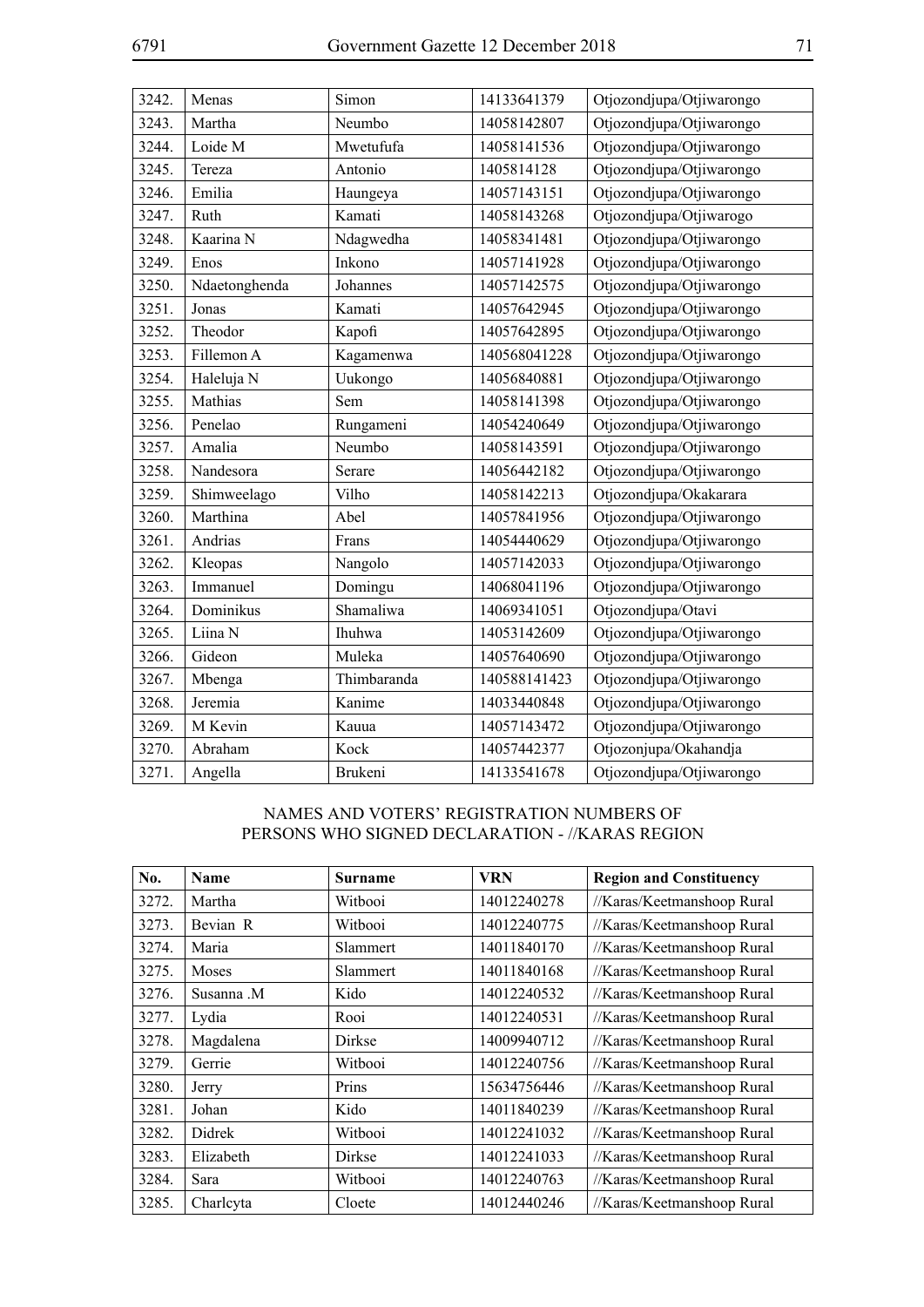| 3286. | David            | Richter     | 15634956386 | //Karas/Keetmanshoop Rural  |
|-------|------------------|-------------|-------------|-----------------------------|
| 3287. | Laurentia .F     | Kido        | 14010040984 | //Karas/Keetmanshoop Rural  |
| 3288. | Thea             | Kgosikoma   | 14011840472 | //Karas/Keetmanshoop Rural  |
| 3289. | Minna            | Kgosikoma   | 14011840470 | //Karas/Keetmanshoop Rural  |
| 3290. | Clementine       | Coetzee     | 14011840308 | //Karas Keetmansshoop Rural |
| 3291. | Gideon           | Jobs        | 14011840467 | //Karas/Keetmanshoop Rural  |
| 3292. | Ellie            | Jobs        | 14012440244 | //Karas/Keetmanshoop Rural  |
| 3293. | Belinda          | Philander   | 14187442026 | //Karas/Keetmanshoop Rural  |
| 3294. | Monica           | Motinga     | 14012640533 | //Karas/Keetmanshoop Rural  |
| 3295. | Elizabeth        | Nassou      | 14011840522 | //Karas/Keetmanshoop Rural  |
| 3296. | David .A         | Christiaans | 14012440572 | //Karas/Keetmanshoop Rural  |
| 3297. | Ruth             | Christiaans | 14012440573 | //Karas/Keetmanshoop Rural  |
| 3298. | Dean .A          | Christiaans | 14012440574 | //Karas/Keetmanshoop Rural  |
| 3299. | George .A        | Christiaans | 14187442032 | //Karas/Keetmanshoop Rural  |
| 3300. | Catherine        | Christiaans | 14087542493 | //Karas/Keetmanshoop Rural  |
| 3301. | Hendrik .P       | Abrahams    | 14012241190 | //Karas/Keetmanshoop Rural  |
| 3302. | Sara             | Gaomub      | 14012241785 | //Karas/Keetmanshoop Rural  |
| 3303. | David            | Eiman       | 14013040359 | //Karas/Keetmanshoop Rural  |
| 3304. | Petrus           | Kooper      | 14013040225 | //Karas/Keetmanshoop Rural  |
| 3305. | Willem           | Esau        | 14012241748 | //Karas/Keetmanshoop Rural  |
| 3306. | Lucas            | Dragier     | 14012241985 | //Karas/Keetmanshoop Rural  |
| 3307. | Gerhard          | Cloete      | 14012241958 | //Karas/Keetmanshoop Rural  |
| 3308. | Esparanza        | Kido        | 14012241774 | //Karas/Keetmanshoop Rural  |
| 3309. | Zenaida          | Kido        | 14012241782 | //Karas/Keetmanshoop Rural  |
| 3310. | Maria .S         | Van Staden  | 14012241522 | //Karas/Keetmanshoop Rural  |
| 3311. | Petrus           | Van Staden  | 14013040391 | //Karas/Keetmanshoop Rural  |
| 3312. | George W         | Camm        | 14012241475 | //Karas/Keetmanshoop Rural  |
| 3313. | M. Paul          | Draaier     | 14012241827 | //Karas/Keetmanshoop Rural  |
| 3314. | Pricilla         | Piete       | 14010541391 | //Karas/Keetmanshoop Urban  |
| 3315. | Elina            | Blitzstan   | 14010542386 | //Karas/Keetmanshoop Urban  |
| 3316. | Laudo            | Windstaan   | 14010542479 | //Karas/Keetmanshoop Urban  |
| 3317. | Rosa C.B         | Isaacks     | 14010741569 | //Karas/Keetmanshoop Urban  |
| 3318. | <b>Bernardus</b> | Koper       | 14010741567 | //Karas/Keetmanshoop Urban  |
| 3319. | Moraica          | Jaartze     | 14202542063 | //Karas/Keetmanshoop Urban  |
| 3320. | Edward E.        | Titus       | 14202542065 | //Karas/Keetmanshoop Urban  |
| 3321. | Donatus          | Goraseb     | 14182641984 | //Karas/Keetmanshoop Urban  |
| 3322. | Maria M.         | Goraseb     | 14186341975 | //Karas/Keetmanshoop Urban  |
| 3323. | Maria M.         | Goliath     | 14010840419 | //Karas/Keetmanshoop Urban  |
| 3324. | Charmain P.      | Kooitjie    | 14010641402 | //Karas/Keetmanshoop Urban  |
| 3325. | Richard          | April       | 15634256414 | //Karas/Keetmanshoop Urban  |
| 3326. | Bonaventura      | Ortman      | 14010740225 | //Karas/Keetmanshoop Urban  |
| 3327. | Katrina M        | Isaak       | 14010541815 | //Karas/Keetmanshoop Urban  |
| 3328. | Eva              | Thomas      | 14010640939 | //Karas/Keetmanshoop Urban  |
| 3329. | Benedictus       | Davids      | 15634256524 | //Karas/Keetmanshoop Urban  |
| 3330. | Lauda            | April       | 14012340454 | //Karas/Keetmanshoop Urban  |
| 3331. | Lucia P.         | Kooper      | 14012941907 | //Karas/Keetmanshoop Urban  |
| 3332. | Hulda            | Kooper      | 14010540933 | //Karas/Keetmanshoop Urban  |
| 3333. | Annalene S.      | Windstaan   | 14010741490 | //Karas/Keetmanshoop Urban  |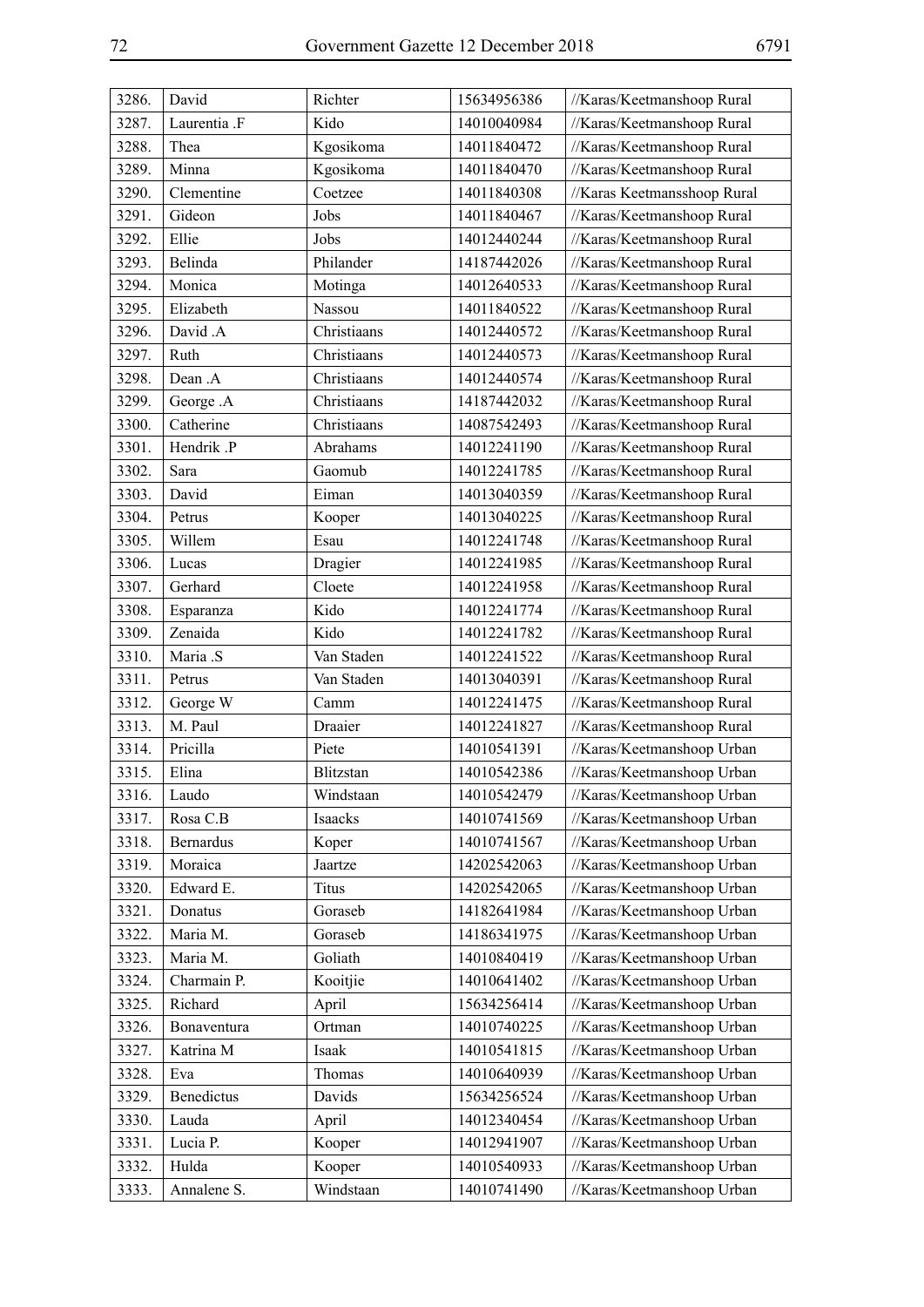| 3334. | Ursula J.   | Goliath          | 14010541418  | //Karas/Keetmanshoop Urban |
|-------|-------------|------------------|--------------|----------------------------|
| 3335. | Johannes    | Jahs             | 14010640766  | //Karas/Keetmanshoop Urban |
| 3336. | Loretta     | <b>Bostander</b> | 14010641575  | //Karas/Keetmanshoop Urban |
| 3337. | Shedeen     | <b>Bostander</b> | 14010840517  | //Karas/Keetmanshoop Urban |
| 3338. | Christiaan  | <b>Boois</b>     | 14010641519  | //Karas/Keetmanshoop Urban |
| 3339. | Patrick     | Meintjies        | 14012340322  | //Karas/Keetmanshoop Urban |
| 3340. | Elfrieda    | Plaatjie         | 15632356381  | //Karas/Keetmanshoop Urban |
| 3341. | Karel       | Plaatjie         | 15632356389  | //Karas/Keetmanshoop Urban |
| 3342. | Gwenteline  | Stoffel          | 14011440202  | //Karas/Keetmanshoop Urban |
| 3343. | Marie       | Pofadder         | 14012440286  | //Karas/Keetmanshoop Urban |
| 3344. | Magdalena   | Swaartz          | 14010741992  | //Karas/Keetmanshoop Urban |
| 3345. | Sofia       | Frederick        | 14010542010  | //Karas/Keetmanshoop Urban |
| 3346. | Lentina     | Frederick        | 140105422011 | //Karas/Keetmanshoop Urban |
| 3347. | Naomi       | Swartbooi        | 14010641306  | //Karas Keetmabshoop Urban |
| 3348. | Agnes       | Klaaste          | 15634456436  | //Karas/Keetmanshoop Urban |
| 3349. | Maria       | Rooi             | 14010741867  | //Karas/Keetmanshoop Urban |
| 3350. | Katharina   | Boysen           | 14186341971  | //Karas/Keetmanshoop Urban |
| 3351. | Ingrid      | Booizen          | 14010740527  | //Karas/Keetmanshoop Urban |
| 3352. | Martha      | Dirkse           | 14012340787  | //Karas/Keetmanshoop Urban |
| 3353. | Aletta      | Christiaan       | 14010740598  | //Karas/Keetmanshoop Urban |
| 3354. | Theresia    | Christiaan       | 14010940125  | //Karas/Keetmanshoop Urban |
| 3355. | Antonia     | Christiaans      | 14012142346  | //Karas/Keetmanshoop Urban |
| 3356. | Sofia       | Jossop           | 14010540929  | //Karas/Keetmanshoop Urban |
| 3357. | Johanness   | Swartbooi        | 14012340771  | //Karas/Keetmanshoop Urban |
| 3358. | Martha      | Matroos          | 14010641002  | //Karas/Keetmanshoop Urban |
| 3359. | Simon P.    | Goliath          | 14010641001  | //Karas/Keetmanshoop Urban |
| 3360. | Johannes A. | Goliath          | 14025243225  | //Karas/Keetmanshoop Urban |
| 3361. | Erika       | <b>Brandt</b>    | 14010641009  | //Karas/Keetmanshoop Urban |
| 3362. | Abram       | Goliath          | 14186341969  | //Karas/Keetmanshoop Urban |
| 3363. | Petrus      | Slinger          | 14012341392  | //Karas/Keetmanshoop Urban |
| 3364. | Tiboth      | Johannes         | 14010840578  | //Karas/Keetmanshoop Urban |
| 3365. | Rooy        | Loretta          | 14010740524  | //Karas/Keetmanshoop Urban |
| 3366. | Laurens     | Jossob           | 14010542509  | //Karas/Keetmanshoop Urban |
| 3367. | Emma        | Oarum            | 14010540778  | //Karas/Keetmanshoop Urban |
| 3368. | David       | Oarum            | 14010542531  | //Karas/Keetmanshoop Urban |
| 3369. | Elizabeth   | Joss             | 14010740158  | //Karas/Keetmanshoop Urban |
| 3370. | Anna        | Westhuizen       | 14010741346  | //Karas/Keetmanshoop Urban |
| 3371. | Deon        | Wessthuizen      | 14186341930  | //Karas/Keetmanshoop Urban |
| 3372. | Medina      | Windstaan        | 14010640754  | //Karas/Keetmanshoop Urban |
| 3373. | Kunyima     | Makushe          | 14023741506  | //Karas/Keetmanshoop Urban |
| 3374. | Tjamu       | Mupika           | 14027440719  | //Karas/Keetmanshoop Urban |
| 3375. | Simaho      | Ndara            | 14012241007  | //Karas/Keetmanshoop Urban |
| 3376. | Markus      | <b>Boois</b>     | 14010541137  | //Karas/Keetmanshoop Urban |
| 3377. | Hulda R     | <b>Boois</b>     | 14010541136  | //Karas/Keetmanshoop Urban |
| 3378. | Willem      | Breekhoorn       | 14010541135  | //Karas/Keetmanshoop Urban |
| 3379. | Magdalena   | <b>Boois</b>     | 14202542086  | //Karas/Keetmanshoop Urban |
| 3380. | Mathilde    | Booysen          | 15634556370  | //Karas/Keetmanshoop Urban |
| 3381. | Rensia .L   | Cloete           | 14202542205  | //Karas/Keetmanshoop Urban |
|       |             |                  |              |                            |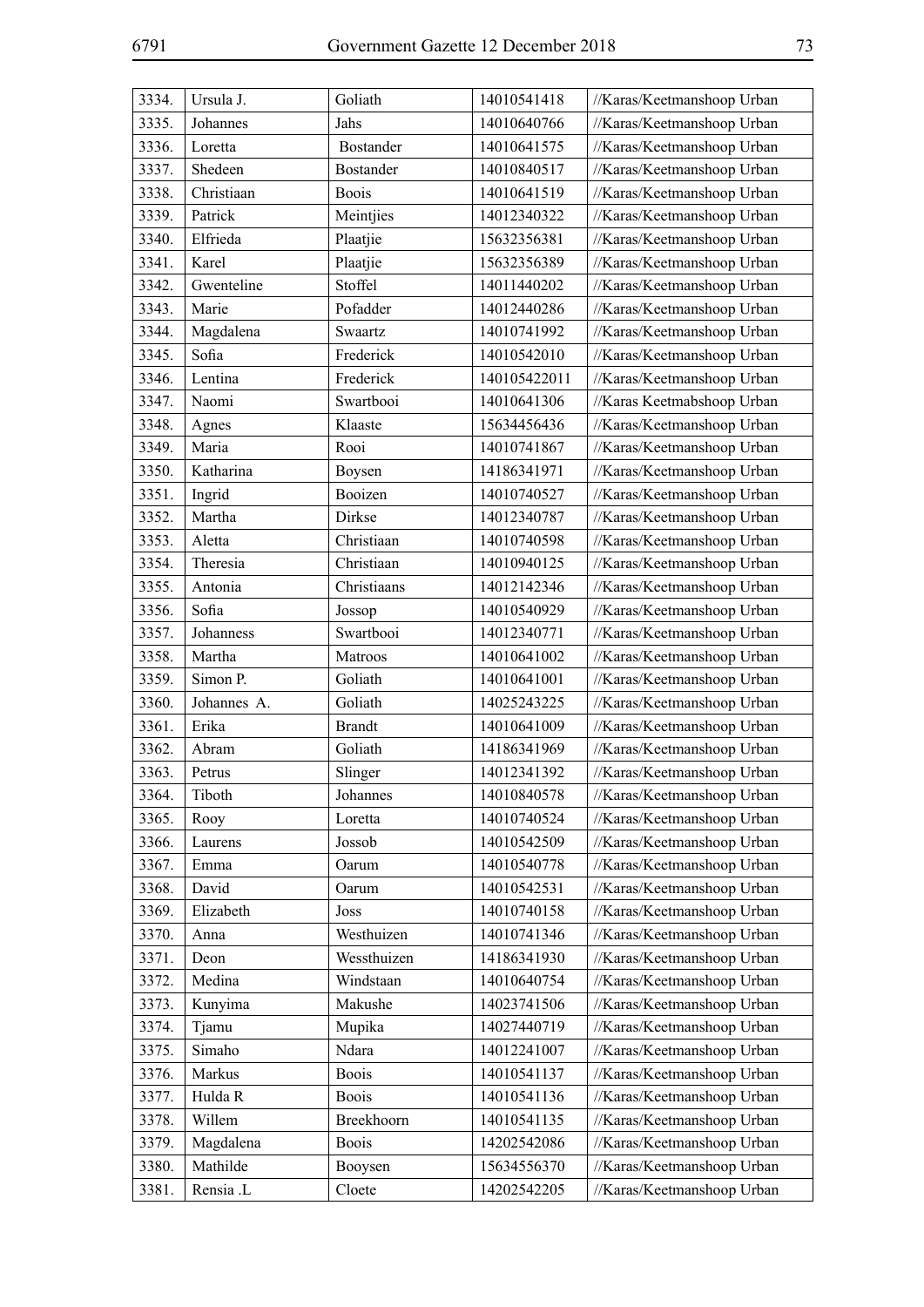| 3382. | Susanna .M          | Van Neel      | 14010741627 | //Karas/Keetmanshoop Urban |
|-------|---------------------|---------------|-------------|----------------------------|
| 3383. | Anton .S            | Frederick     | 14010840729 | //Karas/Keetmanshoop Urban |
| 3384. | Getrud              | Afrikaner     | 14010542189 | //Karas/Keetmanshoop Urban |
| 3385. | Marida              | Matroos       | 14195041997 | //Karas/Keetmanshoop Urban |
| 3386. | Lodeweikas.A        | Van Der Byl   | 14202542051 | //Karas/Keetmanshoop Urban |
| 3387. | Johannes            | Rooi          | 14010640241 | //Karas/Keetmanshoop Urban |
| 3388. | Johannes. D         | Kisting       | 14012340478 | //Karas/Keetmanshoop Urban |
| 3389. | Mathilda            | Haman         | 14010542382 | //Karas/Keetmanshoop Urban |
| 3390. | <b>Bartholomeus</b> | Christiaan    | 14012040259 | //Karas/Keetmanshoop Urban |
| 3391. | Ignatius            | Jaartje       | 14012040596 | //Karas/Keetmanshoop Urban |
| 3392. | Josef               | <b>Bingo</b>  | 14010641469 | //Karas/Keetmanshoop Urban |
| 3393. | Anton.J.B           | Koper         | 14013241321 | //Karas/Keetmanshoop Urban |
| 3394. | Anthony.R           | Cloete        | 14010840408 | //Karas/Keetmanshoop Urban |
| 3395. | Hildagard           | Cloete        | 14010640570 | //Karas/Keetmanshoop Urban |
| 3396. | Mathilda. C         | Koper         | 14010640683 | //Karas/Keetmanshoop Urban |
| 3397. | Gertruida           | Jahs          | 14010740164 | //Karas/Keetmanshoop Urban |
| 3398. | Cecilia             | Bezuidenhoudt | 14010641473 | //Karas/Keetmanshoop Urban |
| 3399. | Napoleon            | Jossob        | 14010741897 | //Karas/Keetmanshoop Urban |
| 3400. | Lucia               | Waterboer     | 14010641494 | //Karas/Keetmanshoop Urban |
| 3401. | Elaine              | Dierstaan     | 14010542345 | //Karas/Keetmanshoop Urban |
| 3402. | Gabriella .V        | Rooi          | 14012341279 | //Karas/Keetmanshoop Urban |
| 3403. | Rosa                | Isaak         | 14010640672 | //Karas/Keetmanshoop Urban |
| 3404. | Priscilla           | Hanse         | 14010541751 | //Karas/Keetmanshoop Urban |
| 3405. | David               | Hanse         | 14010540459 | //Karas/Keetmanshoop Urban |
| 3406. | Sanna               | Isaak         | 14012340417 | //Karas/Keetmanshoop Urban |
| 3407. | Julianthry          | Kooper        | 14011241617 | //Karas/Keetmanshoop Urban |
| 3408. | Mirabel             | Stoffel       | 14010541598 | //Karas/Keetmanshoop Urban |
| 3409. | Lidia               | Janzer        | 14010541278 | //Karas/Keetmanshoop Urban |
| 3410. | Berendt             | Kooper        | 14201742034 | //Karas/Keetmanshoop Urban |
| 3411. | Katrina             | Kooper        | 14010741580 | //Karas/Keetmanshoop Urban |
| 3412. | Susann. R           | Claassen      | 14010741354 | //Karas/Keetmanshoop Urban |
| 3413. | Feitjie             | Claassen      | 14010741355 | //Karas/Keetmanshoop Urban |
| 3414. | David. H            | Plaatjie      | 14010840727 | //Karas/Keetmanshoop Urban |
| 3415. | Josef               | Jahs          | 14186341967 | //Karas/Keetmanshoop Urban |
| 3416. | Maria               | Jahs          | 14012340952 | //Karas/Keetmanshoop Urban |
| 3417. | Dominicus           | Kooper        | 14189741941 | //Karas/Keetmanshoop Urban |
| 3418. | Michael             | Jahs          | 14186341978 | //Karas/Keetmanshoop Urban |
| 3419. | Rudolf              | Witbooi       | 14010540771 | //Karas/Keetmanshoop Urban |
| 3420. | Maria               | Lambert       | 14029640531 | //Karas/Keetmanshoop Urban |
| 3421. | Hermiena .J         | Plaatjies     | 14010541444 | //Karas/Keetmanshoop Urban |
| 3422. | Cathleen .I         | Kooper        | 14012440356 | //Karas/Keetmanshoop Urban |
| 3423. | Sophia              | Davids        | 14012340306 | //Karas/Keetmanshoop Urban |
| 3424. | Martha              | Blaauw        | 14019640346 | //Karas/Keetmanshoop Urban |
| 3425. | Sara                | <b>Boois</b>  | 14010741770 | //Karas/Keetmanshoop Urban |
| 3426. | Christina           | Hamanpi       | 14012040934 | //Karas/Keetmanshoop Urban |
| 3427. | Marietjie           | Jacobs        | 14010542063 | //Karas/Keetmanshoop Urban |
| 3428. | Sanna               | Jossop        | 14010542061 | //Karas/Keetmanshoop Urban |
| 3429. | Adam                | Goliath       | 14010541035 | //Karas/Keetmanshoop Urban |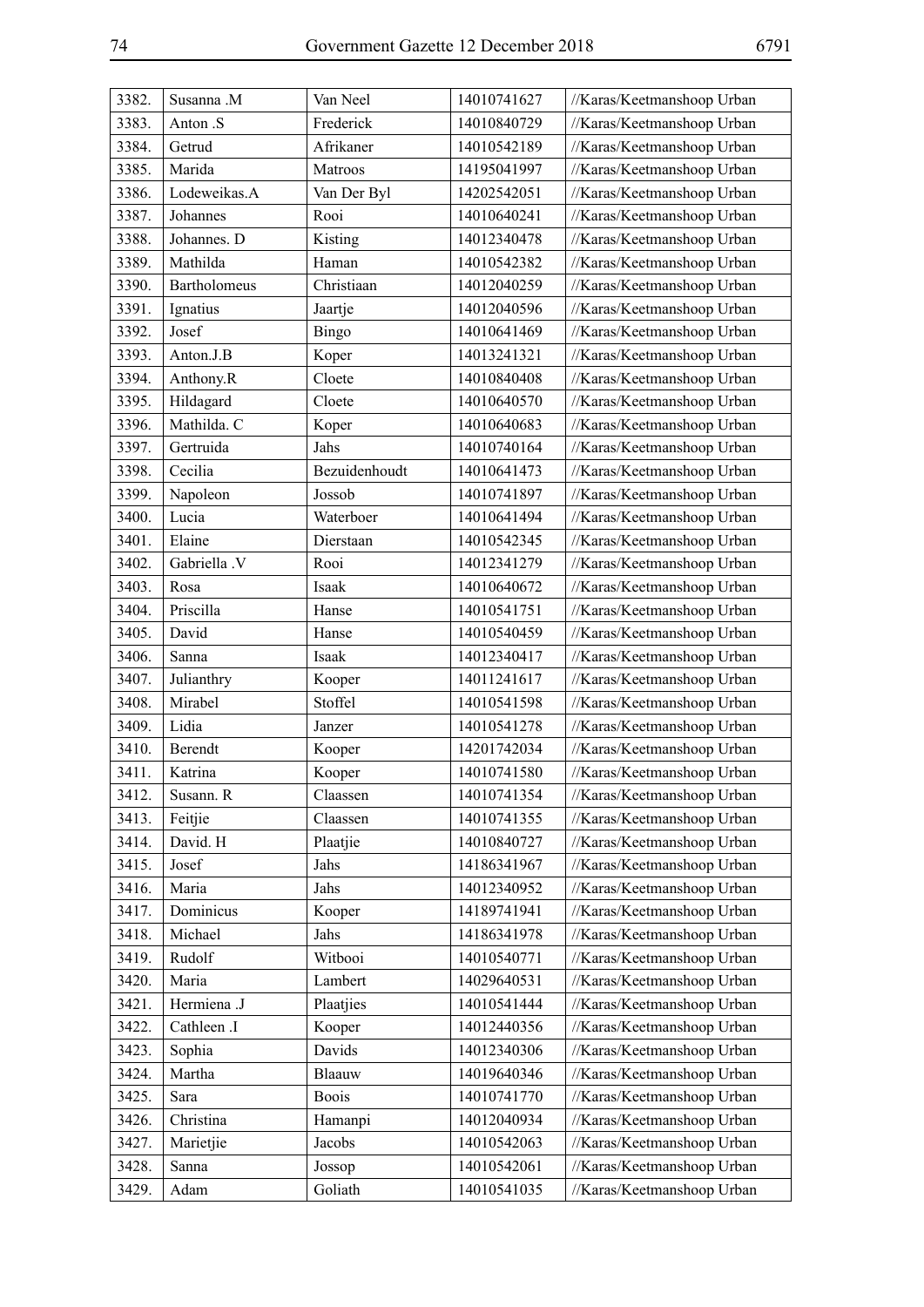| 3430. | Anna .M      | Witbooi        | 14010542048  | //Karas/Keetmanshoop Urban |
|-------|--------------|----------------|--------------|----------------------------|
| 3431. | Francisca. M | Swartbooi      | 14163841680  | //Karas/Keetmanshoop Urban |
| 3432. | Marincia. B  | Davids         | 14010541060  | //Karas/Keetmanshoop Urban |
| 3433. | Maria. L     | <b>Brandt</b>  | 14010541337  | //Karas/Keetmanshoop Urban |
| 3434. | Lorentius. E | Jahs           | 14010541265  | //Karas/Keetmanshoop Urban |
| 3435. | Bonaventura  | Davids         | 14010541340  | //Karas/Keetmanshoop Urban |
| 3436. | Louwna. A    | <b>Brandt</b>  | 15634256588  | //Karas/Keetmanshoop Urban |
| 3437. | Elizabeth    | Afrikaner      | 14010641512  | //Karas/Keetmanshoop Urban |
| 3438. | Magrietha    | Hatzkin        | 14010740718  | //Karas/Keetmanshoop Urban |
| 3439. | Kooper       | Gerson         | 14003240699  | //Karas/Keetmanshoop Urban |
| 3440. | Johannes. J  | Witbooi        | 14010740389  | //Karas/Keetmanshoop Urban |
| 3441. | Sara         | Kooper         | 14010641554  | //Karas/Keetmanshoop Urban |
| 3442. | Johannes     | Abrahams       | 14010741583  | //Karas/Keetmanshoop Urban |
| 3443. | Johannes     | Abrahams       | 14010641705  | //Karas/Keetmanshoop Urban |
| 3444. | Deidrick     | Domroch        | 14010542524  | //Karas/Keetmanshoop Urban |
| 3445. | Daniel       | Domrog         | 14010540781  | //Karas/Keetmanshoop Urban |
| 3446. | Susanna      | Stoffel        | 14010540781  | //Karas/Keetmanshoop Urban |
| 3447. | Boas         | Stoffel        | 14010540779  | //Karas/Keetmanshoop Urban |
| 3448. | Francois. H  | Windstaan      | 14010741228  | //Karas/Keetmanshoop Urban |
| 3449. | Elina        | Witbooi        | 14010540532  | //Karas/Keetmanshoop Urban |
| 3450. | Frederik     | Witbooi        | 14010540532  | //Karas/Keetmanshoop Urban |
| 3451. | Lantina      | Isaaks         | 14010540283  | //Karas/Keetmanshoop Urban |
| 3452. | Belienda. J  | Apollus        | 14201742039  | //Karas/Keetmanshoop Urban |
| 3453. | Samantha. R  | Hendricks      | 156342565588 | //Karas/Keetmanshoop Urban |
| 3454. | Erica        | (Rietz) Blaauw | 14010741928  | //Karas/Keetmanshoop Urban |
| 3455. | Chanini      | Bloedooght     | 14010641707  | //Karas/Keetmanshoop Urban |
| 3456. | Rosalinda    | Hendricks      | 14012340875  | //Karas/Keetmanshoop Urban |
| 3457. | Alfred       | Bloodstain     | 14010542388  | //Karas/Keetmanshoop Urban |
| 3458. | Johan        | Windstaan      | 14010541053  | //Karas/Keetmanshoop Urban |
| 3459. | Salmon. S    | Swartbooi      | 14010741642  | //Karas/Keetmanshoop Urban |
| 3460. | Anthea. L    | Swartbooi      | 14201742176  | //Karas/Keetmanshoop Urban |
| 3461. | Christina    | Witbooi        | 14010541658  | //Karas/Keetmanshoop Urban |
| 3462. | Maurice. R   | Witbooi        | 14010542133  | //Karas/Keetmanshoop Urban |
| 3463. | Maria        | Van Rhyn       | 14010741644  | //Karas/Keetmanshoop Urban |
| 3464. | Abraham      | Klassen        | 14010541734  | //Karas/Keetmanshoop Urban |
| 3465. | Eiqus        | Anna           | 14012340389  | //Karas/Keetmanshoop Urban |
| 3466. | Lizie        | Amunjera       | 14010540233  | //Karas/Keetmanshoop Urban |
| 3467. | Susanna      | Bassoon        | 14010540243  | //Karas/Keetmanshoop Urban |
| 3468. | Erastus      | Amunjera       | 14010540234  | //Karas/Keetmanshoop Urban |
| 3469. | Elizabeth    | Plaatjies      | 14010541443  | //Karas/Keetmanshoop Urban |
| 3470. | Agnes        | <b>Boois</b>   | 14010542589  | //Karas/Keetmanshoop Urban |
| 3471. | Christina    | Rooi           | 14010741528  | //Karas/Keetmanshoop Urban |
| 3472. | Elizabeth    | Witbooi        | 14010541829  | //Karas/Keetmanshoop Urban |
| 3473. | Jacobus      | Witbooi        | 14010740389  | //Karas/Keetmanshoop Urban |
| 3474. | Elsabe       | Witbooi        | 14010541738  | //Karas/Keetmanshoop Urban |
| 3475. | Magrietha    | Josob          | 14010541911  | //Karas/Keetmanshoop Urban |
| 3476. | Enthersia    | Isaak          | 14012040214  | //Karas/Keetmanshoop Urban |
| 3477. | Ilse. J      | Kinda          | 15634256615  | //Karas/Keetmanshoop Urban |
|       |              |                |              |                            |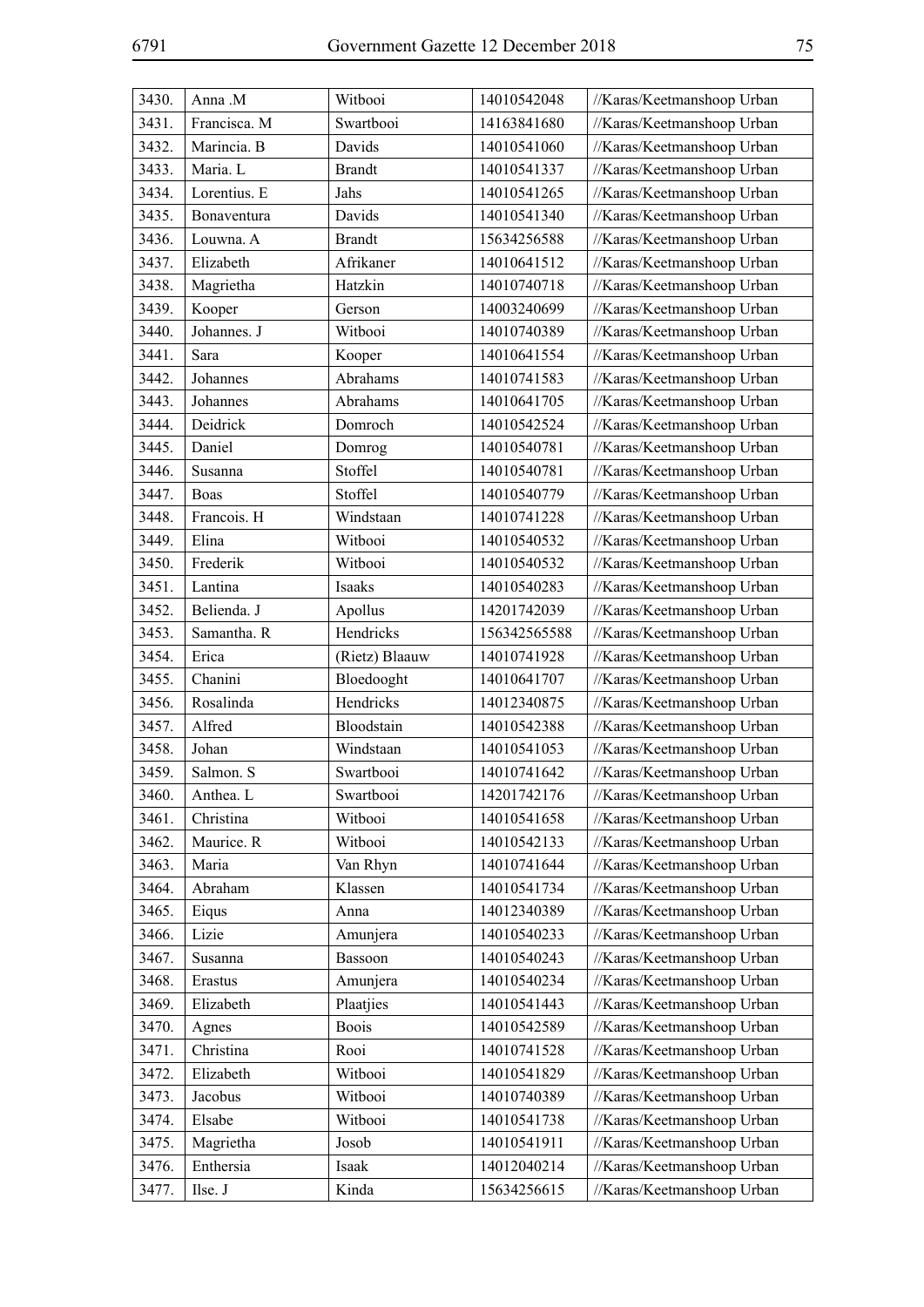| 3478. | Cornelius      | Links              | 14010540615 | //Karas/Keetmanshoop Urban  |
|-------|----------------|--------------------|-------------|-----------------------------|
| 3479. | Hanna          | Links              | 14010541709 | //Karas/Keetmanshoop Urban  |
| 3480. | William. H     | Links              | 14010541708 | //Karas/Keetmanshoop Urban  |
| 3481. | Simon          | Isaak              | 14182641987 | //Karas/Keetmanshoop Urban  |
| 3482. | $\mathbf L$ .F | Goliath            | 14010540120 | //Karas/Keetmanshoop Urban  |
| 3483. | Judy. A        | Thomas             | 14010542249 | //Karas/Keetmanshoop Urban  |
| 3484. | Imelda         | Windstaan          | 14010741582 | //Karas/Keetmanshoop Urban  |
| 3485. | Claassen       | Cornelia           | 14010741797 | //Karas/Keetmanshoop Urban  |
| 3486. | Emily          | Plaatjie           | 14010641493 | //Karas/Keetmanshoop Urban  |
| 3487. | Maria          | Booisen            | 14202542217 | //Karas/Keetmanshoop Urban  |
| 3488. | Christiaan     | <b>Boois</b>       | 14202542204 | //Karas/Keetmanshoop Urban  |
| 3489. | Hendrik        | Booysen            | 14010540845 | //Karas/Keetmanshoop Urban  |
| 3490. | Felicity       | Jahs               | 14010541810 | //Karas/Keetmanshoop Urban  |
| 3491. | Regina         | Jahs               | 14010541806 | //Karas/Keetmanshoop Urban  |
| 3492. | Moses          | <b>Boois</b>       | 14010640537 | //Karas/Keetmanshoop Urban  |
| 3493. | Sara. M        | Witbooi            | 14010741799 | //Karas/Keetmanshoop Urban  |
| 3494. | Willem. F      | Rooi               | 14010741866 | //Karas/Keetmanshoop Urban  |
| 3495. | Andries        | Higoam             | 14010641313 | //Karas/Keetmanshoop Urban  |
| 3496. | Anthonet       | Vid Westhuizen     | 14010840439 | //Karas/Keetmanshoop Urban  |
| 3497. | Elizabeth      | Vid Westhuizen     | 14010641314 | //Karaas Keetmanshoop Urban |
| 3498. | Johannes. B    | <b>Boois</b>       | 14012041154 | //Karas/Keetmanshoop Urban  |
| 3499. | Hermina        | <b>Boois</b>       | 14012241285 | //Karas/Keetmanshoop Urban  |
| 3500. | Hermina        | Lubbe              | 14001543677 | //Karas/Keetmanshoop urban  |
| 3501. | <b>Brigita</b> | Booysen            | 14013040361 | //Karas/Keetmanshoop Urban  |
| 3502. | Gabriella      | Rooi               | 14012341279 | //Karas/Keetmanshoop Urban  |
| 3503. | Collin. H      | Coleman            | 14015240864 | //Karas/Keetmanshoop Urban  |
| 3504. | Predika        | Swartbooi          | 14012340646 | //Karas/Keetmanshoop Urban  |
| 3505. | Charles. J     | Haman              | 14012341004 | //Karas/Keetmanshoop Urban  |
| 3506. | Sara           | Topnaar            | 14012340669 | //Karas/Keetmanshoop Urban  |
| 3507. | Daniel         | Topnaar            | 14012341291 | //Karas/Keetmanshoop Urban  |
| 3508. | Deon           | Van Der Westheizen | 14186341930 | //Karas/Keetmanshoop Urban  |
| 3509. | Anna           | Van Der Westheizen | 14010741346 | //Karas/Keetmanshoop Urban  |
| 3510. | Eleonora       | April              | 14010741880 | //Karas/Keetmanshoop Urban  |
| 3511. | Elizet         | Frederick          | 14012141384 | //Karas/Keetmanshoop Urban  |
| 3512. | Johanna        | Wells              | 14015240881 | //Karas/Keetmanshoop Urban  |
| 3513. | Bettie         | Kopper             | 14012041037 | //Karas/Keetmanshoop Urban  |
| 3514. | Minna          | Pienaar            | 14010542629 | //Karas/Keetmanshoop Urban  |
| 3515. | Lena W.        | Swartbooi          | 14010340602 | //Karas/Keetmanshoop Urban  |
| 3516. | Patience       | Fransman           | 14010740687 | //Karas/Keetmanshoop Urban  |
| 3517. | Albertus       | Phillips           | 14010741800 | //Karas/Keetmanshoop Urban  |
| 3518. | Willem F.      | Rooi               | 14010741866 | //Karas/Keetmanshoop Urban  |
| 3519. | Andries        | Higoam             | 14010641313 | //Karas/Keetmanshoop Urban  |
| 3520. | Anthonet       | Van Der Westhuizen | 14010840439 | //Karas/Keetmanshoop Urban  |
| 3521. | Elisabeth      | Van Der Westhuizen | 14010641314 | //Karas/Keetmanshoop Urban  |
| 3522. | Johannes B     | <b>Boois</b>       | 14012041154 | //Karas/Keetmanshoop Urban  |
| 3523. | Hermina        | <b>Boois</b>       | 14012241285 | //Karas/Keetmanshoop Urban  |
| 3524. | Hermina        | Lubbe              | 14001543677 | //Karas/Keetmanshoop Urban  |
| 3525. | <b>Brigita</b> | Booysen            | 14013040361 | //Karas/Keetmanshoop Urban  |
|       |                |                    |             |                             |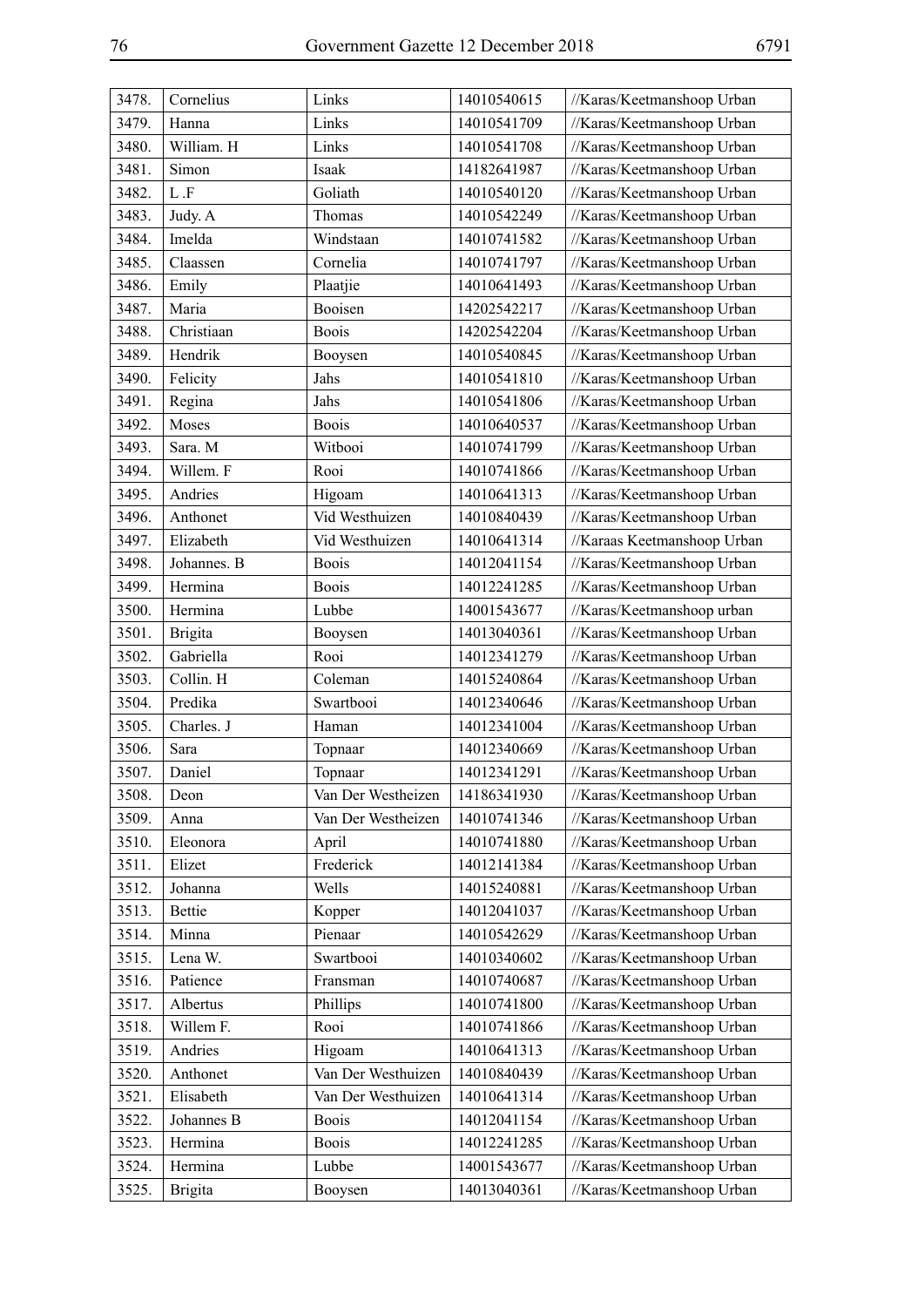| 3526. | Gabriel           | Rooi          | 14012341279 | //Karas/Keetmanshoop Urban |
|-------|-------------------|---------------|-------------|----------------------------|
| 3527. | Collen. H         | Coleman       | 14015240864 | //Karas/Keetmanshoop Urban |
| 3528. | Predika           | Swaartbooi    | 14012340646 | //Karas/Keetmanshoop Urban |
| 3529. | Johannes P.       | Meyer         | 15634256493 | //Karas/Keetmanshoop Urban |
| 3530. | Kristina H        | Meyer         | 15634256494 | //Karas/Keetmanshoop Urban |
| 3531. | Francois B        | Christiaan    | 14010541518 | //Karas/Keetmanshoop Urban |
| 3532. | Lorraine          | Basson        | 14010542432 | //Karas/Keetmanshoop Urban |
| 3533. | Denis D           | Higoam        | 14010641341 | //Karas/Keetmanshoop Urban |
| 3534. | Sentihati         | Isaak         | 14202542207 | //Karas/Keetmanshoop Urban |
| 3535. | Sanna B           | Katjito       | 14010641646 | //Karas/Keetmanshoop Urban |
| 3536. | Sara              | Swartbooi     | 14010741643 | //Karas/Keetmanshoop Urban |
| 3537. | Hans              | Goliath       | 14010542371 | //Karas/Keetmanshoop Urban |
| 3538. | <b>Barthomeus</b> | Swaartbooi    | 14010741887 | //Karas/Keetmanshoop Urban |
| 3539. | Hulda             | <b>Boois</b>  | 14012340768 | //Karas/Keetmanshoop Urban |
| 3540. | Rooi              | Susanna       | 14010640210 | //Karas/Keetmanshoop Urban |
| 3541. | Goliath           | Jonatha       | 14012240831 | //Karas/Keetmanshoop Rural |
| 3542. | Willem            | Witbooi       | 14012242024 | //Karas/Keetmanshoop Rural |
| 3543. | Katriena          | Witbooi       | 14012242025 | //Karas/Keetmanshoop Rural |
| 3544. | Jacobine J        | Witbooi       | 14012241132 | //Karas/Keetmanshoop Rural |
| 3545. | Niklaas           | Dreyer        | 14012241118 | //Karas/Keetmanshoop Rural |
| 3546. | Elsie             | Dreyer        | 14012241121 | //Karas/Keetmanshoop Rural |
| 3547. | Anna              | Dreyer        | 14012241736 | //Karas/Keetmanshoop Rural |
| 3548. | Sanna             | <b>Bott</b>   | 14012241122 | //Karas/Keetmanshoop Rural |
| 3549. | Aneline           | Dreyer        | 14013040292 | //Karas/Keetmanshoop Rural |
| 3550. | Piet              | Dreyer        | 14013040294 | //Karas/Keetmanshoop Rural |
| 3551. | Lucia             | Vries         | 14012241661 | //Karas/Keetmanshoop Rural |
| 3552. | Elizabeth         | Van DerBerg   | 14012241148 | //Karas/Keetmanshoop Rural |
| 3553. | Veronika          | Cloete        | 14012241095 | //Karas/Keetmanshoop Rural |
| 3554. | Johannes          | Witbooi       | 14012241089 | //Karas/Keetmanshoop Rural |
| 3555. | Jan               | Van Der Berg  | 14195042044 | //Karas/Keetmanshoop Rural |
| 3556. | Petrus            | <b>Basson</b> | 14029640567 | //Karas/Keetmanshoop Rural |
| 3557. | Hycintha          | Van Der Bergh | 14012242027 | //Karas/Keetmanshoop Rural |
| 3558. | Joseph            | Hendriks      | 14001440332 | //Karas/Keetmanshoop Rural |
| 3559. | Nicolette         | Hendricks     | 14012241612 | //Karas/Keetmanshoop Rural |
| 3560. | Anna              | Kers          | 14012241220 | //Karas/Keetmanshoop Rural |
| 3561. | Jan               | Esau          | 14012241092 | //Karas/Keetmanshoop Rural |
| 3562. | Magrietha         | Esau          | 15633656364 | //Karas/Keetmanshoop Rural |
| 3563. | Lukas I           | Esau          | 14012241106 | //Karas/Keetmanshoop Rural |
| 3564. | Magdalena E       | Esau          | 14012241110 | //Karas/Keetmanshoop Rural |
| 3565. | Hans              | Esau          | 14012241101 | //Karas/Keetmanshoop Rural |
| 3566. | Engela            | Abrahams      | 14012241735 | //Karas/Keetmanshoop Rural |
| 3567. | Hendrieka         | Rooy          | 14195042051 | //Karas/Keetmanshoop Rural |
| 3568. | Claud. J          | Rooi          | 14012241448 | //Karas/Keetmanshoop Rural |
| 3569. | Simon             | Buephy        | 14164541711 | //Karas/Keetmanshoop Rural |
| 3570. | Salmon            | Louwanie      | 14013040500 | //Karas/Keetmanshoop Rural |
| 3571. | Magdalena         | Louwanie      | 14010741367 | //Karas/Keetmanshoop Rural |
| 3572. | Bernado           | Luwanie       | 14013040321 | //Karas/Keetmanshoop Rural |
| 3573. | Kelvin            | Luwanie       | 14013040504 | //Karas/Keetmanshoop Rural |
|       |                   |               |             |                            |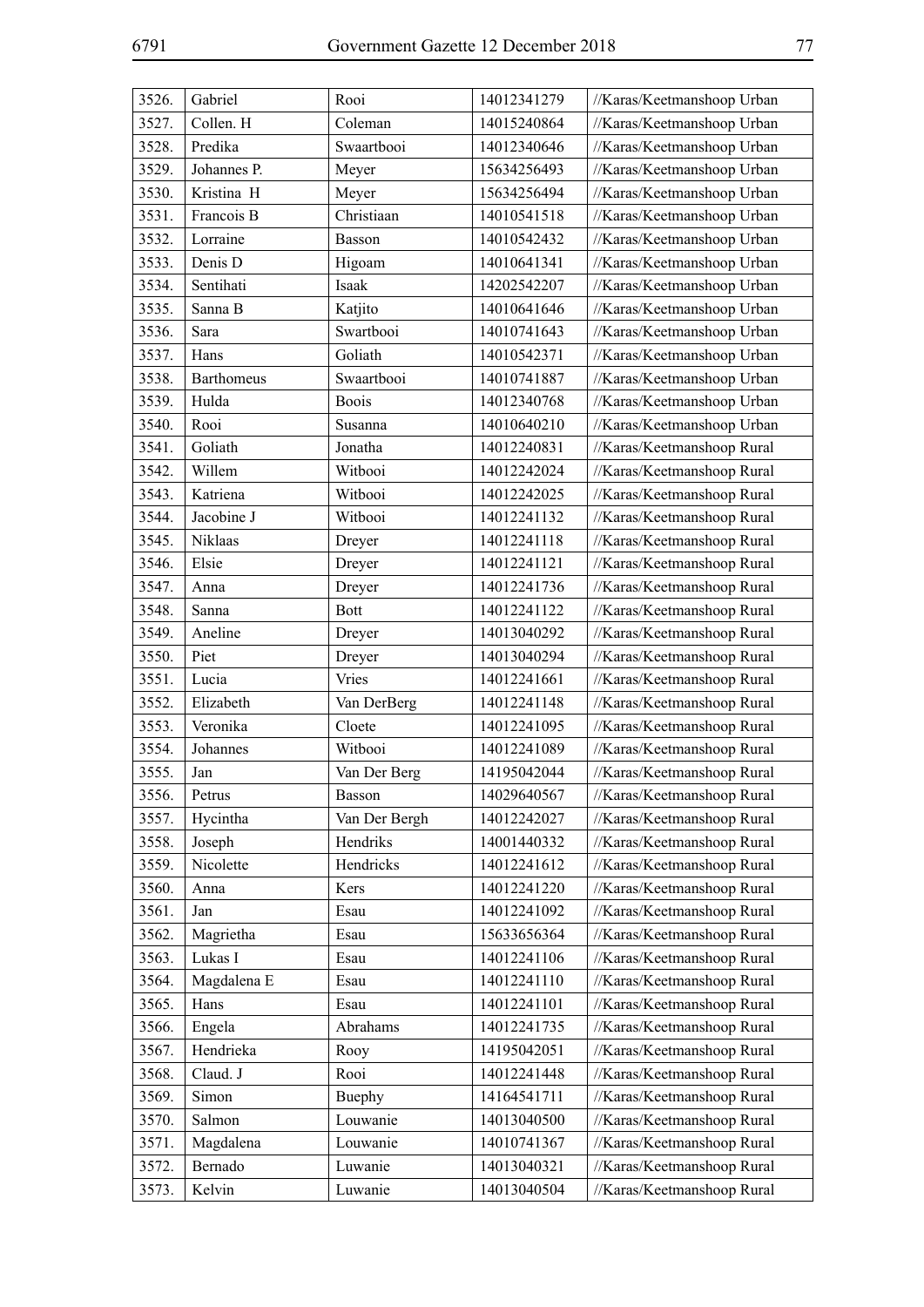| 3574. | Klim        | Magrieta    | 14012340533 | //Karas/Keetmanshoop Urban |
|-------|-------------|-------------|-------------|----------------------------|
| 3575. | Benjamin    | Van Stade   | 14013040395 | //Karas/Keetmanshoop Rural |
| 3576. | Jacobus     | De Juy      | 14012241307 | //Karas/Keetmanshoop Rural |
| 3577. | Niklaas J   | Witbooi     | 14013040399 | //Karas/Keetmanshoop Rural |
| 3578. | Ceck J      | Rhodes      | 14012241667 | //Karas/Keetmanshoop Rural |
| 3579. | Jacobus     | De Juy      | 14012241198 | //Karas/Keetmanshoop Rural |
| 3580. | Johannes    | Natroos     | 14012241897 | //Karas/Keetmanshoop Rural |
| 3581. | Maria       | Matroos     | 14012241187 | //Karas/Keetmanshoop Rural |
| 3582. | Ruben D     | Camm        | 14012241525 | //Karas/Keetmanshoop Rural |
| 3583. | Venessa B   | Camm        | 14012241528 | //Karas/Keetmanshoop Rural |
| 3584. | Brendon U   | Camm        | 14012241527 | //Karas/Keetmanshoop Rural |
| 3585. | Miemie      | Camm        | 14012241511 | //Karas/Keetmanshoop Rural |
| 3586. | Johannes    | De Klerk    | 14012241085 | //Karas/Keetmanshoop Rural |
| 3587. | Susanna M   | De Klerk    | 14012241083 | //Karas/Keetmanshoop Urban |
| 3588. | Francina    | De Klerk    | 14012241324 | //Karas/Keetmanshoop Urban |
| 3589. | Gert        | Abrahams    | 14012241221 | //Karas/Keetmanshoop Urban |
| 3590. | Benjamin    | Hendriks    | 14012241315 | //Karas/Keetmanshoop Urban |
| 3591. | Katharina   | Hendriks    | 14012241317 | //Karas/Keetmanshoop Urban |
| 3592. | Katrina. M  | Afrikaner   | 14079640959 | //Karas/Keetmanshoop Urban |
| 3593. | Magdalena   | Skreyer     | 14010540441 | //Karas/Keetmanshoop Urban |
| 3594. | Frieda      | Jossop      | 14010540443 | //Karas/Keetmanshoop Urban |
| 3595. | Elizabeth   | Louw        | 14201742121 | //Karas/Keetmanshoop Urban |
| 3596. | Saganas     | Vries       | 14010741983 | //Karas/Keetmanshoop Urban |
| 3597. | Elritha. K  | Garoes      | 14201742091 | //Karas Keetmanshop Urban  |
| 3598. | Anna. M     | Eigus       | 14010740418 | //Karas/Keetmanshoop Urban |
| 3599. | Abraham     | Williams    | 14013740290 | //Karas/Keetmanshoop Urban |
| 3600. | Hans        | Witbooi     | 15634256536 | //Karas/Keetmanshoop Urban |
| 3601. | Lucas. W. G | Vries       | 14012340309 | //Karas/Keetmanshoop Urban |
| 3602. | Johannes    | Isaack      | 14010741917 | //Karas/Keetmanshoop Urban |
| 3603. | Maria. A    | Jonkers     | 14010542340 | //Karas/Keetmanshoop Urban |
| 3604. | Fransickus  | Josop       | 14186741873 | //Karas/Keetmanshoop Urban |
| 3605. | Theodoris   | Vries       | 14010641439 | //Karas/Keetmanshoop Urban |
| 3606. | Ruth. E     | Isaak       | 14010541908 | //Karas/Keetmanshoop Urban |
| 3607. | Katrina. R  | Freyer      | 14010740834 | //Karas/Keetmanshoop Urban |
| 3608. | Elvine      | Kooper      | 14013640258 | //Karas/Keetmanshoop Urban |
| 3609. | Johanna     | Matroos     | 14012340475 | //Karas/Keetmanshoop Urban |
| 3610. | Theresia    | Matroos     | 14012340475 | //Karas/Keetmanshoop Urban |
| 3611. | Monica. M   | Kanjore     | 14012040789 | //Karas/Keetmanshoop Urban |
| 3612. | Abraham     | Afrikaner   | 14010540912 | //Karas/Keetmanshoop Urban |
| 3613. | Koos        | Engelbrecht | 14012241263 | //Karas/Keetmanshoop Rural |
| 3614. | Wilhemina   | Engelbrecht | 14012241284 | //Karas/Keetmanshoop Rural |
| 3615. | Anita       | Cloete      | 14012242036 | //Karas/Keetmanshoop Rural |
| 3616. | Hendrick    | Booysen     | 14013040474 | //Karas/Keetmanshoop Rural |
| 3617. | Petrus      | Prins       | 14013040480 | //Karas/Keetmanshoop Rural |
| 3618. | Ellen. C    | Prins       | 14013040480 | //Karas/Keetmanshoop Rural |
| 3619. | Christine   | Abrahams    | 14012241224 | //Karas/Keetmanshoop Rural |
| 3620. | Abrahams    | Appolonia   | 14012241868 | //Karas/Keetmanshoop Rural |
| 3621. | Sofai       | Freyer      | 14012241259 | //Karas/Keetmanshoop Rural |
|       |             |             |             |                            |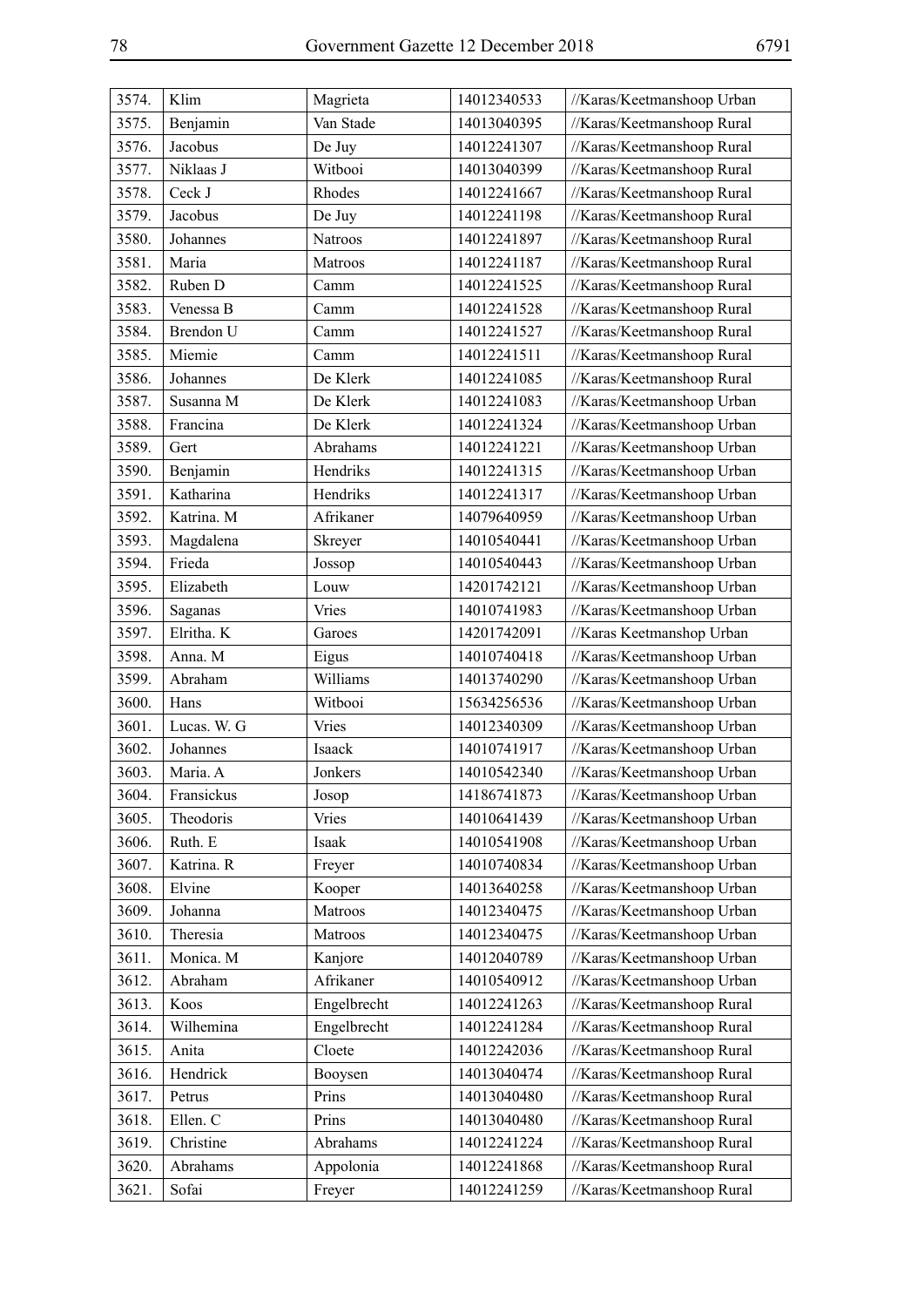| 3622. | Henry. W     | Hendrikse    | 14012241913 | //Karas/Keetmanshoop Rural |
|-------|--------------|--------------|-------------|----------------------------|
| 3623. | Bermadete    | Hendrikse    | 14012241717 | //Karas/Keetmanshoop Rural |
| 3624. | Antonia      | Cloete       | 14012241485 | //Karas/Keetmanshoop Rural |
| 3625. | Maria        | Abrahams     | 14195042038 | //Karas/Keetmanshoop Rural |
| 3626. | Lucia        | Kido         | 14013040309 | //Karas/Keetmanshoop Rural |
| 3627. | Johannes. P  | Isaak        | 14010640674 | //Karas/Keetmanshoop Rural |
| 3628. | Salmon       | Rooi         | 14010640242 | //Karas/Keetmanshoop Rural |
| 3629. | Christo. D   | <b>Boois</b> | 14012340414 | //Karas/Keetmanshoop Urban |
| 3630. | Seglinda. E  | Adams        | 14010640189 | //Karas/Keetmanshoop Urban |
| 3631. | Moses        | Kooper       | 14010640112 | //Karas/Keetmanshoop Urban |
| 3632. | Fredrika     | Kooper       | 14202542220 | //Karas/Keetmanshoop Urban |
| 3633. | Cornelius    | Plaatjies    | 14186342014 | //Karas/Keetmanshoop Urban |
| 3634. | Letitia. B   | Adams        | 14010640186 | //Karas/Keetmanshoop Urban |
| 3635. | Julianela    | Bloodstaan   | 14010542236 | //Karas/Keetmanshoop Urban |
| 3636. | Martina. V   | Phillips     | 14010542237 | //Karas/Keetmanshoop Urban |
| 3637. | August. R    | Bloodstaan   | 14010741761 | //Karas/Keetmanshoop Urban |
| 3638. | Eveline. M   | Nakale       | 14010641048 | //Karas/Keetmanshoop Urban |
| 3639. | Jakobus. P   | Swartbooi    | 14010542525 | //Karas/Keetmanshoop Urban |
| 3640. | Emma         | Bloodstaan   | 14010451617 | //Karas/Keetmanshoop Urban |
| 3641. | Sara         | Bassoon      | 14010640437 | //Karas/Keetmanshoop Urban |
| 3642. | Willemina. A | Hawersak     | 14010542051 | //Karas/Keetmanshoop Urban |
| 3643. | Christina    | Hawersak     | 14010542049 | //Karas/Keetmanshoop Urban |
| 3644. | Senorita. C  | Bassoon      | 14010640437 | //Karas/Keetmanshoop Urban |
| 3645. | Simon. R     | Jossob       | 14010541368 | //Karas/Keetmanshoop Urban |
| 3646. | Fransiskus   | Shikongo     | 14013240310 | //Karas Karasburg East     |
| 3647. | Esme         | Kooper       | 14012940606 | //Karas Karasburg West     |
| 3648. | Shireen. E   | Gertze       | 14010840468 | //Karas/Keetmanshoop Urban |
| 3649. | Christina. F | <b>Bock</b>  | 14010640322 | //Karas/Keetmanshoop Urban |
| 3650. | Andreas J    | <b>Bock</b>  | 14010641593 | //Karas/Keetmanshoop Urban |
| 3651. | Wilhelmina M | Van Wyk      | 14010640320 | //Karas/Keetmanshoop Urban |
| 3652. | Job Albertus | Van Wyk      | 14010640308 | //Karas/Keetmanshoop Urban |
| 3653. | Feodine      | Lauw         | 14010640788 | //Karas/Keetmanshoop Urban |
| 3654. | Anna K       | Apollus      | 14010640238 | //Karas/Keetmanshoop Urban |
| 3655. | Samuel David | Isaak        | 14010640385 | //Karas/Keetmanshoop Urban |
| 3656. | Sebastian B  | Ellison      | 14010641633 | //Karas/Keetmanshoop Urban |
| 3657. | Susanna M    | Kenda        | 14010540934 | //Karas/Keetmanshoop Urban |
| 3658. | Johannes C   | <b>Boois</b> | 14010542558 | //Karas/Keetmanshoop Urban |
| 3659. | Gerrit A     | Witboo       | 14013240142 | //Karas/Keetmanshoop Rural |
| 3660. | Ellmarie     | Kido         | 14013040372 | //Karas/Keetmanshoop Rural |
| 3661. | Johannes     | Rooi         | 14012242014 | //Karas/Keetmanshoop Rural |
| 3662. | Bertha       | Rooi         | 14013040462 | //Karas/Keetmanshoop Rural |
| 3663. | Piete        | Matthys      | 14012241084 | //Karas/Keetmanshoop Rural |
| 3664. | Anton        | Josob        | 14012241316 | //Karas/Keetmanshoop Rural |
| 3665. | Florieda     | Rooi         | 14013040406 | //Karas/Keetmanshoop Rural |
| 3666. | Wilhelmina   | Jass         | 14012241387 | //Karas/Keetmanshoop Rural |
| 3667. | Abraham      | Jash         | 14012241168 | //Karas/Keetmanshoop Rural |
| 3668. | Joseph       | Swartbooi    | 14010740569 | //Karas/Keetmanshoop Urban |
| 3669. | Willem       | Booysen      | 14010542540 | //Karas/Keetmanshoop Rural |
|       |              |              |             |                            |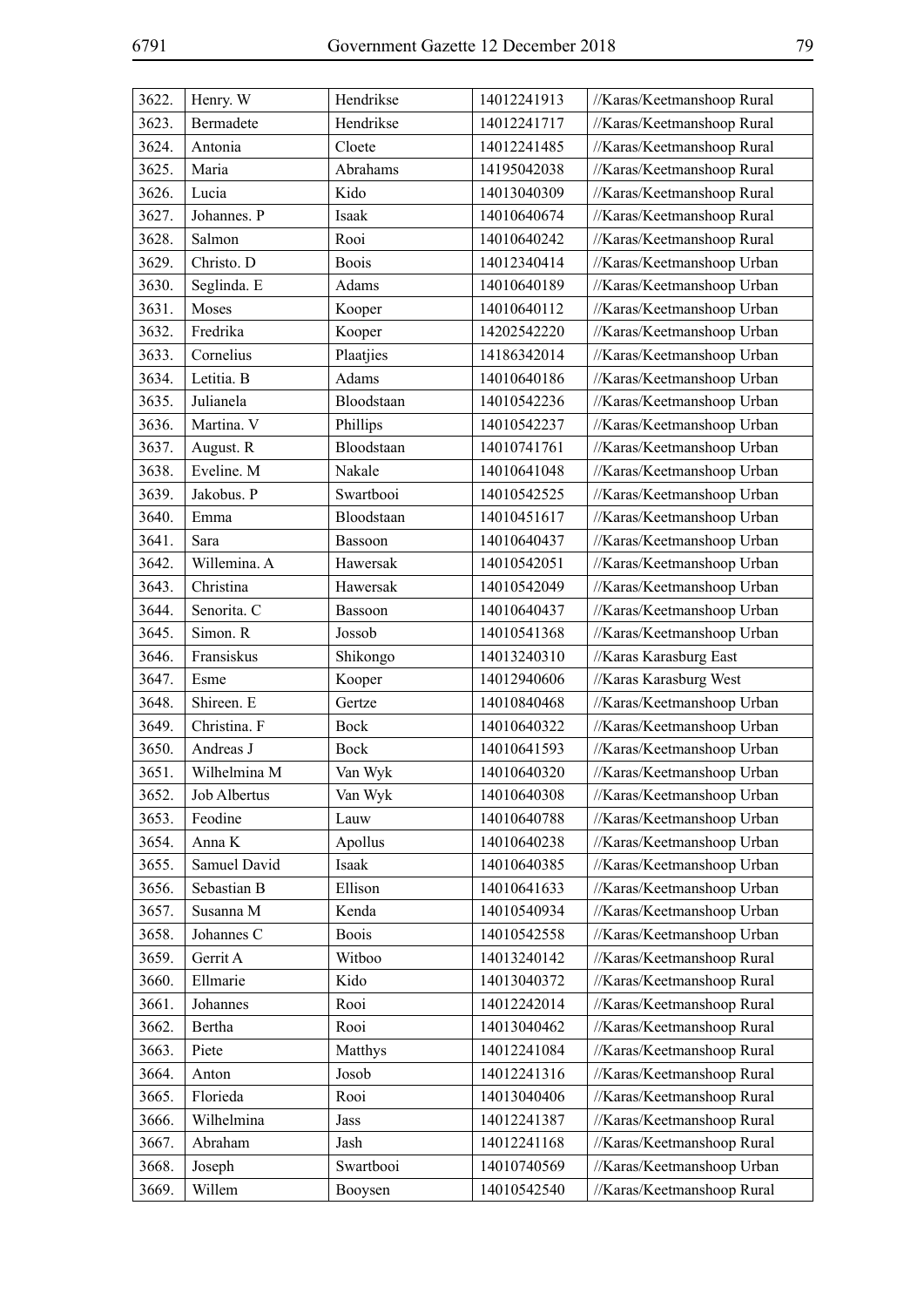| 3670. | Elizabeth C  | <b>Beukes</b> | 14011840331 | //Karas/Keetmanshoop Rural |
|-------|--------------|---------------|-------------|----------------------------|
| 3671. | Elizabeth    | Kanangura     | 14010741932 | //Karas/Keetmanshoop Rural |
| 3672. | Elrico R     | Kanangura     | 14010542285 | //Karas/Keetmanshoop Rural |
| 3673. | Hendrik      | Pieters       | 14012241019 | //Karas/Keetmanshoop Rural |
| 3674. | Frasman      | Sackie        | 14012241019 | //Karas/Keetmanshoop Rural |
| 3675. | Isak         | Rooi          | 14187141884 | //Karas/Keetmanshoop Rural |
| 3676. | Magritha     | Engelbrecht   | 14012240581 | //Karas/Keetmanshoop Rural |
| 3677. | Joseph       | Engelbrecht   | 14012240582 | //Karas/Keetmanshoop Rural |
| 3678. | Sofia        | Witbooi       | 14011840179 | //Karas/Keetmanshoop Rural |
| 3679. | Belinda M    | Plaaitjie     | 14012240216 | //Karas/Keetmanshoop Rural |
| 3680. | Alloisus L   | Rooi          | 14011840245 | //Karas/Keetmanshoop Rural |
| 3681. | Franzel F    | Van Rensburg  | 14012240402 | //Karas/Keetmanshoop Rural |
| 3682. | Hendrik      | <b>Bless</b>  | 14012241066 | //Karas/Keetmanshoop Rural |
| 3683. | Christina    | Fredrik       | 14012240644 | //Karas/Keetmanshoop Rural |
| 3684. | Petrus       | Fredrik       | 14011840228 | //Karas/Keetmanshoop Rural |
| 3685. | Johannes     | Kido          | 14195042032 | //Karas/Keetmanshoop Rural |
| 3686. | Rosa         | Kido          | 14195042032 | //Karas/Keetmanshoop Rural |
| 3687. | Frans        | Kooper        | 14011840146 | //Karas/Keetmanshoop Rural |
| 3688. | Daniel M     | Cooper        | 14010542240 | //Karas/Keetmanshoop Urban |
| 3689. | Maria        | Isaaks        | 14010542240 | //Karas/Keetmanshoop Urban |
| 3690. | Josefina     | <b>Brandt</b> | 14012340265 | //Karas/Keetmanshoop Urban |
| 3691. | Andries      | <b>Brandt</b> | 14010540437 | //Karas/Keetmanshoop Urban |
| 3692. | Marlize      | Skeyer        | 14010741687 | //Karas/Keetmanshoop Urban |
| 3693. | Herman       | <b>Brandt</b> | 14012340266 | //Karas/Keetmanshoop Urban |
| 3694. | Gregory E    | <b>Brandt</b> | 14010741618 | //Karas/Keetmanshoop Urban |
| 3695. | Petronela    | Fleermays     | 14010541427 | //Karas/Keetmanshoop Urban |
| 3696. | Lydia        | Vries         | 14010541386 | //Karas/Keetmanshoop Urban |
| 3697. | Patricia G   | Van Rensburg  | 14012240668 | //Karas/Keetmanshoop Rural |
| 3698. | Simon        | Koper         | 14012240605 | //Karas/Keetmanshoop Rural |
| 3699. | Anna         | Kooper        | 14012240192 | //Karas/Keetmanshoop Rural |
| 3700. | Cristina     | Van Der Byl   | 14012240815 | //Karas/Keetmanshoop Rural |
| 3701. | Moses        | Van Der Byl   | 14012240750 | //Karas/Keetmanshoop Rural |
| 3702. | Saul         | April         | 14012241026 | //Karas/Keetmanshoop Rural |
| 3703. | Maria        | April         | 14012241027 | //Karas/Keetmanshoop Rural |
| 3704. | Hendrik      | Jantze        | 14009940730 | //Karas/Keetmanshoop Rural |
| 3705. | Sanna        | Jantze        | 14009940728 | //Karas/Keetmanshoop Rural |
| 3706. | Charline     | Philander     | 15634756388 | //Karas/Keetmanshoop Rural |
| 3707. | Chatherine   | Janser        | 14188641945 | //Karas/Keetmanshoop Rural |
| 3708. | Johannes     | Janser        | 14012240267 | //Karas/Keetmanshoop Rural |
| 3709. | Anna E.      | Janser        | 14012240237 | //Karas/Keetmanshoop Rural |
| 3710. | Catharina    | Kooper        | 14012240202 | //Karas/Keetmanshoop Rural |
| 3711. | Emeld        | De Koker      | 14012240204 | //Karas/Keetmanshoop Rural |
| 3712. | Magritha     | Maarman       | 14011840181 | //Karas/Keetmanshoop Rural |
| 3713. | Sussana      | Kooper        | 14009940648 | //Karas/Keetmanshoop Rural |
| 3714. | Linda        | De Koker      | 14009940693 | //Karas/Keetmanshoop Rural |
| 3715. | Elizabeth. F | Swartbooi     | 14011840201 | //Karas/Keetmanshoop Rural |
| 3716. | Barbara. M   | Swartbooi     | 14012240625 | //Karas/Keetmanshoop Rural |
| 3717. | Katrina      | Swartbooi     | 14011840167 | //Karas/Keetmanshoop Rural |
|       |              |               |             |                            |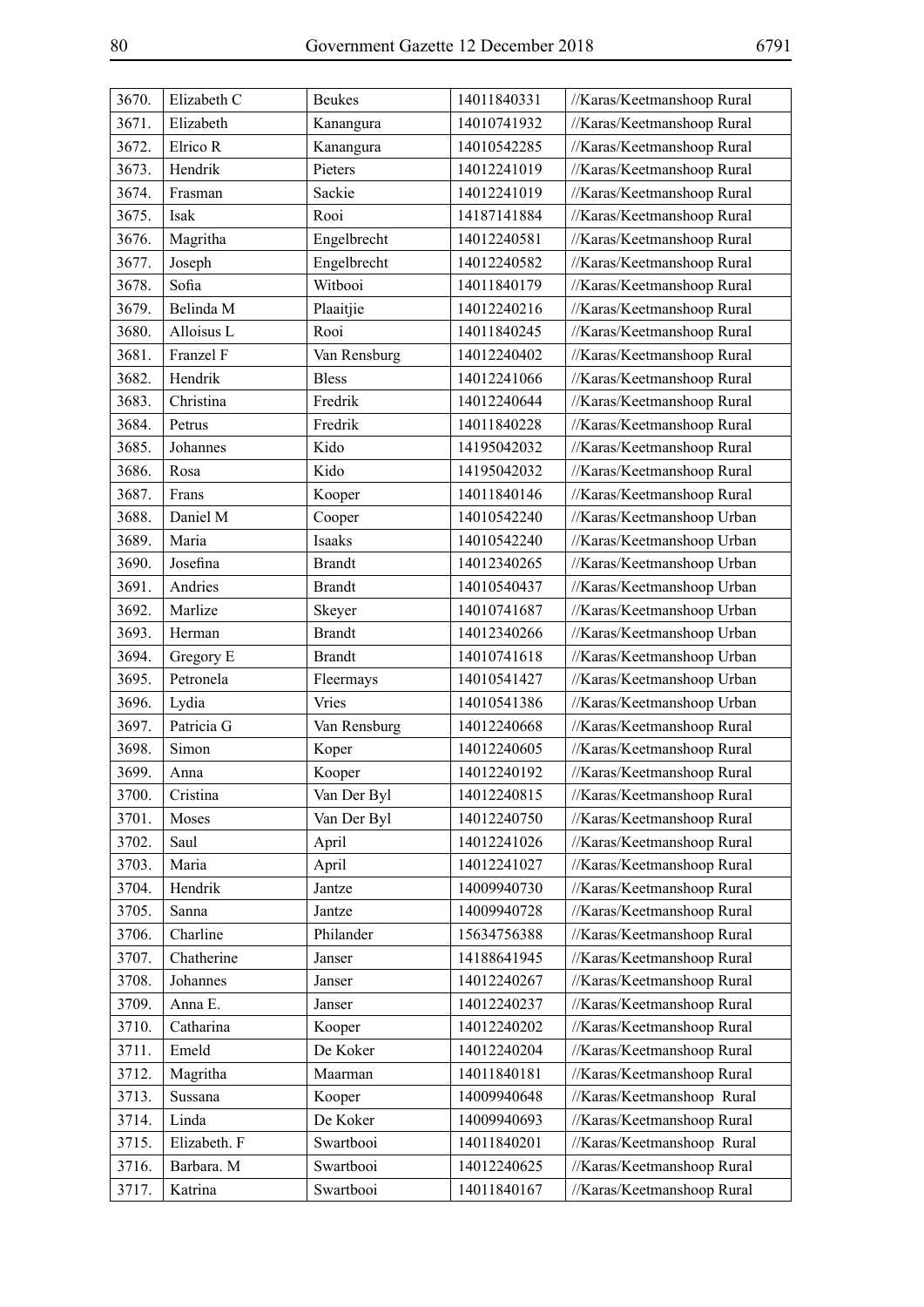| 3718. | Absalom. D    | Witbooi       | 14012240578  | //Karas/Keetmanshoop Rural |
|-------|---------------|---------------|--------------|----------------------------|
| 3719. | Antonio       | Stuurmann     | 15757557600  | //Karas/Keetmanshoop Rural |
| 3720. | Lydia         | Rooi          | 14010740412  | //Karas/Keetmanshoop Rural |
| 3721. | Johanna. E    | Kuhlman       | 14201742113  | //Karas/Keetmanshoop Urban |
| 3722. | Paul          | Kuhlman       | 14201742114  | //Karas/Keetmanshoop Urban |
| 3723. | Susanna. E    | Kuhlman       | 15634256512  | //Karas/Keetmanshoop Urban |
| 3724. | Johanna       | Windstaan     | 14181342034  | //Karas/Keetmanshoop Urban |
| 3725. | Johanna       | Stuurmann     | 15634356396  | //Karas/Keetmanshoop Urban |
| 3726. | Nicolene. L   | Dreyer        | 14012040928  | //Karas/Keetmanshoop Urban |
| 3727. | Magrietha     | Plaatjies     | 14012340458  | //Karas/Keetmanshoop Urban |
| 3728. | Willem        | Fredricks     | 14010571407  | //Karas/Keetmanshoop Urban |
| 3729. | Fanie. J      | <b>Boois</b>  | 14012040145  | //Karas/Keetmanshoop Urban |
| 3730. | Lorenzo. R.M  | Minnaar       | 14010840175  | //Karas/Keetmanshoop Urban |
| 3731. | Elizabeth. R  | Rooi          | 14010542646  | //Karas/Keetmanshoop Urban |
| 3732. | Loretha. M    | Rooi          | 14186341953  | //Karas/Keetmanshoop Urban |
| 3733. | Ella. L       | Rooi          | 14186341948  | //Karas/Keetmanshoop Urban |
| 3734. | David         | Piete         | 14012341229  | //Karas/Keetmanshoop Urban |
| 3735. | Johanna. M    | Winstaan      | 14012340470  | //Karas/Keetmanshoop Urban |
| 3736. | Sanna. M      | Lucas         | 14010542511  | //Karas/Keetmanshoop Urban |
| 3737. | Hildegarht    | Davids        | 14010540917  | //Karas/Keetmanshoop Urban |
| 3738. | Johanna. S    | Fredericks    | 14010641618  | //Karas/Keetmanshoop Urban |
| 3739. | Amanda        | Kooper        | 14010541342  | //Karas/Keetmanshoop Urban |
| 3740. | Isak          | Thomas        | 14012340845  | //Karas/Keetmanshoop Urban |
| 3741. | Sofia         | Vries         | 14010540168  | //Karas/Keetmanshoop Urban |
| 3742. | Andreas       | Vries         | 14010641019  | //Karas/Keetmanshoop Urban |
| 3743. | Heinrich. J   | Fransman      | 15634256544  | //Karas/Keetmanshoop Urban |
| 3744. | Johannes      | Fransman      | 14010541262  | //Karas/Keetmanshoop Urban |
| 3745. | <b>Brandt</b> | Fransman      | 14010541264  | //Karas/Keetmanshoop Urban |
| 3746. | Maria. S      | Swartbooi     | 15638556412  | //Karas/Keetmanshoop Urban |
| 3747. | Sanna. M      | Frederick     | 14010541350  | //Karas/Keetmanshoop Urban |
| 3748. | Lukas. J      | Frederick     | 14010541351  | //Karas/Keetmanshoop Urban |
| 3749. | George        | Plaatjies     | 14012140597  | //Karas Oranjemund         |
| 3750. | Hanzina. M    | <b>Sarles</b> | 14012140714  | //Karas Oranjemund         |
| 3751. | Timotheus     | Pieter        | 14010740207  | //Karas/Keetmanshoop Urban |
| 3752. | Piet. J       | Hoxobeb       | 14010540749  | //Karas/Keetmanshoop Urban |
| 3753. | Johannes. E   | Rooi          | 14010540749  | //Karas/Keetmanshoop Urban |
| 3754. | Martin. B     | Wimmerth      | 14010741722  | //Karas/Keetmanshoop Urban |
| 3755. | Maria. E      | Goliath       | 14010541590  | //Karas/Keetmanshoop Urban |
| 3756. | Johannes. N   | Goliath       | 14010540862  | //Karas/Keetmanshoop Urban |
| 3757. | Dominikus     | Palente       | 14012040225  | //Karas/Keetmanshoop Urban |
| 3758. | Ruben. D      | Vries         | 14010542203  | //Karas/Keetmanshoop Urban |
| 3759. | Adam. V       | Frederick     | 14012340776  | //Karas/Keetmanshoop Urban |
| 3760. | Salome. M     | Blaauw        | 14029640753  | //Karas/Keetmanshoop Rural |
| 3761. | Fritz         | Vister        | 14012440663  | //Karas/Keetmanshoop Rural |
| 3762. | Wilfred       | Booysen       | 14012341099  | //Karas/Keetmanshoop Urban |
| 3763. | Jennifer. S   | Van Staden    | 140105424466 | //Karas/Keetmanshoop Urban |
| 3764. | Sophiranie. M | Van Staden    | 14010741425  | //Karas/Keetmanshoop Urban |
| 3765. | Petrina. V    | Van Staden    | 14010741470  | //Karas/Keetmanshoop Urban |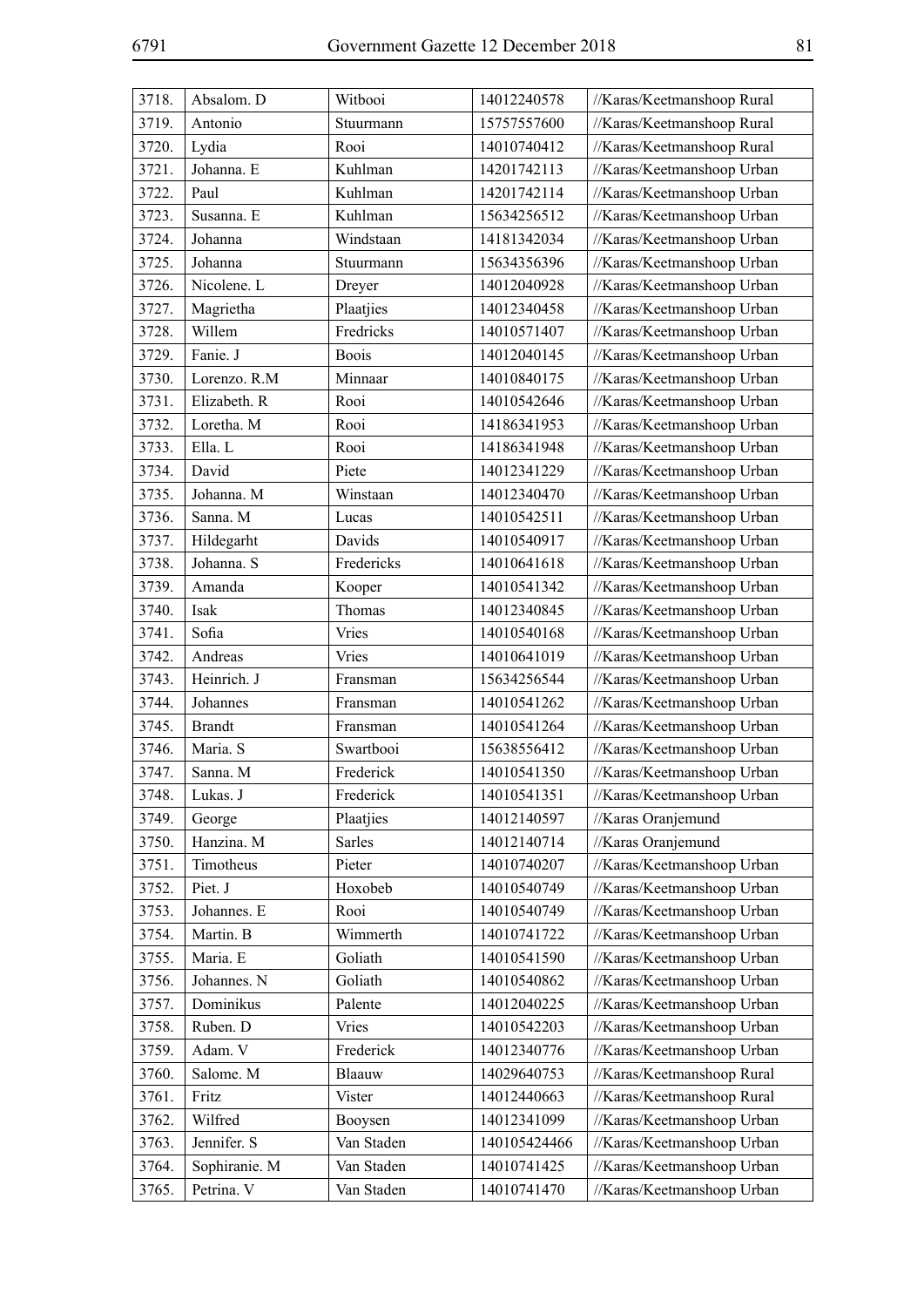| 3766. | Matheus       | Kooper             | 14010540119 | //Karas/Keetmanshoop Urban |
|-------|---------------|--------------------|-------------|----------------------------|
| 3767. | Paultjie      | Kooper             | 14010541469 | //Karas/Keetmanshoop Urban |
| 3768. | Vrtjie        | Kooper             | 14012340393 | //Karas/Keetmanshoop Urban |
| 3769. | Christina     | Goliath            | 14012040989 | //Karas/Keetmanshoop Urban |
| 3770. | Sara          | Isaacks            | 14010540154 | //Karas/Keetmanshoop Urban |
| 3771. | Sara          | De Bruin           | 14010641677 | //Karas/Keetmanshoop Urban |
| 3772. | Melodt. M     | Goliath            | 14010542567 | //Karas/Keetmanshoop Urban |
| 3773. | Andries. H    | Bloodstaan         | 14010741229 | //Karas/Keetmanshoop Urban |
| 3774. | Yamilla. J    | Wimmerth           | 14010641164 | //Karas/Keetmanshoop Urban |
| 3775. | Christaan     | Skrywer            | 14010640523 | //Karas/Keetmanshoop urban |
| 3776. | Amanda        | Fortuin            | 14010741564 | //Karas/Keetmanshoop Urban |
| 3777. | Veronika      | Engelbrecht        | 14010542160 | //Karas/Keetmanshoop Urban |
| 3778. | Hendriette. Y | Kaoe               | 14010741330 | //Karas/Keetmanshoop Urban |
| 3779. | Anetta. L     | Kooper             | 14097141247 | //Karas/Keetmanshoop Urban |
| 3780. | Paulina       | Piete              | 14012340649 | //Karas/Keetmanshoop Urban |
| 3781. | Elizabeth     | Isaak              | 14010741481 | //Karas/Keetmanshoop Urban |
| 3782. | David         | Hanse              | 1401230464  | //Karas/Keetmanshoop Urban |
| 3783. | Chrisnelta    | Fortuin            | 14010741556 | //Karas/Keetmanshoop Urban |
| 3784. | Mercia. D     | Dirkse             | 14010641391 | //Karas/Keetmanshoop Urban |
| 3785. | Mellisa       | Isaak              | 14010740191 | //Karas/Keetmanshoop Urban |
| 3786. | Wilhelmina    | Skrywer            | 14010741557 | //Karas/Keetmanshoop Urban |
| 3787. | Fredrika      | Swartbooi          | 14010540476 | //Karas/Keetmanshoop Urban |
| 3788. | Richard       | Swartbooi          | 14012040300 | //Karas/Keetmanshoop Urban |
| 3789. | Rosa          | Van koller         | 14010541041 | //Karas/Keetmanshoop Urban |
| 3790. | Ellis         | Swartbooi          | 14188642020 | //Karas/Keetmanshoop Urban |
| 3791. | Elsie         | Chenda             | 14186341963 | //Karas/Keetmanshoop Urban |
| 3792. | Morenga       | Awiseb             | 14010640970 | //Karas/Keetmanshoop Urban |
| 3793. | Laurensius    | Swartbooi          | 14010640610 | //Karas/Keetmanshoop Urban |
| 3794. | Maria. P      | Hanze              | 14010542655 | //Karas/Keetmanshoop Urban |
| 3795. | Elizabeth     | Jansen             | 14010542043 | //Karas/Keetmanshoop Urban |
| 3796. | Johannes      | Jansen             | 14010542042 | //Karas/Keetmanshoop Urban |
| 3797. | Sabina        | Van Der Westhuizan | 14010541048 | //Karas/Keetmanshoop Urban |
| 3798. | Maria         | Van Wyk            | 14010840700 | //Karas/Keetmanshoop Urban |
| 3799. | Hendrik       | Fredricks          | 14010540734 | //Karas/Keetmanshoop Urban |
| 3800. | Sofia         | Jochem             | 14010541201 | //Karas/Keetmanshoop Urban |
| 3801. | Maria. K      | David              | 14010542053 | //Karas/Keetmanshoop Urban |
| 3802. | Maria         | Davids             | 14010541001 | //Karas/Keetmanshoop Urban |
| 3803. | Maria         | Davids             | 14010541001 | //Karas/Keetmanshoop Urban |
| 3804. | Fritz         | April              | 14015340457 | //Karas/Keetmanshoop Urban |
| 3805. | Elize         | Baizako            | 14010741948 | //Karas/Keetmanshoop Urban |
| 3806. | Helena        | <b>Titus</b>       | 14010840649 | //Karas/Keetmanshoop Urban |
| 3807. | Sonnut        | Goliath            | 14010540642 | //Karas/Keetmanshoop Urban |
| 3808. | Willem        | Seister            | 14015141155 | //Karas/Keetmanshoop Urban |
| 3809. | Anetha        | Davids             | 14010541932 | //Karas/Keetmanshoop Urban |
| 3810. | Diana. D      | Davids             | 14010741620 | //Karas/Keetmanshoop Urban |
| 3811. | Johannes      | Gariseb            | 14010741767 | //Karas/Keetmanshoop Urban |
| 3812. | Hans          | skeyer             | 14010542235 | //Karas/Keetmanshoop Urban |
| 3813. | Hulda         | Kaoe               | 14012340657 | //Karas/Keetmanshoop Urban |
|       |               |                    |             |                            |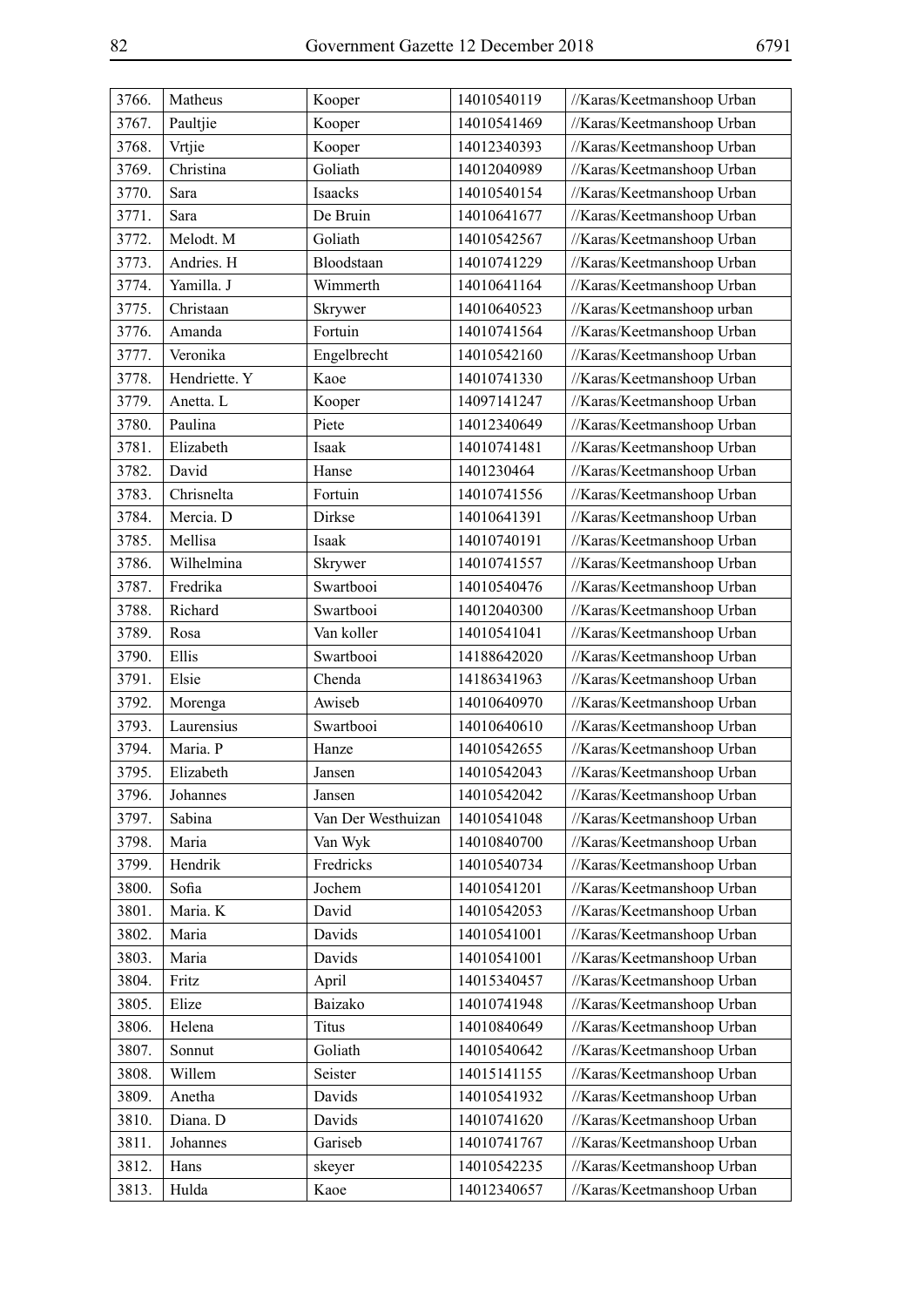| 3814. | Magrieta          | Booysen          | 14010741646 | //Karas/Keetmanshoop Urban |
|-------|-------------------|------------------|-------------|----------------------------|
| 3815. | Benediktus        | Inarib           | 14010541343 | //Karas/Keetmanshoop Urban |
| 3816. | Sarah             | Motinga          | 14010542298 | //Karas/Keetmanshoop Urban |
| 3817. | Lisle             | Amunjera         | 14010540233 | //Karas/Keetmanshoop Urban |
| 3818. | Susanna           | Bassoon          | 1401054043  | //Karas/Keetmanshoop Urban |
| 3819. | Erastus           | Amunjera         | 14010540234 | //Karas/Keetmanshoop Urban |
| 3820. | Vivian            | Kooper           | 15634256587 | //Karas/Keetmanshoop Urban |
| 3821. | Luaa              | Karigub          | 14005240059 | //Karas/Keetmanshoop Urban |
| 3822. | Josefine          | Motinga          | 14015140685 | //Karas/Keetmanshoop Urban |
| 3823. | Ronelda           | Goliath          | 14010541487 | //Karas/Keetmanshoop Urban |
| 3824. | Prudence          | Ludwicht         | 15633956405 | //Karas/Keetmanshoop Urban |
| 3825. | Magdalena         | Andreas          | 14010540822 | //Karas/Keetmanshoop Urban |
| 3826. | Paulina           | Coetzee          | 14010840531 | //Karas/Keetmanshoop Urban |
| 3827. | Adam              | Josob            | 14010541735 | //Karas/Keetmanshoop Urban |
| 3828. | Lucia             | Swartbooi        | 14010541567 | //Karas/Keetmanshoop Urban |
| 3829. | Paul              | Swartbooi        | 14010541570 | //Karas/Keetmanshoop Urban |
| 3830. | Hildegard         | Magaga           | 14012340472 | //Karas/Keetmanshoop Urban |
| 3831. | Liuwellyn         | Magaga           | 14010541102 | //Karas/Keetmanshoop Urban |
| 3832. | Franziska         | Mack             | 14012340272 | //Karas/Keetmanshoop Urban |
| 3833. | Anna. H           | Matroos          | 14186342022 | //Karas/Keetmanshoop Urban |
| 3834. | Brandt. W         | Matroos          | 14188642017 | //Karas/Keetmanshoop Urban |
| 3835. | Raynold           |                  | 14012340598 | //Karas/Keetmanshoop Urban |
| 3836. | Sanna             | Magaga<br>Isaack | 14012340488 | //Karas/Keetmanshoop Urban |
| 3837. | Maria             | Christaan        | 14012340486 |                            |
|       |                   | Christiaan       |             | //Karas/Keetmanshoop Urban |
| 3838. | Johnson           |                  | 14010541461 | //Karas/Keetmanshoop Urban |
| 3839. | Johannes          | Jossob           | 14012141038 | //Karas/Keetmanshoop Urban |
| 3840. | Melvin            | Gertze           | 14010542411 | //Karas/Keetmanshoop Urban |
| 3841. | Marinda           | Titus            | 14010741293 | //Karas/Keetmanshoop Urban |
| 3842. | Magrietha         | Jonker           | 14010541744 | //Karas/Keetmanshoop Urban |
| 3843. | Auguste. H        | Davids           | 14088241389 | //Karas/Keetmanshoop Urban |
| 3844. | Elden             | Magaga           | 14010542207 | //Karas/Keetmanshoop Urban |
| 3845. | Maria             | April            | 14012340197 | //Karas/Keetmanshoop Urban |
| 3846. | Andreas           | Blaauw           | 14010541356 | //Karas/Keetmanshoop Urban |
| 3847. | Sofia             | Blaauw           | 14010541358 | //Karas/Keetmanshoop Urban |
| 3848. | Fransisca         | Vries            | 14010541359 | //Karas/Keetmanshoop Urban |
| 3849. | Sara              | Shambasoko       | 14010542127 | //Karas/Keetmanshoop Urban |
| 3850. | <b>Bonifatius</b> | Josop            | 14013540460 | //Karas/Keetmanshoop Urban |
| 3851. | Annelie           | Kamtera          | 14010542414 | //Karas/Keetmanshoop Urban |
| 3852. | Evimil            | Kamtera          | 14010741426 | //Karas/Keetmanshoop Urban |
| 3853. | Flora             | Kamtera          | 14010542121 | //Karas/Keetmanshoop Urban |
| 3854. | Klara             | Rooi             | 14010540790 | //Karas/Keetmanshoop Urban |
| 3855. | Piet              | <b>Boois</b>     | 14012341331 | //Karas/Keetmanshoop Urban |
| 3856. | Johanna           | Gowases          | 14015140189 | //Karas/Keetmanshoop Urban |
| 3857. | Willem            | Engelbrecht      | 14015140190 | //Karas/Keetmanshoop Urban |
| 3858. | Elvina            | Jahrs            | 14186341934 | //Karas/Keetmanshoop Urban |
| 3859. | Venessa           | Mahali           | 14012340596 | //Karas/Keetmanshoop Urban |
| 3860. | Robert            | Stuurman         | 14010540485 | //Karas/Keetmanshoop Urban |
| 3861. | Josef             | Gertze           | 14010740453 | //Karas/Keetmanshoop Urban |
|       |                   |                  |             |                            |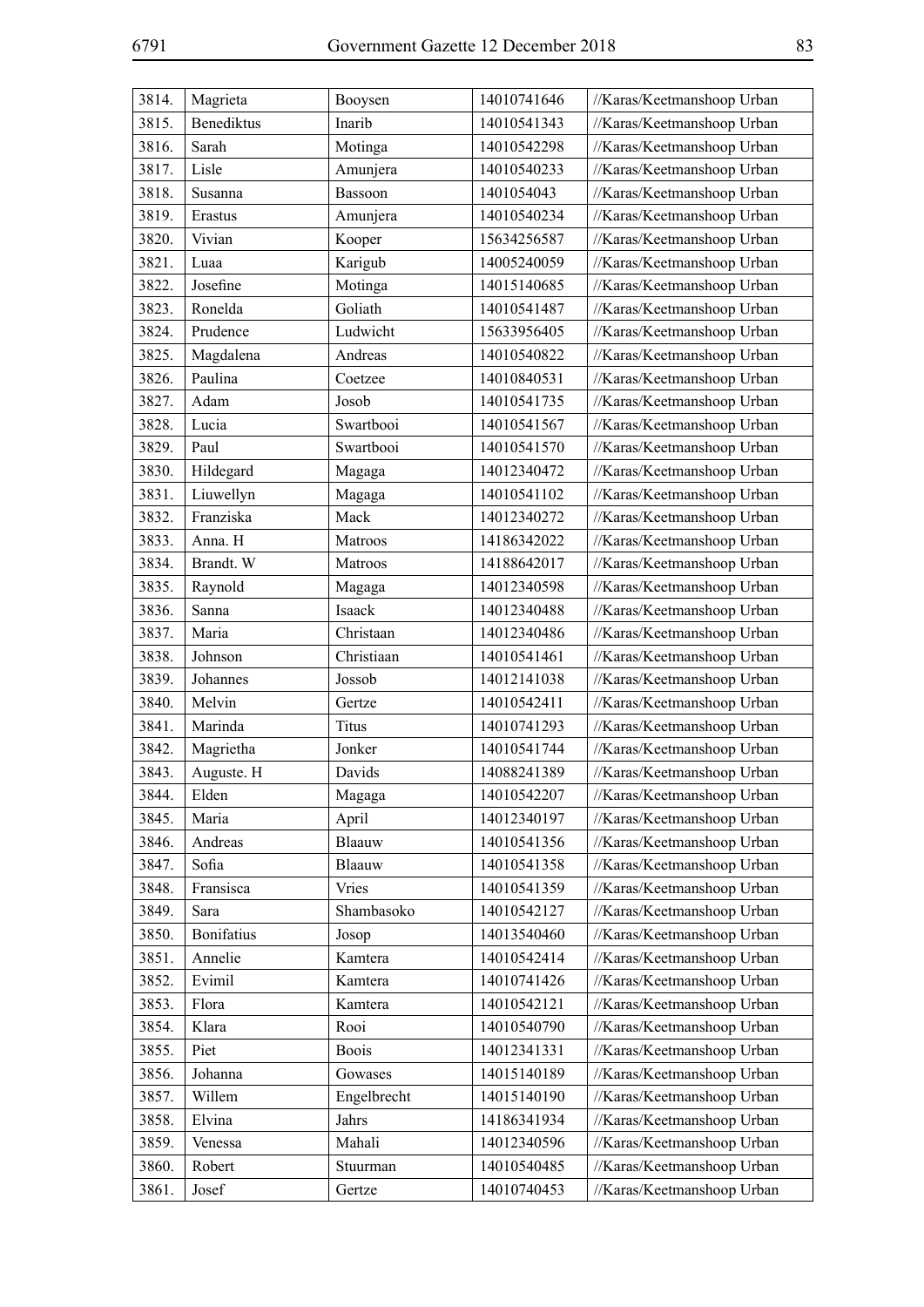| 3862. | Helena       | Kathumbi      | 14012340409 | //Karas/Keetmanshoop Urban |
|-------|--------------|---------------|-------------|----------------------------|
| 3863. | Fredrick     | Thihako       | 14010541786 | //Karas/Keetmanshoop Urban |
| 3864. | Sussanna     | Isaacs        | 14186342011 | //Karas/Keetmanshoop Urban |
| 3865. | Elrisa       | Isaacs        | 14182641917 | //Karas/Keetmanshoop Urban |
| 3866. | Jessica      | Isaacs        | 14186341944 | //Karas/Keetmanshoop Urban |
| 3867. | Josef        | Isaacs        | 14182641915 | //Karas/Keetmanshoop Urban |
| 3868. | Elizabeth    | Charlie       | 14182641911 | //Karas/Keetmanshoop Urban |
| 3869. | Anita. M.B   | Hamman        | 14186741928 | //Karas/Keetmanshoop Rural |
| 3870. | Emerentia. I | Isaacks       | 14186741926 | //Karas/Keetmanshoop Rural |
| 3871. | Anna. K      | Piette        | 14015141094 | //Karas/Keetmanshoop Rural |
| 3872. | Stanley. C   | Afrikaner     | 14005241463 | //Karas/Keetmanshoop Rural |
| 3873. | Hendrik      | Vries         | 14015141302 | //Karas/Keetmanshoop Rural |
| 3874. | Magdalene    | Blitzstaan    | 14029640425 | //Karas/Keetmanshoop Rural |
| 3875. | Wilhelmina   | Isaak         | 14079641236 | //Karas/Keetmanshoop Rural |
| 3876. | Annas. F     | Isaak         | 14029640350 | //Karas/Keetmanshoop Rural |
| 3877. | Moses. F     | Frederick     | 14015440210 | //Karas/Keetmanshoop Rural |
| 3878. | Jacobus. A   | Tsei-Tsaeimou | 14015141140 | //Karas/Keetmanshoop Rural |
| 3879. | Hermanus     | Katinga       | 14186741934 | //Karas/Keetmanshoop Rural |
| 3880. | Hanzwa. F    | Kahuika       | 14015340667 | //Karas/Keetmanshoop Rural |
| 3881. | Hulda. D     | Tiboth        | 14029640520 | //Karas/Keetmanshoop Rural |
| 3882. | Hendrik      | Van Rhyn      | 14029640609 | //Karas/Keetmanshoop Rural |
| 3883. | Brenden      | April         | 14029640553 | //Karas/Keetmanshoop Rural |
| 3884. | Juliana      | Van Rhyn      | 14015141435 | //Karas/Keetmanshoop Rural |
| 3885. | Benedictus   | Charley       | 14029640491 | //Karas/Keetmanshoop Rural |
| 3886. | Tonny        | Swartz        | 14029640499 | //Karas/Keetmanshoop Rural |
| 3887. | Frangeon. E  | <b>Vries</b>  | 14029640565 | //Karas/Keetmanshoop Rural |
| 3888. | Anna. M      | Hanse         | 14029640506 | //Karas/Keetmanshoop Rural |
| 3889. | Hanzina      | Goliath       | 14079640810 | //Karas/Keetmanshoop Rural |
| 3890. | Dorencia     | Tsaobes       | 15628856308 | //Karas/Keetmanshoop Rural |
| 3891. | Salmon. P    | Thomas        | 14010542462 | //Karas/Keetmanshoop Rural |
| 3892. | Lorainne. E  | Witbooi       | 14186741920 | //Karas/Keetmanshoop Rural |
| 3893. | Norella. N   | Esterhuizen   | 14029640582 | //Karas/Keetmanshoop Rural |
| 3894. | Sarah        | <b>Vries</b>  | 14186741904 | //Karas/Keetmanshoop Rural |
| 3895. | Dennis       | <b>Baster</b> | 14010741478 | //Karas/Keetmanshoop Rural |
| 3896. | Christina    | Skrywer       | 14029640337 | //Karas/Keetmanshoop Rural |
| 3897. | Chrizell. M  | Jossop        | 14012240744 | //Karas/Keetmanshoop Rural |
| 3898. | Irene. T     | Simon         | 14029640345 | //Karas/Keetmanshoop Rural |
| 3899. | Aino. N      | Isak          | 14029640344 | //Karas/Keetmanshoop Rural |
| 3900. | W            | Booysen       | 14010542540 | //Karas/Keetmanshoop Urban |
| 3901. | Dora. C      | Witbooi       | 14012340883 | //Karas/Keetmanshoop Urban |
| 3902. | Debora. N    | lipinge       | 15634256475 | //Karas/Keetmanshoop Urban |
| 3903. | Maxie        | Minnaar       | 14010840174 | //Karas/Keetmanshoop Urban |
| 3904. | Abraham. A   | Minnaar       | 14012341288 | //Karas/Keetmanshoop Urban |
| 3905. | Thusnelde    | Guruses       | 14010640969 | //Karas/Keetmanshoop Urban |
| 3906. | Eva          | Thomas        | 14010640939 | //Karas/Keetmanshoop Urban |
| 3907. | Rachel       | Isaaks        | 14010640259 | //Karas/Keetmanshoop Urban |
| 3908. | Monika       | Mouton        | 14010640486 | //Karas/Keetmanshoop Urban |
| 3909. | Riaan. H     | Mouton        | 14010640945 | //Karas/Keetmanshoop Urban |
|       |              |               |             |                            |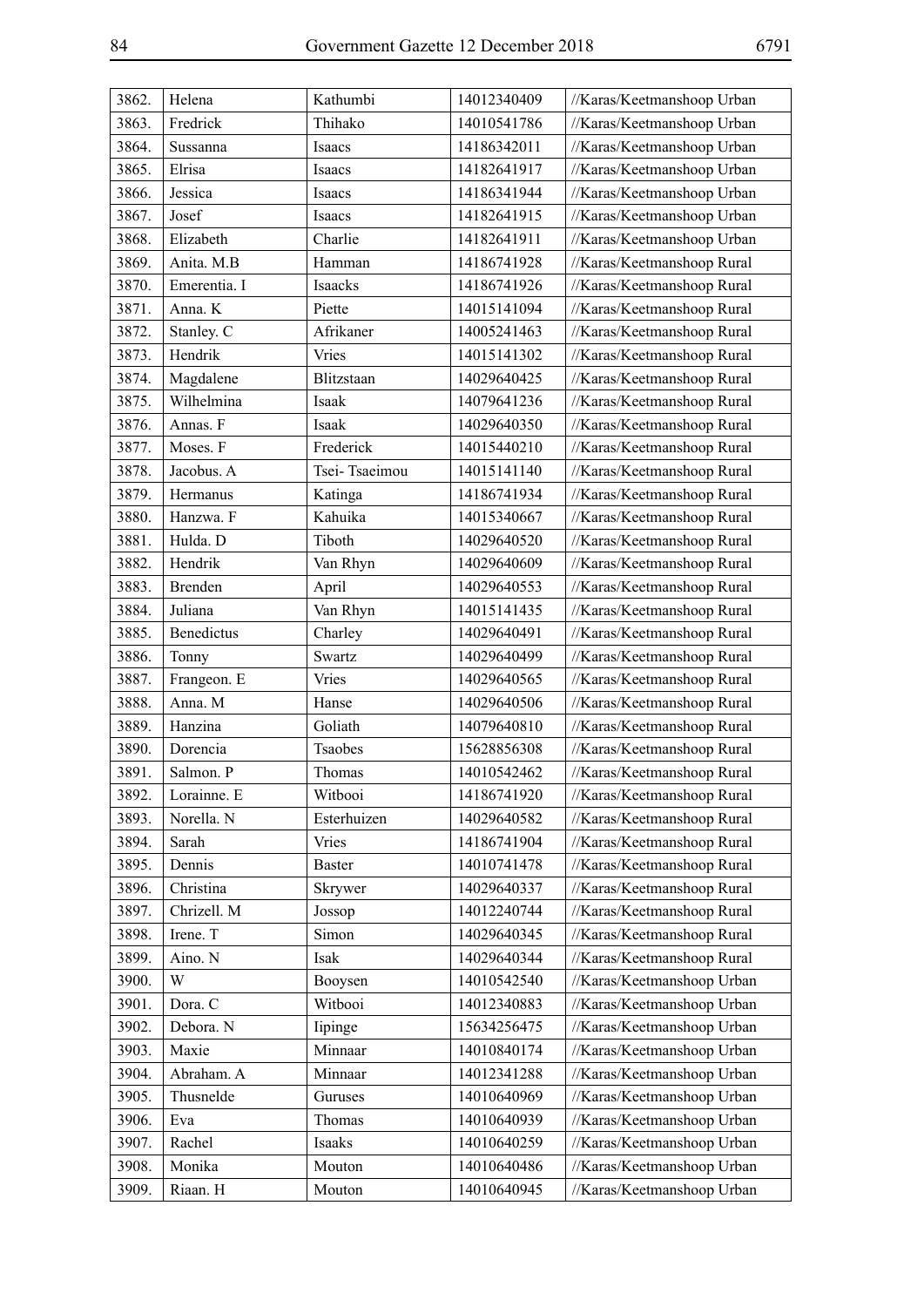| 3910. | Cornelius    | # Eigub      | 14010641128 | //Karas/Keetmanshoop Urban |
|-------|--------------|--------------|-------------|----------------------------|
| 3911. | Katrina. R   | # Eigub      | 14010641126 | //Karas/Keetmanshoop Urban |
| 3912. | Katrina      | Isaak        | 14010541227 | //Karas/Keetmanshoop Urban |
| 3913. | Lesley. E    | <b>Boois</b> | 14012040148 | //Karas/Keetmanshoop Urban |
| 3914. | David        | Prins        | 14010640549 | //Karas/Keetmanshoop Urban |
| 3915. | Lucia. D     | Jaar         | 14010840568 | //Karas/Keetmanshoop Urban |
| 3916. | Wilhem. K    | Kordom       | 14012340445 | //Karas/Keetmanshoop Urban |
| 3917. | Trina. R     | Kordom       | 14010741663 | //Karas/Keetmanshoop Urban |
| 3918. | Johannes     | Frederick    | 14010542562 | //Karas/Keetmanshoop Urban |
| 3919. | Mathielde. E | Isaaks       | 14010541226 | //Karas/Keetmanshoop Urban |
| 3920. | Maria        | Mathys       | 14012340277 | //Karas/Keetmanshoop Urban |
| 3921. | Rosina       | Gariseb      | 14010540345 | //Karas/Keetmanshoop Urban |
| 3922. | Thomas       | Josob        | 14010540117 | //Karas/Keetmanshoop Urban |
| 3923. | Thomas       | Isaak        | 14010540813 | //Karas/Keetmanshoop Urban |
| 3924. | Mietjie      | Isaak        | 14010540814 | //Karas/Keetmanshoop Urban |
| 3925. | Geraldine. S | Snewe        | 14012340848 | //Karas/Keetmanshoop Urban |
| 3926. | Carolina     | Skeyer       | 14010541380 | //Karas/Keetmanshoop Urban |
| 3927. | John. C      | Skeyer       | 15634256426 | //Karas/Keetmanshoop Urban |
| 3928. | Amalia       | Gawachas     | 14010541296 | //Karas/Keetmanshoop Urban |
| 3929. | Juliana      | Mooin        | 15634256590 | //Karas/Keetmanshoop Urban |
| 3930. | Welline      | Lambert      | 14010640543 | //Karas/Keetmanshoop Urban |
| 3931. | Lusia        | Nowenda      | 14010840587 | //Karas/Keetmanshoop Urban |
| 3932. | Annemarie    | De Koe       | 14010540296 | //Karas/Keetmanshoop Urban |
| 3933. | Maria. D     | Hanse        | 15634556374 | //Karas/Keetmanshoop Urban |
| 3934. | Lucas        | Fredericks   | 14010741595 | //Karas/Keetmanshoop Urban |
| 3935. | Magrieta     | Pieters      | 14013640197 | //Karas/Keetmanshoop Urban |
| 3936. | Aloysia      | Kooper       | 14010540990 | //Karas/Keetmanshoop Urban |
| 3937. | Edward       | Josob        | 14012341351 | //Karas/Keetmanshoop Urban |
| 3938. | Reginald     | Jossop       | 14010542024 | //Karas/Keetmanshoop Urban |
| 3939. | Isak         | Kortom       | 14012340312 | //Karas/Keetmanshoop Urban |
| 3940. | Juliana      | Kukuri       | 14007141852 | //Karas/Keetmanshoop Urban |
| 3941. | Magrieth     | Kambindu     | 14012141398 | //Karas/Keetmanshoop Urban |
| 3942. | Albirius     | Kukuri       | 14164541661 | //Karas/Keetmanshoop Urban |
| 3943. | Henry        | April        | 14010540539 | //Karas/Keetmanshoop Urban |
| 3944. | Sara. K      | Dennis       | 14010641662 | //Karas/Keetmanshoop Urban |
| 3945. | Ulrich       | Cloete       | 14010641354 | //Karas/Keetmanshoop Urban |
| 3946. | Belinda      | Blom         | 14010640547 | //Karas/Keetmanshoop Urban |
| 3947. | Hanzina. K   | Isaak        | 14010542276 | //Karas/Keetmanshoop Urban |
| 3948. | Wilhelmina   | Isaak        | 14010741779 | //Karas/Keetmanshoop Urban |
| 3949. | Hananja. S   | Isaak        | 14010741781 | //Karas/Keetmanshoop Urban |
| 3950. | Florence. P  | Isaak        | 14010741780 | //Karas/Keetmanshoop Urban |
| 3951. | Antonio. E   | Stuurmann    | 15757557600 | //Karas/Keetmanshoop Urban |
| 3952. | David        | Eigub        | 14005941776 | //Karas/Keetmanshoop Urban |
| 3953. | Jacoba. J    | Kisting      | 15634656412 | //Karas/Keetmanshoop Urban |
| 3954. | Abraham      | Apollus      | 14012040369 | //Karas/Keetmanshoop Urban |
| 3955. | Elizabeth    | Apollus      | 14012040564 | //Karas/Keetmanshoop Urban |
| 3956. | Stephanus    | Fredrick     | 14012140991 | //Karas/Oranjemund         |
| 3957. | Tina         | Josop        | 14012140796 | //Karas/Oranjemund         |
|       |              |              |             |                            |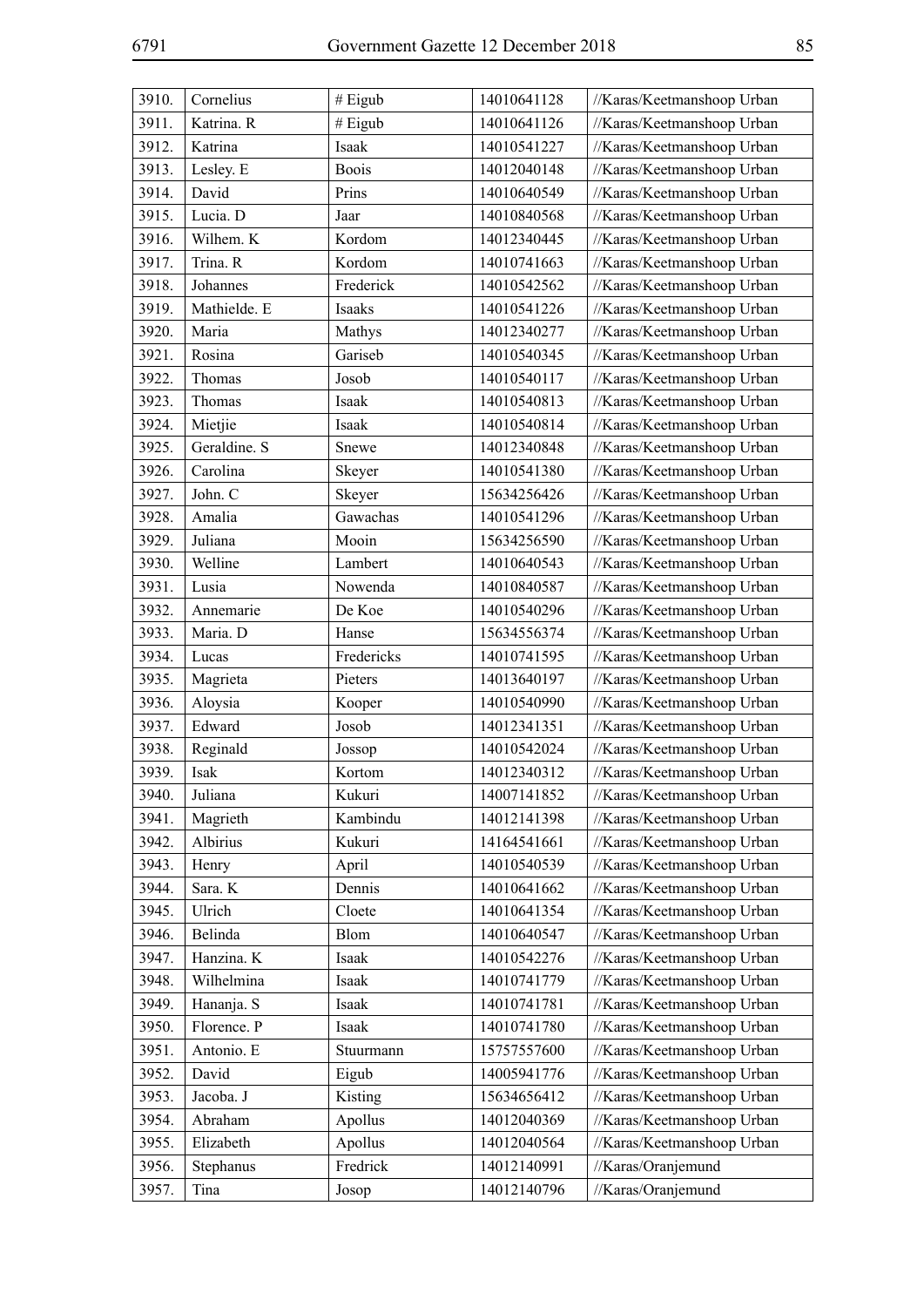| 3958. | Sylvester      | Jahrs         | 14097141217 | //Karas/Karasburg West     |
|-------|----------------|---------------|-------------|----------------------------|
| 3959. | <b>Brian</b>   | Gawachab      | 14013440649 | //Karas/Karasburg East     |
| 3960. | <b>Dolores</b> | Rooi          | 14010542439 | //Karas/Keetmanshoop Urban |
| 3961  | Fanuel         | <b>Boois</b>  | 14010641252 | //Karas/Keetmashoop Urban  |
| 3962. | Sagabias       | <b>Markus</b> | 14010740204 | //Karas/Keetmashoop Urban  |
| 3963. | Andreas        | Seibeb        | 14010740526 | //Karas/Keetmanshoop Urban |
| 3964. | Ernest L       | <b>Rhom</b>   | 15757557615 | //Karas/Keetmanshoop Urban |

## NAMES AND VOTERS' REGISTRATION NUMBERS OF PERSONS WHO SIGNED DECLARATION - ERONGO REGION

| No.   | <b>Surname</b> | Name           | <b>VRN</b>  | <b>Region and Constituency</b> |
|-------|----------------|----------------|-------------|--------------------------------|
| 3965. | Christina      | Swartbooi      | 14019441976 | Erongo/Swakopmund              |
| 3966. | Charley C      | Cloete         | 14014042625 | Erongo/Swakopmund              |
| 3967. | Elizabeth K    | Kinda          | 14015844187 | Erongo/Swakopmund              |
| 3968. | Hulda P        | Kinda          | 14015843980 | Erongo/Swakopmund              |
| 3969. | Maria          | Cloete         | 14016144107 | Erongo/Swakopmund              |
| 3970. | Martha         | Rieth          | 14010340199 | Erongo/Swakopmund              |
| 3971. | Milka          | Garises        | 14019340281 | Erongo/Walvisbay Rural         |
| 3972. | Petrus         | Garises        | 14019340267 | Erongo/Walvisbay Rural         |
| 3973. | Johanna        | Garises        | 14019341415 | Erongo/Walvisbay Rural         |
| 3974. | Fredricks      | Klaas          | 14019143308 | Erongo/Swakopmund              |
| 3975. | Hendriks       | Christina      | 14018841015 | Erongo/Swakopmund              |
| 3976. | Goseb          | Sameul H       | 14181341866 | Erongo/Walvisbay Urban         |
| 3977. | Martha         | Hanse          | 14016340237 | Erongo/Arandis                 |
| 3978. | Anna           | Swartbooi      | 14003742776 | Erongo/Swakopmund              |
| 3979. | Willem         | Klaas          | 14014041882 | Erongo/Swakopmund              |
| 3980. | Merencia       | Hakskeen       | 14014041968 | Erongo/Swakopmund              |
| 3981. | Sanna          | Swartbooi      | 14016142111 | Erongo/Walvisbay Rural         |
| 3982. | <b>Bianca</b>  | Klaas          | 14066542167 | Erongo/Swakopmund              |
| 3983. | Aron M         | Gariseb        | 14019341421 | Erongo/Walvisbay Rural         |
| 3984. | Charlotte      | Eises          | 14019341418 | Erongo/Walvisbay Rural         |
| 3985. | Caroline       | Ochurus        | 14019343054 | Erongo/Walvisbay Rural         |
| 3986. | Mervin M       | Orub           | 14079741735 | Erongo/Walvisbay Rural         |
| 3987. | Amelia         | Garises        | 14019343362 | Erongo/Walvisbay Rural         |
| 3988. | Immanuel       | Doeseb         | 14019343864 | Erongo/Walvisbay Rural         |
| 3989. | Thomas         | Gariseb        | 15651356657 | Erongo/Walvisbay Rural         |
| 3990. | Magritha       | Lambert        | 14018141039 | Erongo/Walvisbay Rural         |
| 3991. | Thomas         | Baisako        | 14181342123 | Erongo/Walvisbay Urban         |
| 3992. | Merline        | Swartbooi      | 14018143419 | Erongo/Walvisbay Urban         |
| 3993. | Amanda         | Garises        | 14019343337 | Erongo/Walvisbay Urban         |
| 3994. | H J S          | <b>Brander</b> | 14019140367 | Erongo/Walvisbay Urban         |
| 3995. | Whitney W      | <b>Boois</b>   | 14181142096 | Erongo/Walvisbay Rural         |
| 3996. | Alwina         | Garises        | 14019040362 | Erongo/Walvisbay Rural         |
| 3997. | Christina      | Garises        | 14180942128 | Erongo/Walvisbay Rural         |
| 3998. | Stanley O      | <b>Brander</b> | 14019142119 | Erongo/Walvisbay Rural         |
| 3999. | Abraham        | Kock           | 14057442377 | Erongo/Walvisbay Rural         |
| 4000. | Frans David    | Gariseb        | 15746957609 | Erongo/Walvisbay Urban         |
| 4001. | Jerome Jacky   | Gamatham       | 14018140856 | Erongo/Walvisbay Urban         |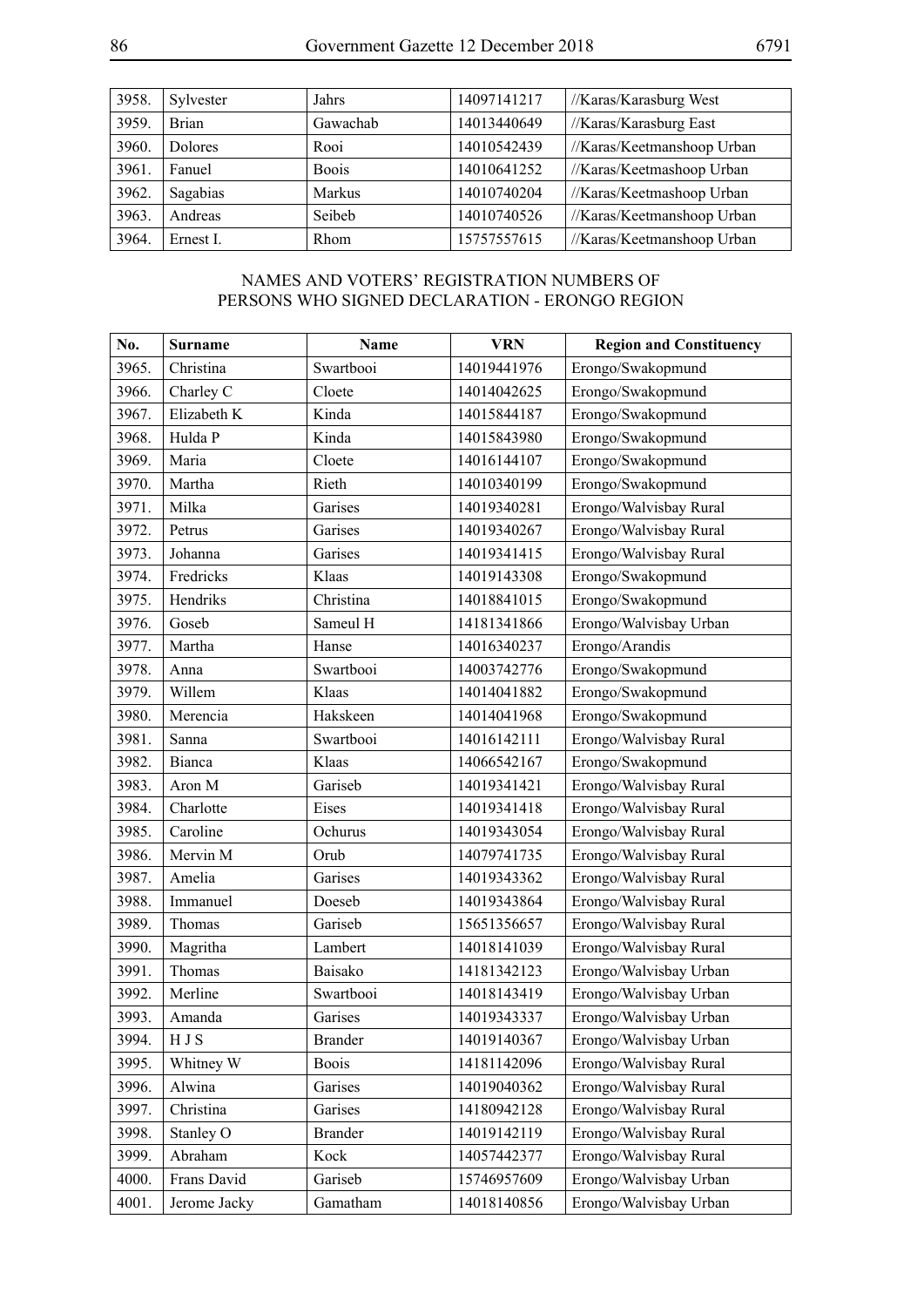| 4002. | Jusnelda W  | Vries          | 14003743039 | Erongo/Walvisbay Urban |
|-------|-------------|----------------|-------------|------------------------|
| 4003. | Douglas D   | Vries          | 14016941176 | Erongo/Walvisbay Rural |
| 4004. | Magrietha M | Doeses         | 14019140497 | Erongo/Walvisbay Rural |
| 4005. | Anna K      | Mbarak         | 14019143940 | Erongo/Walvisbay Rural |
| 4006. | Christina   | Daugas         | 14017940762 | Erongo/Karibib         |
| 4007. | Famikle     | Gauses         | 14018341280 | Erongo/Karibib         |
| 4008. | Christiaan  | Nquheimo       | 14017941250 | Erongo/Karibib         |
| 4009. | Eva         | Basson         | 14179041838 | Erongo/Karibib         |
| 4010. | Jacobus     | <b>Basson</b>  | 14017941201 | Erongo/Karibib         |
| 4011. | Charlotte   | Hoebes         | 14017941318 | Erongo/Karibib         |
| 4012. | Susanna M   | Tjongarese     | 14195341996 | Erongo/Karibib         |
| 4013. | Cecilie     | Guriras        | 14010140240 | Erongo/Karibib         |
| 4014. | Ernstine    | Gawases        | 14014940981 | Erongo/Karibib         |
| 4015. | Alexandrine | Uiras          | 14014940361 | Erongo/Karibib         |
| 4016. | Lorane      | Fredericks     | 14014940978 | Erongo/Karibib         |
| 4017. | Natalia     | <b>Boois</b>   | 15748557720 | Erongo/Karibib         |
| 4018. | Merina      | Jeihes         | 14017941192 | Erongo/Karibib         |
| 4019. | Jonitha     | <b>Vries</b>   | 15748557620 | Erongo/Karibib         |
| 4020. | Lazarus     | Gaweseb        | 15740757436 | Erongo/Karibib         |
| 4021. | Sarah       | <b>Branzel</b> | 14017941292 | Erongo/Karibib         |
| 4022. | Lisethe     | Naobes         | 14017941232 | Erongo/Karibib         |
| 4023. | Elfriede    | <b>Beukes</b>  | 14016440382 | Erongo/Walvisbay Rural |
| 4024. | Johanna     | Hanghuuo       | 14016440374 | Erongo/Walvisbay Urban |
| 4025. | Festus      | Ndeshipanda    | 14118241248 | Erongo/Walvisbay Urban |
| 4026. | Gertrude    | Bull           | 14016440387 | Erongo/Walvisbay Rural |
| 4027. | Simon       | Lampert        | 14181342113 | Erongo/Walvisbay Urban |
| 4028. | Anton       | Kaukozu        | 14018140782 | Erongo/Walvisbay Urban |
| 4029. | Hans        | Gariseb        | 14181042058 | Erongo/Walvisbay Rural |
| 4030. | Jerome      | Estraus        | 14010340658 | Erongo/Swakopmund      |
| 4031. | William     | Isaacks        | 14177741882 | Erongo/Swakopmund      |
| 4032. | Lydia       | Scheffers      | 15725357348 | Erongo/Swakopmund      |
| 4033. | Veronica    | Moasdorp       | 14018841487 | Erongo/Swakopmund      |
| 4034. | Ricardo     | Bock           | 14010340853 | Erongo/Swakopmund      |
| 4035. | Gerson      | Isaak          | 14018841416 | Erongo/Swakopmund      |
| 4036. | Silvia      | Basson         | 14010341444 | Erongo/Swakopmund      |
| 4037. | Nikanor     | Kharaxab       | 1418540418  | Erongo/Karibib         |
| 4038. | Mannel      | Neumbo         | 14014940486 | Erongo/Karibib         |
| 4039. | Annatjie    | Luikas         | 14018540676 | Erongo/Karibib         |
| 4040. | Stephanus   | Fredrick       | 14012140991 | Erongo/Karibib         |
| 4041. | Engelhard   | Dausab         | 14017941838 | Erongo/Karibib         |
| 4042. | Daniel      | Tjipo          | 14014940726 | Erongo/Karibib         |
| 4043. | Jonas       | Rhoman         | 14017941440 | Erongo/Karibib         |
| 4044. | Keritjiua   | Hawari         | 14017941143 | Erongo/Karibib         |
| 4045. | Asser       | Gomkhaiseb     | 14014940395 | Erongo/Karibib         |
| 4046. | Theopold    | Tsuseb         | 14017941796 | Erongo/Karibib         |
| 4047. | Alcinda     | Guruses        | 14018142005 | Erongo/Karibib         |
| 4048. | Petra       | Namiseb        | 14017941812 | Erongo/Karibib         |
| 4049. | Rienna      | Stuurman       | 14014940902 | Erongo/Karibib         |
|       |             |                |             |                        |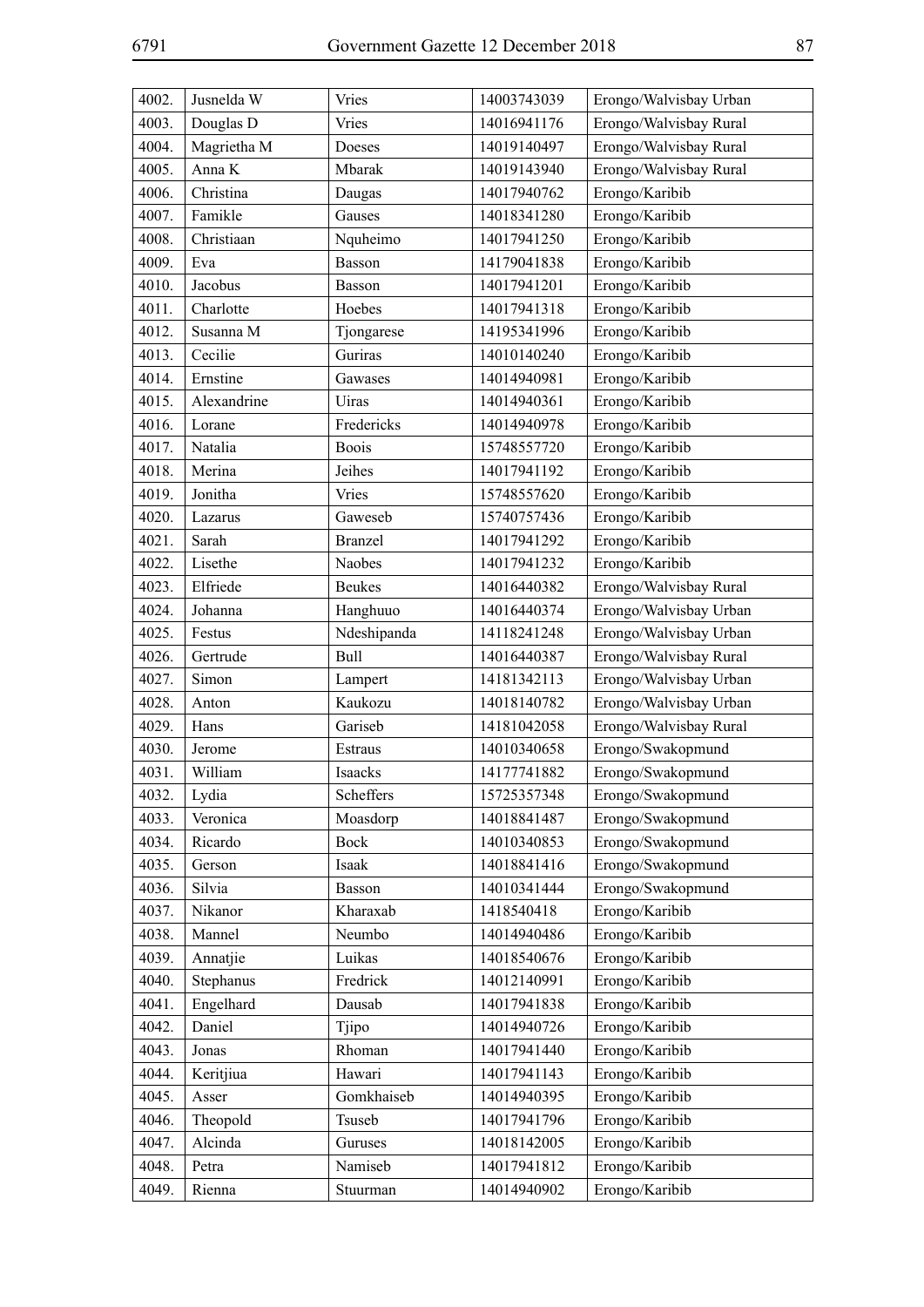| 4050. | Harases           | Salonika       | 15748557677  | Erongo/Karibib  |
|-------|-------------------|----------------|--------------|-----------------|
| 4051. | Lizema            | !gases         | 14179041820  | Erongo/Karibib  |
| 4052. | Ignatius          | Eichab         | 14014940346  | Erongo/Karibib  |
| 4053. | Cemora            | Xoagus         | 14013941256  | Erongo/Karibib  |
| 4054. | Michael           | Gaingob        | 14018341186  | Erongo/Karibib  |
| 4055. | Engelhardtine     | "Guruses       | 14017941561  | Erongo/Karibib  |
| 4056. | Ronel             | Koch           | 14017941716  | Erongo/Karibib  |
| 4057. | Veronika          | <b>Beukes</b>  | 141818420202 | Erongo/Karibib  |
| 4058. | Wilfried          | Seibeb         | 14017941894  | Erongo/Karibib  |
| 4059. | Thusnelde         | Seibes         | 14014940281  | Erongo/Karibib  |
| 4060. | Jaqueline         | Guriras        | 14014142152  | Erongo/Karibib  |
| 4061. | Zippora           | Neis           | 14017941455  | Erongo/Karibib  |
| 4062. | Niklaas           | So-oabeb       | 14017941614  | Erongo/Karibib  |
| 4063. | Asser             | Gariseb        | 14014940263  | Erongo/Karibib  |
| 4064. | Erin              | <b>Boois</b>   | 14169541970  | Erongo/Karibib  |
| 4065. | Veronika          | Kandyungu      | 14006740217  | Erongo/Karibib  |
| 4066. | Gariel            | Naobeb         | 14169541973  | Erongo/Karibib  |
| 4067. | Jonita            | Gaeises        | 14017940425  | Erongo/Karibib  |
| 4068. | Erika             | Neumbo         | 14014940371  | Erongo/karibib  |
| 4069. | Tina              | Josop          | 14012140796  | Erongo/Karibib  |
| 4070. | Christina         | Roder          | 14009541151  | Erongo/Karibib  |
| 4071. | Christina         | Daugas         | 14017940762  | Erongo/Karibib  |
| 4072. | Elwirar           | So-oabebes     | 14181841854  | Erongo/Karirbib |
| 4073. | Esmeralda         | <b>Tsauses</b> | 14014940940  | Erongo/Karibib  |
| 4074. | Lorinda           | Naobes         | 14017941560  | Erongo/Karibib  |
| 4075. | Rosalia           | Noarises       | 14017940806  | Erongo/Karibib  |
| 4076. | Hans G.           | Gamaseb        | 14017940812  | Erongo/Karibib  |
| 4077. | <b>Bonifatius</b> | Jakob          | 14014940868  | Erongo/Karibib  |
| 4078. | Wilhelmina        | Nakulonda      | 14017940625  | Erongo/Karibib  |
| 4079. | Lavinia           | Nghilalulwa K  | 14017941958  | Erongo/Karibib  |
| 4080. | Eddie A.          | Jagger         | 14014940382  | Erongo/Karibib  |
| 4081. | Petrus            | Plessis        | 14014940160  | Erongo/Karibib  |
| 4082. | Maria             | Alfread        | 14017940427  | Erongo/Karibib  |
| 4083. | Caroline          | Naweses        | 14014940370  | Erongo/Karibib  |
| 4084. | Anna              | Naobebes       | 14017941850  | Erongo/Karibib  |
| 4085. | Maria             | Gaoses         | 14017941844  | Erongo/Karibib  |
| 4086. | Marglyne          | Noamses        | 14017940806  | Erongo/Karibib  |
| 4087. | Maria             | Harases        | 14014940221  | Erongo/Karirbib |
| 4088. | Krencensia        | Jamneck        | 14017940295  | Erongo/Karibib  |
| 4089. | Erastine          | !Huises        | 14017941727  | Erongo/Karibib  |
| 4090. | Josef             | Nauiseb        | 1400904196   | Erongo/Karibib  |
| 4091. | Mclanie           | Nauises        | 14014940591  | Erongo/Karibib  |
| 4092. | Sophia Roswita    | Malasi         | 1404940381   | Erongo/Karibib  |
| 4093. | Alfrried          | Goagoseb       | 14014340373  | Erongo/Karibib  |
| 4094. | Laurencia         | Gowaeses       | 14178441816  | Erongo/Karibib  |
| 4095. | Annalise          | Namises        | 14014841070  | Erongo/Karibib  |
| 4096. | Rosa              | !Gases         | 14014940697  | Erongo/Karibib  |
| 4097. | Lisken            | Gaingos        | 14181342115  | Erongo/Karibib  |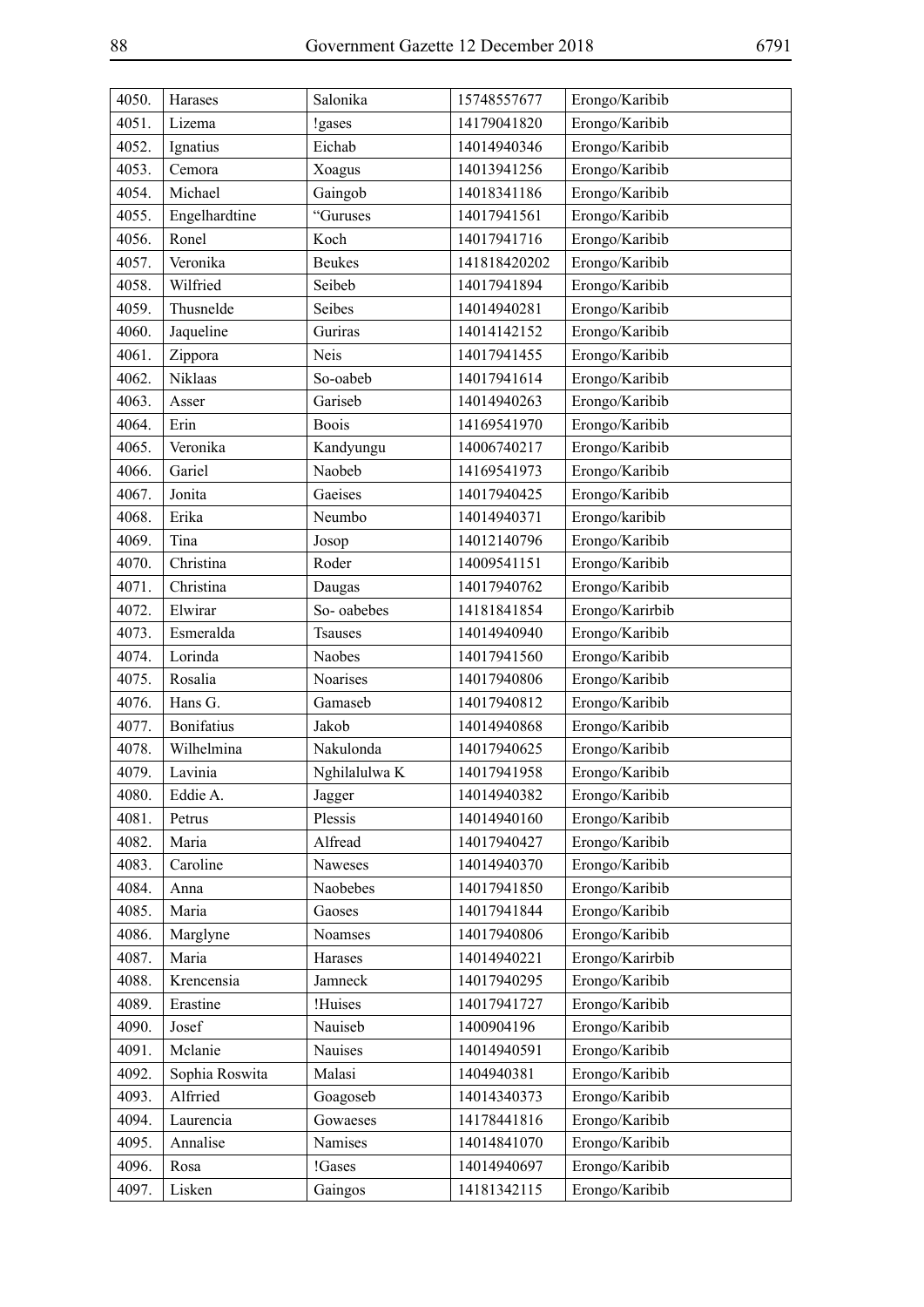| 4098. | Olga        | Dausas         | 14017940817 | Erongo/Karibib |
|-------|-------------|----------------|-------------|----------------|
| 4099. | Rosina      | Garoeses       | 15730757417 | Erongo/Karibib |
| 4100. | Libertine   | Haeses         | 14017941230 | Erongo/Karibib |
| 4101. | Emilie      | Garoes         | 14195341986 | Erongo/Karibib |
| 4102. | Eveline     | Garoes         | 14017941251 | Erongo/Karibib |
| 4103. | Ludwig      | Katambo        | 14017640879 | Erongo/Karibib |
| 4104. | lucresia    | Shapaka        | 15730257318 | Erongo/Karibib |
| 4105. | Alfred      | Naruseb        | 14014640508 | Erongo/Karibib |
| 4106. | David       | Kamelius       | 14040940691 | Erongo/Karibib |
| 4107. | Fransisha   | Kangameni      | 14017941469 | Erongo/Karibib |
| 4108. | Melvin      | Urikhab        | 15725657302 | Erongo/Karibib |
| 4109. | Virgilia    | Siwombe        | 14181841961 | Erongo Karibib |
| 4110. | Emeresia    | Garoes         | 14181841915 | Erongo/Karibib |
| 4111. | Usiel       | Kazenaimue     | 15748557508 | Erongo/Karibib |
| 4112. | Wilie       | Gurirab        | 14017941301 | Erongo/Karibib |
| 4113. | Thamase     | Somaeb         | 14014940457 | Erongo/Karibib |
| 4114. | Engelhard   | Dausab         | 14017941838 | Erongo/Karibib |
| 4115. | Magdelena   | !Nanus         | 14014940272 | Erongo/Karibib |
| 4116. | Belinda     | Naruses        | 14017941959 | Erongo/Karibib |
| 4117. | Johanna.M.  | Eichas         | 14014940956 | Erongo/Karibib |
| 4118. | Maria       | Hoeses         | 14014540391 | Erongo/Karibib |
| 4119. | Anta D.     | Kwant          | 14017941597 | Erongo/Karibib |
| 4120. | Annastancia | <b>Tsuses</b>  | 14017940779 | Erongo/Karibib |
| 4121. | Weshley     | Hoeseb         | 14016340644 | Erongo/Karibib |
| 4122. | Ella        | Xoagus         | 14017941207 | Erongo/Karibib |
| 4123. | Erich       | Dausab         | 14018341331 | Erongo/Karibib |
| 4124. | !Galia      | Awaras         | 14009740843 | Erongo Karibib |
| 4125. | Dankie      | Gaweses        | 14014940911 | Erongo/Karibib |
| 4126. | Fritz       | Afrikaner      | 14017940186 | Erongo/Karibib |
| 4127. | Ernestine   | Henok          | 14017940454 | Erongo/Karibib |
| 4128. | Irmlraud    | Xoagus         | 14017941859 | Erongo/Karibib |
| 4129. | Martha      | <b>Novases</b> | 14010240834 | Erongo/Karibib |
| 4130. | Else        | Aoses          | 14014940273 | Erongo/Karibib |
| 4131. | Nichella    | !Gases         | 14017940925 | Erongo/Karibib |
| 4132. | Selma       | Seibes         | 14017941220 | Erongo/Karibib |
| 4133. | Johannes    | Uirab          | 14010140260 | Erongo/Karibib |
| 4134. | Elvin       | Naobeb         | 14017941128 | Erongo/Karibib |
| 4135. | Emelye      | Gomusas        | 14017941921 | Erongo/Karibib |
| 4136. | Sarahf      | Brunzel        | 14017941292 | Erongo/Karibib |
| 4137. | Petrus      | Natumael       | 14017940791 | Erongo/Karibib |
| 4138. | Elizabeth   | Keis           | 14017940247 | Erongo/Karibib |
| 4139. | Gideon      | Eiaseb         | 14017940346 | Erongo/Karibib |
| 4140. | Christa     | Awases         | 14000740124 | Erongo/Karibib |
| 4141. | Herod       | Tsowaseb       | 14017940202 | Erongo/Karibib |
| 4142. | Salinde     | Garises        | 14017940840 | Erongo/Karibib |
| 4143. | Pinsloo     | Seibeb         | 14017941706 | Erongo/Karibib |
| 4144. | Eva         | Gomasas        | 14017940193 | Erongo/Karibib |
| 4145. | Eises       | Eufrensia      | 14022441922 | Erongo/Karibib |
|       |             |                |             |                |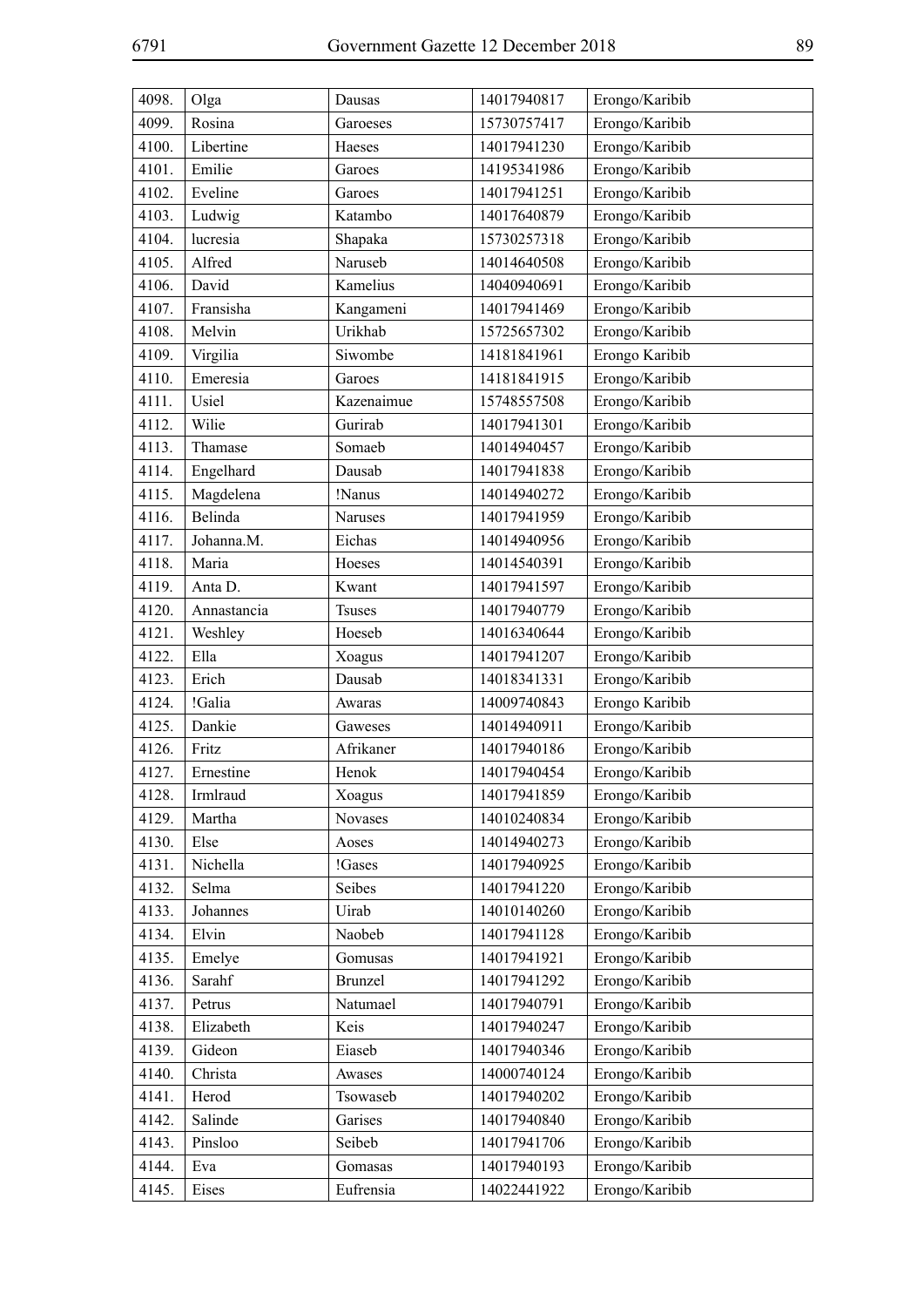| 4146. | Daniel      | Gaingob        | 14018341175  | Erongo/Karibib |
|-------|-------------|----------------|--------------|----------------|
| 4147. | Natalie     | Brukeni        | 15748557549  | Erongo/Karibib |
| 4148. | Timion      | Brukeni        | 15748557609  | Erongo/Karibib |
| 4149. | Wilberina   | Brukeni        | 14181842012  | Erongo/Karibib |
| 4150. | Gedrud      | Brukeni        | 14014940223  | Erongo/Karibib |
| 4151. | Elizabeth   | Hiskia         | 14017940420  | Erongo/Karibib |
| 4152. | Maria       | <b>Brukeni</b> | 14017940654  | Erongo/Karibib |
| 4153. | Martha      | Kasuto         | 14017941178  | Erongo/Karibib |
| 4154. | Lydia       | Tjitombo       | 14017941204  | Erongo/Karibib |
| 4155. | Siegfried   | Kasuto         | 14017940847  | Erongo/Karibib |
| 4156. | Inge        | Musulo         | 15632656708  | Erongo/Karibib |
| 4157. | Jeanethe    | Tjazuko        | 14015843787  | Erongo/Karibib |
| 4158. | Magdalena   | Muinjo         | 14017941068  | Erongo/Karibib |
| 4159. | Otto        | Gondeb         | 14017940341  | Erongo/Karibib |
| 4160. | Gabriel     | Moses          | 15748557685  | Erongo/Karibib |
| 4161. | Selma A M   | Hiskia         | 14017941625  | Erongo/Karibib |
| 4162. | Esther      | Fleta          | 14014940289  | Erongo/Karibib |
| 4163. | Hambelekeni | Licia          | 14017940741  | Erongo/Karibib |
| 4164. | Kasuko      | Muvangua       | 14017940310  | Erongo/Karibib |
| 4165. | Belinda H   | Garoes         | 14017941660  | Erongo/Karibib |
| 4166. | Marcel W    | Garoëb         | 15748557678  | Erongo/Karibib |
| 4167. | Jessica     | Muinjo         | 14017941079  | Erongo/Karibib |
| 4168. | Fransile    | Gaweses        | 14018341280  | Erongo/Karibib |
| 4169. | Krisline    | Theophilus     | 15629956390  | Erongo/Karibib |
| 4170. | Ruth        | <b>Brukeni</b> | 14181842010  | Erongo/Karibib |
| 4171. | Maria       | Alfread        | 14017940427  | Erongo/Karibib |
| 4172. | Gideon      | Brukeni        | 14018341264  | Erongo/Karibib |
| 4173. | Thomas      | Gowaseb        | 14017940321  | Erongo/Karibib |
| 4174. | Carolina    | Naweses        | 14014940370  | Erongo/Karibib |
| 4175. | Anna        | Naobes         | 14017941850  | Erongo/Karibib |
| 4176. | Maria       | Gaoses         | 14017941844  | Erongo/Karibib |
| 4177. | Marcilyne   | Noarises       | 14017940806  | Erongo/Karibib |
| 4178. | Maria       | Horases        | 14014940221  | Erongo/Karibib |
| 4179. | Krecensia   | Jamneck        | 14017940295  | Erongo/Karibib |
| 4180. | Eddie       | Jogger         | 14014940382  | Erongo/Karibib |
| 4181. | Petrus      | Plessis        | 14014940160  | Erongo/Karibib |
| 4182. | Moses       | Hansen         | 14017940205  | Erongo/Karibib |
| 4183. | Emalie      | Guises         | 14018340468  | Erongo/Karibib |
| 4184. | Catieen     | Guruses        | 14017940458  | Erongo/Karibib |
| 4185. | Augustine   | Seibeb         | 14017940986  | Erongo/Karibib |
| 4186. | Eurica E.   | Gaingos        | 14018341185  | Erongo/Karibib |
| 4187. | Julia       | Tjinae         | 14017941073  | Erongo/Karibib |
| 4188. | Imanuel     | Tjimunue       | 14015842323  | Erongo/Karibib |
| 4189. | Magdalena   | Afrikanes      | 14016341734  | Erongo/Karibib |
| 4190. | Sofia       | Amens          | 15748557560  | Erongo/Karibib |
| 4191. | Rino        | Garab          | 14017940468  | Erongo/Karibib |
| 4192. | Lorindas    | Van wyk        | 14017940230  | Erongo/Karibib |
| 4193. | Da-Siliva   | Benedicttus    | 140090419117 | Erongo/Karibib |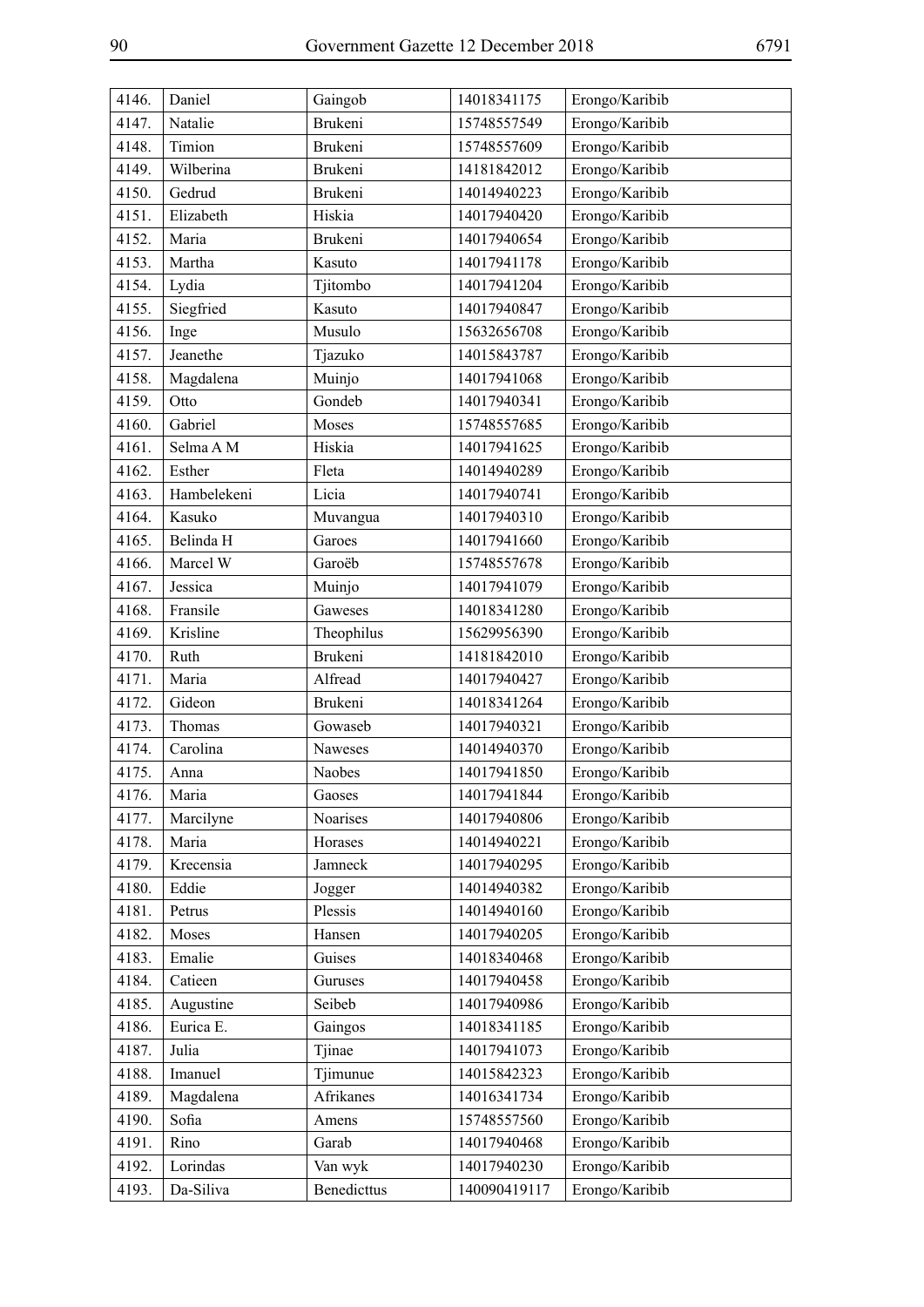| 4194. | Van Wyk    | Gilson       | 14017940225 | Erongo/Karibib |
|-------|------------|--------------|-------------|----------------|
| 4195. | Da-Silva   | Klara        | 14009041938 | Erongo/Karibib |
| 4196. | Stanley    | Dausab       | 14017941278 | Erongo/Karibib |
| 4197. | Else       | Naobes       | 14014940295 | Erongo/Karibib |
| 4198. | Natashia   | Gowases      | 14014940298 | Erongo/Karibib |
| 4199. | Rudolfine  | Gowases      | 14014940351 | Erongo/Karibib |
| 4200. | Mose       | Haoses       | 14018341087 | Erongo/Karibib |
| 4201. | Angella    | Brukeni      | 14133541678 | Erongo/Karibib |
| 4202. | Maria      | kangombe     | 14017941279 | Erongo Karibib |
| 4203. | Wilnia     | Gurias       | 14017941742 | Erongo/Karibib |
| 4204. | Fertinard  | Gawes3eb     | 14016542729 | Erongo/Karibib |
| 4205. | Jenifer    | Gaingos      | 14003643990 | Erongo/karibib |
| 4206. | Selma      | Gaingos      | 14042440454 | Erongo/Karibib |
| 4207. | Emelye     | Gomusas      | 14017941921 | Erongo/Karibib |
| 4208. | Jacky      | Ganuses      | 15748557708 | Erongo/Karibib |
| 4209. | Julien     | Uiras        | 15140751466 | Erongo/Karibib |
| 4210. | Thusnelde  | Owoses       | 14017941193 | Erongo/Karibib |
| 4211. | Seiloels   | Samuel       | 14017941355 | Erongo/Karibib |
| 4212. | Gerald     | Hiskia       | 15748557535 | Erongo/Karibib |
| 4213. | Else       | Aoses        | 14014940273 | Erongo/Karibib |
| 4214. | Lady       | Gamuses      | 15748557708 | Erongo/Karibib |
| 4215. | Gideon     | Eiaseb       | 14017940346 | Erongo/Karibib |
| 4216. | Michael    | Gaingob      | 14018341186 | Erongo/karibib |
| 4217. | Annaiet    | Naobes       | 14017941327 | Erongo/Karibib |
| 4218. | Naftaliel  | Africaner    | 14017941948 | Erongo/Karibib |
| 4219. | Bianga M   | Uiras        | 15740757465 | Erongo/Karibib |
| 4220. | Selfanus   | Khom//oabeb  | 14179241916 | Erongo/Karibib |
| 4221. | Julien     | Uiras        | 15740757466 | Erongo/Karibib |
| 4222. | Gereseb    | Justus       | 15730757325 | Erongo/Karibib |
| 4223. | Gabriel    | Uirab        | 14179041830 | Erongo/Karibib |
| 4224. | Alma       | Garses       | 14017941379 | Erongo/Karibib |
| 4225. | Walter     | Eichab       | 15740757439 | Erongo/karibib |
| 4226. | Beverly    | Kurangera    | 14088141081 | Erongo/Karibib |
| 4227. | Amanda     | Eiehas       | 15740757433 | Erongo/Karibib |
| 4228. | Edward     | Eichab       | 15740757431 | Erongo/Karibib |
| 4229. | Petrus     | Eichab       | 14010340752 | Erongo/Karibib |
| 4230. | Wonderly   | Araes        | 15748557711 | Erongo/Karibib |
| 4231. | Frieda     | Shilongo     | 14059241856 | Erongo/Karibib |
| 4232. | Rebekka    | Araes        | 14017941957 | Erongo/Karibib |
| 4233. | Patricia S | Shiweda      | 14010140280 | Erongo/Karibib |
| 4234. | Belmendo   | Gawanab      | 14010140281 | Erongo/Karibib |
| 4235. | Maria      | Hoeses       | 14014540391 | Erongo/Karibib |
| 4236. | John       | Khoeseb      | 14017940230 | Erongo/Karibib |
| 4237. | Elizabeth  | Khoeses      | 14017941944 | Erongo/Karibib |
| 4238. | Thusnelde  | <b>Tsuos</b> | 14019442112 | Erongo/Karibib |
| 4239. | Gerson     | Geiriseb     | 14047842450 | Erongo/Karibib |
| 4240. | Rebecca    | Haufiku      | 14018340509 | Erongo/Karibib |
| 4241. | Ernst      | Galreseb     | 14018341108 | Erongo/Karibib |
|       |            |              |             |                |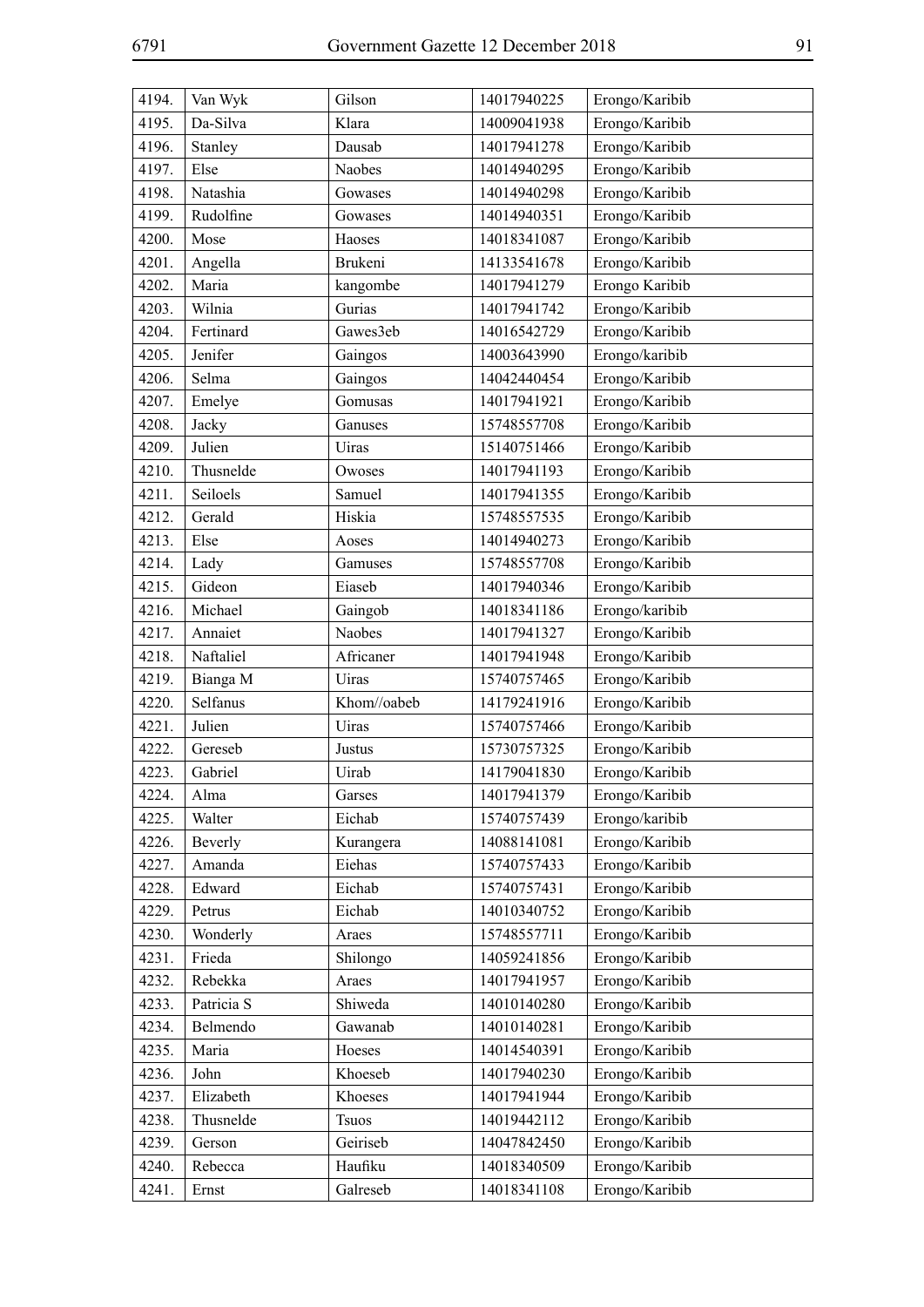| 4242. | Luther          | Auseb     | 14015840165 | Erongo/Karibib         |
|-------|-----------------|-----------|-------------|------------------------|
| 4243. | Hans            | Neidel    | 14015840550 | Erongo/Karibib         |
| 4244. | Sipora C        | Links     | 14016940360 | Erongo/Walvisbay Rural |
| 4245. | Petrus          | Gariseb   | 14015843805 | Erongo/Swakopmund      |
| 4246. | Kenneth A       | Swartbooi | 14181942084 | Erongo/Walvisbay Rural |
| 4247. | Johanna P       | Keister   | 14005340572 | Erongo/Swakopmund      |
| 4248. | Salon           | Renate    | 14015941650 | Erongo/Swakopmund      |
| 4249. | Gert Petrus     | Isaak     | 14018840841 | Erongo/Swakopmund      |
| 4250. | Andrew          | !!Naobeb  | 14018841062 | Erongo/Swakopmund      |
| 4251. | Anna            | Richer    | 14018840862 | Erongo/Swakopmund      |
| 4252. | Enjienie        | Kauaria   | 14015840824 | Erongo/Swakopmund      |
| 4253. | Levi            | Fleermys  | 15748057592 | Erongo/Walvisbay Urban |
| 4254. | Susanna M       | Fleermys  | 14019143823 | Erongo/Walvisbay Rural |
| 4255. | Sanna           | Uries     | 14017143484 | Erongo/Walvisbay Urban |
| 4256. | Josefine        | Klaas     | 15742157474 | Erongo/Walvisbay Rural |
| 4257. | Anna M          | Dautids   | 14015842482 | Erongo/Swakopmund      |
| 4258. | David           | Karunga   | 15739757596 | Erongo/Swakopmund      |
| 4259. | Emerensia Eills | Karunga   | 14010242442 | Erongo/Swakopmund      |
| 4260. | Jogas Gustar    | Gurubeb   | 14180441824 | Erongo/Swakopmund      |
| 4261. | Sofia Saronika  | Gurubes   | 14015941718 | Erongo/Swakopmund      |
| 4262. | Elwin           | Links     | 14014041910 | Erongo/Swakopmund      |
| 4263. | Fritz           | Nowaseb   | 14014041887 | Erongo/Swakopmund      |
| 4264. | Listalina       | Nowases   | 15740157631 | Erongo/Swakopmund      |
| 4265. | Petrina         | Oxurus    | 14015740871 | Erongo/Swakopmund      |
| 4266. | Clevenda        | Afrikaner | 14010240723 | Erongo Swakopmund      |
| 4267. | Ronny           | Gonteb    | 15741657627 | Erongo/Swakopmund      |
| 4268. | Martha          | Hinkas    | 14010242781 | Erongo/Swakopmund      |
| 4269. | Shanon          | Hendricks | 14015844342 | Erongo/Swakopmund      |
| 4270. | Genda           | Naibas    | 14015742125 | Erongo/Swakopmund      |
| 4271. | Adelheid        | Oxurus    | 14015740864 | Erongo/Swakopmund      |
| 4272. | Rosina          | Witbooi   | 14016140879 | Erongo/Swakopmund      |
| 4273. | Ephraim         | Witbooi   | 14016141093 | Erongo/Swakopmund      |
| 4274. | Dennis P.       | Huiseb    | 14016144018 | Erongo/Swakopmund      |
| 4275. | I.Lotago W.     | Huiseb    | 14015844118 | Erongo/Swakopmund      |
| 4276. | Sunai.          | Coetzee   | 15588455925 | Erongo/Swakopmund      |
| 4277. | Michach         | Afikaner  | 14015843804 | Erongo/Swakopmund      |
| 4278. | Desmond         | Areseb    | 14179942302 | Erongo/Swakopmund      |
| 4279. | Josef           | Afrikaner | 14017940389 | Erongo/Karibib         |
| 4280. | Petronella      | Kharuxas  | 14016141097 | Erongo/Swakopmund      |
| 4281. | Claudia         | Gawuses   | 14010341046 | Erongo/Arandis         |
| 4282. | Excelda         | Ganeses   | 14177741892 | ErongoArandis          |
| 4283. | Jan Adam        | Ruiter    | 14010340758 | Erongo/Arandis         |
| 4284. | Lydia           | Ruiter    | 14010340429 | Erongo/Arandis         |
| 4285. | Josephine E.    | Nakom     | 14007041103 | Erongo/Arandis         |
| 4286. | Anna Maria      | Hoebeb    | 14010340993 | Erongo/Arandis         |
| 4287. | Salomon         | Fredrick  | 14014740344 | Erongo/Daures          |
| 4288. | Hanzina         | Ulees     | 14181042055 | ErongoWalvisbay Rural  |
| 4289. | Simon           | Isaak     | 14018840779 | Erongo/Arandis         |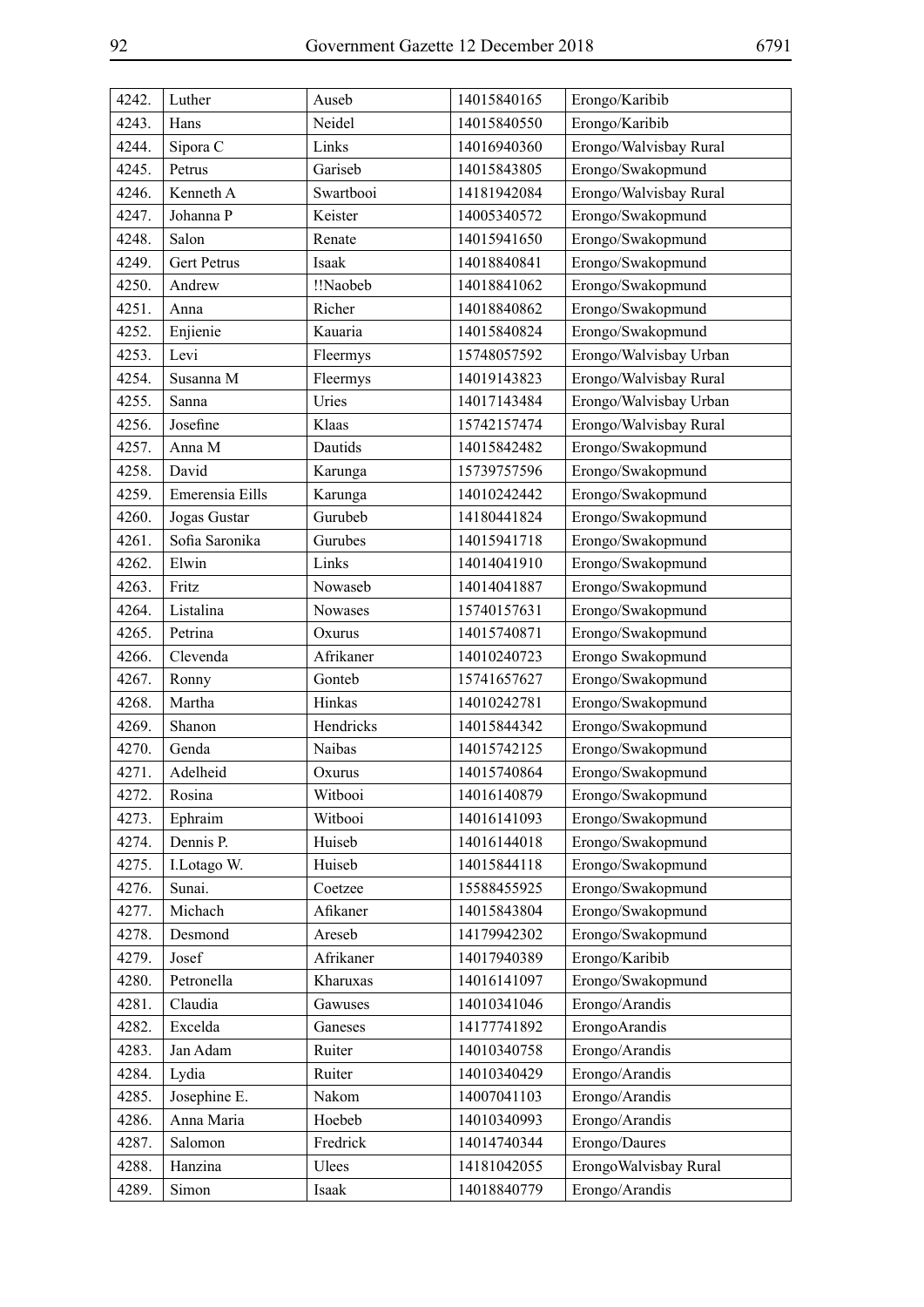| 4290. | Simon                | Isaak         | 14018840779 | Erongo/Arandis         |
|-------|----------------------|---------------|-------------|------------------------|
| 4291. | Elvaldine            | Isaak         | 14010341264 | ErongoArandis          |
| 4292. | Isak                 | Shehama       | 14018841044 | Erongo/Arandis         |
| 4293. | Shelenda             | Goses         | 14177741943 | Erongo/Swakopmund      |
| 4294. | <b>Festus Boetie</b> | Shiona        | 14019440333 | Erongo/Swakopmund      |
| 4295. | Cornelia             | <b>Naobes</b> | 14015740772 | Erongo/Swakopmund      |
| 4296. | Whenzy               | Hunibes       | 15742357528 | Erongo/Swakopmund      |
| 4297. | Welma                | Seibeb        | 14019441914 | Erongo/Swakopmund      |
| 4298. | Christina            | Swartbooi     | 14014040836 | Erongo/Swakopmund      |
| 4299. | Maria M              | Bloodstaan    | 14015841813 | Erongo/Swakopmund      |
| 4300. | Lazarus              | Rooiwasie     | 14013840347 | Erongo/Swakopmund      |
| 4301. | Rita                 | Jacobs        | 15741657813 | Erongo/Swakopmund      |
| 4302. | Elizabeth            | <b>Tsuses</b> | 14010340914 | Erongo/Arandis         |
| 4303. | Warren               | Rooi          | 14015844084 | Erongo/Swakopmund      |
| 4304. | <b>Brian</b>         | Gawachab      | 14013440649 | Erongo/Swakopmund      |
| 4305. | Dolores              | Rooi          | 14010542439 | Erongo/Swakopmund      |
| 4306. | Petrus               | April         | 14179942211 | ErongoWalvisbay Rural  |
| 4307. | Inez                 | April         | 14089342271 | ErongoWalvisbay Rural  |
| 4308. | Jeanetha             | Fredericks    | 14015843409 | Erongo/Swakopmund      |
| 4309. | Seronika             | Basson        | 14017440382 | Erongo/Swakopmund      |
| 4310. | Conrad               | Basson        | 14017040432 | Erongo/Swakopmund      |
| 4311. | Katrina              | Keramin       | 14016142511 | Erongo/Swakopmund      |
| 4312. | Christine            | Siteketa      | 14015840383 | Erongo/Swakopmund      |
| 4313. | Fransisika           | Katjire       | 14015840384 | Erongo/Swakopmund      |
| 4314. | Susanna              | Kooper        | 14014040939 | Erongo/Swakopmund      |
| 4315. | Lindia M             | Snaribooi     | 14013941201 | Erongo/Swakopmund      |
| 4316. | Linda H              | Fleermuys     | 14013941008 | Erongo/Swakopmund      |
| 4317. | Christine            | Rooi          | 14015844164 | Erongo/Swakopmund      |
| 4318. | Sylvia               | Harases       | 14015842889 | Erongo/Swakopmund      |
| 4319. | Veronica             | Somaës        | 15741657701 | Erongo/Swakopmund      |
| 4320. | Johanna              | Somaës        | 14015842885 | Erongo/Swakopmund      |
| 4321. | Shiweda              | Patricia      | 14010243048 | Erongo/Swakopmund      |
| 4322. | Rebekka              | Roelf         | 14001641244 | Erongo/Swakopmund      |
| 4323. | Esegiël              | Rieth         | 14013942348 | Erongo/Swakopmund      |
| 4324. | Rebekka              | Rieth         | 14014042101 | Erongo/Swakopmund      |
| 4325. | Elizabeth            | Rieth         | 14013942347 | Erongo/Swakopmund      |
| 4326. | Johanna              | Kambonde      | 14182341876 | Erongo/Walvisbay Rural |
| 4327. | Patrick              | John          | 14182341879 | Erongo/Walvisbay Rural |
| 4328. | Bennie               | Haraseb       | 14015941277 | Erongo/Swakopmund      |
| 4329. | Titus                | Haufike       | 14013940733 | Erongo/Swakopmund      |
| 4330. | Simson               | Sacharias     | 14013940270 | Erongo/Swakopmund      |
| 4331. | Stefanus             | Kayona        | 14133841868 | Erongo/Swakopmund      |
| 4332. | Adeine               | Mazambo       | 14015842687 | Erongo/Swakopmund      |
| 4333. | Maria T              | Nghiiki       | 14015740899 | Erongo/Swakopmund      |
| 4334. | Ester M              | Kasera        | 14023942180 | Erongo/Swakopmund      |
| 4335. | Eisa                 | Links         | 14015840995 | Erongo/Swakopmund      |
| 4336. | R R                  | Gau-Goas      | 14013941416 | Erongo/Swakopmund      |
| 4337. | Michael              | Rooi          | 14180242060 | Erongo/Swakopmund      |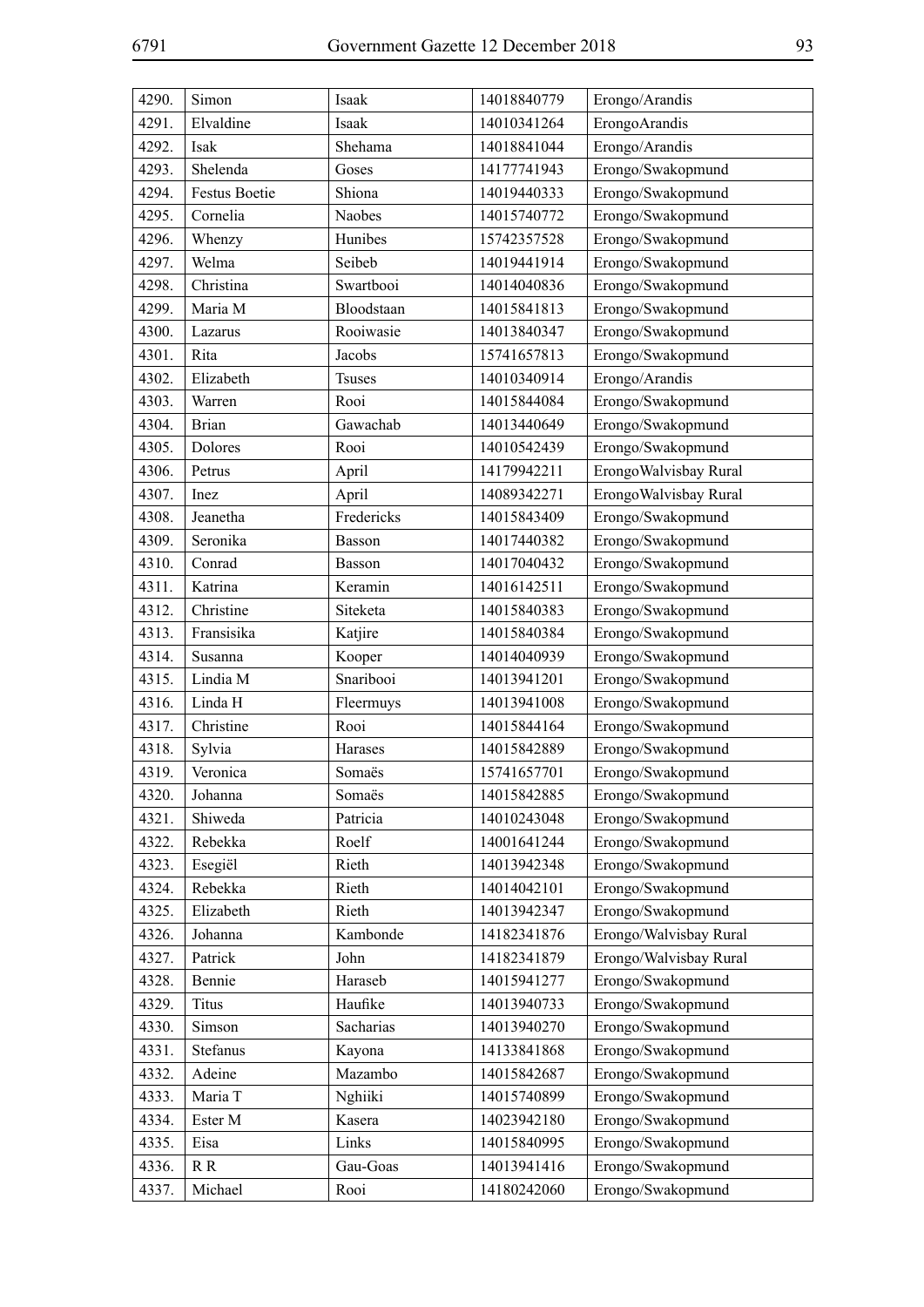| 4338. | Erlyn          | Rooi          | 15586355887 | Erongo/Swakopmund      |
|-------|----------------|---------------|-------------|------------------------|
| 4339. | Charus         | George        | 14013940947 | Erongo/Swakopmund      |
| 4340. | Jerry          | Roki          | 14003742055 | Erongo/Walvisbay       |
| 4341. | Ignatius       | Van Rensburg  | 14016144174 | Erongo/Swakopmund      |
| 4342. | Ersa           | Van Rensburg  | 14016144175 | Erongo/Swakopmund      |
| 4343. | Ignatia        | Van Rensburg  | 14016144178 | Erongo/Swakopmund      |
| 4344. | David          | Simon         | 14014040323 | Erongo/Swakopmund      |
| 4345. | Sophia         | Simon         | 14014040329 | Erongo/Swakopmund      |
| 4346. | Johannes       | Hango         | 14180941981 | Erongo/Swakopmund      |
| 4347. | Fabian         | Kamushidulu   | 14010241410 | Erongo/Swakopmund      |
| 4348. | James          | Motinga       | 14019442203 | Erongo/Swakopmund      |
| 4349. | Martin         | Uri #Khob     | 14016144082 | Erongo Swakopmund      |
| 4350. | Matheus        | Murendjamba   | 14013940988 | ErongoSwakopmund       |
| 4351. | Aron           | Etgub         | 14013241388 | ErongoSwakopmund       |
| 4352. | Adam           | Jass          | 14016143961 | Erongo/Swakopmund      |
| 4353. | Maria          | Jass          | 14016143962 | Erongo Swakopmund      |
| 4354. | <b>Brigthe</b> | Gamases       | 14013940448 | Erongo/Swakopmund      |
| 4355. | Rosalia        | Aoseb         | 14017940283 | Erongo/Swakopmund      |
| 4356. | Siglinde       | <b>Tsuses</b> | 14016141933 | Erongo/Swakopmund      |
| 4357. | Neconel        | Useb          | 15741657714 | Erongo/Swakopmund      |
| 4358. | Susanna        | Ihemao        | 14015841146 | Erongo/Swakopmund      |
| 4359. | Gelasus        | Swartz        | 14015841187 | Erongo/Swakopmund      |
| 4360. | Joam           | Swartz        | 14015841186 | Erongo/Swakopmund      |
| 4361. | Rirchard       | Rooi          | 15744557518 | Erongo/Walvisbay Rural |
| 4362. | Lucia          | Lamberth      | 14179941884 | Erongo/Swakopmund      |
| 4363. | Romanus        | Hoeb          | 14015840287 | Erongo/Swakopmund      |
| 4364. | Richard        | Swartbooi     | 14016140735 | Erongo/Swakopmund      |
| 4365. | Rina           | Swartbooi     | 14013841768 | Erongo/Swakopmund      |
| 4366. | Plantina F     | Swartbooi     | 14013941232 | Erongo/Swakopmund      |
| 4367. | Gregory H      | Kooper        | 14015840876 | Erongo/Swakopmund      |
| 4368. | Aorencia M     | Dennis        | 14015943902 | Erongo/Swakopmund      |
| 4369. | Elma E         | Kaoe          | 14018240996 | Erongo/Walvisbay Urban |
| 4370. | Johanna        | Hill          | 14015843922 | Erongo/Swakopmund      |
| 4371. | Evelyn         | Haoses        | 14013940383 | Erongo/Swakopmund      |
| 4372. | Aloysius       | Kooper        | 14015742421 | Erongo/Swakopmund      |
| 4373. | Pinihas        | Haubab        | 14019441356 | Erongo/Swakopmund      |
| 4374. | Charlessitta   | Haubas        | 14019441355 | Erongo/Swakopmund      |
| 4375. | Martinus       | Kooitjie      | 14014042321 | Erongo/Swakopmund      |
| 4376. | Regina         | Swartbooi     | 14014042526 | Erongo/Swakopmund      |
| 4377. | Alfred         | Kooper        | 14014042634 | Erongo/Swakopmund      |
| 4378. | Anzella        | Haubas        | 14014041745 | Erongo/Swakopmund      |
| 4379. | Anna           | Kooper        | 14014041740 | Erongo/Swakopmund      |
| 4380. | Christiaan     | Swartbooi     | 14014042527 | Erongo/Swakopmund      |
| 4381. | Martha         | Klaas         | 14014041969 | Erongo/Swakopmund      |
| 4382. | Juanita        | Haakskeen     | 14019343822 | Erongo/Walvisbay Rural |
| 4383. | Karl           | Piesters      | 14014041834 | Erongo/Swakopmund      |
| 4384. | Fredrika       | Swartbooi     | 14014041743 | Erongo/Swakopmund      |
| 4385. | Magdalena      | Van Wyk       | 14014041695 | Erongo/Swakopmund      |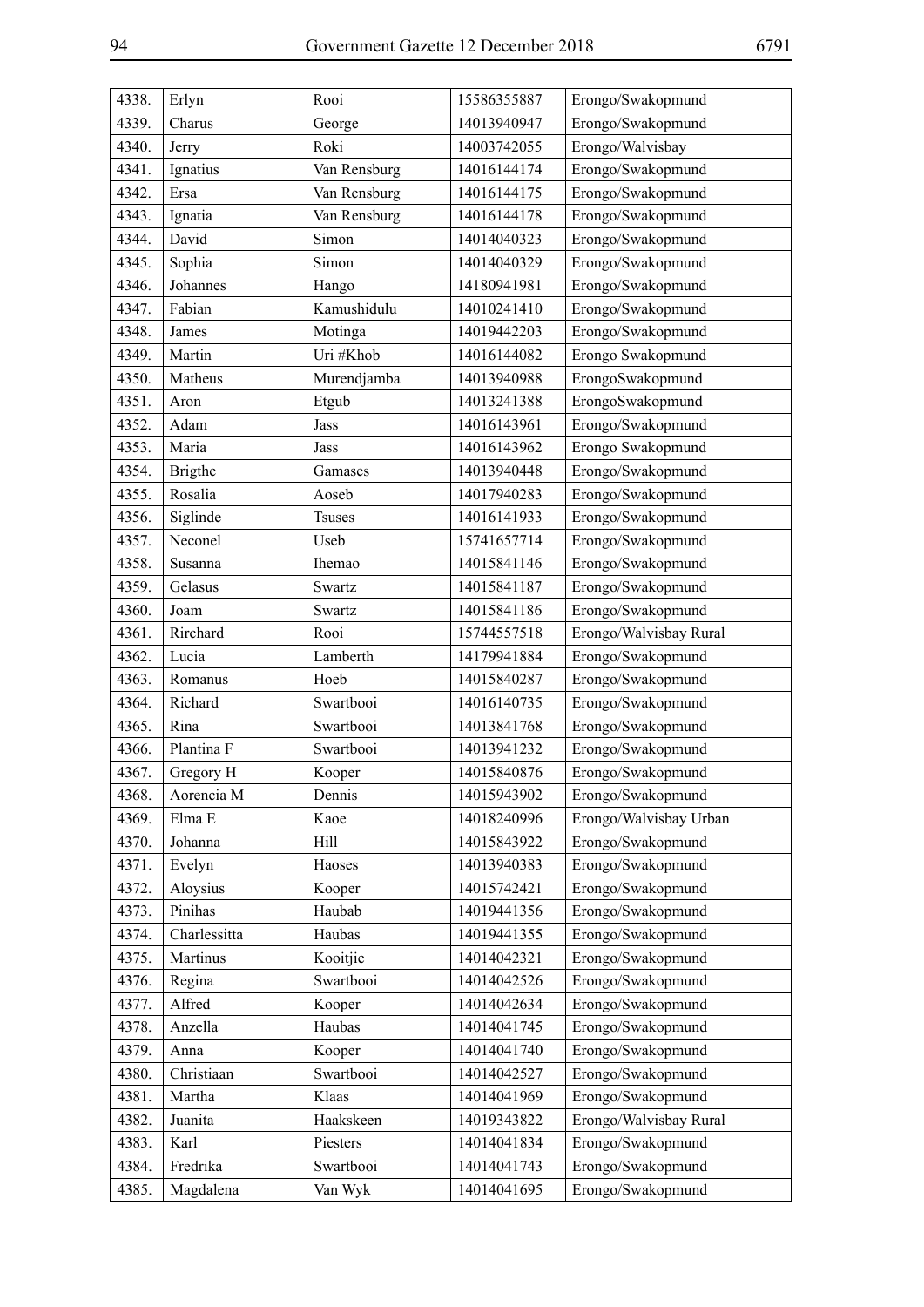| 4386. | Chris H    | Van Wyk       | 14013941896 | Erongo/Swakopmund |
|-------|------------|---------------|-------------|-------------------|
| 4387. | Christiaan | Van Wyk       | 14014041693 | Erongo/Swakopmund |
| 4388. | Carolina M | Swartbooi     | 14014041744 | Erongo/Swakopmund |
| 4389. | Martha     | Swartbooi     | 14014041742 | Erongo/Swakopmund |
| 4390. | Kristina L | Haoses        | 14016142440 | Erongo/Swakopmund |
| 4391. | Monica     | Haoses        | 14013941389 | Erongo/Swakopmund |
| 4392. | Elizabeth  | Haakskeen     | 14014041968 | Erongo/Swakopmund |
| 4393. | Willem     | Klaas         | 14014041882 | Erongo/Swakopmund |
| 4394. | Obadja     | <b>Bombas</b> | 14015840180 | Erongo/Swakopmund |
| 4395. | Sara       | Erongo        | 14015941604 | Erongo/Swakopmund |
| 4396. | Raymond    | Jossop        | 14066943354 | Erongo/Swakopmund |
| 4397. | Sanna      | Frederik      | 14014040531 | Erongo/Swakopmund |
| 4398. | Isak       | Frederik      | 14014041434 | Erongo/Swakopmund |
| 4399. | Desiree    | Tsamases      | 14013841286 | Erongo/Swakopmund |
| 4400. | Adelheid   | Gertze        | 14015841752 | Erongo/Swakopmund |
| 4401. | Petronella | Eichas        | 14015942050 | Erongo/Swakopmund |
| 4402. | Dolly      | Goses         | 14013840725 | Erongo/Swakopmund |
| 4403. | Auguste    | Hansen        | 14013841780 | Erongo/Swakopmund |
| 4404. | Andrew     | Gaseb         | 14179942037 | Erongo/Swakopmund |
| 4405. | Roswitha   | Gases         | 14015843595 | Erongo/Swakopmund |
| 4406. | Brakeni    | Ruth          | 14081842010 | Erongo/Karibib    |
| 4407. | Maria      | Alfred        | 14017940427 | Erongo/Karibib    |
| 4408. | Gedeon     | Braleni       | 14018341264 | Erongo/Karibib    |
| 4409. | Thomas     | Gaoseb        | 14017940321 | Erongo/Karibib    |
| 4410. | Carolina   | Naweses       | 14014940370 | Erongo/Karibib    |
| 4411. | Maria      | Goases        | 14017941844 | Erongo/Karibib    |
| 4412. | Marilyze   | Noanses       | 14017940806 | Erongo/Karibib    |
| 4413. | Maria      | Hoases        | 14014940221 | Erongo/Karibib    |
| 4414. | Kreansia   | Janede        | 14017940295 | Erongo/Karibib    |
| 4415. | Fertinard  | Gawiseb       | 14016542729 | Erongo/Karibib    |
| 4416. | Edith      | Goweses       | 14017941649 | Erongo/Karibib    |
| 4417. | Selma      | Seikes        | 14017941220 | Erongo/Karibib    |
| 4418. | Jennifer   | Gamgos        | 14003643990 | Erongo/Karibib    |
| 4419. | Gedius     | Monja         | 14017941286 | Erongo/Karibib    |
| 4420. | Londas     | Van Wyk       | 14017940230 | Erongo/Karibib    |
| 4421. | Benedictus | Da Silva      | 14009041917 | Erongo/Karibib    |
| 4422. | Gilsom     | Van Wyk       | 14017940225 | Erongo/Karibib    |
| 4423. | Klara      | Da Silva      | 14009041938 | Erongo/Karibib    |
| 4424. | Stoney     | Dausab        | 14017941278 | Erongo/Karibib    |
| 4425. | Kasuko     | Murongua      | 14017940310 | Erongo/Karibib    |
| 4426. | Licia      | Hambeleleni   | 14017940741 | Erongo/Karibib    |
| 4427. | Fleta      | Esther        | 14014940289 | Erongo/Karibib    |
| 4428. | Selma      | Hiskia        | 14017941625 | Erongo/Karibib    |
| 4429. | Gabriel    | Moses         | 15748557685 | Erongo/Karibib    |
| 4430. | Lazarus    | Higoam        | 14181841902 | Erongo/Karibib    |
| 4431. | Cerneluis  | Guriab        | 14017841722 | Erongo/Karibib    |
| 4432. | Elton      | Guriab        | 14017540544 | Erongo/Karibib    |
| 4433. | Elray      | Gagerob       | 14079741446 | Erongo/Karibib    |
|       |            |               |             |                   |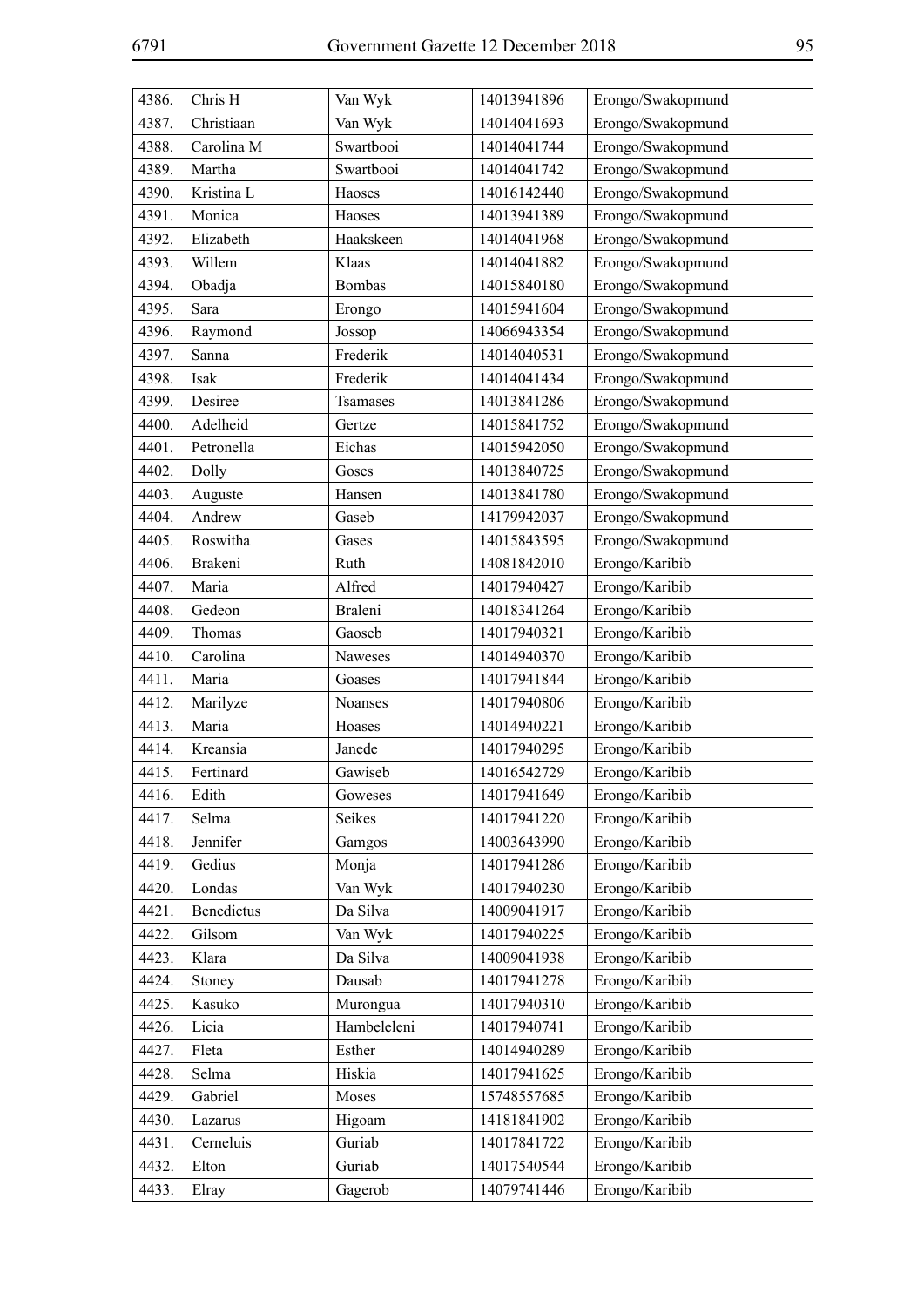| 4434. | J Poni          | !Nanuo            | 14079741771 | Erongo/Karibib          |
|-------|-----------------|-------------------|-------------|-------------------------|
| 4435. | Elizabeth       | Hanse             | 15730757519 | Erongo/Karibib          |
| 4436. | Joanite         | <b>Brockehott</b> | 14019442130 | Erongo/Karibib          |
| 4437. | Johanna         | <b>Brockehott</b> | 14019442106 | Erongo/Karibib          |
| 4438. | Ghandi          | <b>Brockehott</b> | 14017540760 | Erongo/Karibib          |
| 4439. | Ismael          | Uirab             | 14014940528 | Erongo/Karibibi         |
| 4440. | Fransina        | Naris             | 14014940536 | Eongo/Karibib           |
| 4441. | Sylsianus       | Nowaseb           | 14019341234 | Erongo/Walvis Rural     |
| 4442. | Richildis       | Reent             | 14005440789 | Erongo/Daweb            |
| 4443. | Elfriede        | Goreses           | 14014340325 | Erongo/Daures           |
| 4444. | Christa         | Pitji             | 14005440902 | Erongo/Daweb            |
| 4445. | Othilie         | Geingos           | 14016140413 | Erongo/Swakopmund       |
| 4446. | Anna Frieda     | Gamatham          | 14014640218 | Erongo/Daures           |
| 4447. | Simon           | Kock              | 14079742033 | Erongo/Karibib          |
| 4448. | Snora Beatrix   | Tourus            | 14016741308 | Erongo/Omaruru          |
| 4449. | Loide           | Kainda            | 14017041628 | Erongo/Walvisbay Rural  |
| 4450. | Mayongora       | Kushokokosha      | 14015040323 | Erongo/Swakopmund       |
| 4451. | Mwalengwa       | Abrosius          | 14019341309 | Erongo/Swakopmund       |
| 4452. | Hafeni          | Nambinga          | 14016841193 | Erongo/Omaruru          |
| 4453. | Ester           | Nangweba          | 14180842391 | Erongo/Walvis bay-Rural |
| 4454. | Teresia         | Kambombo          | 14016842006 | Erongo/Omaruru          |
| 4455. | Hans            | Jacobs            | 14018841670 | Erongo/Swakopmund       |
| 4456. | Ferdinand       | Jacobs            | 14010341279 | Erongo/Swakopmund       |
| 4457. | Judith          | Hange             | 14009843138 | Erongo/Swakopmund       |
| 4458. | Euene           | Matroos           | 14042341483 | Erongo/Swakopmund       |
| 4459. | Marcelina       | Hoaes             | 14010341149 | Erongo/Swakopmund       |
| 4460. | Sofia           | Nel               | 14010341346 | Erongo/Swakopmund       |
| 4461. | Bonita          | Van Wyk           | 14018841352 | Erongo/Swakopmund       |
| 4462. | Gerhardus       | Van Wyk           | 14018841330 | Erongo/Swakopmund       |
| 4463. | Let             | Nel               | 14018841483 | Erongo/Swakopmund       |
| 4464. | Moreen          | Groenewald        | 14018841290 | Erongo/Swakopmund       |
| 4465. | Patricia        | Swartbooi         | 14041041843 | Erongo/Swakopmund       |
| 4466. | Lidia           | Scheffers         | 14041041845 | Erongo/Swakopmund       |
| 4467. | Gert            | Estrays           | 14010341162 | Erongo/Swakopmund       |
| 4468. | Siena           | Meintjies         | 14018841482 | Erongo/Swakopmund       |
| 4469. | Cleopatra       | Gaweses           | 14018141884 | Erongo/Walvisbay Urban  |
| 4470. | Ella            | Witbooi           | 14016542214 | Erongo/Walvisbay Rural  |
| 4471. | Sofia           | Skeyer            | 14019141474 | Erongo/Walvisbay Rural  |
| 4472. | Ronelda         | Bikeur            | 14019342573 | Erongo/Walvisbay Rural  |
| 4473. | Antonius        | Jahr              | 14016542100 | Erongo/Walvisbay Rural  |
| 4474. | Nicolene        | Jahr              | 14016542101 | Erongo/Walvisbay Rural  |
| 4475. | Jonas           | Awaseb            | 14618240552 | Erongo/Walvisbay Urban  |
| 4476. | Herman          | Mbidi             | 14016541456 | Erongo/Walvisbay Rural  |
| 4477. | Shirley C       | Fredericks        | 14017844692 | Erongo/Walvisbay Rural  |
| 4478. | Lesley E        | Swartz            | 14001541648 | Erongo/Walvisbay Rural  |
| 4479. | Jean C          | <b>Bock</b>       | 14181941909 | Erongo/Walvisbay Urban  |
| 4480. | Magrietha       | Swartbooi         | 14018141585 | Erongo/Walvisbay Urban  |
| 4481. | <b>Brigitte</b> | Alter             | 15744557494 | Erongo/Walvisbay Rural  |